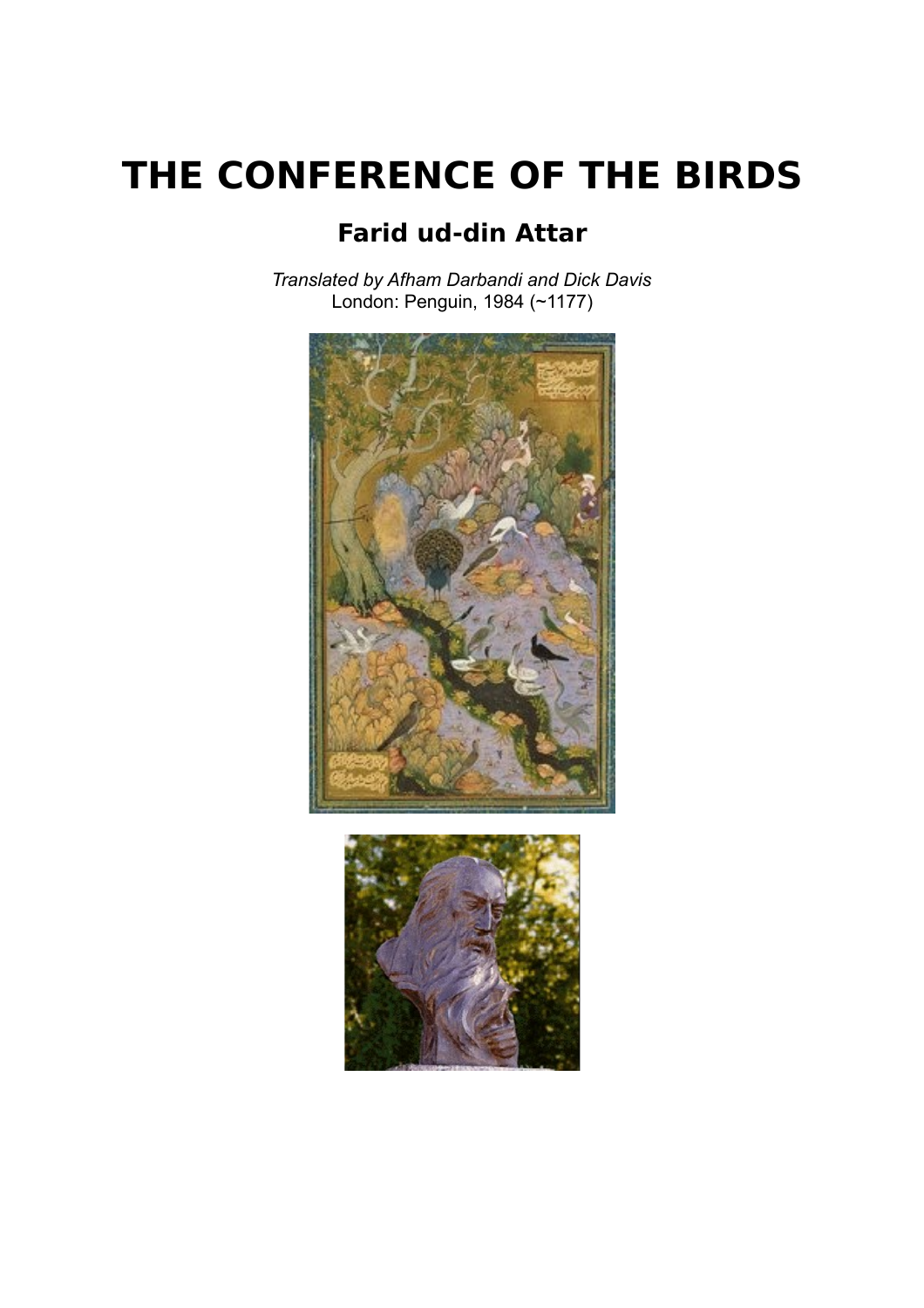

**INTRODUCTION**

*[A biographical index follows the poem – KA]*

*The Conference of the Birds* (*Manteq at-Tair*) is the best-known work of Farid ud-Din Attar, a Persian poet who was born at some time during the twelfth century in Neishapour (where Omar Khayyam had also been born), in north-east Iran, and died in the same city early in the thirteenth century. His name, Attar, is a form of the word from which we get the 'attar' of 'attar of roses' and it indicates a perfume seller or druggist. Attar wrote that he composed his poems in his *daru-khané*, a word which in modern Persian means a chemist's shop or drug-store, but which has suggestions of a dispensary or even a doctor's surgery; and it is probable that he combined the selling of drugs and perfumes with the practice of medicine.

 His date of birth is given by different authorities at various times between 1120 and 1157; modern writers have inclined towards the earlier date. Two manuscript copies of *The Conference of the Birds* give the date of its completion as 1177, and on internal evidence one would judge it to be the work of a writer well past his youth; this also suggests that a birth-date closer to 1120 than 1157 is likely. He is said to have spent much of his childhood being educated at the theological school attached to the shrine of Imam Reza at Mashhad (the largest town in north-eastern Iran and a major centre of pilgrimage), and later to have travelled to Rey (the ancient Raghes, near modern Tehran), Egypt, Damascus, Mecca, Turkistan (southern Russia) and India. Such itineraries are common in the lives of Persian poets of this period, and it was clearly usual for them, like their counterparts in medieval Europe, the troubadours and wandering scholars, to travel from place to place in search of knowledge or patronage or both. Attar's travels seem to have been undertaken more in the pursuit of knowledge than patronage; he boasted that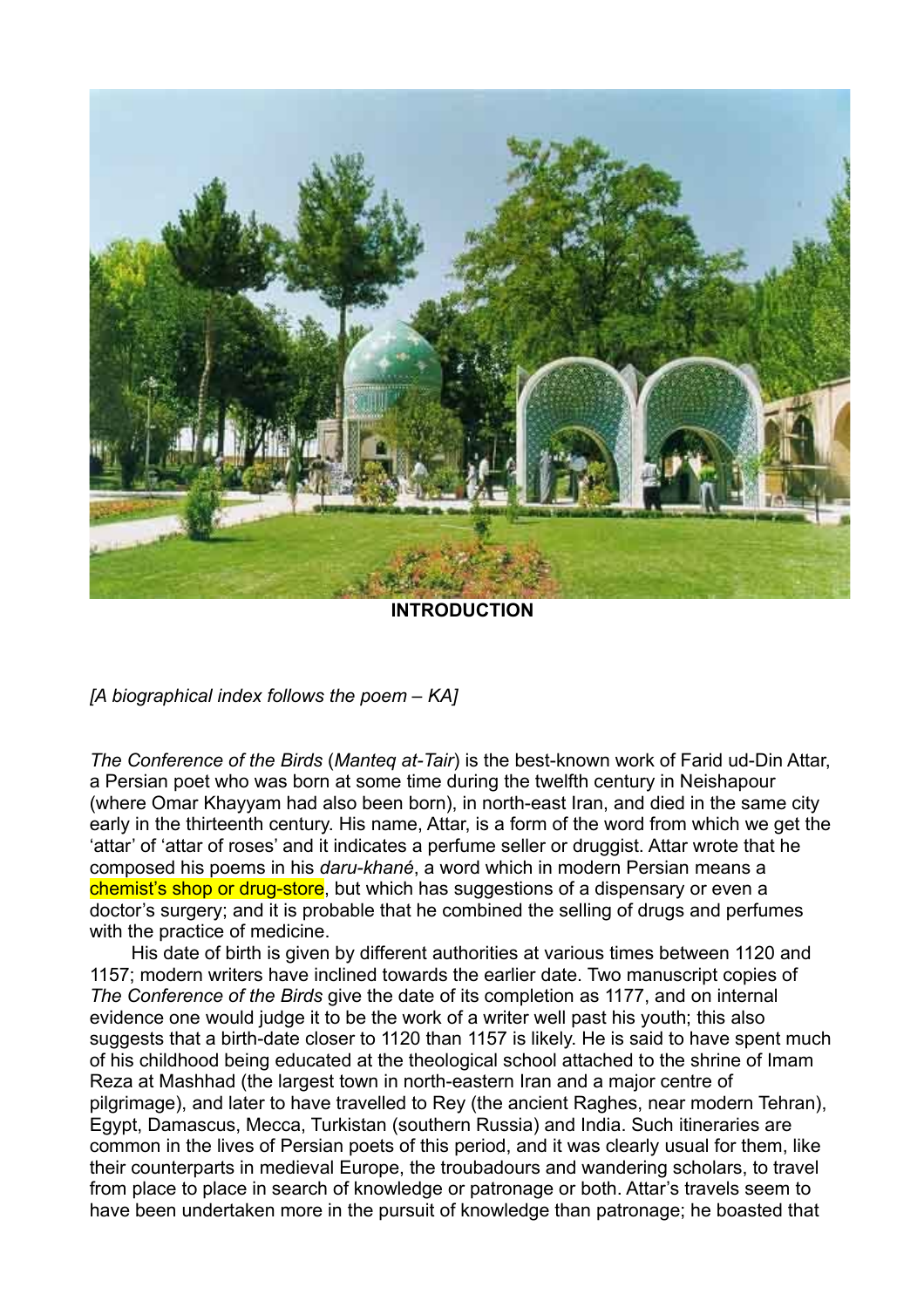he had never sought a king's favour or stooped to writing a panegyric (this alone would make him worthy of note among Persian poets). Though *The Conference of the Birds* is about the search for an idea, spiritual king, Attar obviously had a low opinion of most earthly rulers; he usually presents their behaviour as capricious and cruel, and at one point in the poem he specifically says it is best to have nothing to do with them. The knowledge he particularly sought was concerned with the biographies and sayings of Islamic saints; these he collected together in his prose work *Tadhkirat al-Auliya* (*Memorials of the Saints*), which became an important source book for later hagiographers.

After his wanderings he settled in his home town, where he presumably kept his *daru-khané*. There is some evidence that late in his life he was tried for heresy -- reading *The Conference of the Birds* it is not difficult to see why, though the accusation was made against a different poem. The charge was upheld, Attar was banished and his property was looted. Edward G. Browne (*A Literary History of Persia*, 1906; Cambridge, 1928 version, Vol. 2, p.509) points out that this was a not uncommon fate for Persian mystical poets to endure, and that in his last book, *Lisanu'l Ghaib [lit. "A voice from heaven, a revelation, an oracle; the mystic tongue", compare Frank Herbert's "Lisan al-Gaib", the voice from the outer world, in "Dune" – KA]*, Attar

#### *Quote:*

compares himself to Nasir-e-Khosrow, who, like himself, "in order that he might not look on the accursed faces" of his persecutors, retired from the world and "hid himself like a ruby in Badakhshan."

*The Conference of the Birds* contains many anecdotes about sufis who suffered for their beliefs; and if Attar was attacked for his writings, the experience surely cannot have been a surprise to him.

 However, he was back in Neishapour at the time of his death, which is variously given as having occurred between 1193 and 1235. One of the dates most favoured among early writers is 1229, the year of the Mongols' sack of Neishapour during their devastating sweep westwards, which took them to Baghdad and beyond. If Attar was born around 1120 he would have been well over a hundred years old at this time, and it seems more likely that his biographers have been seduced by the pathetic picture of the saintly old poet butchered by the barbarian hordes than that he actually did live so long. A date shortly before 1220 is more probably, though even this would mean that he was in his nineties when he died.

A memorial stone was erected over Attar's tomb in the late fifteenth century, and the site is still maintained as a minor shrine. (The tombs of Persian mystical poets have commonly become shrines; Ansari's tomb in Heart was once a magnificently adorned place of pilgrimage -- it still exists in a more or less dilapidated state -- and Rumi's tomb at Konya is to this day maintained in lavish splendour.) Both Attar's tomb and Omar Khayyam's were restored in the 1930s -- Attar's with rather more discretion than Khayyam's; the building that now houses the tomb is surrounded by a small garden.

*The Conference of the Birds* is a poem about sufism, the doctrine propounded by the mystics of Islam, and it is necessary to know something about this doctrine if the poem is to be fully appreciated. Sufism was an esoteric system, partly because it was continually accused of being heretical, partly because it was held to be incomprehensible and dangerous if expounded to those who had not received the necessary spiritual training. It was handed down within orders of adepts, who were forbidden to reveal the most important tenets of belief (although some occasionally did), from sheikh to pupil (throughout *The Conference of the Birds* the word "sheikh" denotes a spiritual leader, not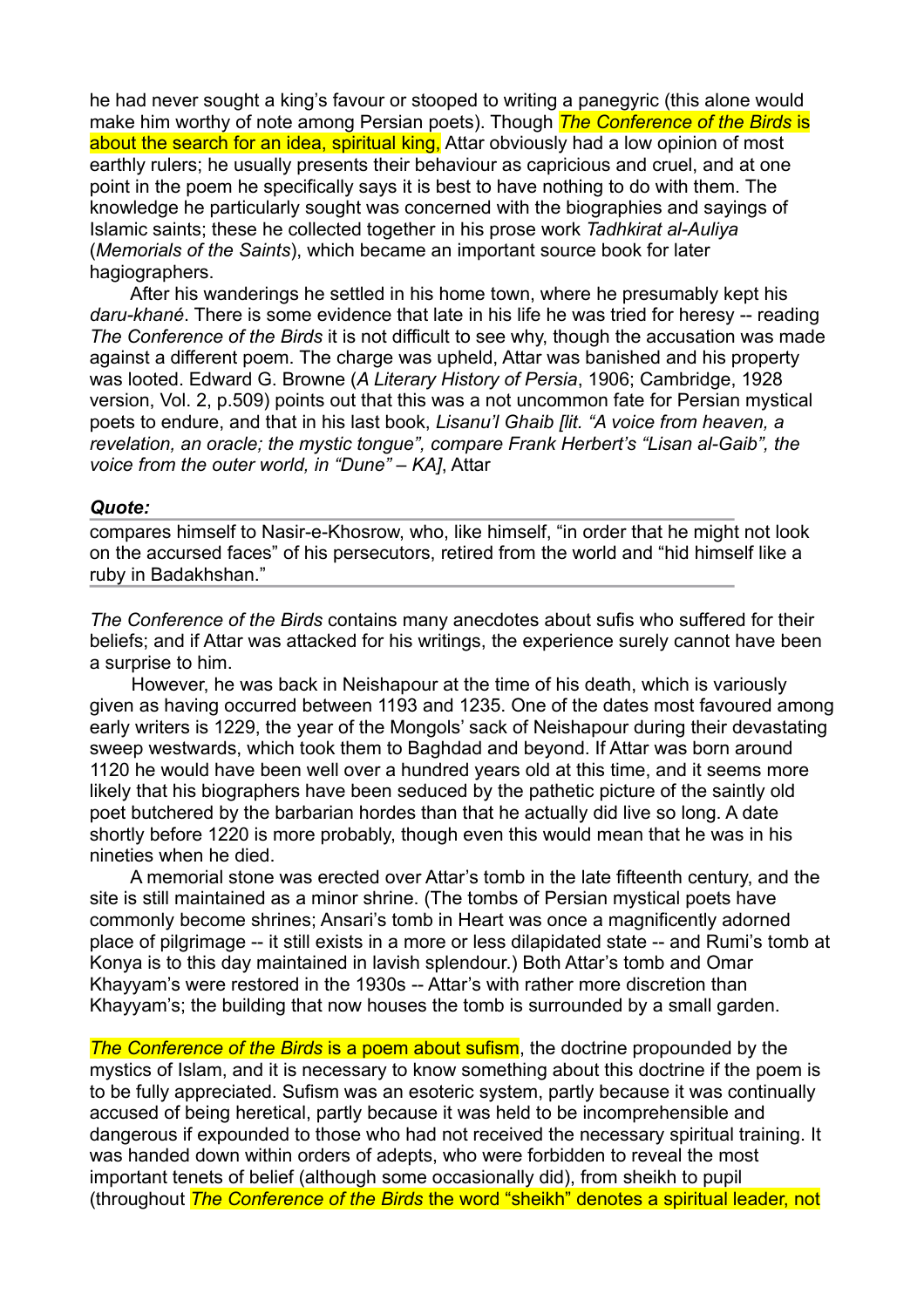a secular chief). Different sufis living at different times have clearly believed different things, and most sufi authors tend to retreat into paradox at crucial moments, either because they feel their beliefs are genuinely inexpressible by other means or because they fear orthodox reprisal.

The doctrine is elusive, but certain tenets emerge as common to most accounts. These, briefly, are: only God truly exists, all other things are an emanation of Him, or are His "shadow"; religion is useful mainly as a way of reaching to a Truth beyond the teachings of particular religions -- however, some faiths are more useful for this than others, and **Islam is the most useful; man's distinctions between good and evil have no** meaning for God, who knows only Unity; the soul is trapped within the cage of the body but can, by looking inward, recognize its essential affinity with God; the awakened soul, guided by God's grace, can progress along a "Way" which leads to annihilation in God. The doctrine received its most extreme expression in the writings of the Spanish Arab pantheist Ibn Arabi, a contemporary of Attar, who maintained that the being of creation and the Creator are invisible. In *The Conference of the Birds* Attar frequently seems about to propound the same doctrine, only to step back at the last moment and maintain a final distinction between God and His creatures.

Attar's own connection with sufism is not entirely clear. It is not possible, for example, to identify incontrovertibly the sheikh from whom he received instruction, or even to state with certainty which order he belonged to. J. Spencer Trimmingham, in his excellent book *The Sufi Orders in Islam* (Oxford, 1971), says that his sheikh was Majd ad-Din al-Baghdadi (died 1219) of the Kubrawiya order; however, E. G. Browne quotes a Persian source to the effect that though Majd ad-Din was Attar's teacher it was medicine that he taught him, not the Way of sufism. There is another persistent tradition (first mentioned by Rumi, whom Attar is said to have dandled on his knee as a child and whose poetry is considered by Persians to be the *ne plus ultra* of mystical literature) that Attar had in fact no teacher and was instructed in the Way by the spirit of Mansur al-Hallaj, the sufi martyr who had been executed in Baghdad in 922 and who appeared to him in a dream.

The two traditions are not wholly exclusive; Attar may have belonged to an order and have had a confirmatory dream in which Hallaj appeared to him. His collection of sayings and anecdotes connected with the lives of sufi saints, *Memorials of the Saints* (many such anecdotes also appear in *The Conference of the Birds*), suggests a bookish, rather scholarly man interested in the lives of those who had gone before him. My own guess -- it is no more than that -- is that the tradition of his instruction by the spirit of Hallaj is a dramatic symbol of his scholarly preoccupation with the lives of dead sufis.

Attar shows a particular interest in the lives of two sufis, al-Hallaj and Bistami (or "Bayazid", as Attar calls him). Both, significantly enough, were representatives of the more extreme, antinomian and, to many of the orthodox, scandalous tendencies of sufism. Hallaj was a Persian who wrote in Arabic (Arabic occupied the position in Islamic Asia and Africa that Latin held in medieval Christian Europe, and many authors used it in preference to their own vernacular languages). He broke with the sufi tradition of secrecy and openly taught mystical doctrines; his most famous pronouncement, made while in a state of religious exaltation, was "I am the Truth" (or even "I am God": the relevant word, *haq*, can mean either "God" or "truth"). He was imprisoned for eight years, then tried and condemned to death; he was flogged, mutilated, hung on a gibbet and then decapitated; his body was burned and the ashes were scattered in the Tigris. Some of his followers fled to Khorasan (north-eastern Iran, where Attar was born), where his ideas were first incorporated into Persian verse by Abou Sa'id Aboul Kheir; they became the staple of Persian mystical literature when they were taken up by Sana'i, and after him by Attar and then Rumi. The statement "I am the Truth" was considered a declaration of the nonexistence of the Self which has been re-absorbed into the true reality, i.e. God; his death was seen as a warning of the world's hostility to sufism, which became ever more secretive, paradoxical and esoteric. The poet Hafez goes so far as to imply that Hallaj died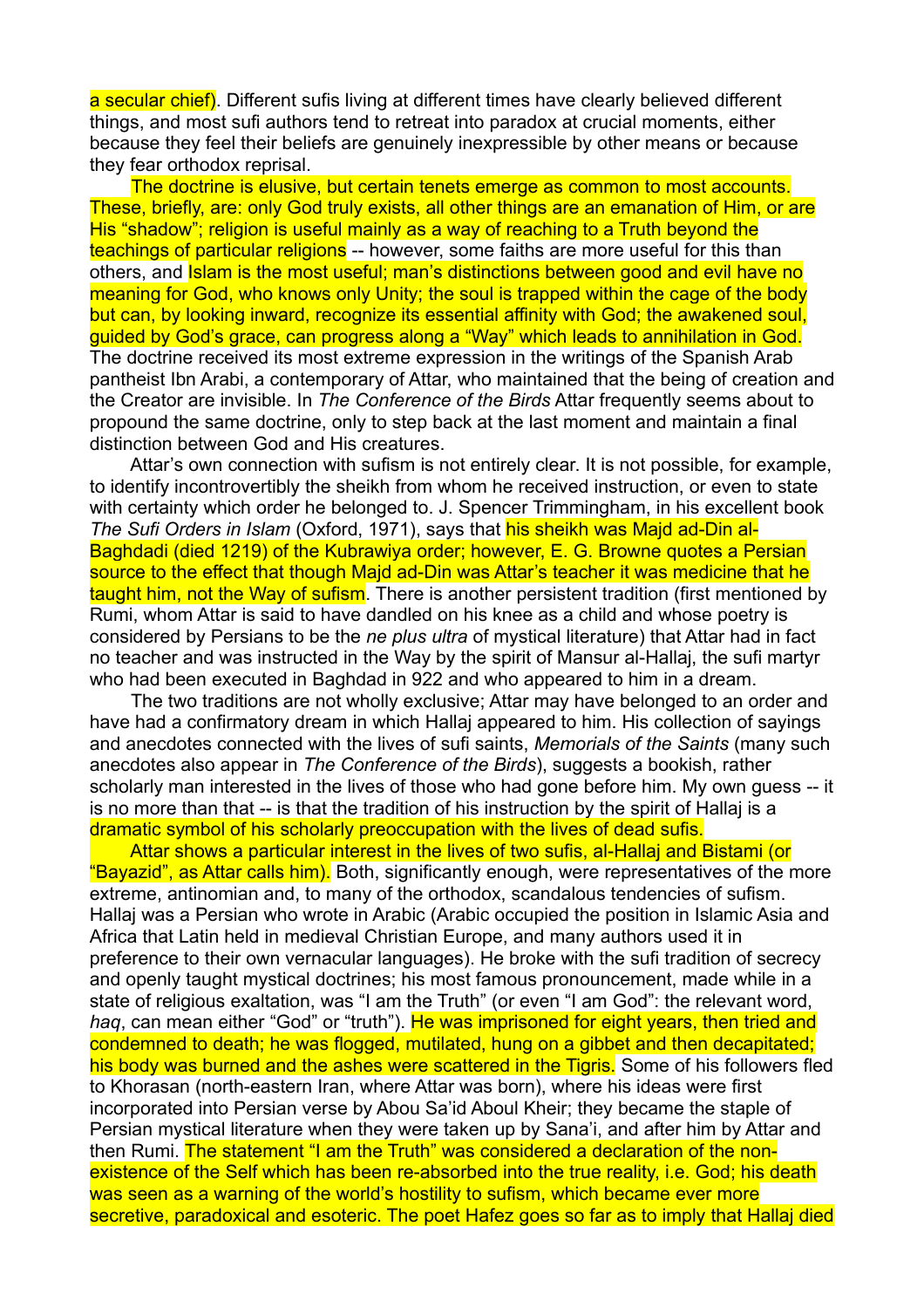because he had revealed what should be hidden; that is, though to the orthodox his death may have been a punishment for blasphemy, to the sufis it was a punishment for the revelation of a mystery.

 Bistami or Bayazid (Bistam, which is about halfway between Rey and Neishapour, was his birthplace) was a famous ascetic associated with the "ecstatic" rather than the "sober" sufi path (the "sober" way was associated with Junaid of Baghdad). Like Hallaj, Bistami is said to have attained a state of annihilation in God, and like Hallaj he proclaimed the fact in utterances that scandalized the orthodox ("Glory to Me! How great is My majesty!" -- he claimed to have had a vision of the throne of God and to have seen himself sitting on it). However, he escaped outright condemnation, perhaps by feigning madness, and died in 874 in Bistam. His tomb was made into a very beautiful shrine by the Mongol Ilkhan Uljeitu in the early fourteenth century; much of this shrine still exists. Attar is one of the chief sources for anecdotes about Bistami's life. Trimingham quotes al-Hujwiri, the author of one of the most important medieval texts on sufism, as saying that Bistami's teaching was

# *Quote:*

characterized by *ghalaba* (rapture, ecstasy) and *sukr* (intoxication); whereas that derived from al-Junaid is based on sobriety (*sahw*).

The two schools were not seen as opposed, and Attar mentions Junaid with respect, but he is clearly more taken up with the Khorasanian tradition; he was, after all, born in Khorasan and probably imbibed its particular emphases early in his education.

 Sufism was never simply a doctrine to which one intellectually assented; it was also a discipline for life, and its adepts followed a carefully prescribed "Way". To quote Trimingham again,

#### *Quote:*

[readers unacquainted with the writings of sufis] could have no better introduction than Attar's *Manteq at-Tair* (*The Conference of the Birds*) where the seven valleys traversed by the birds of the quest are: **Search, Love, mystic Apprehension, Detachment/Independence, Unity, Bewilderment, and Fulfilment in Annihilation … The purpose of the discipline … is to achieve purification. The aspirant has: to purify his** *nafs***, i.e. his personality-self, from its inclination to** *shahawat***, that is, the thoughts and desires of the natural man, and substitute these with love (***mahabba***); then he must be cast into the flames of passion (***ishq***) to emerge in the state of union (***wusla***) with transmutation of self (***fana***) through the gifts of dazzlement and wonder (***haira***) to everlastingness (***baqa***).**

Attar's poem then is a description of the stages encountered by the adept of the sufis' Way.

A poet of the generation before Attar, Sana'i (who died around 1150, when Attar was probably in his twenties) had done more or less just this in his *Hadiqatu'l Haqiqat* (*The Garden of the Truth*) in which sufi doctrine is mixed with a great deal of extraneous matter. The poem is significant as being the first of the three famous long narrative Persian poems written in couplets with expound sufi teachings -- the other two are Attar's *Manteq al-Tair* and Rumi's *Masnavi-e-Ma'navi* -- but is by far the least popular of the three and owes its fame to chronological pre-eminence rather than to intrinsic excellence. E. g. Browne, with characteristic forthrightness, called it

#### *Quote:*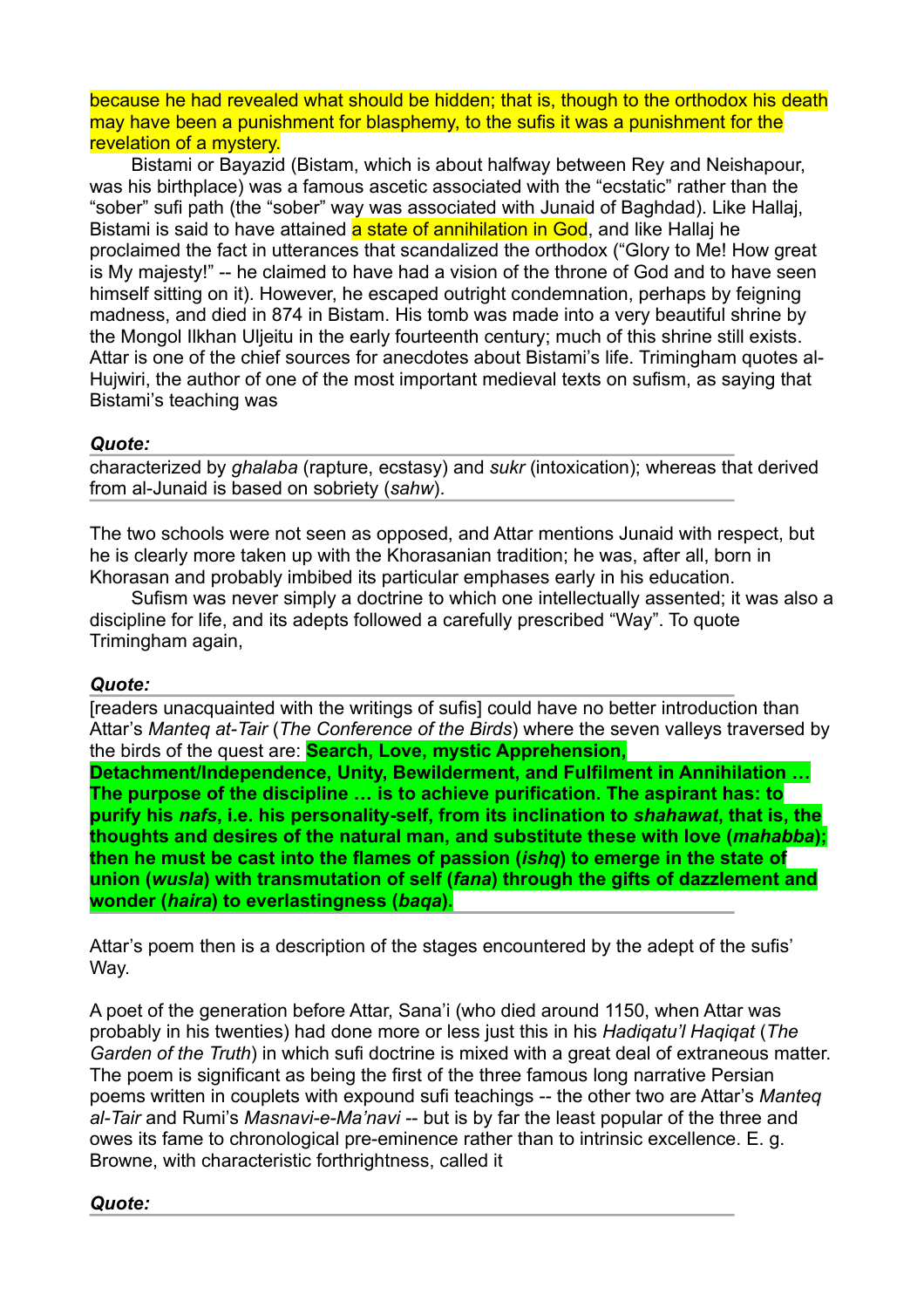in my opinion one of the dullest books in Persian, seldom rising to the level of Martin Tupper's *Proverbial Philosophy*, and as far inferior to the *Masnavi* of Jalalu'd Din Rumi as is Robert Montgomery's *Satan* to Milton's *Paradise Lost*. (op. cit., Vol. 2, p.319)

This is an extreme view, but compared to Attar's work, Sana'i's is undeniably patchy and dull. Attar's great advance on Sana'i's beginning was to present the sufi doctrine in an extended allegorical form which is itself continually interesting and amusing, which has moments of great psychological insight, humour and narrative suspense, and which gives the poem -- over its four and a half thousand lines -- a convincingly unfolded narrative structure. In other words he has transformed belief into poetry, much in the way that Milton or Dante did.

The allegorical framework of the poem is as follows: the birds of the world gather together to seek a king. They are told by the hoopoe that they have a king -- the Simorgh -- but that he lives far away and the journey to him is hazardous. The birds are at first enthusiastic to begin their search, but when they realize how difficult the journey will be they start to make excuses. The nightingale, for example, cannot leave his beloved; the hawk is satisfied with his position at court waiting on earthly kings; the finch is too afraid even to set out, and so on. The hoopoe counters each of their excuses with anecdotes which show how their desires and fears are mistaken. The group flies a little way, formally adopts the hoopoe as its leader, and then decides to ask a series of questions about the Way before proceeding. These questions are also answered by illustrative anecdotes. The last question is about the length of the journey, and in answer the hoopoe describes the seven valleys of the Way. The journey itself is quickly dealt with and the birds arrive at the court of the Simorgh. At first they are turned back; but they are finally admitted and find that the Simorgh they have sought is none other than themselves. The moment depends on a pun -- only thirty (*si*) birds (*morgh*) are left at the end of the Way, and the *si morgh* meet the Simorgh, the goal of their quest. Though Attar treats his material in an entirely different way from Sana'i, it is possible that a shorter poem of Sana'i suggested the device of the birds to him. In Sana'i's *Divan* there is a poem in which the different cries of the birds are interpreted as the birds' ways of calling on or praising God. A second source may have been *Kalila and Dimna*. This extraordinary popular work, also called *The Fables of Bidpai*, originated in India and was translated into many languages. The Persian texts of *Kalila and Dimna* which survie are relatively late prose versions, but Rudaki, who lived early in the tenth century and was one of the first poets to write in Persian, made a verse translation of the work, which Attar could have known. Significantly enough, Rudaki used the same couplet form as Attar was later to use for *The Conference of the Birds*; but a direct influence is impossible to prove, because all but a few fragments of Rudaki's poem have been lost. In *Kalila and Dimna* animals talk and act as humans; the fables usually have a moral point to them, and their narratives are allegories of human characteristics and failings. This is precisely the method of Attar's *Conference of the Birds*, and the two works also show a similar kind of folksy humour. Another work which probably influenced Attar when he came to write his poem is the short Arabic treatise *The Bird* by Avicenna. This is the first-person narrative of a bird (clearly representing the human soul) who is freed from a cage by other birds, and then flies off with his new companions on a journey to the "Great King". The group flies over eight high mountain peaks before reaching the king's court; there are a few moments when Attar seems to echo Avicenna's imagery.

*[The concept of the Simorgh (the Persian "phoenix") originates in ancient Persian myth, and has perhaps been made most familiar through the Shahnameh, one of the texts I had intended to transcribe, when and if – KA]*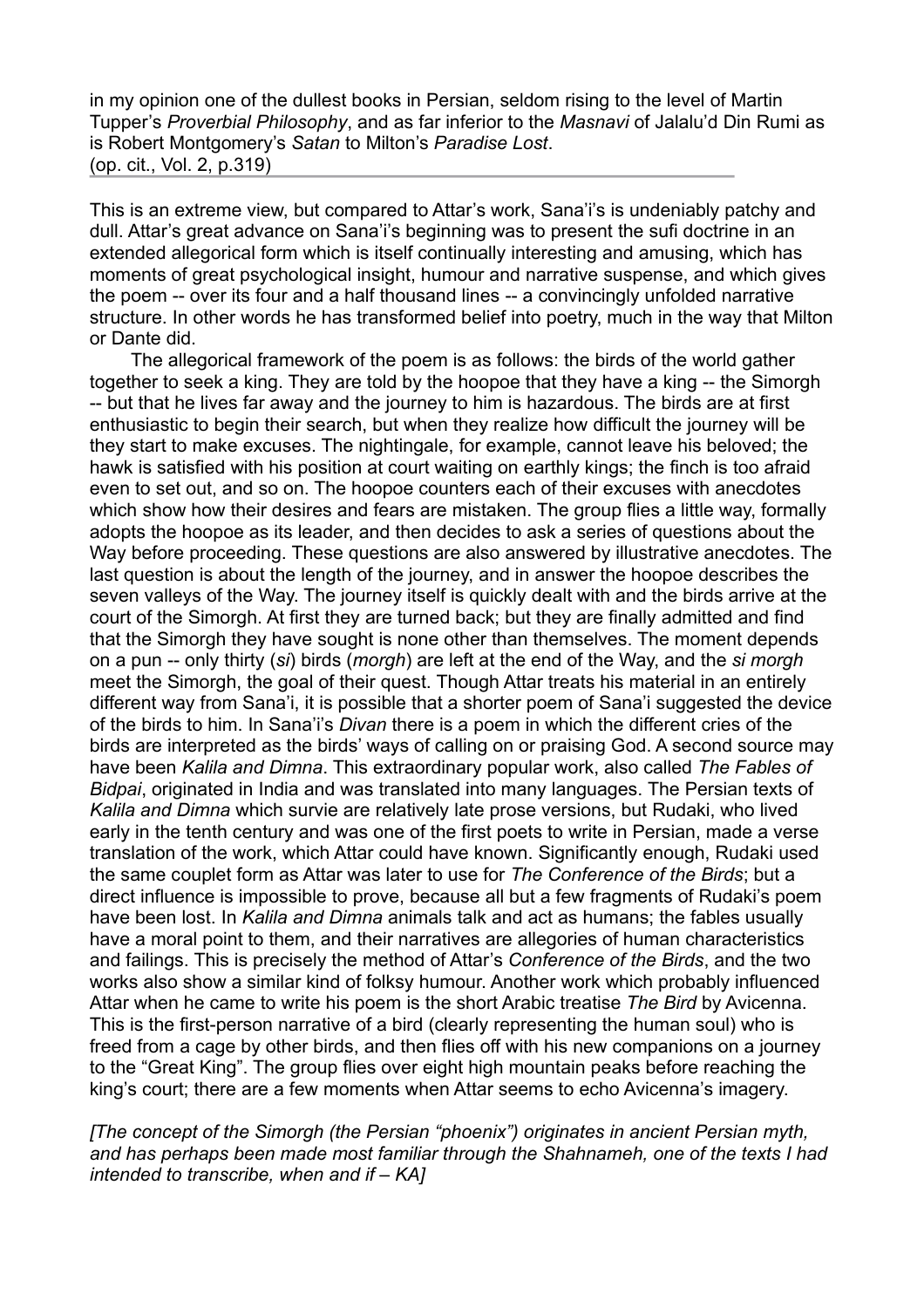The hoopoe in Attar's poem is presented as the birds' guide and leader; he is therefore the equivalent of a sheikh leading a group of religious adepts, or would-be adepts, along their path. His relation to the other birds is also Attar's relation to his audience: he expounds the doctrine they wish to hear and admonishes them to act on it. Attar very frequently gives the impression of merging his personality with that of the hoopoe; this is aided in Persian by the absence of punctuation, in particular quotation marks; a translator has to choose whether the hoopoe or the author is speaking, whereas Attar need not make this decision. Though the stories are ostensibly told by the hoopoe to birds they are in reality told by Attar to men, and the admonitions in them are almost always addressed to humanity, Attar's real audience, rather than to the hoopoe's fictitious avian audience. For example, Persian has a phrase exactly equivalent to the English "Be a man!" (i.e. "Pull yourself together and face danger bravely!"); Attar often uses this phrase because he clearly has his true, human audience uppermost in his mind rather than the birds to whom the stories are supposed to be addressed.

 Most of the poem is organized around the hoopoe's answers to different birds' objections to the journey or questions about it. At the beginning the birds are identified by their species (and each species clearly indicates a human type: the nightingale is the lover, the finch is the coward, etc.); and they make excuses, according to their kind, for not going on the journey. Once the journey has begun the birds ask questions about its course, and here the analogy is much more that of a beginner on the spiritual path asking his sheikh about the trials he is likely to encounter. Each section (except for the opening and closing pages) therefore begins with a bird questioning the hoopoe (or arguing with him) and continues with the hoopoe's answer. Each answer usually contains two or three stories which illustrate the particular point the hoopoe is making; the stories are linked together by admonition and commentary.

 Many of the stories at first reading seem obscure. This obscurity is certainly, in part at least, intentional; the reader is being asked to look at some problem in an unfamiliar way, and logic is often deliberately flouted so that we are, as it were, teased or goaded -- rather than logically led -- into understanding. The paradoxical koans of Zen Buddhism are an analogous phenomenon. And, nearer home, Bunyan, in the prefatory poem to the second part of his *Pilgrim's Progress*, counters the objection that "his words and stories are so dark/ They know not how, by them, to find his mark" with lines that could well stand at the head of Attar's poem:

#### *Quote:*

And to stir the mind To search after what it fain would find, Things that seem to be hid in words obscure Do but the godly mind the more allure To study what those sayings should contain That speak to us in such a cloudy strain. I also know a dark similitude Will on the fancy more itself intrude,

And will stick faster in the heart and head

Than things from similes not borrowed.

The obscurities are there to "allure" the mind, and the ambiguities of the allegory are the "dark similitude" which "will stick faster in the heart and head". For example, Attar will tell a story about two people, one of whom is clearly God, the other the aspirant sufi, but just as the reader has worked out which is which he will find that he has to change his mind or suspend judgement; the long story with which the poem closes is a good example of this. The reader's attempts to explain the allegory to himself are what make it "stick fast".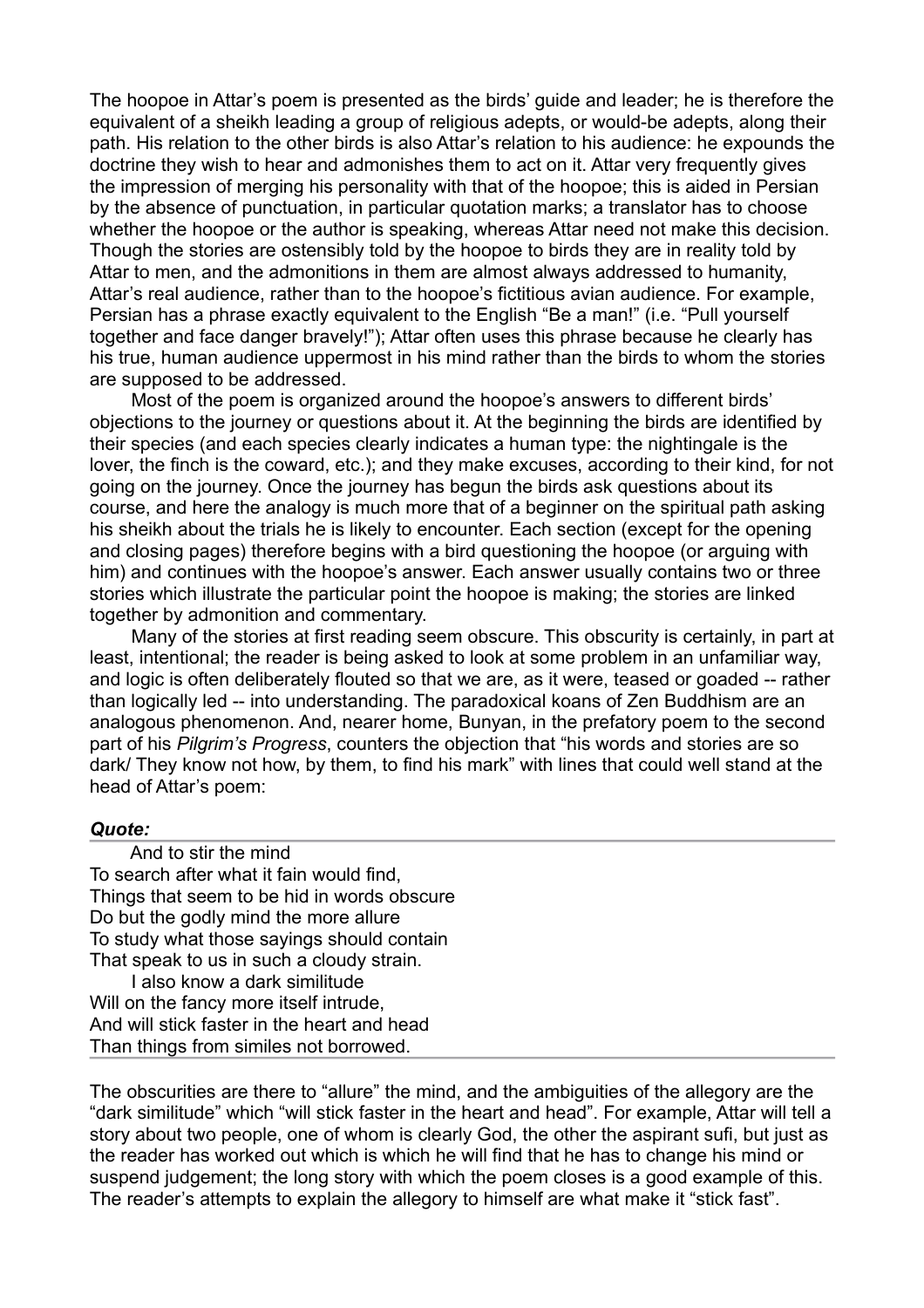But though much of the poem is deliberately in a "cloudy strain" it is certainly not meant to be read in a state of hazy unrelieved incomprehension. Some of what at first sight seems obscure will be clarified if the reader pays attention to the context of each story. (This is why it is not really a good idea to dip into the book at random; it is meant to be read through, at least section by section.) A good example of how the context clarifies meaning occurs when the hoopoe tells the tale of the poor fisherboy befriended by King Mas'oud; when the king casts the boy's line he is successful, and catches a great quantity of fish, which he gives the boy. The next day he makes the boy the partner of his throne. Out of context, the story, given that the reader knows it comes from a religious allegory, would probably be interpreted as a fable about God's grace. But if we put the story back into its context, the allegory becomes more interesting. A bird has asked the hoopoe why he (the hoopoe) is spiritually successful whereas all the other birds get nowhere. The hoopoe says it is because Solomon has glanced at him; he goes on to say that this glance is worth far more than prayer. However, this does not mean that one need not pray -- on the contrary, one should pray unceasingly *until* Solomon glances at one. There follows the story of the fisherboy; we now see that the boy's constant fishing (he comes to fish in the same spot every day) represents the spiritual "fishing" of constant prayer; the king's visit is the glance of Solomon. The story is about individual effort as well as grace and the fact that *both* are necessary for spiritual progress. If the point of a story seems elusive at first reading, it is usually a good idea to re-read the preceding few lines, or to refer back to the beginning of the section in order to remind oneself what question or objection the hoopoe is answering. Similarly, stories are often linked by a key word; sometimes this link will be a pun which subtly changes the direction of the argument, at other times it seems that, as in a comedian's patter, a word which comes at the end of one story has simply reminded Attar of another story which depends on the same notion.

It is clear that certain of the beliefs central to sufism engaged Attar's imagination more than others. Two themes in particular are diffused throughout almost the entire poem -- the necessity for destroying the Self, and the importance of passionate love. Both are mentioned in every conceivable context and not only at the "appropriate" moments within the scheme. The two are connected: the Self is seen as an entity dependent on pride and reputation; there can be no progress until the pilgrim is indifferent to both, and the commonest way of making him indifferent is the experience of overwhelming love. Now the love Attar chooses to celebrate (and the stories that deal with love are easily the most detailed and the longest of the poem) is of a particular kind; it is always love that flies in the face of either social or sexual or religious convention. It may be love between a social superior and inferior (e.g. between a princess and a slave); it is very commonly homosexual love; or, as in the longest story of the poem (about Sheikh Sam'an), it may be love between people of different religions. In each case the love celebrated is seen by the people of the world as scandalous (it may be objected that homosexual love was not seen by medieval Islam as particularly scandalous, but it is forbidden in the Koran (iv. 20), and in *The Conference of the Birds* the anecdote about Shebli in the brothel shows that it was commonly thought of as shameful). The mention of scandal reminds us of the "scandalous", i.e. blasphemous, aspects of the Khorasanian tradition of sufism to which Attar belonged; the "scandalous" loves which Attar celebrates, their flouting of convention, are the allegorical counterpart of this spiritually "scandalous" abandonment.

Attar's concern to demonstrate that the sufis' truth exists outside of human conventions also appears in his predilection for stories in which a poor, despised person (a dervish or beggar) is shown as spiritually superior to a great lord or king; and, in common with other sufi poets, Attar will use words like "fool" or "idiot" to mean "wise man" or "saint". The most extreme examples of such an attitude occur in the section where he has pilgrims insulting God. Like many religious poets he loves paradox, as when he has a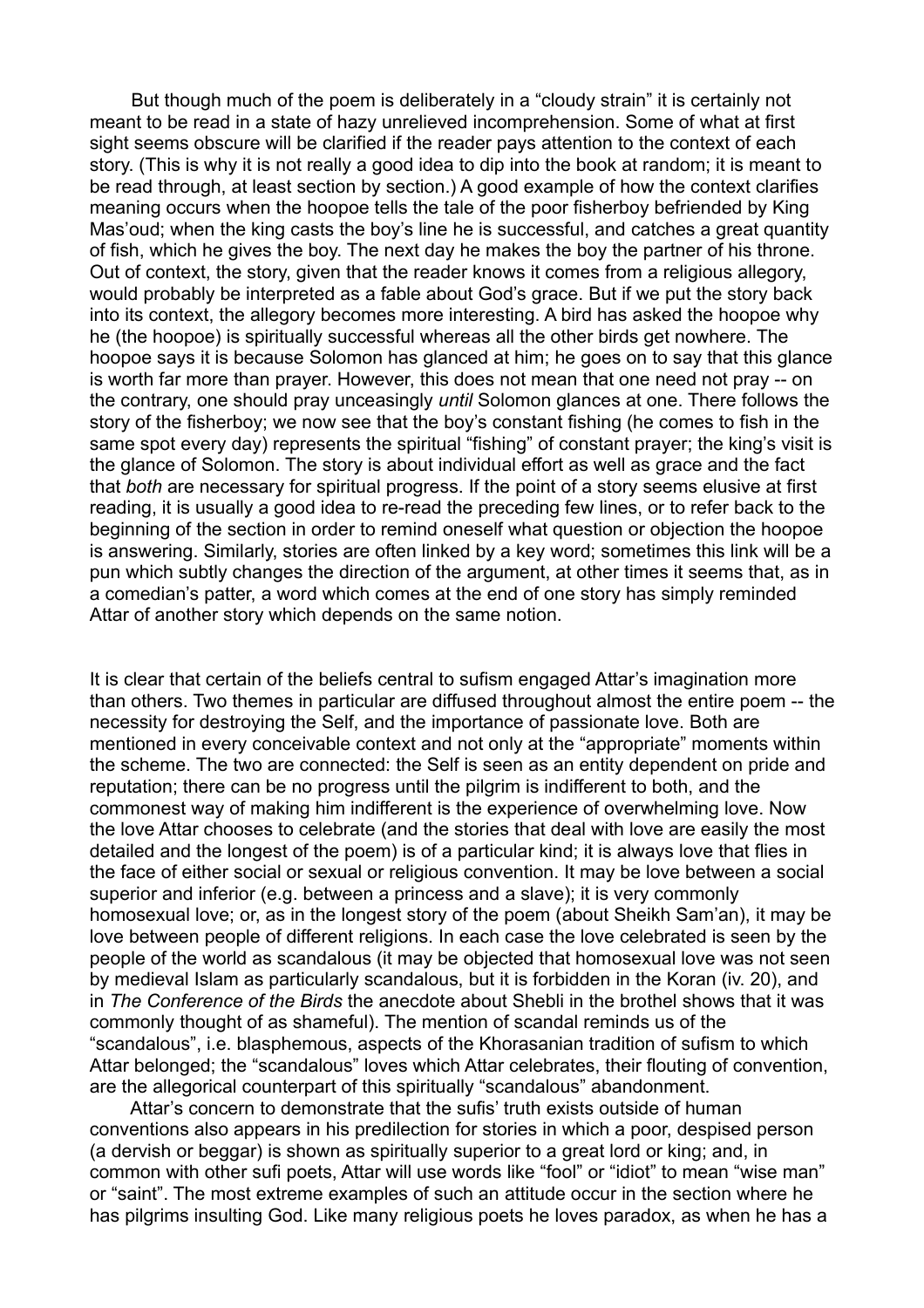saint praying that God curse him (because the curse is God's and thus preferable to a blessing from any other source), and this is part of the same habit of mind -- the need to insist that "normal" apprehensions and expectations are questionable, to turn them inside out.

Readers acquainted with medieval European literature will not find Attar's method unfamiliar; parallels such as *The Owl and the Nightingale* and Chaucer's *Parliament of Fowls* immediately suggest themselves. Indeed, it is remarkable how close Attar's poem frequently is in tone and technique to medieval European classics. Like Chaucer's *Canterbury Tales*, it is a group of stories bound together by the convention of a pilgrimage, and as in Chaucer's work the convention allows the author to present a panorama of contemporary society; both poems can accommodate widely differing tones and subjects, from the scatological to the exalted to the pathetic (and, occasionally, it must be admitted, the bathetic); both authors delight in quick character sketches and brief vignettes of quotidian life. With Dante's *Divine Comedy* Attar's poem shares its basic technique, multilayered allegory, and a structure that leads us from the secular to the Divine, from a crowded, random world, described with a great poet's relish for language and observation, to the ineffable realm of the Absolute. And in the work of all three authors we can discern a basic catholicity of sympathy, at odds with the stereotypes of inflexible exclusiveness often associated with both medieval Roman Catholicism and medieval Islam.

To western readers Attar's misconceptions about other religions may prove irritating; but his characterization of monasteries as places where orgies go on and good Moslems are led astray is after all no more grotesque than medieval Christian characterizations of what went on in Jewish communities. His obsession with idolatory is part of a general Islamic concern, but in *The Conference of the Birds*, as in a great deal of sufi poetry, the true idol to be destroyed is the Self. Of especial significance is Attar's use of the imagery of fire to indicate religious exaltation; pre-Islamic Iran had been Zoroastrian, and the Zoroastrians worshipped fire; the "fire-worshippers" of Persian mystical poetry are yet another symbol for an antinomian religious fervour scandalous to the orthodox. In the same way Persian poets, including Attar, use the intoxication induced by wine -- forbidden to Moslems -- as a metaphor for the "forbidden" intoxications of mysticism. In the story of the Arab who has all his goods stolen while travelling in Persia, the Arab represents the follower of the formal, outward path of religion; the bandits are the sufis, who follow the inward path of mysticism and spiritual poverty; the wine which makes the Arab drunk and which enables the bandits to strip him of his outward wealth is the sufi doctrine.

Attar's language is, compared with that of many Persian poets, fairly direct and does not present too many difficulties for the translator. Persian lyric poetry is often a tissue of allusion and thus extraordinarily difficult to render into English; but this poem is a narrative, and whatever else is happening the translator has at least the story to convey. Attar is relatively sparing with metaphor, but a word or two about the use of metaphor in Persian verse will perhaps be helpful. Persian metaphors are rarely the visual images that English readers expect to find in poetry. Instead they juxtapose words which have potent associations in a way that deepens and widens the meanings implied by the passage. If the reader attempts to visualize the juxtaposition the result is often ludicrous. Henry Vaughan's poem "My soul, there is a country" has a line, "Sweet Peace sits crowned with smiles", which seems to me untypical of English metaphor (it is absurd to try and see a personified Peace with a crown literally made of smiles -- what could such a crown look like?), but it would not startle a Persian poet. The metaphor works, if it works, by juxtaposing the associations of "Peace", "crowned" and "smiles" to convey a notion of benign authority. This is exactly how most Persian metaphors convey meaning. Thus when Attar compares the Prophet's face to the moon in one line and the sun in the next, he does not want his readers to visualize the result; rather he expects them to combine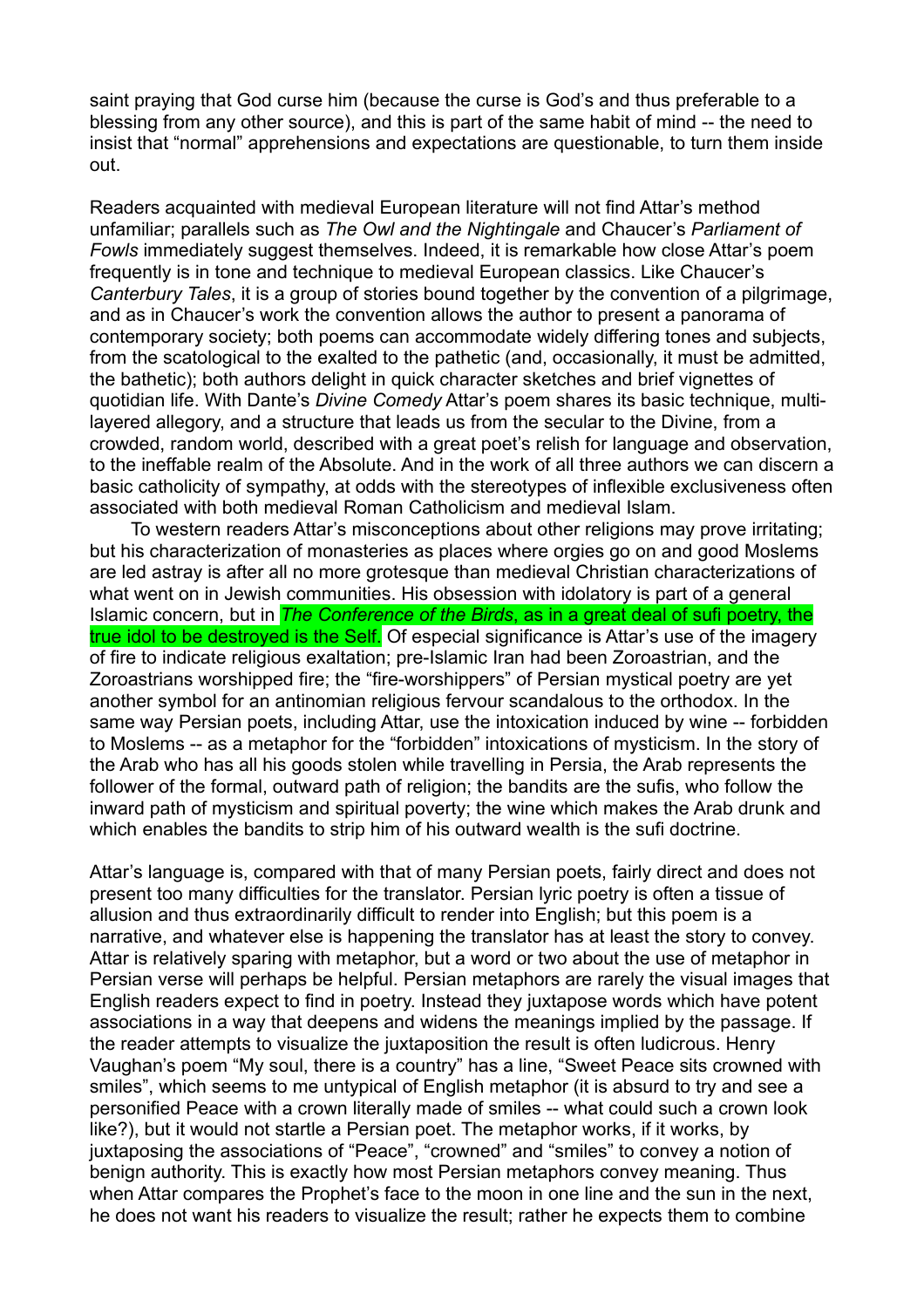the notion of beauty associated with the moon and the notion of solitary splendour associated with the sun.

 Most of Attar's metaphors are stock comparisons, and readers will soon realize that his descriptions of beautiful youths and maidens all use the same vocabulary and imagery. This is of course a common device used to unify long narrative poems -- particularly epics -- in many languages. Two other rhetorical devices deserve mention. One is common to a great deal of Persian poetry, the other is more typical of Attar himself. The first is hyperbole; most descriptions of love, sorry, longing etc. in the poem will strike the western reader as, to say the least, very unrestrained. This hyperbolic language is normal in Persian verse, and, as with the metaphors, one should not be too literal-minded in one's response. To say that the moon is jealous of one's beloved's face or that one weeps blood rather than tears is clearly not to offer a literal explanation or description but to indicate the depth of emotion which makes one feel these things to be so. One of Attar's favourite devices is anaphora, the repetition of a particular word or phrase many times within a few lines, or sometimes over a more extended passage, e.g.

#### *Quote:*

Love's built on readiness to share love's shame; Such self-regarding love usurps love's name.

The effect produced is of an obsessive worrying of a concept; though this can sound peculiar in English, we have in general, though not in every case, tried to reproduce the device.

The anecdotes and stories are, as one might expect, easier to render in English than the passages of commentary and religious exhortation. The latter are often highly abstract, and they lack the human interest of the tales; a particular difficulty is that a great deal of the exhortation is written in the imperative mood, which is hard to sustain convincingly for long periods in English; and the negative imperative is especially awkward. However, we have in almost all cases resisted the temptation to omit these passages, and in the few places where we have done so no more than two consecutive lines have been cut; usually only one line is absent.

To translate a long, narrative poem into heroic couplets, a form associated largely with the eighteenth century, may seem to be an undertaking that needs justification. However, it would, I believe, be perverse to translate this poem into any other form. Attar's metre is the common *masnavi* metre of Persian narrative poetry; the rhymes occur within the line, and each line has a new rhyme. Each line has, normally, twenty-two syllables, the rhymes occurring at the eleventh and twenty-second syllables. Almost all lines are endstopped, i.e. the unit of sense is the same length as the line (there are perhaps twenty lines, out of over four thousand, in *The Conference of the Birds* which are not endstopped). The proximity of this form to the English heroic couplet is immediately obvious. In general we have translated one Persian line by one couplet, though we have sometimes compressed two lines into one couplet. English heroic couplets are not normally as relentlessly end-stopped as Attar's Persian lines are, and we have tried to effect a compromise between producing a fairly normal English narrative flow and giving some idea of the more rigorously divided movement of the Persian. There is another less technical reason for the decision to reproduce the couplet form. As I have indicated, the subjects of Attar's poem are largely connected with the breaking of convention; in order for this to be effective and interesting the poem must be seen to be rooted in a fairly rigid convention, and the convention of the couplet is a formal paradigm of the conventions of the society Attar is writing about. If the reader considers this a doubtful or spurious point, let him consider the idea of such a poem written in free verse; all sense of tension, of struggle against a prevailing formality, would, I suggest, be dissipated by the openness of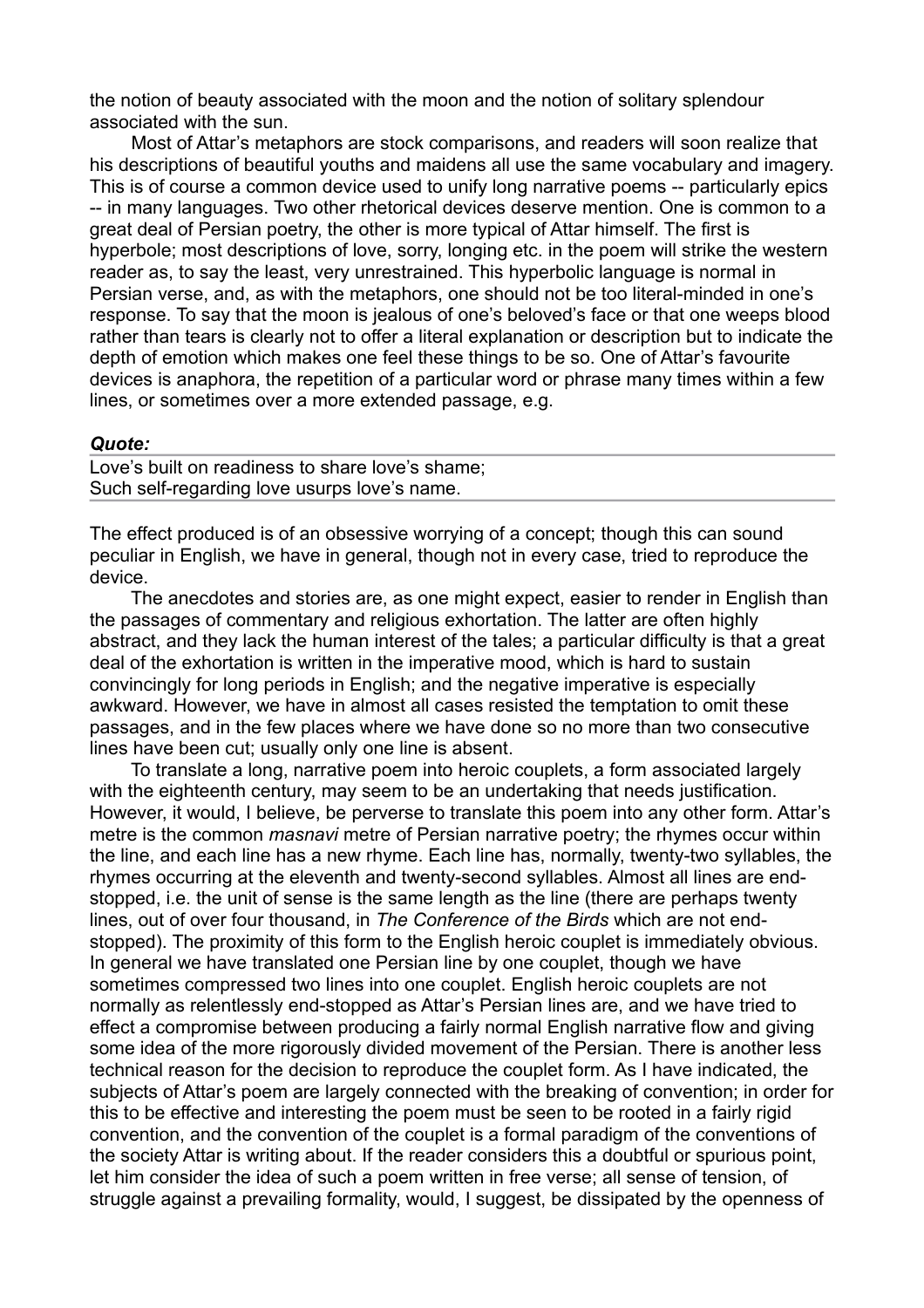the form.

 Further, narrative poetry depends on what the American poet Turner Cassity has called "recitative". We are used to short poems and expect them to function at a maximum of emotional intensity, like the arias of grand opera. One cannot maintain such intensity over hundreds of pages, and it would be wearying if one could. Narrative poetry needs its workaday recitatives between the arias, its simple conveying of the story from point *a* to point *b*. The heroic couplet has been one of the most successful means of effecting such "recitatives" in English. For these reasons -- the similarity of the English form to the Persian (which gives the translator at least the chance of reproducing something of the tone and movement of the original) and the necessity of some fairly strict formal scheme if the poem's meaning is not to be betrayed -- we have considered that any drawbacks which may come from eighteenth-century associations are more than outweighed by the advantages. Our method of translation does, however, owe something to the eighteenth century; we have followed, more or less, the guide-lines set out in Alexander Fraser Tytler's admirable *Essay on the Principles of Translation* (first published in 1791), with particular reference to the chapters on verse translation.

No complete translation of the poem has previously been made into English. This translation is of the whole poem with the exception of the invocation and the epilogue. The invocation, a traditional prelude to long narrative poems in Persian, consists of praise of God, of the prophet and of the founders of Islam. Attar cleverly weaves the introduction of his birds into the list of prophets, and it is at this point that the poem proper starts and our translation opens. The epilogue, again a traditional feature of such poems, consists largely of self-praise and is a distinct anticlimax after a poem devoted to the notion of passing beyond the Self.

 Previous translations have been made into English by Edward FitzGerald, Masani and C. S. Nott. Of these, FitzGerald's is the most interesting, though it also takes the most liberties with the text. FitzGerald translates about a fifth of the poem (into heroic couplets); he rearranges the stories, sometimes bowdlerizes them and often translates very freely indeed (as he does in his versions of Khayyam). But, as with the Khayyam poems, he frequently succeeds in capturing much of the tone and feeling of the original. Masani's translation, of around half the poem, is into adequate prose. Nott's prose was prepared from Garcin de Tassy's nineteenth-century French translation; unfortunately the intervention of another language between Nott and the Persian has meant that many of the stories have become blurred in the process. Frequently the point Attar is making is obscured or simply changed; this is especially true in the section where the hoopoe tells anecdotes about sufis who quarrel with God. A fair number of stories are omitted, including the important last story; quite a lot of the commentary is also omitted, and this has rendered the poem's structure very elusive. Attar's tone shifts from the exalted to the sarcastic, from the witty to the indignant; Nott's tone, perhaps because he is translating from an intervening language, is consistently "reverent", and this makes the poem seem much less lively than in fact it is.

# DICK DAVIS

This translation has been made from the edition of Attar's *Manteq at-Tair* prepared by Dr Sadegh Gouharin (Tehran, 1978), and the notes to his edition have been consulted in the preparation of the Biographical Index which follows the poem. *[Line numbers, given in the original, are omitted here – KA]* Other books to which we are particularly indebted, apart from those cited in the introduction, are *The Encyclopaedia of Islam* and A. J. Arberry's translation of episodes from Attar's *Tadh-kirat al-Auliya* (London, 1966). We are grateful to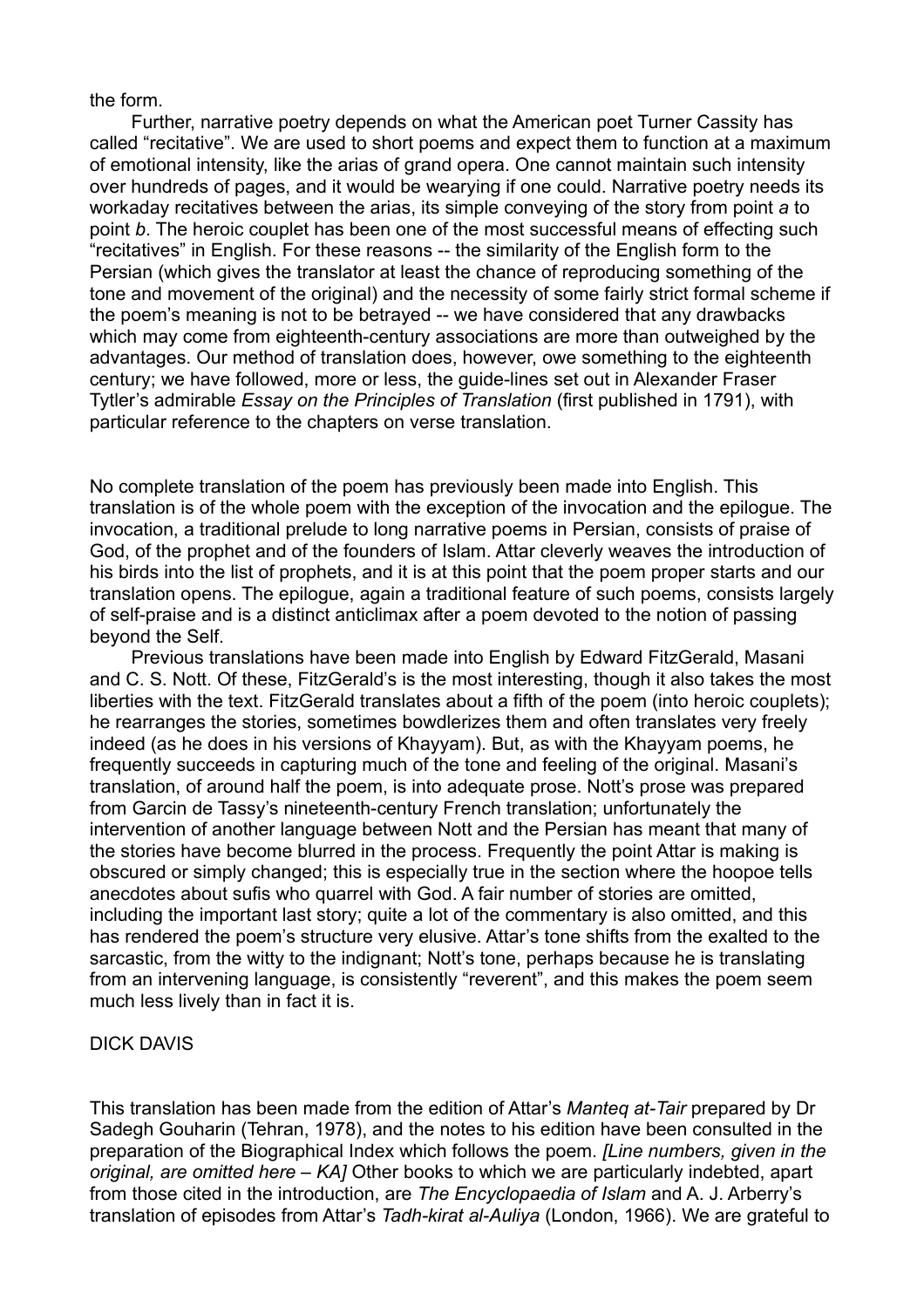the British Institute of Persian Studies for generous financial assistance and to those friends who have read the manuscript through, entirely or in part, and made many valuable suggestions.

*[This translation, omitting the invocation and epilogue per the introduction, begins at line 616 – KA]*

Dear hoopoe, welcome! You will be our guide; It was on you King Solomon relied To carry secret messages between His court and distant Sheba's lovely queen. He knew your language and you knew his heart -- As his close confidant you learnt the art Of holding demons captive underground, And for these valiant exploits you were crowned. And you are welcome, finch! Rise up and play Those liquid notes that steal men's hearts away; Like Moses you have seen the flames burn high On Sinai's slopes and there you long to fly, Like him avoid cruel Pharaoh's hand, and seek Your promised home on Sinai's mountain peak. There you will understand unspoken words Too subtle for the ears of mortal birds. And welcome, parrot, perched in paradise! Your splendid plumage bears a strange device, A necklace of bright fire about the throat; Though heaven's bliss is promised by your coat, This circle stands for hell; if you can flee Like Abraham from Nimrod's enmity, Despise these flames -- uninjured will you tread Through fire if first you cut off Nimrod's head, And when the fear of him has died put on Your gorgeous coat; your collar's strength has gone! Welcome, dear partridge -- how you strut with pride Along the slopes of wisdom's mountain-side; Let laughter ring out where your feet have trod, Then strike with all your strength the door of God; Destroy the mountain of the Self, and here, From ruined rocks a camel will appear; Beside its new-born noble hooves, a stream Of honey mingled with white milk will gleam -- Drive on this beast and at your journey's end Saleh will greet you as a long-lost friend. Rare falcon, welcome! How long will you be So fiercely jealous of your liberty? Your lure is love, and when the jess is tied, Submit, and be for ever satisfied. Give up the intellect for love and see In one brief moment all eternity; Break nature's frame, be resolute and brave, Then rest at peace in Unity's black cave.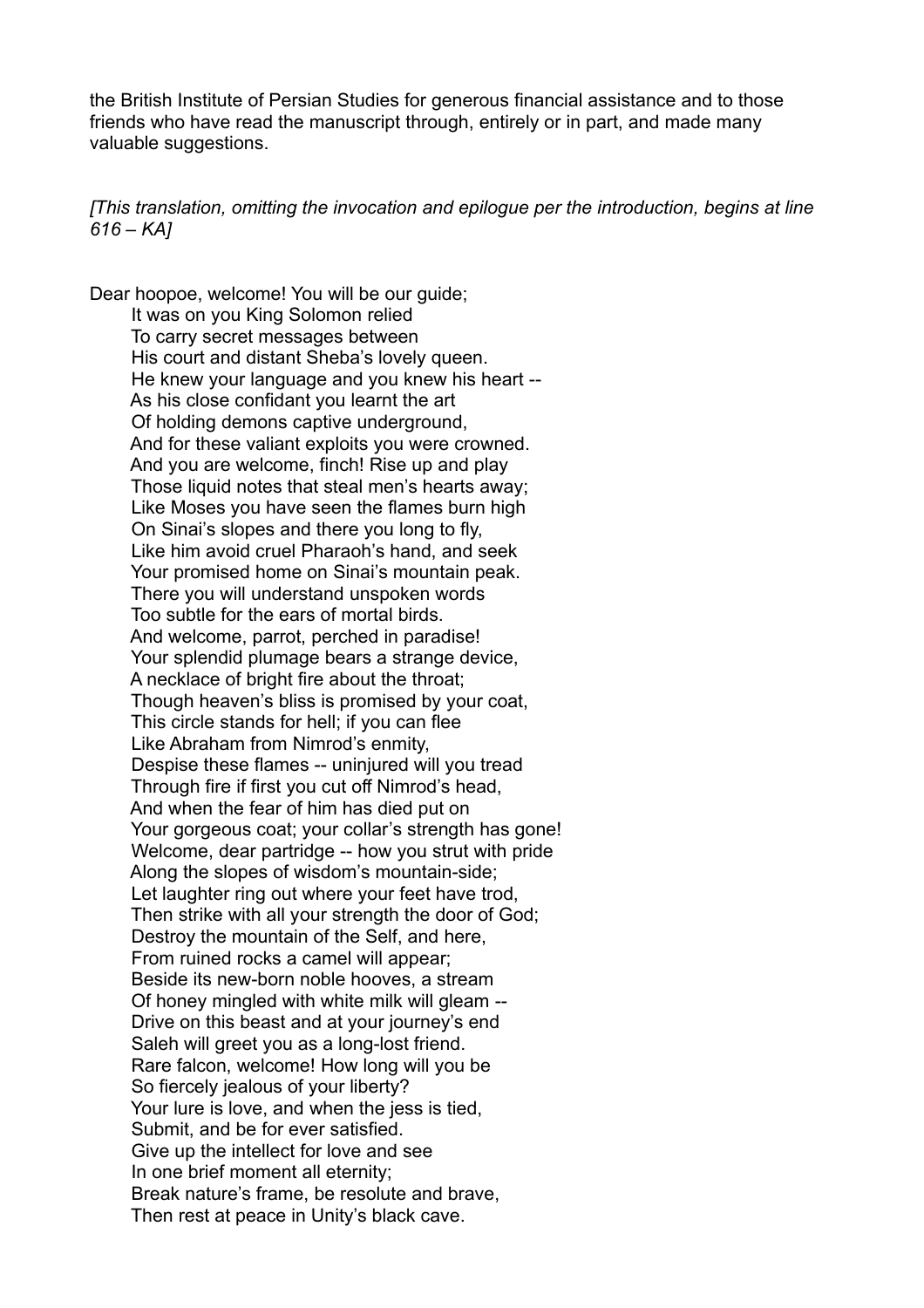Rejoice in that close, undisturbed dark air -- The Prophet will be your companion there.\* And welcome, francolin! Since once you heard And answered God's first all-commanding word, Since love has spoken in your soul, reject The Self, that whirlpool where our lives are wrecked; As Jesus rode his donkey, ride on it; Your stubborn Self must bear you and submit -- Then burn this Self and purify your soul; Let Jesus' spotless spirit be your goal. Destroy this burden, and before your eyes The Holy Ghost in glory will arise. Welcome, dear nightingale -- from your sweet throat Pour out the pain of lovers note by note. Like David in love's garden gently sigh: There sing the songs that make men long to die, O, sing as David did, and with your song Guide home man's suffering and deluded throng. The Self is like a mail coat -- melt this steel To pliant wax with David's holy zeal, And when its metal melts, like David you Will melt with love and bid the Self adieu. And welcome, peacock -- once of paradise, Who let the venomous, smooth snake entice Your instincts to its master's evil way, And suffered exile for that fateful day; He blackened your untutored heart and made A tangled darkness of the orchard's shade -- Until you crush this snake, how can you be A pilgrim worthy of our mystery? Destroy its ugly charm and Adam then Will welcome you to paradise again. Cock pheasant, welcome! With your piercing sight, Look up and see the heart's source drowned in light; You are imprisoned in your filthy well, A dark and noisome, unremitting hell -- Rise from this well as Joseph did and gain The throne of Egypt's fabulous domain. Where you and Joseph will together reign. Dear pigeon, welcome -- with what joy you yearn To fly away, how sadly you return! Your heart is wrung with grief, you share the gaol That Jonah knew, the belly of a whale -- The Self has swallowed you for its delight; How long will you endure its mindless spite? Cut off its head, seek out the moon, and fly Beyond the utmost limits of the sky; Escape this monster and become the friend Of Jonah in that ocean without end. Welcome, sweet turtle-dove, and softly coo Until the heavens scatter jewels on you -- But what ingratitude you show! Around Your neck a ring of loyalty is bound,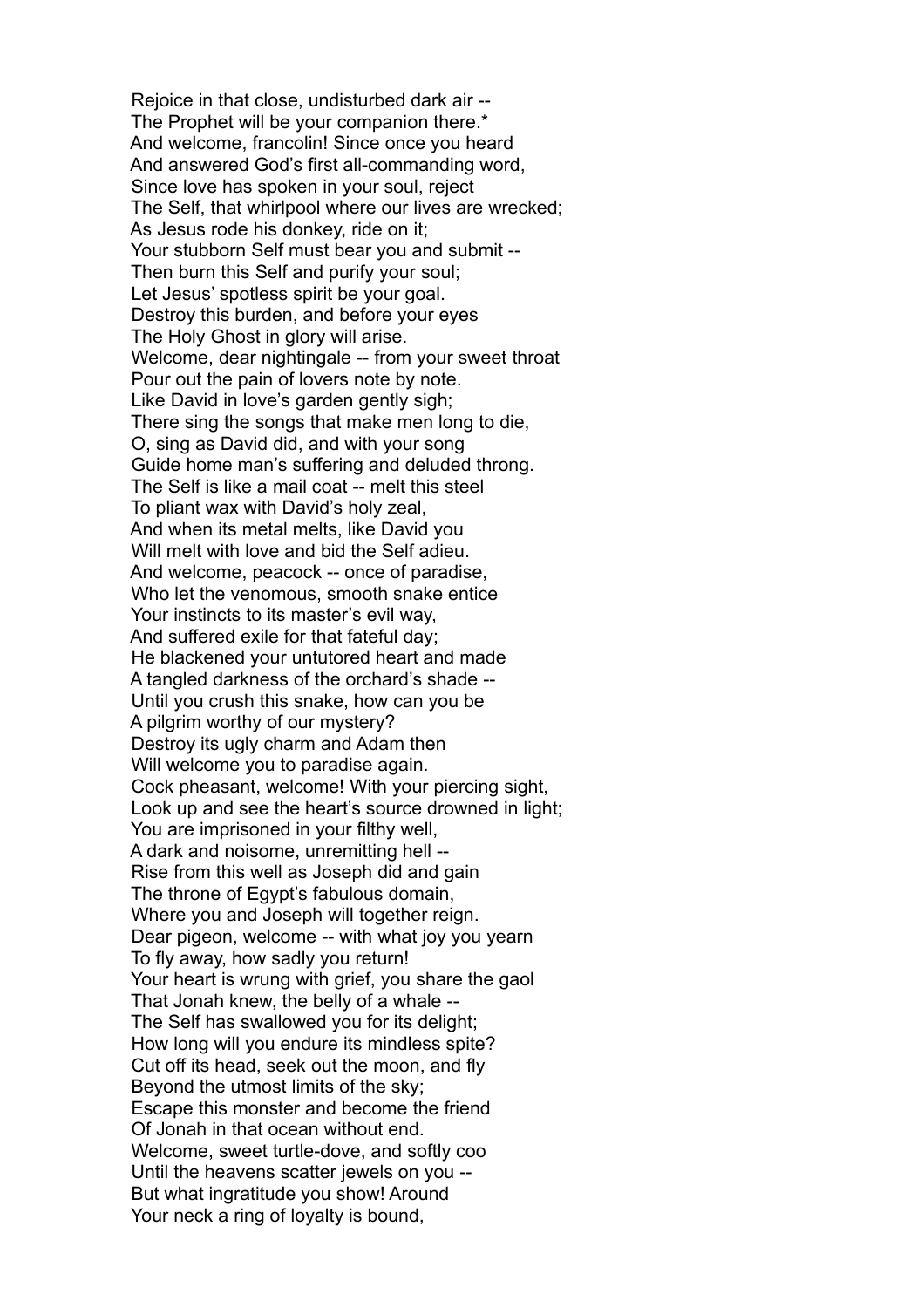But while you live you blithely acquiesce From head to claw in smug ungratefulness; Abandon such self-love and you will see The Way that leads us to Reality. There knowledge is your guide, and Khezr will bring Clear water drawn from life's eternal spring. And welcome, hawk! Your flight is high and proud, But you return with head politely bowed -- In blood and in affliction you must drown, And I suggest you keep your head bent down! What are you here? Mere carrion, rotten flesh, Withheld from Truth by this world's clumsy mesh; Outsoar both this world and the next, and there, Released from both, take off the hood you wear -- When you have turned from both worlds you will land On Zulgharnin's outstretched and welcome hand. And little goldfinch, welcome! May your fire Be an external sign of fierce desire. Whatever happens, burn in those bright flames, And shut your eyes and soul to earthly claims. Then, as you burn, whatever pain you feel, Remember God will recompense your zeal; When you perceive His hidden secrets, give Your life to God's affairs and truly live -- At last, made perfect in Reality, You will be gone, and only God will be.

*\* A reference to the Companion of the Cave. During a period of danger the Prophet Mohammad and a close companion, Abou Bakr, hid for a while in a cave on Mount Thaur. In mystical poetry this episode became a symbol of withdrawal from the world.*

*The birds assemble and the hoopoe tells them of the Simorgh*

The world's birds gathered for their conference And said: "Our constitution makes no sense. All nations in the world require a king; How is it we alone have no such thing? Only a kingdom can be justly run; We need a king and must inquire for one."

They argued how to set about their quest. The hoopoe fluttered forward; on his breast There shone the symbol of the Spirit's Way And on his head Truth's crown, a feathered spray. Discerning, righteous and intelligent, He spoke: "My purposes are heaven-sent; I keep God's secrets, mundane and divine,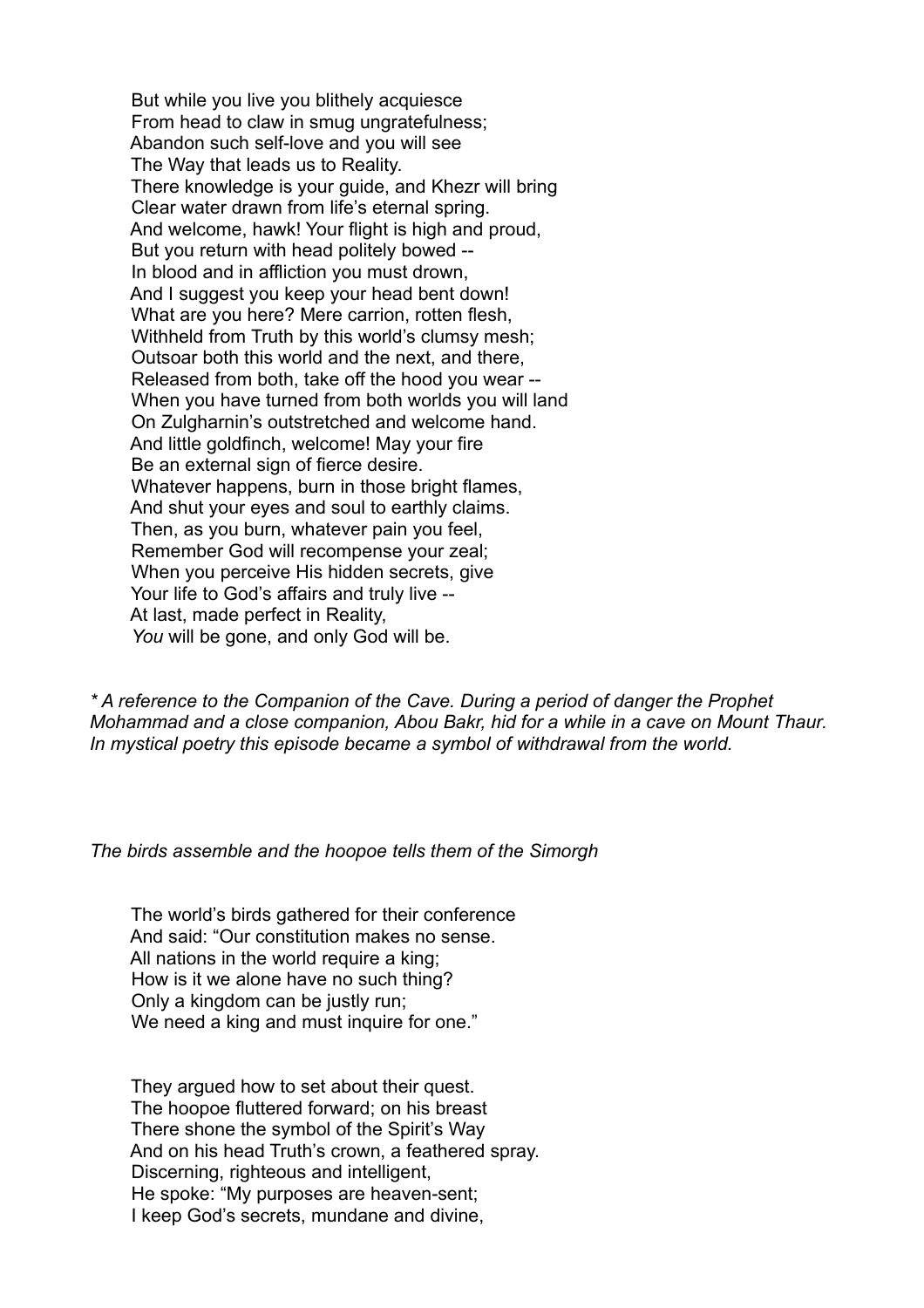In proof of which behold the holy sign *Bisillah* \* etched for ever on my beak. No one can share the grief with which I seek Our longed-for Lord, and quickened by my haste My wits find water in the trackless waste. I come as Solomon's close friend and claim The matchless wisdom of that mighty name (He never asked for those who quit his court, But when I left him once alone he sought With anxious vigilance for my return -- Measure my worth by this great king's concern!). I bore his letters -- back again I flew -- Whatever secrets he divined I knew; A prophet loved me; God has trusted me; What other bird has won such dignity? For years I travelled over many lands, Past oceans, mountains, valleys, desert sands, And when the Deluge rose I flew around The world itself and never glimpsed dry ground; With Solomon I set out to explore The limits of the earth from shore to shore. I know our king -- but how can I alone Endure the journey to His distant throne? Join me, and when at last we end our quest Our king will greet you as His honoured guest. How long will you persist in blasphemy? Escape your self-hood's vicious tyranny -- Whoever can evade the Self transcends This world and as a lover he ascends. Set free your soul; impatient of delay, Step out along our sovereign's royal Way: We have a king; beyond Kaf's mountain peak The Simorgh lives, the sovereign whom you seek, And He is always near to us, though we Live far from His transcendent majesty. A hundred thousand veils of dark and light Withdraw His presence from our mortal sight, And in both worlds no being shares the throne That marks the Simorgh's power and His alone -- He reigns in undisturbed omnipotence, Bathed in the light of His magnificence -- No mind, no intellect can penetrate The mystery of his unending state: How many countless hundred thousands pray For patience and true knowledge of the Way That leads to Him whom reason cannot claim, Nor mortal purity describe or name; There soul and mind bewildered miss the mark And, faced by Him, like dazzled eyes, are dark -- No sage could understand His perfect grace. Nor seer discern the beauty of His face. His creatures strive to find a path to Him, Deluded by each new, deceitful whim,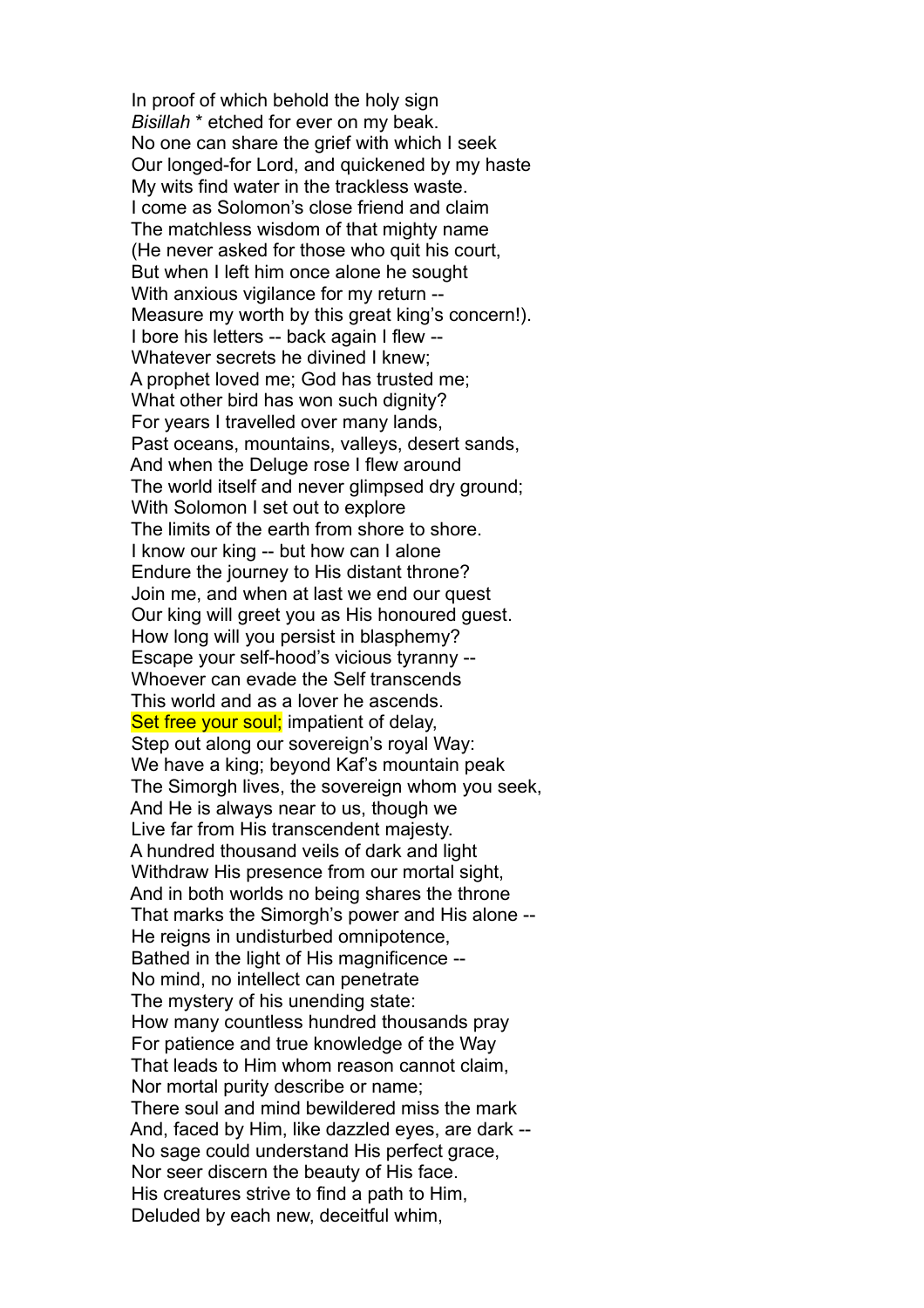But fancy cannot work as she would wish; You cannot weigh the moon like so much fish! How many search for Him whose heads are sent Like polo-balls in some great tournament From side to giddy side -- how many cries, How many countless groans assail the skies! Do not imagine that the Way is short; Vast seas and deserts lie before His court. Consider carefully before you start; The journey asks of you a lion's heart. The road is long, the sea is deep -- one flies First buffeted by joy and then by sighs; If you desire this quest, give up your soul And make our sovereign's court your only goal. First wash your hands of life if you would say: 'I am a pilgrim of our sovereign's Way'; Renounce your soul for love; He you pursue Will sacrifice His inmost soul for you.

 It was in China, late one moonless night, The Simorgh first appeared to mortal sight -- He let a feather float down through the air, And rumours of its fame spread everywhere; Throughout the world men separately conceived An image of its shape, and all believed Their private fantasies uniquely true! (In China still this feather is on view, Whence comes the saying you have heard, no doubt, 'Seek knowledge, unto China seek it out.') If this same feather had not floated down, The world would not be filled with His renown -- It is a sign of Him, and in each heart There lies this feather's hidden counterpart. But since no words suffice, what use are mine To represent or to describe this sign? Whoever wishes to explore the Way, Let him set out -- what more is there to say?"

The hoopoe finished, and at once the birds Effusively responded to his words. All praised the splendour of their distant king; All rose impatient to be on the wing; Each would renounce the Self and be the friend Of his companions till the journey's end. But when they pondered on the journey's length, They hesitated; their ambitious strength Dissolved: each bird, according to his kind, Felt flattered but reluctantly declined.

*\* 'In the name of God', the opening words of the Koran.*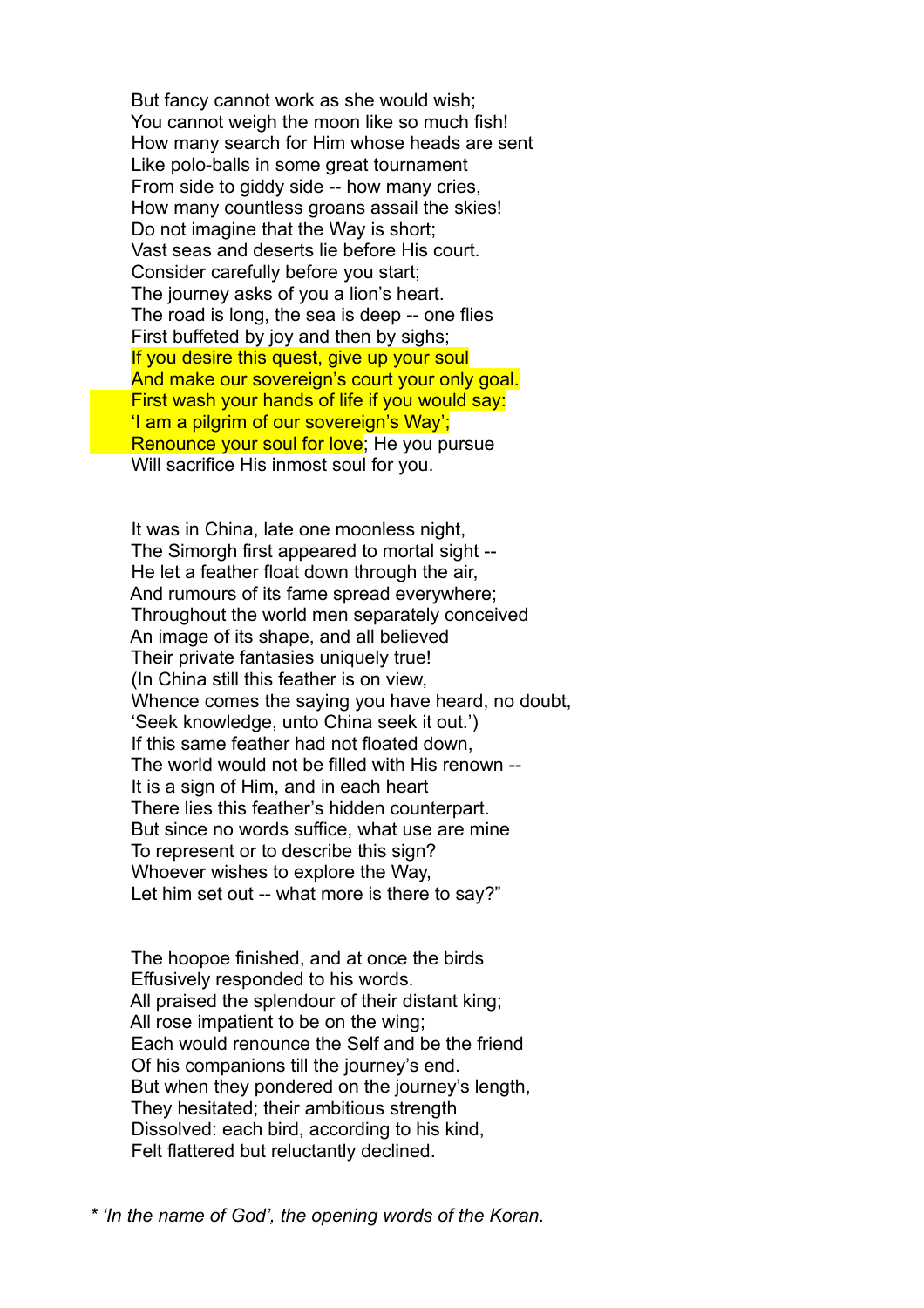#### **The nightingale's excuse**

The nightingale made his excuses first. His pleading notes described the lover's thirst, And through the crowd hushed silence spread as he Descanted on love's scope and mystery. "The secrets of all love are known to me," He crooned. "Throughout the darkest night my song Resounds, and to my retinue belong The sweet notes of the melancholy lute, The plaintive wailing of the love-sick flute; When love speaks in the soul my voice replies In accents plangent as the ocean's sighs. The man who hears this song spurns reason's rule; Grey wisdom is content to be love's fool. My love is for the rose; I bow to her; From her dear presence I could never stir. If she should disappear the nightingale Would lose his reason and his song would fail, And though my grief is one that no bird knows, One being understands my heart -- the rose. I am so drowned in love that I can find No thought of my existence in my mind. Her worship is sufficient life for me; The quest for her is my reality (And nightingales are not robust or strong; The path to find the Simorgh is too long). My love is here; the journey you propose Cannot beguile me from my life -- the rose. It is for me she flowers; what greater bliss Could life provide me -- anywhere -- than this? Her buds are mine; she blossoms in my sight -- How could I leave her for a single night?"

#### **The hoopoe answers him**

The hoopoe answered him: "Dear nightingale, This superficial love which makes you quail Is only for the outward show of things. Renounce delusion and prepare your wings For our great quest; sharp thorns defend the rose And **beauty such as hers too quickly goes.** True love will see such empty transience For what it is -- a fleeting turbulence That fills your sleepless nights with grief and blame -- Forget the rose's blush and blush for shame! Each spring she laughs, not *for* you, as you say, But *at* you -- and has faded in a day.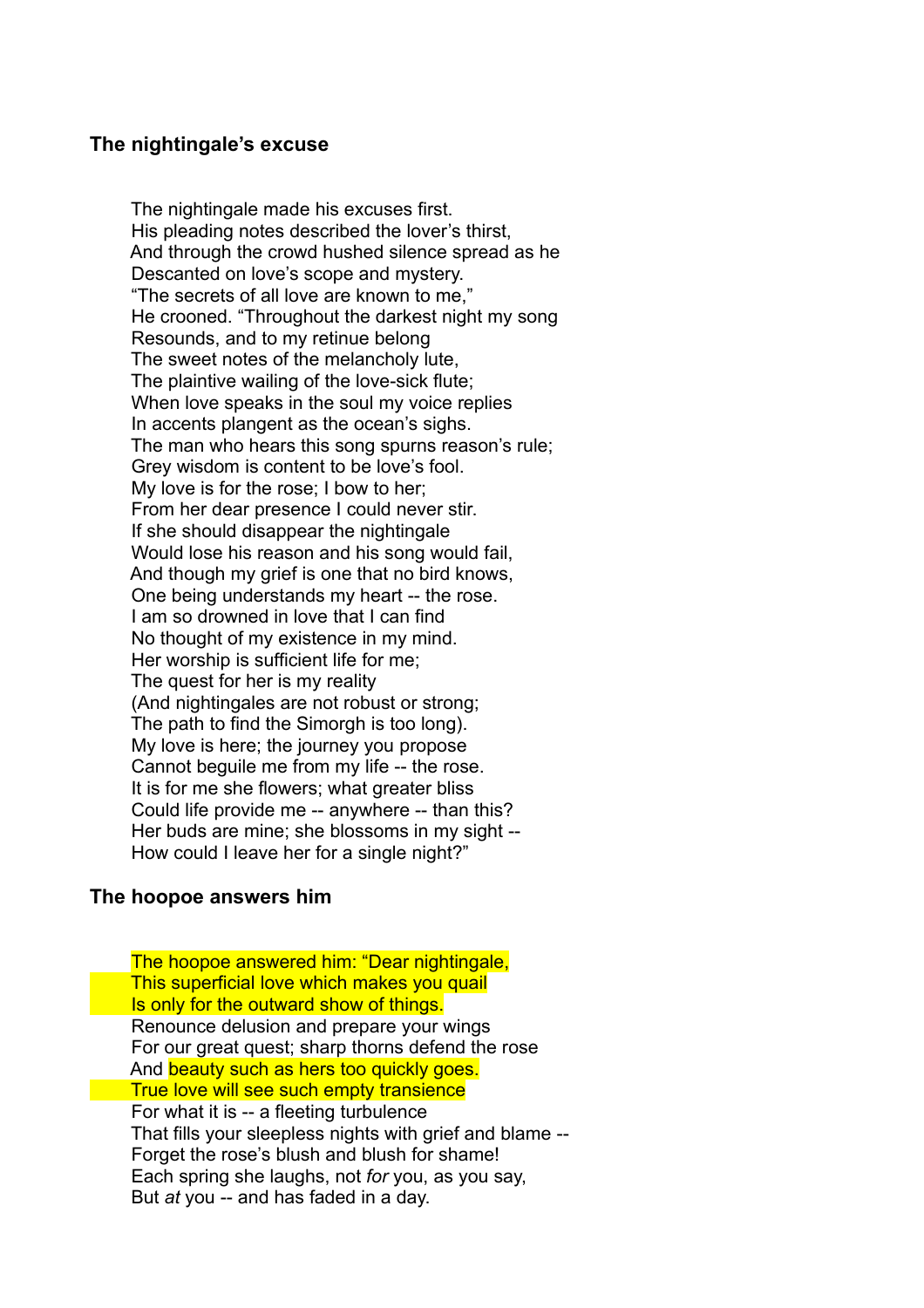#### **The story of a dervish and a princess**

There was a king whose comely daughter's grace Was such that any many who glimpsed her face Declared himself in love. Like starless dusk Her dark hair hung, soft-scented like fine musk; The charm of her slow humid eyes awoke The depths of sleeping love, and when she spoke, No sugar was as sweet as her lips' sweet; No rubies with their colour could compete. A dervish saw her, by the will of Fate. From his arrested hand the crust he ate Dropped unregarded, and the princess smiled. This glance lived in his heart -- the man grew wild With ardent love, with restless misery; For seven years he wept continually And was content to live alone and wait, Abject, among stray dogs, outside her gate. At last, affronted by this fool and tired Of his despair, her serving-men conspired To murder him. The princess heard their plan, Which she divulged to him. 'O wretched man,' She said, 'how could you hope for love between A dervish and the daughter of a queen? You cannot live outside my palace door; Be off with you and haunt these streets no more. If you are here tomorrow you will die!' The dervish answered her: 'That day when I First saw your beauty I despaired of life; Why should I fear the hired assassin's knife? A hundred thousand men adore your face; No power on earth could make me leave this place. But since your servants mean to murder me, Explain the meaning of this mystery: Why did you smile at me that day?' 'Poor fool, I smiled from pity, almost ridicule -- Your ignorance provoked that smile.' She spoke, And vanished like a wisp of strengthless smoke."

# **The parrot's excuse**

The pretty parrot was the next to speak, Clothed all in green, with sugar in her beak, And round her neck a circle of pure gold. Even the falcon cannot boast so bold A loveliness -- earth's variegated green Is but the image of her feathers' sheen, And when she talks the fascinating sound Seems sweet as costly sugar finely ground;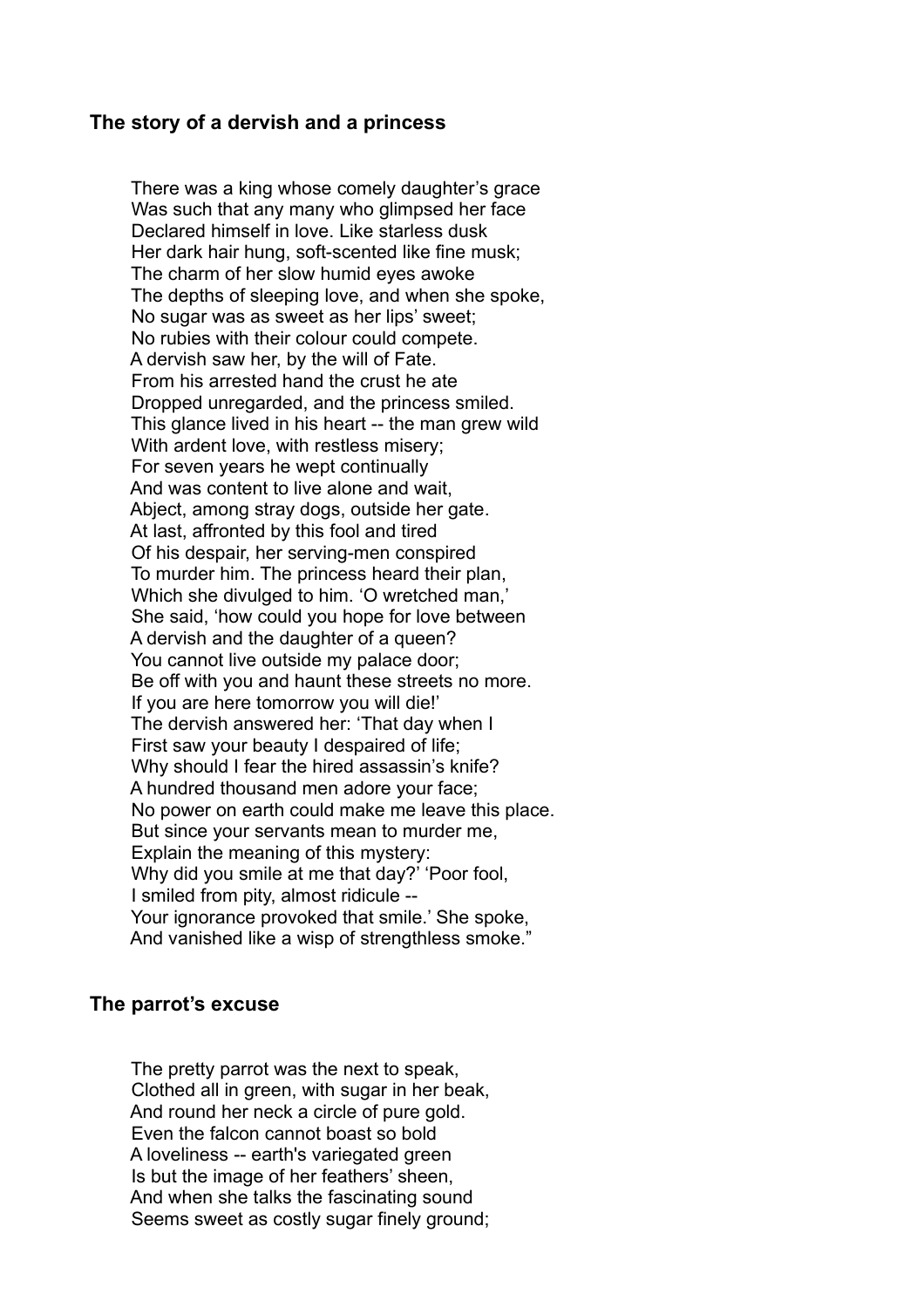She trilled: "I have been caged by heartless men, But my desire is to be free again; If I could reassert my liberty I'd find the stream of immortality Guarded by Khezr -- his cloak is green like mine, And this shared colour is an open sign I am his equal or equivalent. Only the stream Khezr watches could content My thirsting soul -- I have no wish to seek This Simorgh's throne of which you love to speak."

#### **The hoopoe answers her**

The hoopoe said: "You are a cringing slave -- This is not noble, generous or brave, To think your being has no other end Than finding water and a loyal friend. Think well -- what is it that you hope to gain? Your coat is beautiful, but where's your brain? Act as a lover and renounce your soul; With love's defiance seek the lover's goal.

#### **A story about Khezr**

 Khezr sought companionship with one whose mind Was set on God alone. The man declined And said to Khezr: 'We two could not be friends, For our existences have different ends. The waters of immortal life are yours, And you must always live; life is your cause As death is mine -- you wish to live, whilst I Impatiently prepare myself to die; I leave you as quick birds avoid a snare, To soar up in the free, untrammelled air'."

#### **The peacock's excuse and the hoopoe's answer**

 Next came the peacock, splendidly arrayed In many-coloured pomp; this he displayed As if he were some proud, self-conscious bride Turning with haughty looks from side to side. "The Painter of the world created me," He shrieked, "but this celestial wealth you see Should not excite your hearts to jealousy. I was a dweller once in paradise; There the insinuating snake's advice Deceived me -- I became his friend, disgrace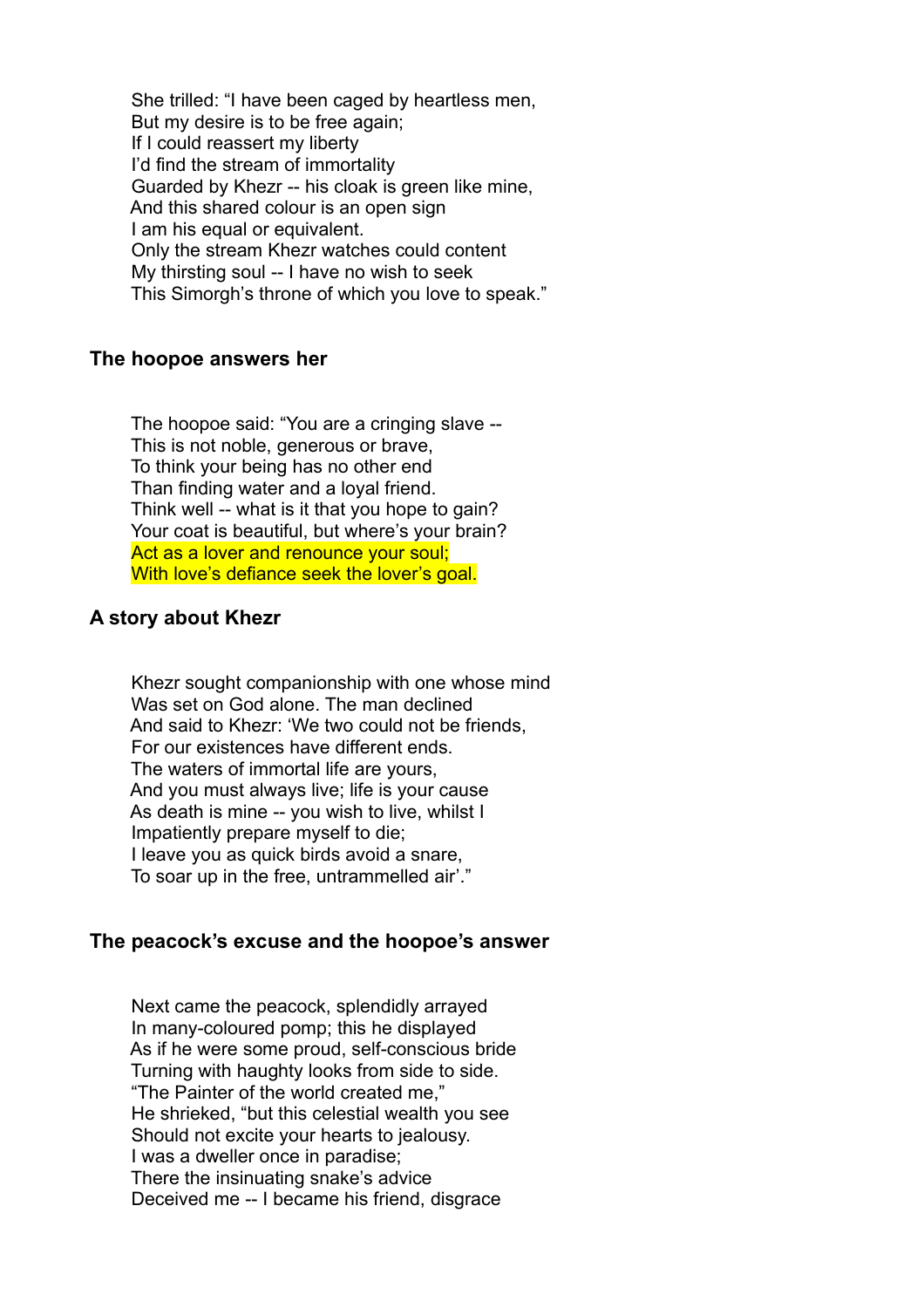Was swift and I was banished from that place. My dearest hope is that some blessèd day A guide will come to indicate the way Back to my paradise. The king you praise Is too unknown a goal; my inward gaze Is fixed for ever on that lovely land -- There is the goal which I can understand. How could I seek the Simorgh out when I Remember paradise?"

# **Hoopeo Reply**

#### And in reply

The hoopoe said: "These thoughts have made you stray Further and further from the proper Way; You think your monarch's palace of more worth Than Him who fashioned it and all the earth. The home we seek is in eternity; The Truth we seek is like a shoreless sea, Of which your paradise is but a drop. This ocean can be yours; why should you stop Beguiled by dreams of evanescent dew? The secrets of the sun are yours, but you Content yourself with motes trapped in its beams. Turn to what truly lives, reject what seems -- Which matters more, the body or the soul? Be whole: desire and journey to the Whole.

# **A story about Adam**

A novice asked his master to explain Why Adam was forbidden to remain In his first undivided happiness. The master said: 'When he, whose name we bless, Awoke in paradise a voice declared: "The man whose mind and vision are ensnared By heaven's grace must forfeit that same grace, For only then can he direct his face To his true Lord".' The lover's live and soul Are firmly focused on a single goal; The saints in paradise teach that the start Of drawing near is to renounce the heart."

# **The duck's excuse**

The coy duck waddled from her stream and quacked: "Now none of you can argue with the fact That both in this world and the next I am The purest bird that ever flew or swam; I spread my prayer-mat out, and all the time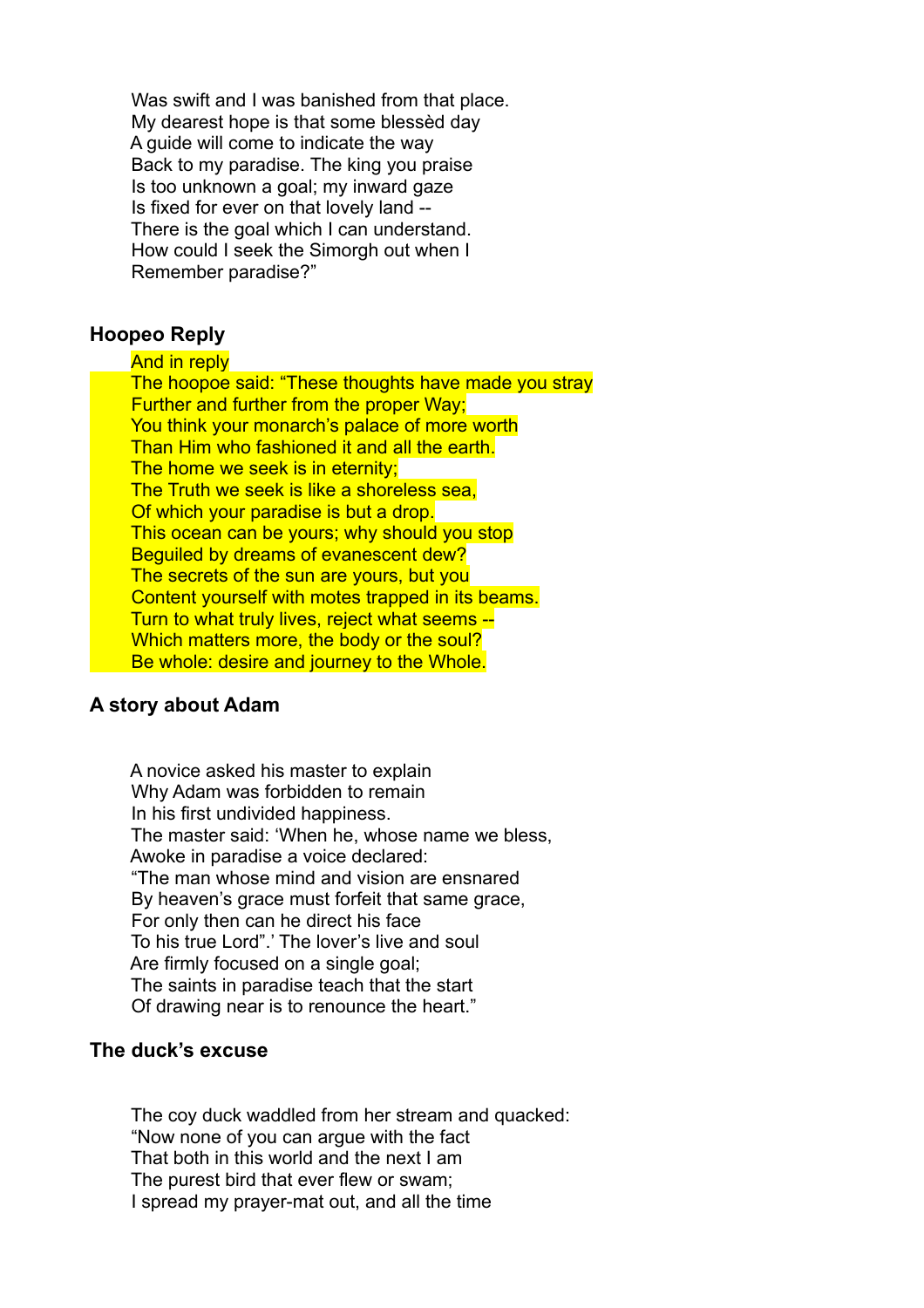I clean myself of every bit of grime As God commands. There's no doubt in my mind That purity like mine is hard to find; Among the birds I'm like an anchorite -- My soul and feathers are a spotless white. I live in water and I cannot go To places where no streams or rivers flow; They wash away a world of discontent -- Why should I leave this perfect element? Fresh water is my home, my sanctuary; What use would arid deserts be to me? I can't leave water -- think what water gives; It is the source of everything that lives. Water's the only home I've ever known; Why should I care about this Simorgh's throne?"

#### **The hoopoe answers her**

The hoopoe answered her: "Your life is passed In vague, aquatic dreams which cannot last -- A sudden wave and they are swept away. You value water's purity, you say, But is your life as pure as you declare? A fool described the nature both worlds share: 'The unseen world and that which we can see Are like a water-drop which instantly Is and is not. A water-drop was formed When time began, and on its surface swarmed The world's appearances. If they were made Of all-resisting iron they would fade; Hard iron is mere water, after all -- Dispersing like a dream, impalpable'."

#### **The partridge's excuse**

The pompous partridge was next to speak, Fresh from his store of pearls. His crimson beak And ruddy plumage made a splendid show -- A headstrong bird whose small eyes seemed to glow With angry blood. He clucked: "My one desire Is jewels; I pick through quarries for their fire. They kindle in my heart an answering blaze Which satisfies me -- though my wretchèd days Are one long turmoil of anxiety. Consider how I live, and let me be; You cannot fight with one who sleeps and feeds On precious stones, who is convinced he needs No other goal in life. My heart is tied By bonds of love to this fair mountain-side. To yearn for something other than a jewel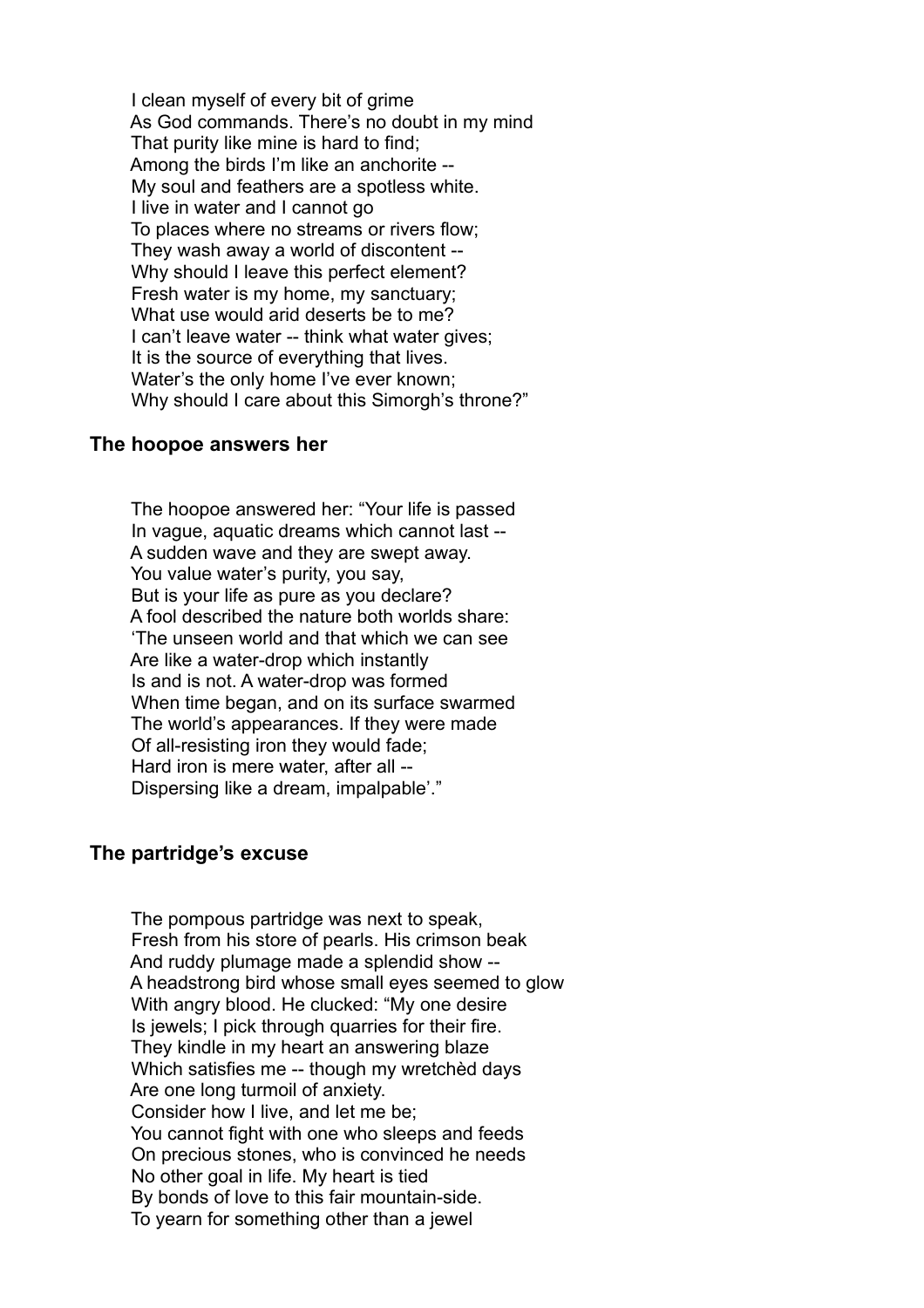Is to desire what dies -- to be a fool. Nothing is precious like a precious stone. Besides, the journey to the Simorgh's throne Is hard. I cannot tear myself away; My feet refuse as if caught fast in clay. My life is here; I have no wish to fly; I must discover precious stones or die."

#### **The hoopoe answers him**

The hoopoe said: "You have the colours of Those jewels you so inordinately love, And yet you seem -- like your excuses -- lame. Your beak and claws are red as blood or flame Yet those hard gems from which you cannot part Have only helped you to a hardened heart; Without their colours they are nothing more Than stones -- and to the wise not worth a straw.

# **King Solomon and his ring**

 No jewel surpasses that which Solomon Wore on his finger. It was just a stone, A mere half-*dang* in weight, but as a seal Set in his ring it brought the world to heel. When he perceived the nature of his rule -- Dependent on the credit of a jewel -- He vowed that no one after him should reign With such authority." (Do not again, Dear God, I pray, create such puissant kings; My eyes have seen the blight their glory brings. But criticizing courts is not my task; A basket-weaver's work is all I ask, And I return to Solomon's great seal.) "Although the power it brought the king was real, Possession of this gem meant that delay Dogged his advance along the spirit's Way -- The other prophets entered paradise Five hundred years before the king. This price A jewel extracted from great Solomon, How would it hinder such a dizzy one As you, dear partridge? Rise above this greed; The Simorgh is the only jewel you need."

# **The homa's excuse**

The homa\* next addressed the company.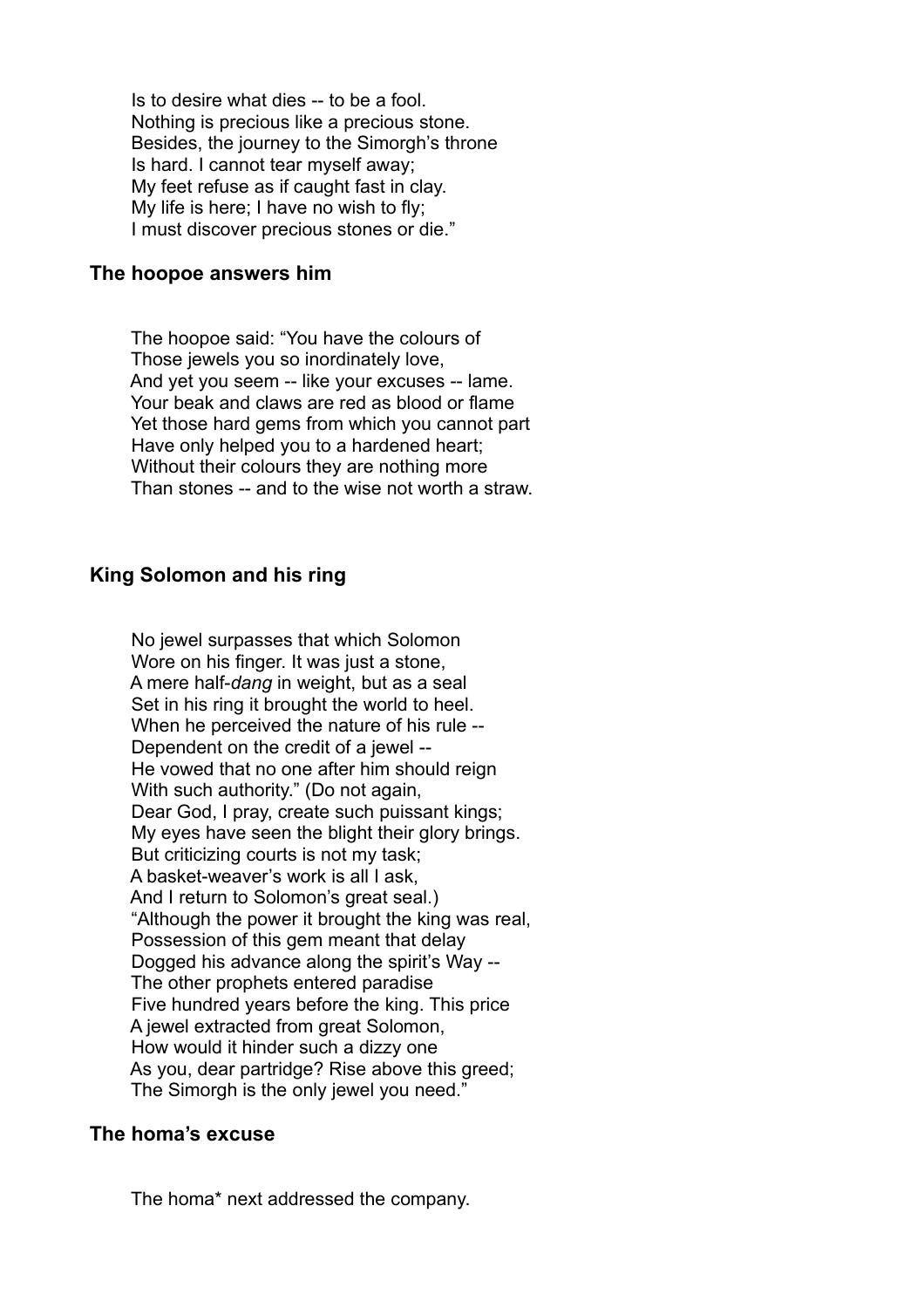Because his shadow heralds majesty, This wandering portent of the royal state Is known as Homayun, 'The Fortunate'. He sang: "O birds of land and ocean, I Am not as other birds, but soar and fly On lofty aspiration's lordly wings. I have subdued the dog desire; great kings Like Feridoun and Jamshid\*\* owe their place To my deark shadow's influence. Disgrace And lowly natures are not my concern. I throw desire its bone; the dog will turn And let the soul go free. Who can look down On one whose shadow brings the royal crown? The world should bask in my magnificence -- Let Khosroe's glory stand in my defence. What should this haughty Simorgh mean to me?"

*\* A mythical bird whose shadow would fall on a future king \*\* Two of the most illustrious of the legendary kings of ancient Persia*

#### **The hoopoe answers him**

The hoopoe said: "Poor slave to vanity, Your self-importance is ridiculous; Why should a shadow merit so much fuss? You are not now the sign of Khosroe's throne, More like a stray dog squabbling for a bone. Though it is true that you confer on men This majesty, kings must sink down again And bear the punishments of Judgement Day.

#### **King Mahmoud after death**

There was a man, advanced along the Way, Who one night spoke to Mahmoud in a dream. He said: 'Great king, how does existence seem To one beyond the grave?' Mahmoud replied: 'I have no majesty since I have died; Your greetings pierce my soul. That majesty Was only ignorance and vanity; True majesty belongs to God alone -- How could a heap of dust deserve the throne? Since I have recognized my impotence, I blush for my imperial pretence. Call me "unfortunate", not "king". I should Have been a wanderer who begged for food. A crossing-sweeper, any lowly thing That drags its way through life, but not a king.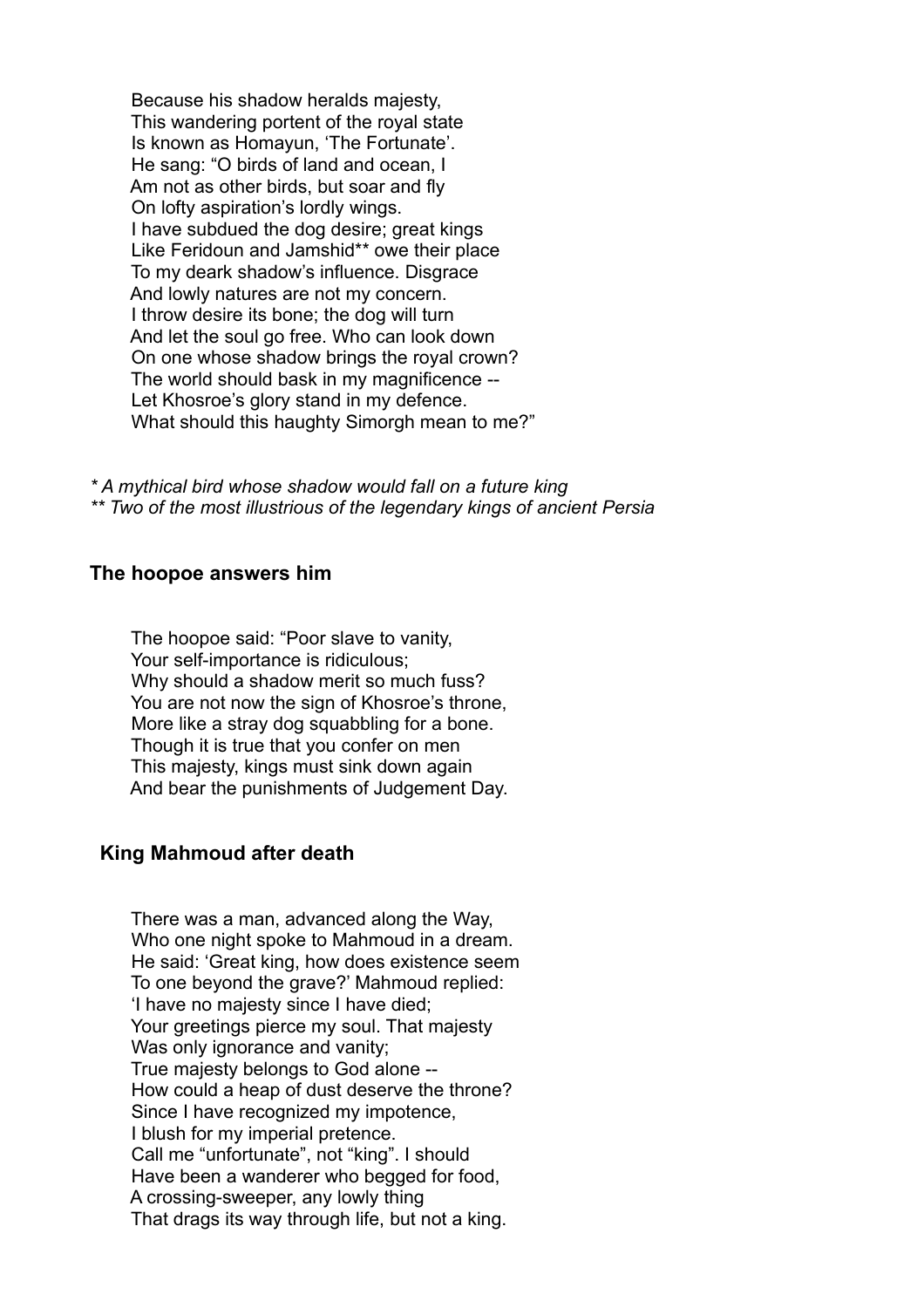Now leave me; I have no more to say; Hell's devils wait for me; I cannot stay. I wish to God the earth beneath my feet Had swallowed me before I heard the beat Of that accursèd homa's wings; they cast Their shade, and may they shrivel in hell's blast!' "

#### **The hawk's excuse**

The hawk came forward with his head held high; His boasts of grand connections filled the sky. His talk was stuffed with armies, glory, kings. He bragged: "The ecstasy my sovereign brings Has turned my gaze from vulgar company. My eyes are hooded and I cannot see, But I perch proudly on my sovereign's wrist. I know court etiquette and can persist In self-control like holy penitents; When I approach the king, my deference Correctly keeps to the established rule. What is this Simorgh? I should be a fool If I so much as dreamt of him. A seed From my great sovereign's hand is all I need; The eminence I have suffices me. I cannot travel; I would rather be Perched on the royal wrist than struggling through Some arid *wadi* with no end in view. I am delighted by my life at court, Waiting on kings or hunting for their sport."

# **The hoopoe answers him**

The hoopoe said: "Dear hawk, you set great store By superficial graces, and ignore The all-important fact of purity. A king with rivals in his dignity Is no true king; the Simorgh rules alone And entertains no rivals to his throne. A king is not one of these common fools Who snatches at a crown and thinks he rules. The true king reigns in mild humility, Unrivalled in his firm fidelity. An earthly king acts righteously at times, But also stains the earth with hateful crimes, And then whoever hovers nearest him Will suffer most from his destructive whim. A courtier risks destruction every hour -- Distance yourself from kings and worldly power.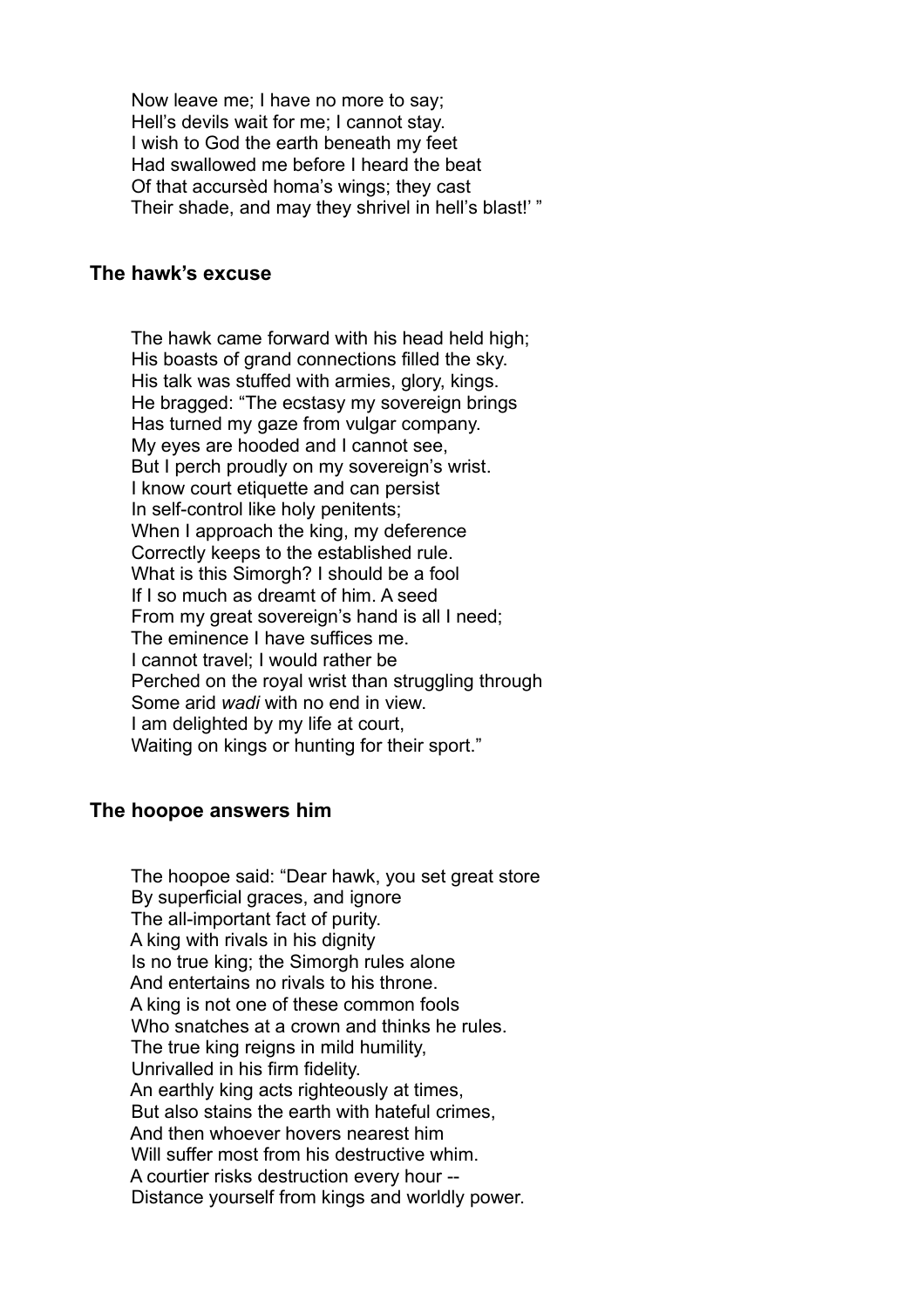A king is like a raging fire, men say; The wisest conduct is to keep away.

#### **A king and his slave**

There was a monarch once who loved a slave. The youth's pale beauty haunted him; he gave This favourite the rarest ornaments, Watched over him with jealous reverence -- But when the king expressed a wish to shoot, His loved one shook with fear from head to foot. An apple balanced on his head would be The target for the royal archery, And as the mark was split he blenched with fear. One day a foolish courtier standing near Asked why his lovely face was drained and wan, For was he not their monarch's chosen one? The slave replied: "If I were hit instead Of that round apple balanced on my head, I would be then quite worthless to the king -- Injured or dead, lower than anything The court can show; but when the arrow hits The trembling target and the apple splits, That is his skill. The king is highly skilled If he succeeds -- if not, the slave is killed'."

# **The heron's excuse**

The heron whimpered next: "My misery Prefers the empty shoreline of the sea. There no one hears my desolate, thin cry -- I wait in sorrow there, there mourn and sigh. My love is for the ocean, but since I -- A bird -- must be excluded from the deep, I haunt the solitary shore and weep. My beak is dry -- not one drop can I drink -- But if the level of the sea should sink By one drop, jealous rage would seize my heart. This love suffices me; how can I start A journey like the one that you suggest? I cannot join you in this arduous quest. The Simorgh's glory could not comfort me; My love is fixed entirely on the sea."

#### **The hoopoe answers him**

The hoopoe answered him: "You do not know The nature of this sea you love: below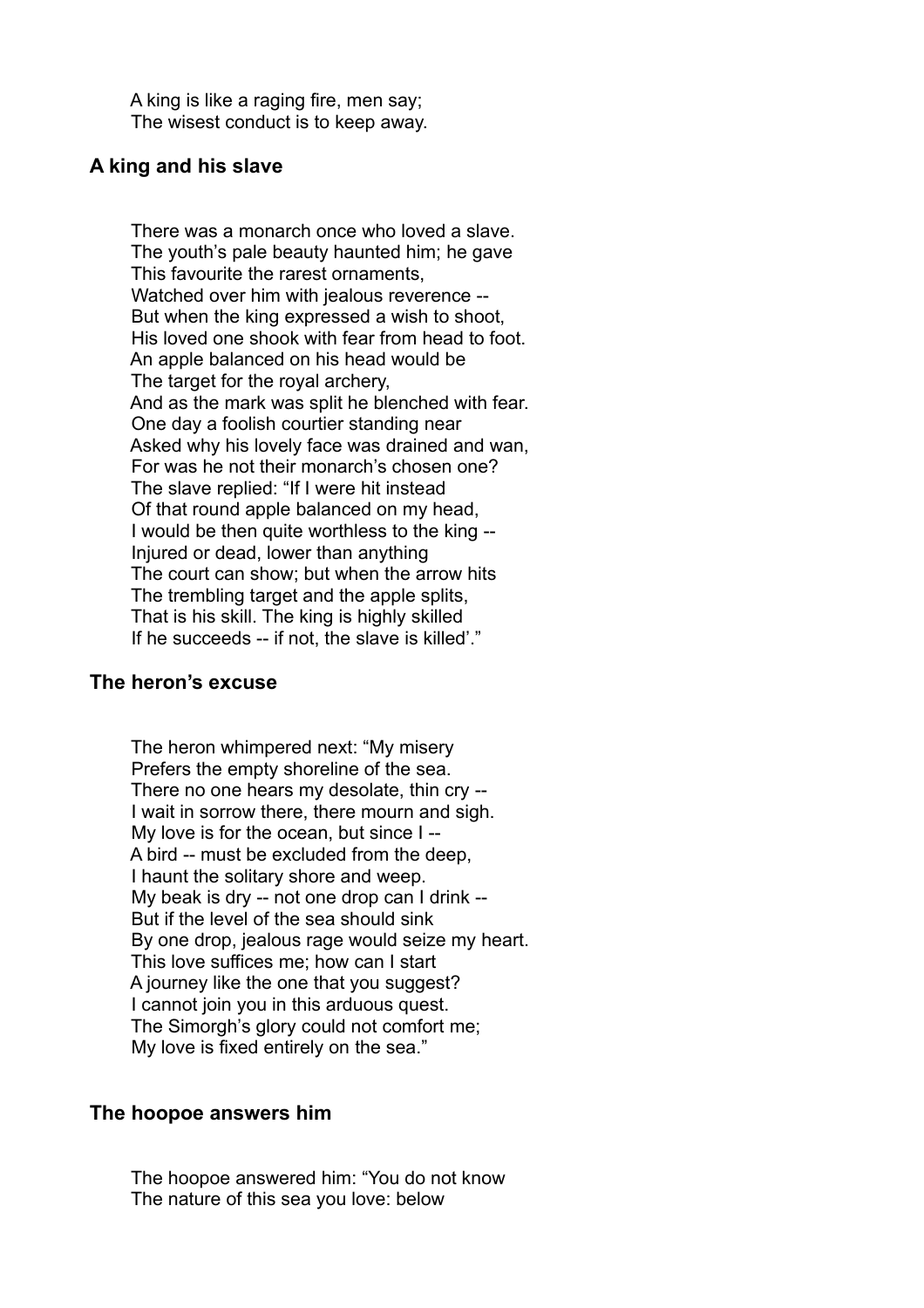Its surface linger sharks; tempests appear, Then sudden calms -- its course is never clear, But turbid, varying, in constant stress; Its water's taste is salty bitterness. How many noble ships has it destroyed, Their crews sucked under in the whirlwind's void: The diver plunges and in fear of death Must struggle to conserve his scanty breath; The failure is cast up, a broken straw. Who trusts the sea? Lawlessness is her law; You will be drowned if you cannot decide To turn away from her inconstant tide. She seethes with love herself -- that turbulence Of tumbling waves, that yearning violence, Are for her Lord, and since she cannot rest, What peace could you discover in her breast? She lives for Him -- yet you are satisfied To hear His invitation and to hide.

#### *A hermit questions the ocean*

A hermit asked the ocean: 'Why are you Clothed in these mourning robes of darkest blue?\* You seem to boil, and yet I see no fire!' The ocean said: 'My feverish desire' Is for the absent Friend. I am too base For Him; my dark robes indicate disgrace And lonely pain. Love makes my billows rage; Love is the fire which nothing can assuage. My salt lips thirst for Kausar's\*\* cleansing stream.' For those pure waters tens of thousands dream And are prepared to perish; night and day They search and fall exhausted by the Way."

*\* Blue was the colour of mourning in ancient Persia; the epic poet Ferdowsi (10th -11th centuries) mentions it as being worn by the first of the legendary Persian kings, Keyumars, when in mourning for his son Siyamak. \*\* A stream that flows through paradise.*

# **The owl's excuse**

The owl approached with his distracted air, Hooting: "Abandoned ruins are my lair, Because, wherever mortals congregate, Strife flourishes and unforgiving hate; A tranquil mind is only to be found Away from men, in wild, deserted ground. These ruins are my melancholy pleasure, Not least because they harbour buried treasure. Love for such treasure has directed me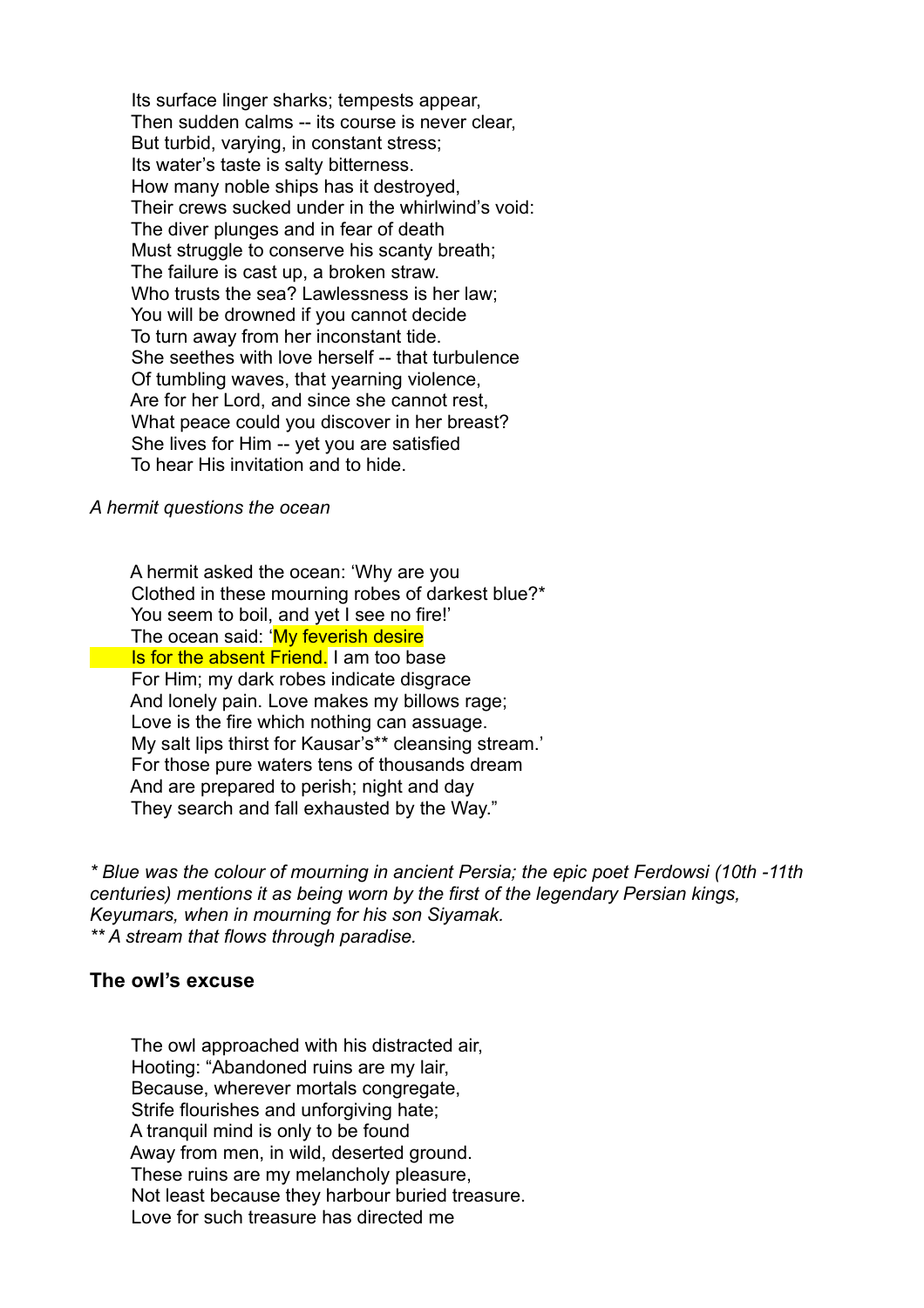To desolate, waste sites; in secrecy I hide my hopes that one fine day my foot Will stumble over unprotected loot. Love for the Simorgh is a childish story; My love is solely for gold's buried glory."

#### **The hoopoe answers him**

The hoopoe answered him: "Besotted fool, Suppose you get this gold for which you drool -- What could you do but guard it night and day While life itself -- unnoticed -- slips away? The love of gold and jewels is blasphemy; Our faith is wrecked by such idolatry. To love gold is to be an infidel, An idol-worshipper who merits hell. On Judgement Day the miser's secret greed Stares from his face for everyone to read.

#### **The miser who became a mouse**

A miser died, leaving a cache of gold; And in a dream what should the son behold But his dead father, shaped now like a mouse That dashed distractedly about the house, His mouse-eyes filled with tears. The sleeping son Spoke in his dream: 'Why, father, must you run About our home like this?' The poor mouse said: 'Who guards my store of gold now I am dead? Has any thief found out its hiding-place?' The son asked next about his mouse-like face And heard his father say: 'Learn from my state; Whoever worships gold, this is his fate --To haunt the hidden cache for evermore, An anxious mouse that darts across the floor'."

# **The finch's excuse**

The timid finch approached. Her feeble frame Trembled from head to foot, a nervous flame; She chirped: "I am less sturdy than a hair And lack the courage that my betters share; My feathers are too weak to carry me The distance to the Simorgh's sanctuary. How could a sickly creature stand alone Before the glory of the Simorgh's throne? The world is full of those who seek His grace,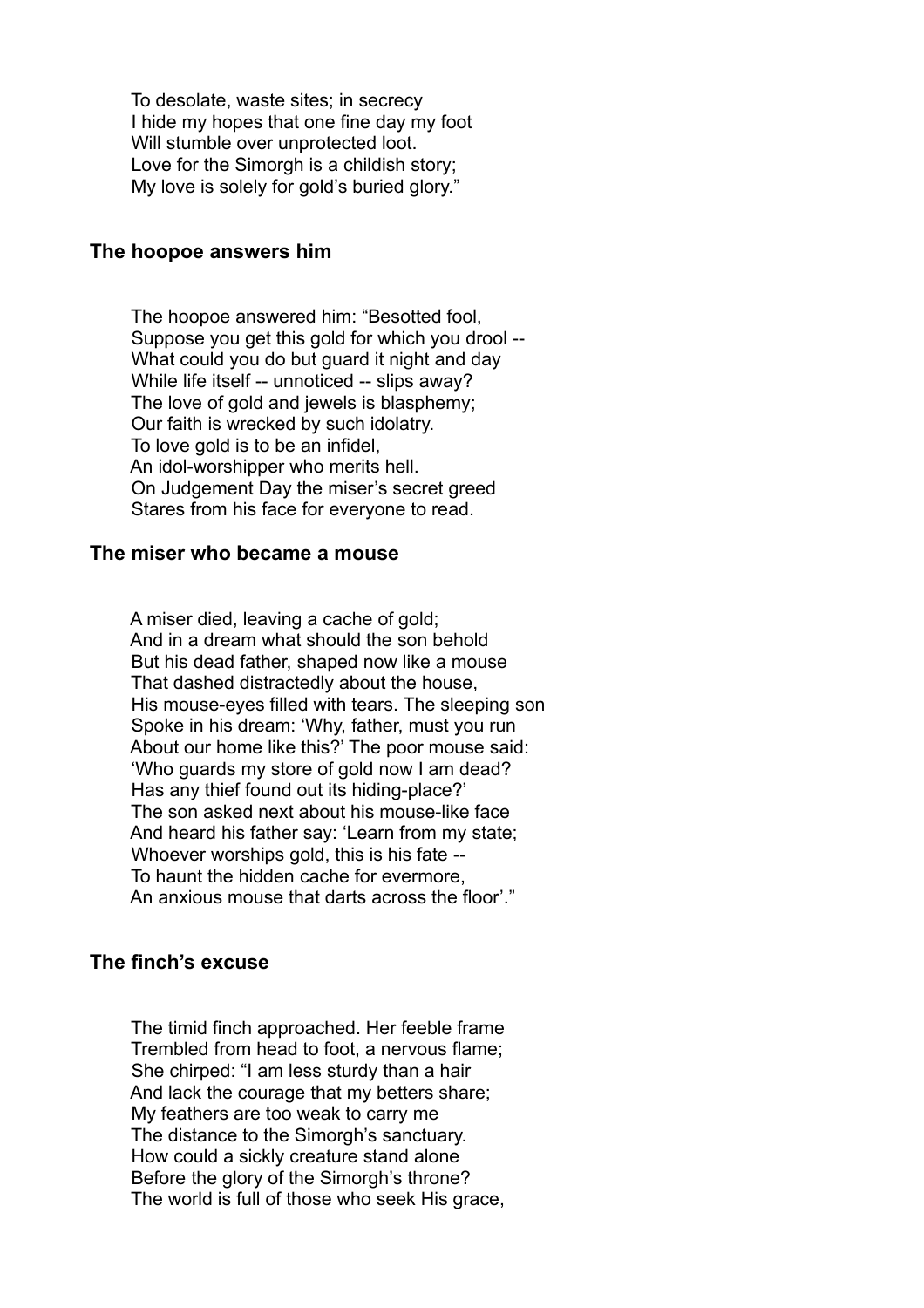But I do not deserve to see His face. And cannot join in this delusive race -- Exhaustion would cut short my foolish days, Or I should turn to ashes in His gaze. Joseph was hidden in a well and I Shall seek my loved one in the wells nearby."

#### **The hoopoe answers her**

The hoopoe said: "You teasing little bird, This humble ostentation is absurd! If all of us are destined for the fire, Then you too must ascend the burning pyre. Get ready for the road, you can't fool me -- Sew up your beak, I loathe hypocrisy! Though Jacob mourned for Joseph's absent face, Do you imagine you could take his place?

#### **Jacob's dream when Joseph was lost**

 When Jacob lost his son his eyes grew blind; Tears flooded for the child he could not find. His lips repeatedly formed Joseph's name -- To his despair the angel Gabriel came And said: 'Renounce this word; if you persist, Your own name will be cancelled from the list Of prophets close to God.' Since this command Came from his God, dear Joseph's name was banned Henceforth from Jacob's lips; deep in his soul He hid the passions he could not control. But as he slept one night the long-lost child Appeared before him in a dream, and smiled; He started up to call him to his side -- And then remembered, struck his breast and sighed When from his vivid dream the old man woke, The angel Gabriel came to him, and spoke: 'Though you did not pronounce your lost son's name, You sighed -- the exhalation meant the same As if you had renounced your vow; a sigh Reveals the heart as clearly as a cry'."

# **The other birds protest and the hoopoe tells them of their relationship with the Simorgh**

The other birds in turn received their chance To show off their loquacious ignorance. All made excuses – floods of foolish words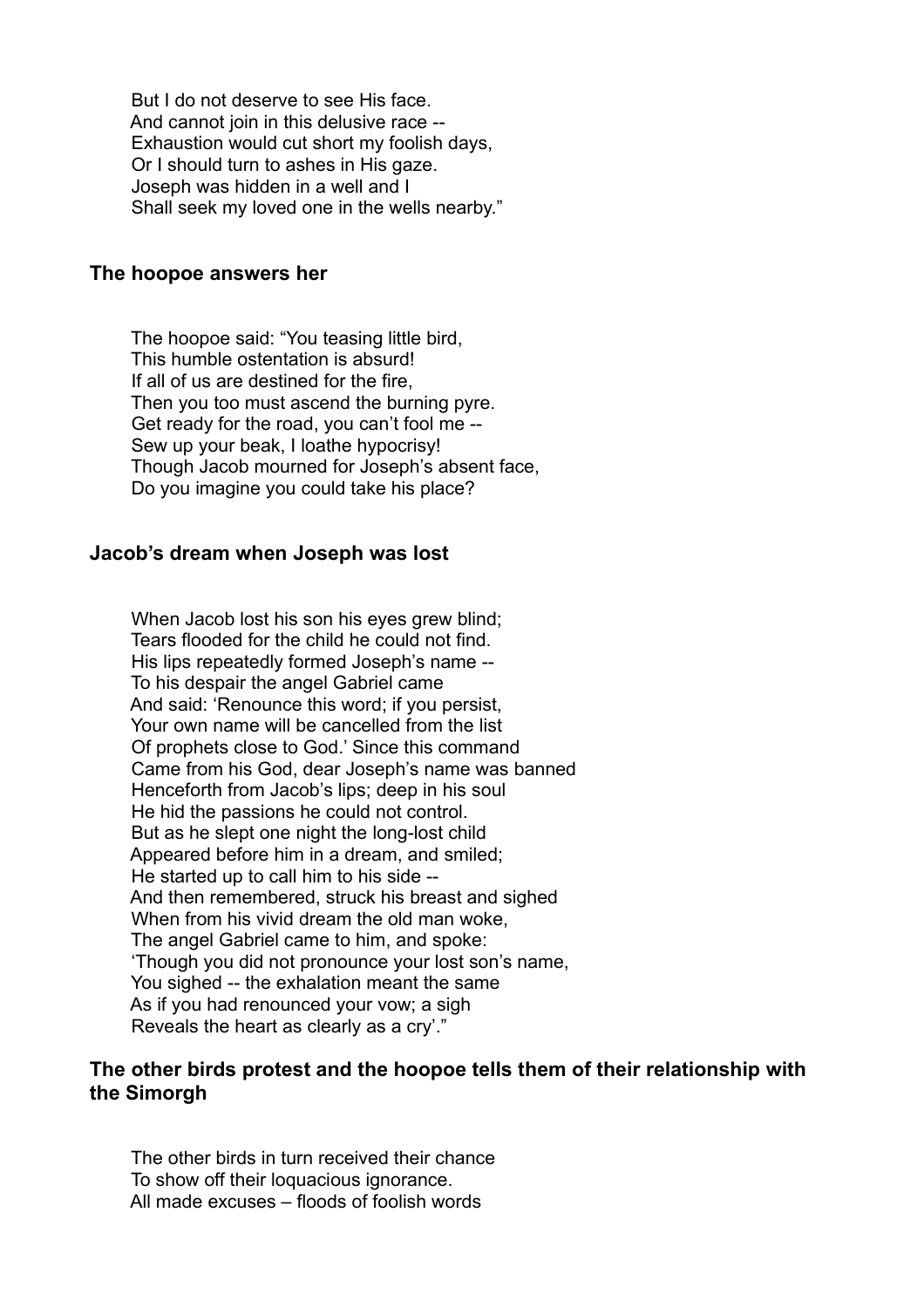Flowed from these babbling, rumour-loving birds. Forgive me, reader, if I do not say All these excuses to avoid the Way; But in an incoherent rush they came, And all were inappropriate and lame. How could they gain the Simorgh? Such a goal Belongs to those who discipline the soul. The hoopoe counselled them: "The world holds few As worthy of the Simorgh's throne as you, But you must empty this first glass; the wine That follows it is love's devoted sign. If petty problems keep you back -- or none -- How will you seek the treasures of the sun? In drops you lose yourselves, yet you must dive Through untold fathoms and remain alive. This is no journey for the indolent --Our quest is Truth itself, not just its scent!"

 When they had understood the hoopoe's words, A clamour of complaint rose from the birds: "Although we recognize you as our guide, You must accept -- it cannot be denied -- We are a wretched, flimsy crew at best, And lack the bare essentials for this quest. Our feathers and our wings, our bodies' strength Are quite unequal to the journey's length; For one of us to reach the Simorgh's throne Would be miraculous, a thing unknown. At least say what relationship obtains Between His might and ours; who can take pains To search for mysteries when he is blind? If there were some connection we could find, We would be more prepared to take our chance. He seems like Solomon, and we like ants; How can mere ants climb from their darkened pit Up to the Simorgh's realm? And is it fit That beggars try the glory of a king? How ever could they manage such a thing?"

The hoopoe answered them: "How can love thrive In hearts impoverished and half alive? 'Beggars', you say -- such niggling poverty Will not encourage truth or charity. An man whose eyes love opens risks his soul -- His dancing breaks beyond the mind's control When long ago the Simorgh first appeared -- His face like sunlight when the clouds have cleared -- He cast unnumbered shadows on the earth, On each one fixed his eyes, and each gave birth. Thus we were born; the birds of every land Are still his shadows -- think, and understand.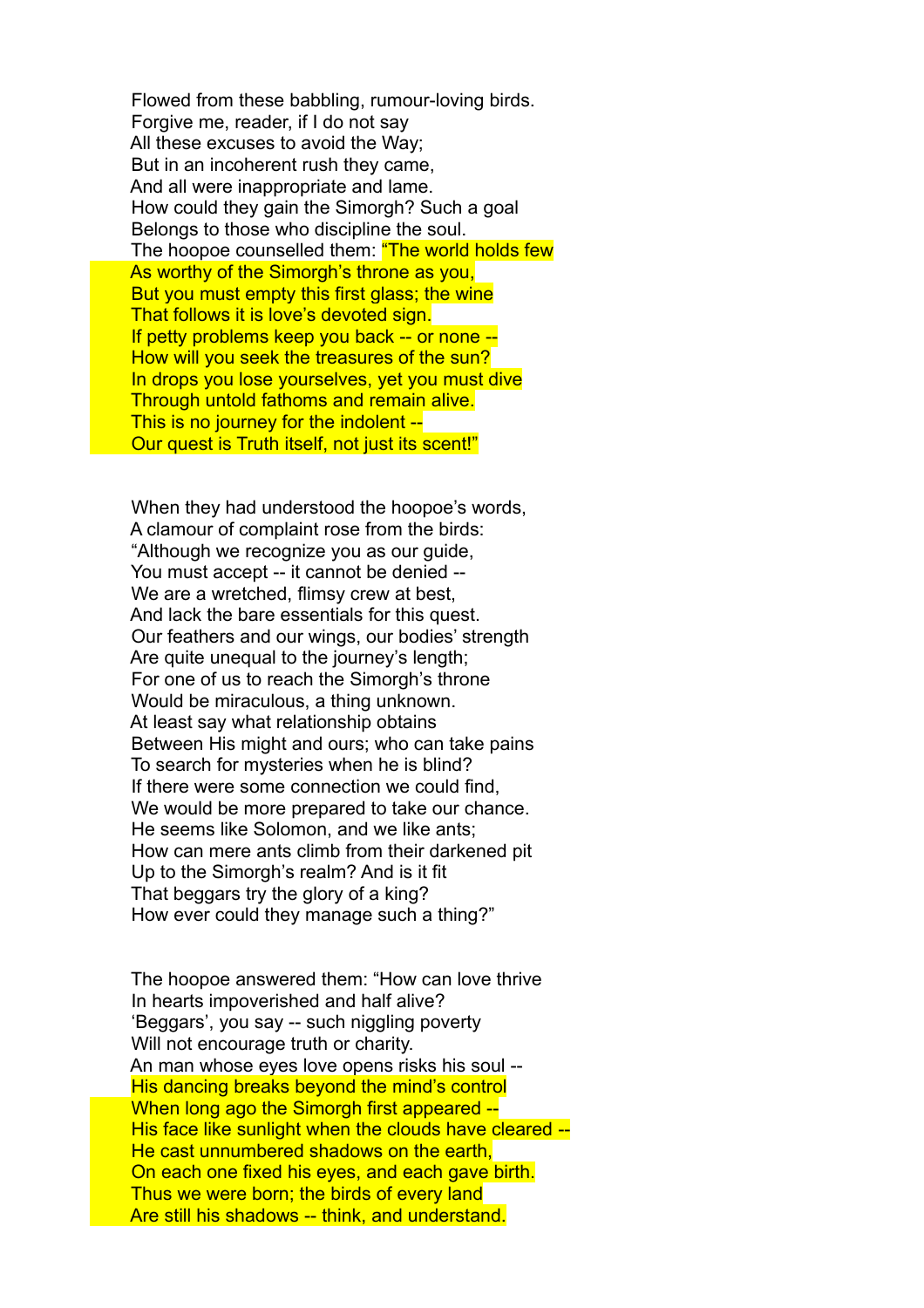If you had known this secret you would see The link between yourselves and Majesty; Do not reveal this truth, and God forfend That you mistake for God Himself God's friend. If you become that substance I propound, You are not God, though in God you are drowned; Those lost in Him are not the Deity -- This problem can be argued endlessly. You are His shadow, and cannot be moved By thoughts of life or death once this is proved. If He had kept His majesty concealed, No earthly shadow would have been revealed, And where that shadow was directly cast The race of birds sprang up before it passed. Your heart is not a mirror bright and clear If there the Simorgh's for does not appear; No one can bear His beauty face to face, And for this reason, of His perfect grace, He makes a mirror in our hearts -- look there To see Him, search your hearts with anxious care.

#### **A king who placed mirrors in his palace**

There lived a king; his comeliness was such The world could not acclaim his charm too much. The world's wealth seemed a portion of his grace; It was a miracle to view his face. If he had rivals, then I know of none; The earth resounded with this paragon. When riding through his streets he did not fail To hide his features with a scarlet veil. Whoever scanned the veil would lose his head: Whoever spoke his name was left for dead, The tongue ripped from his mouth; whoever thrilled With passion for this king was quickly killed. A thousand for his love expired each day, And those who saw his face, in blank dismay Would rave and grieve and mourn their lives away -- To die for love of that bewitching sight Was worth a hundred lives without his light. None could survive his absence patiently, None could endure this king's proximity -- How strange it was that men could neither brook The presence nor the absence of his look! Since few could bear his sight, they were content To hear the king in sober argument, But while they listened they endured such pain As made them long to see their king again. The king commanded mirrors to be placed About the palace walls, and when he faced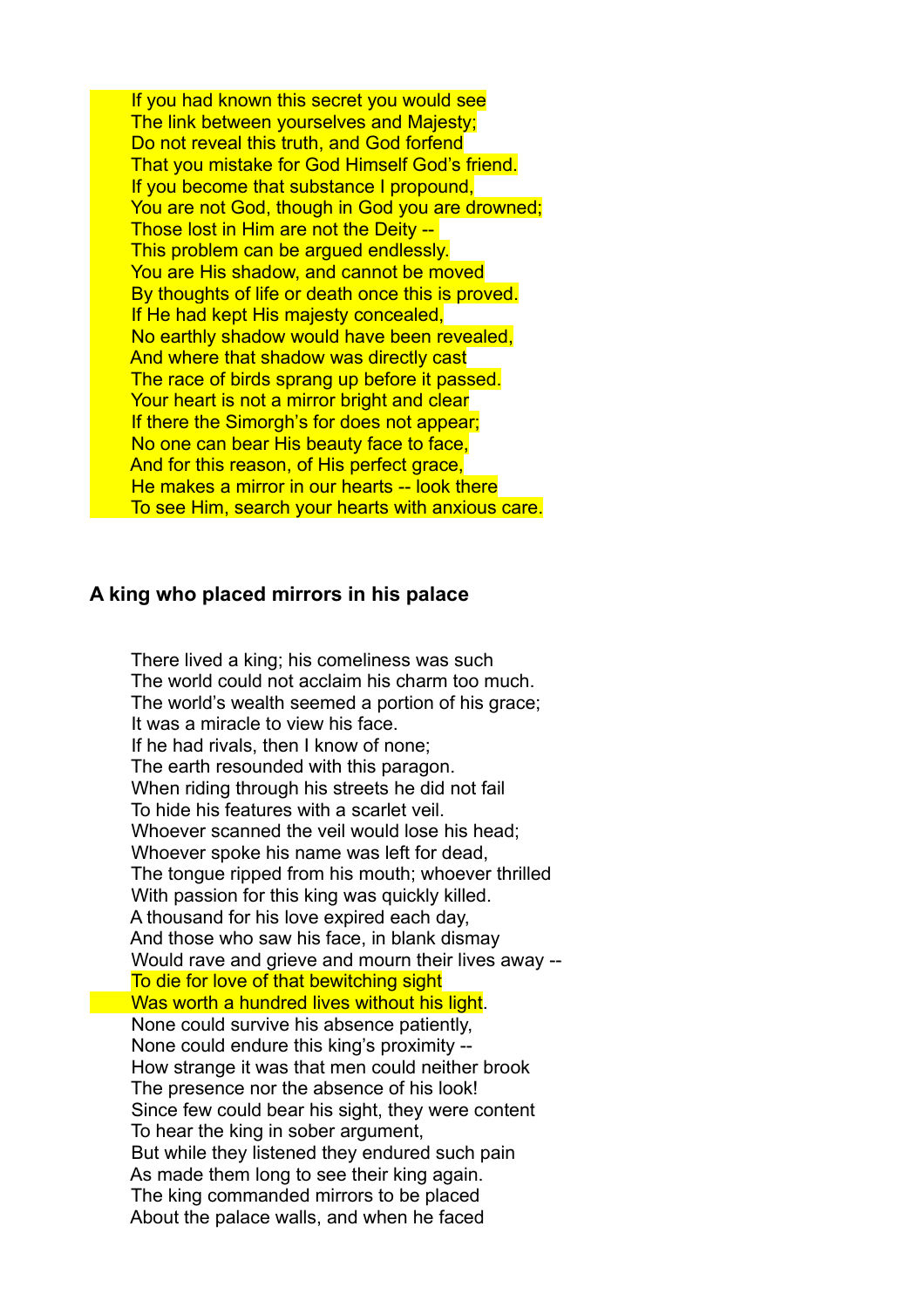Their polished surfaces his image shone With mitigated splendour to the throng.

If you would glimpse the beauty we revere Look in your heart -- its image will appear. Make of your heart a looking-glass and see Reflected there the Friend's nobility; Your sovereign's glory will illuminate The palace where he reigns in proper state. Search for this king within your heart; His soul Reveals itself in atoms of the Whole. The multitude of forms that masquerade Throughout the world spring from the Simorgh's shade. If you catch sight of His magnificence It is His shadow that beguiles your glance; The Simorgh's shadow and Himself are one; Seek them together, twinned in unison. But you are lost in vague uncertainty … Pass beyond shadows to Reality. How can you reach the Simorgh's splendid court? First find its gateway, and the sun, long-sought, Erupts through clouds; when victory is won, Your sight knows nothing but the blinding sun.

#### **A story about Alexander the Great**

 When Alexander, that unconquered lord, Who subjugated empires with his sword, Required a lengthy message to be sent He dressed up as the messenger and went. 'The king gives an order,' he would say, And none of those who hurried to obey Once guessed this messenger's identity -- They had no knowledge of such majesty. And even if he said: 'I am your lord', The claim was thought preposterous and ignored. Deluded natures cannot recognize The royal way that stands before their eyes.

# **Ayaz's sickness**

Ayaz, afflicted with the Evil Eye, Fell ill. For safety he was forced to lie Sequestered from the court, in loneliness. The king (who loved him) heard of his distress And called a servant. 'Tell Ayaz,' he said, 'What tears of sympathy I daily shed.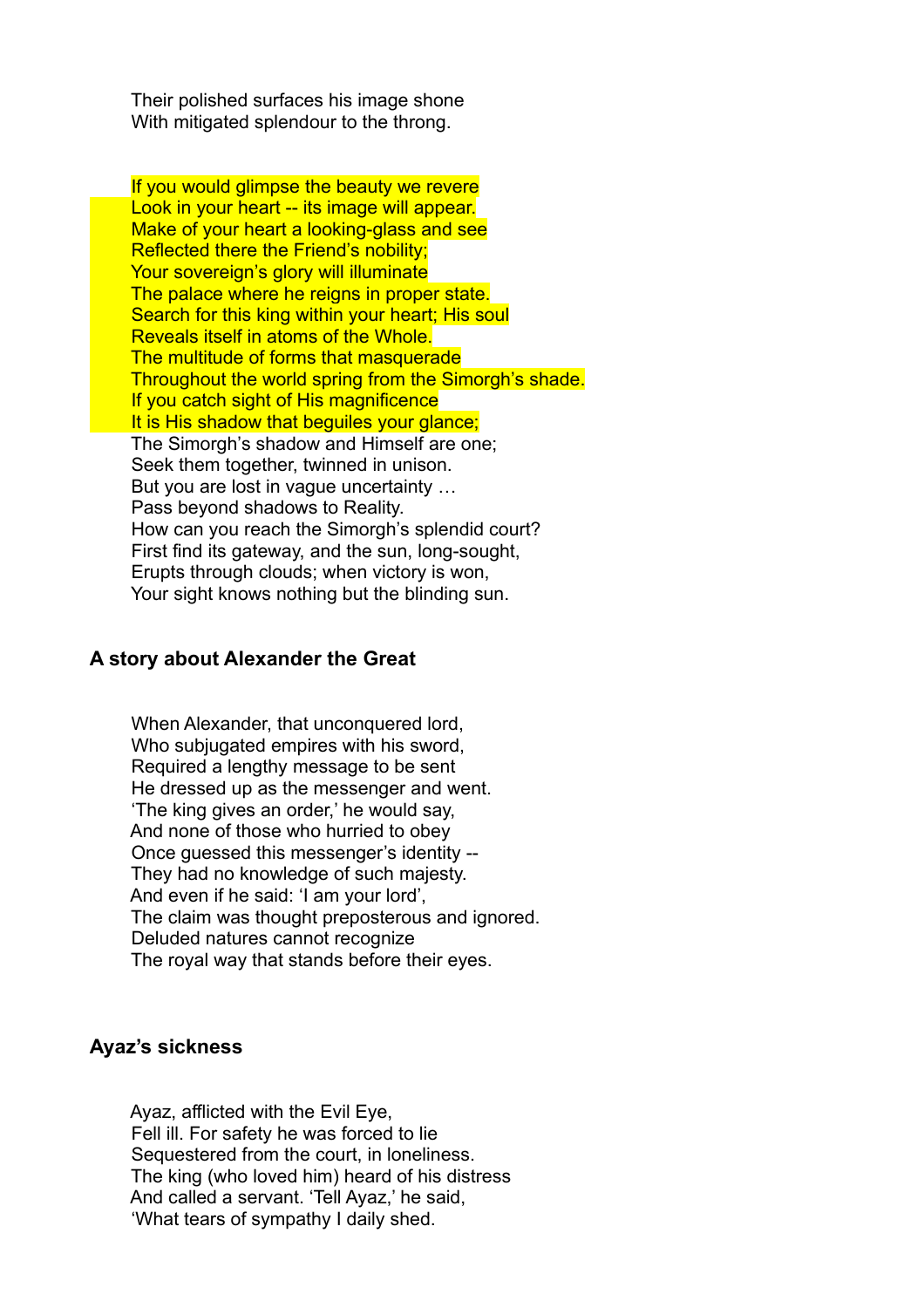Tell him that I endure his suffering, And hardly comprehend I am the king; My soul is with him (though my flesh is here) And guards his bed solicitous with fear; Ayaz, what could this Evil Eye not do, If it destroys such loveliness as you!' The king was silent; then again he spoke: 'Go quickly as a fire, return like smoke; Stop nowhere, but outrun the brilliant flash That lights the world before the thunder's crash. Go now; if you so much as pause for breath My anger will pursue you after death.' The servant scuttled off, consumed with dread, And like the wind arrived at Ayaz' bed -- There sat his sovereign, by the patient's head! Aghast, the servant trembled for his life And pictured in his mind the blood-smeared knife. 'My king,' he said, 'I swear, I swear indeed, That I have hurried here with utmost speed -- Although I see you here I cannot see How in the world you have preceded me; Believe my innocence, and if I lie I am a heathen and deserve to die.' His sovereign answered him: 'You could not know The hidden ways by which we lovers go; I cannot bear my life without his face, And every minute I am in this place. The passing world outside is unaware Of mysteries Ayaz and Mahmoud share; In public I ask after him, although Behind the veil of secrecy I know Whatever news my messengers could give: I hide my secret and in secret live'."

#### *The birds question the hoopoe and he advises them*

An ancient secret yielded to the birds When they understood the hoopoe's words -- Their kinship with the Simorgh was now plain And all were eager to set off again. The homily returned them to the Way And with one voice the birds were heard to say: "Tell us, dear hoopoe, how we should proceed -- Our weakness quails before this glorious deed."

"A lover," said the hoopoe, now their guide, "Is one in whom all thoughts of Self have died; Those who renounce the Self deserve that name; Righteous or sinful, they are all the same! Your heart is thwarted by the Self's control;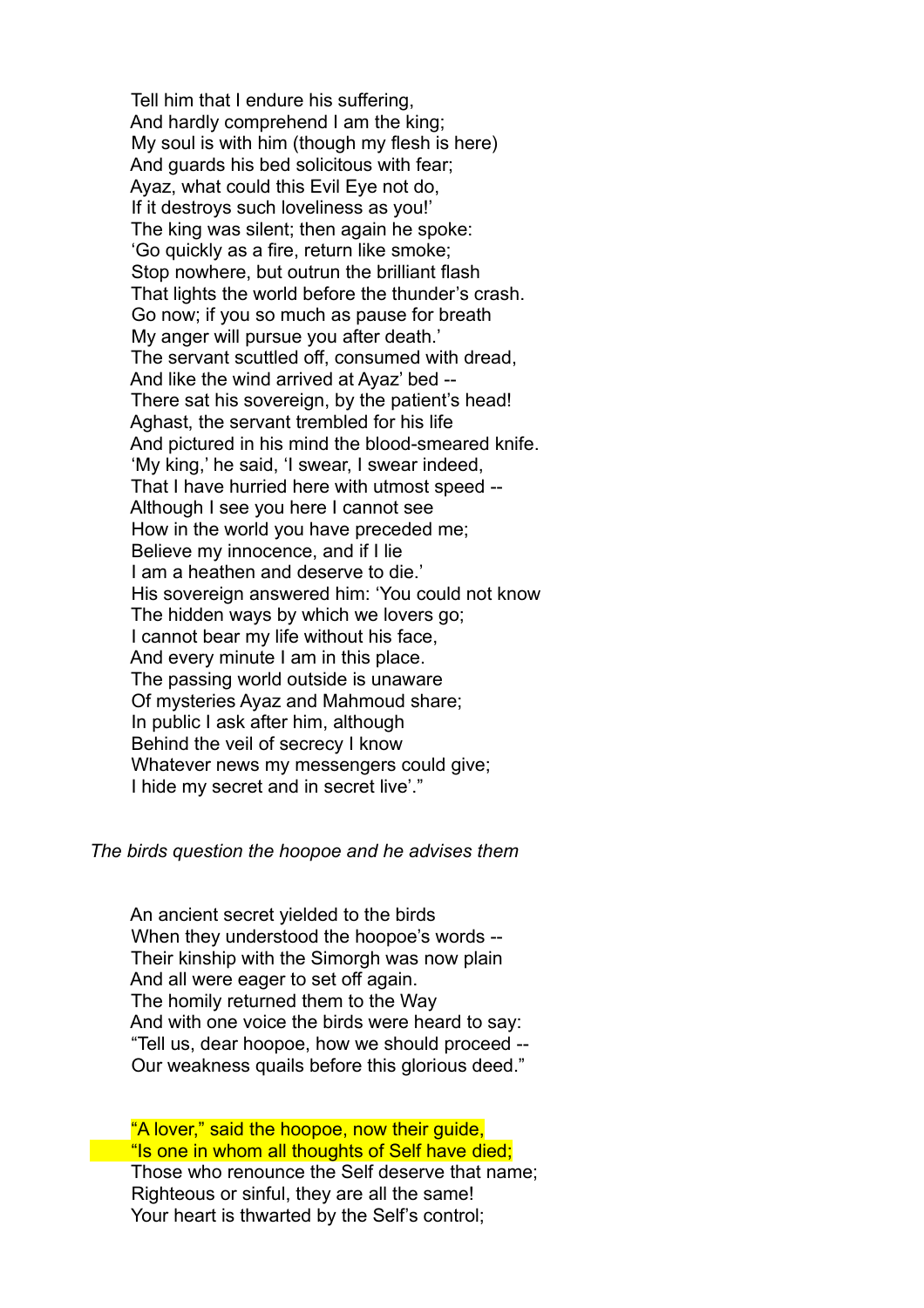Destroy its hold on you and reach your goal. Give up this hindrance, give up mortal sight, For only then can you approach the light. If you are told: 'Renounce our Faith', obey! The Self and Faith must both be tossed away; Blasphemers call such actions blasphemy -- Tell them that love exceeds mere piety. Love has no time for blasphemy or faith, Nor lovers for the Self, that feeble wraith. They burn all that they own; unmoved they feel Against their skin the torturer's sharp steel. Heart's blood and bitter pain belong to love, And tales of problems no one can remove; Cupbearer, fill the bowl with blood, not wine -- And if you lack the heart's rich blood take mine. Love thrives on inextinguishable pain, Which tears the soul, then knits the threads again. A mote of love exceeds all bounds; it gives The vital essence to whatever lives. But where love thrives, there pain is always found; Angels alone escape this weary round -- They love without that savage agony Which is reserved for vexed humanity. Islam and blasphemy have both been passed By those who set out on love's path at last; Love will direct you to Dame Poverty, And she will show the way to Blasphemy. When neither Blasphemy nor Faith remain, The body and the Self have both been slain; Then the fierce fortitude the Way will ask Is yours, and you are worthy of our task. Begin the journey without fear; be calm; Forget what is and what is not Islam; Put childish dread aside -- like heroes meet The hundred problems which you must defeat.

# **The story of Sheikh San'an**

 San'an was once the first man of his time. Whatever praise can be expressed in rhyme Belonged to him: for fifty years this sheikh Kept Mecca's holy place, and for his sake Four hundred pupil's entered learning's way. He mortified his body night and day, Knew theory, practice, mysteries of great age, And fifty times had made the Pilgrimage. He fasted, prayed, observed all sacred laws -- Astonished saints and clerics thronged his doors. He split religious hairs in argument; His breath revived the sick and impotent.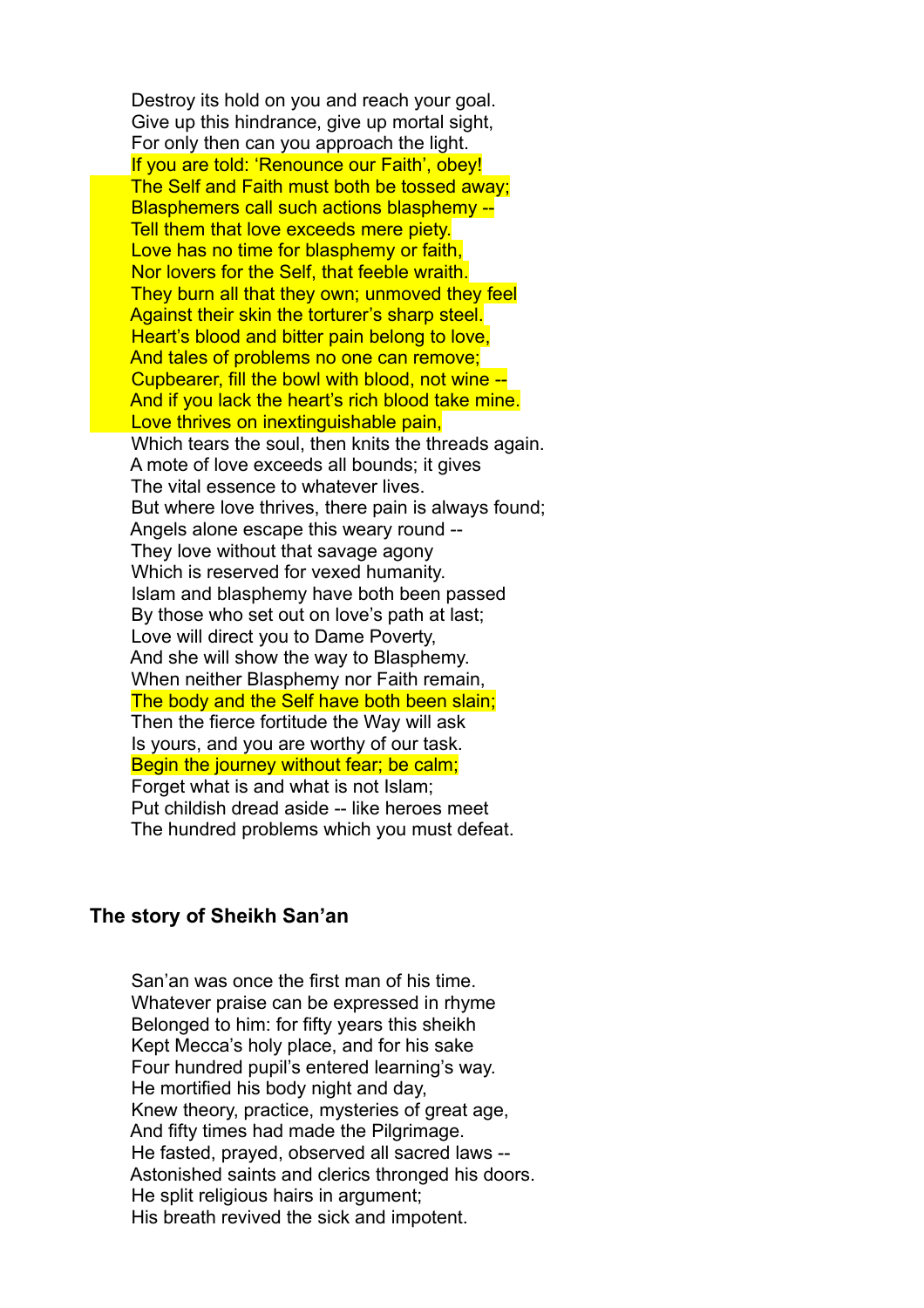He knew the people's hearts in joy and grief And was their living symbol of Belief. Though conscious of his credit in their sight, A strange dream troubled him, night after night; Mecca was left behind; he lived in Rome, The temple where he worshipped was his home, And to an idol he bowed down his head. 'Alas!' he cried, when awoke in dread, 'Like Joseph I am in a well of need And have no notion when I shall be freed. But every man meets problems on the Way, And I shall conquer if I watch and pray. If I can shift this rock my path is clear; If not, then I must wait and suffer here.' Then suddenly he burst out: 'It would seem That Rome could show the meaning of this dream; There I must go!' And off the old man strode: Four hundred followed him along the road. They left the Ka'abah \* for Rome's boundaries, A gentle landscape of low hills and trees, Where, infinitely lovelier than the view, There sat a girl, a Christian girl who knew The secrets of her faith's theology. A fairer child no man could hope to see -- In beauty's mansion she was like a sun That never set -- indeed the spoils she won Where headed by the sun himself, whose face Was pale with jealousy and sour disgrace. The man about whose heart her ringlets curled Became a Christian and renounced the world; The man who saw her lips and knew defeat Embraced the earth before her bonny feet.' And as the breeze passed through her musky hair The men of Rome watched wondering in despair. Her eyes spoke promises to those in love, Their fine brows arched coquettishly above -- Those brows sent glancing messages that seemed To offer everything her lovers dreamed. The pupils of her eyes grew wide and smiled, And countless souls were glad to be beguiled; The face beneath her curls glowed like soft fire; Her honeyed lips provoked the world's desire; But those who thought to feast there found her eyes Held pointed daggers to protect the prize, And since she kept her counsel no one knew -- Despite the claims of some -- what she would do. Her mouth was tiny as a needle's eye, Her breath as quickening as Jesus' sigh; Her chin was dimpled with a silver well In which a thousand drowning Josephs fell; A glistering jewel secured her hair in place, Which like a veil obscured her lovely face. The Christian turned, the dark veil was removed,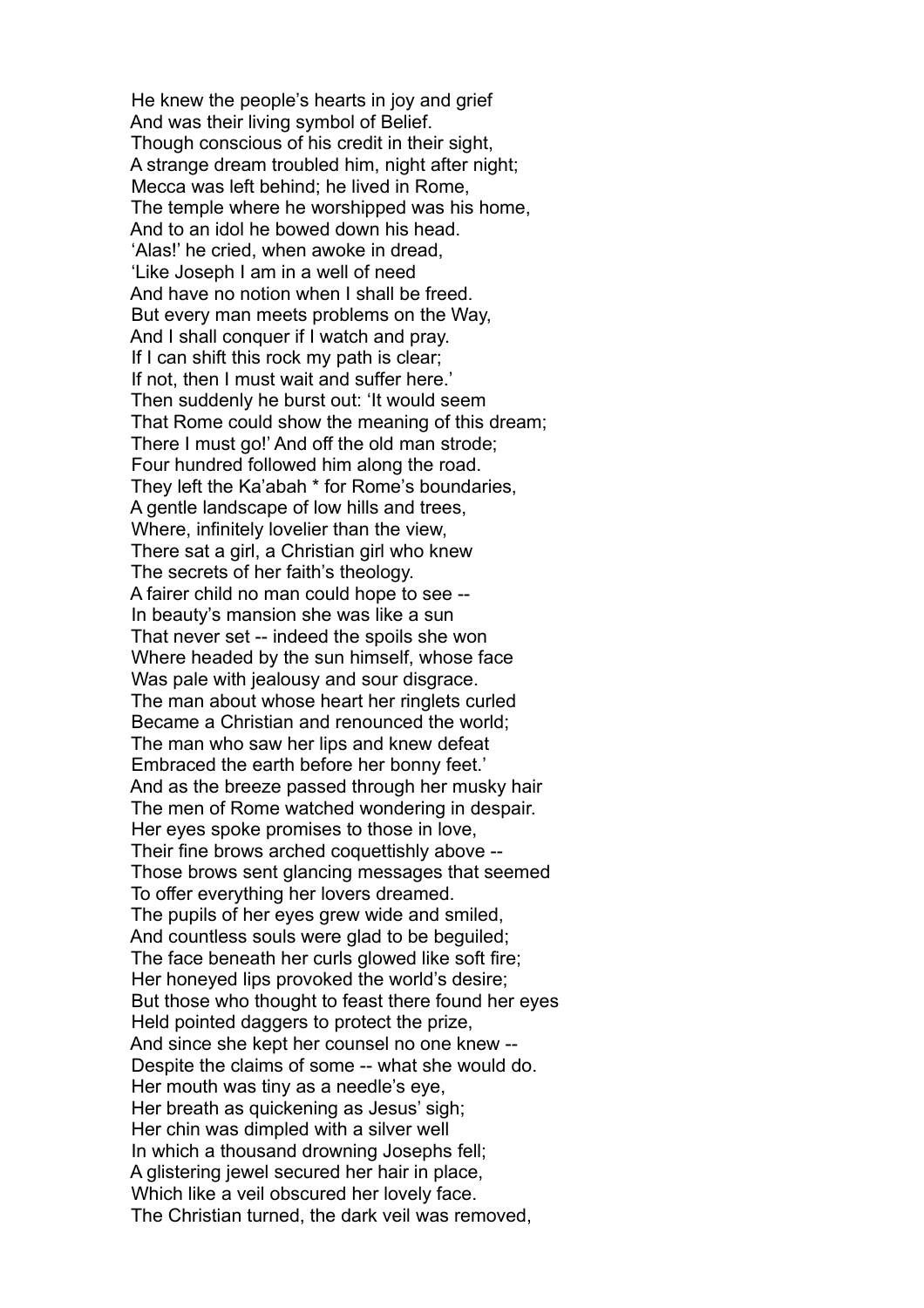A fire flashed through the old man's joints -- he loved! One hair converted hundreds; how could he Resist that idol's face shown openly? He did not know himself; in sudden fire He knelt abjectly as the flames beat higher; In that sad instant all he had been fled And passion's smoke obscured his heart and head. Love sacked his heart; the girl's bewitching hair Twined round his faith impiety's smooth snare. The sheikh exchanged religion's wealth for shame, A hopeless heart submitted to love's fame. 'I have no faith,' he cried. 'The heart I gave Is useless now; I am the Christian's slave.' When his disciples saw him weeping there And understood the truth of the affair They stared, confounded by his frantic grief, And strove to call him back to his belief. Their remonstrations fell on deafened ears; Advice has no effect when no one hears. In turn the sheikh's disciples had their say; Love has no cure, and he could not obey. (When did a lover listen to advice? When did a nostrum cool love's flames to ice?) Till evening came he could not move but gazed With stupefaction in his face, amazed.

When gloomy twilight spread its darkening shrouds -- Like blasphemy concealed by guilty clouds -- His ardent heart gave out the only light, And loved increased a hundredfold that night. He put aside the Self and selfish lust; In grief he smeared his locks with filth and dust And kept his haunted vigil, watched and wept, Lay trembling in love's grip and never slept. 'O Lord, when will this darkness end?' he cried, 'Or is it that the heavenly sun has died? Those night I passed in faith's austerities Cannot compare with this night's agonies; But like a candle now my flame burns high To weep all night and in the daylight die. Ambush and blood have been my lot this night; Who knows what torments day will bring to light? This fevered darkness and my wretched state Were made when I was made, and are my fate; The night continues and the hours delay -- Perhaps the world has reached its Judgement Day; Perhaps the sun's extinguished with my sighs, Or hides in shame from my belovèd's eyes. This long, dark night is like her flowing hair -- The thought in absence comforts my despair, But love consumes me through this endless night -- I yield to love, unequal to the fight.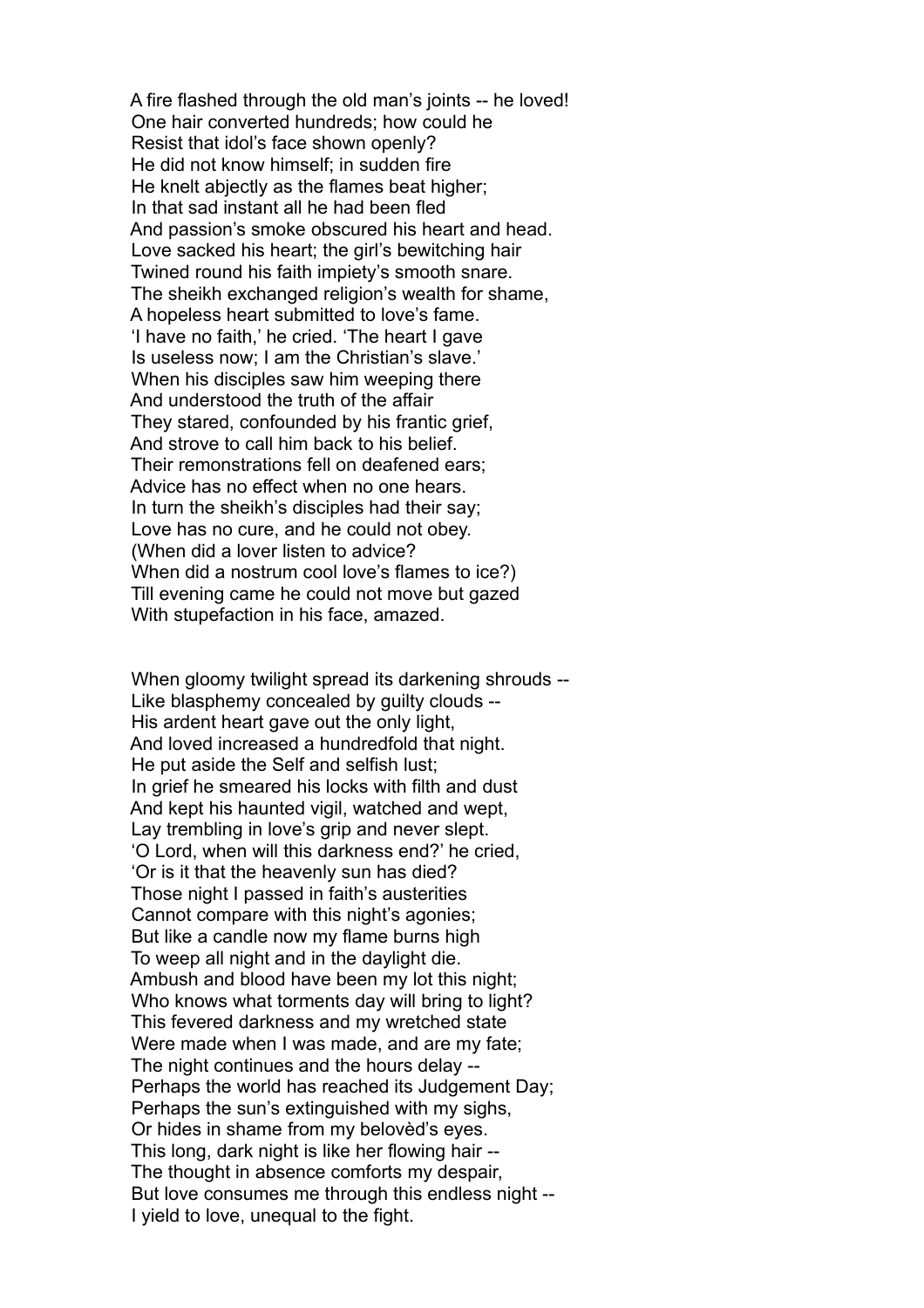Where is there time enough to tell my grief? Where is the patience to regain belief? Where is the luck to waken me, or move Love's idol to reciprocate my love? Where is the reason that could rescue me, Or by some trick prove my auxiliary? Where is the hand to pour dust on my head, Or lift me from the dust where I lie dead? Where is the foot that seeks the longed-for place? Where is the eye to show me her fair face? Where is the loved one to relieve my pain? Where is the quide to help me turn again? Where is the strength to utter my complaint? Where is the mind to counsel calm restraint? The loved one, reason, patience -- all are gone And I remain to suffer love alone.'

At this the fond disciples gathered round, Bewildered by his groans' pathetic sound. 'My sheikh,' urged one, 'forget this evil sight; Rise, cleanse yourself according to our rite.' 'In blood I cleanse myself,' the sheikh replied; 'In blood, a hundred times, my life is dyed.' Another asked, 'Where is your rosary?' He said: 'I fling the beads away from me; The Christian's belt \*\* is my sole sanctuary!' One urged him to repent; he said, 'I do, Of all I was, all that belonged thereto.' One counselled prayer; he said: 'Where is her face That I may pray toward that blessèd place?' Another cried: 'Enough of this; you must Seek solitude and in repentant dust Bow down to God.' 'I will,' replied the sheikh, 'Bow down in dust, but for my idol's sake.' And one reproached him: 'Have you no regret For Islam and those rites you would forget?' He said: 'No man repents past folly more; Why is it I was not in love before?' Another said: 'A demon's poisoned dart -- Unknown to you -- has pierced your trusting heart.' The sheikh said: 'If a demon straight from hell Deceives me, I rejoice and wish her well.' One said: 'Our noble sheikh has lost his way; Passion has led his wandering wits astray.' 'True, I have lost the fame I once held dear,' Replied their sheikh, 'and fraud as well, and fear.' One said: 'You break our hearts with this disgrace.' He laughed: 'The Christian's heart will take their place.' One said: 'Stay with old friends awhile, and come -- We'll seek the Ka'abah's shade and journey home.' The sheikh replied: 'A Christian monastery And not the Ka'abah's shade suffices me.'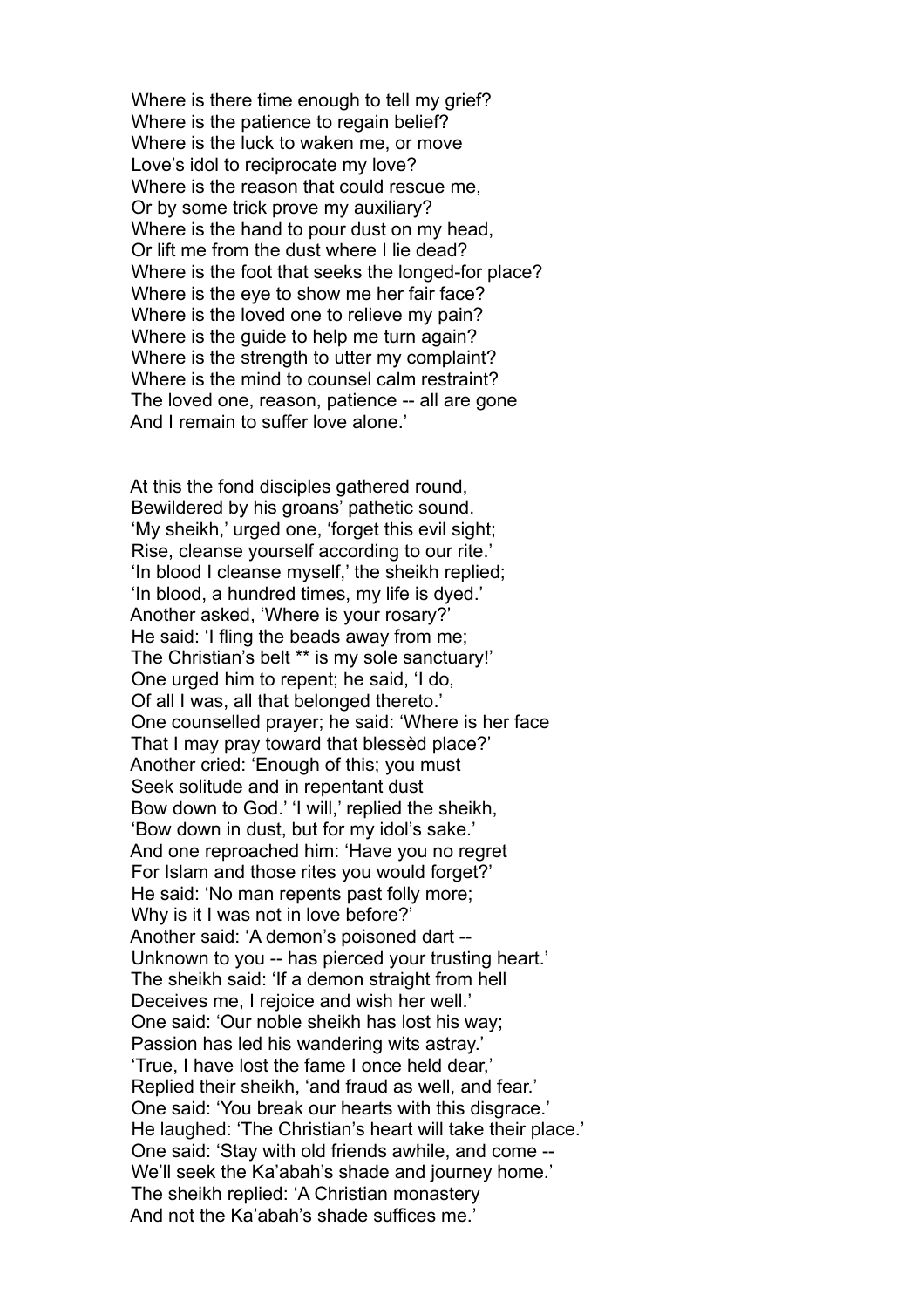One said: 'Return to Mecca and repent!' He answered: 'Leave me here, I am content.' One said: 'You travel on hell's road. 'This sigh Would shrivel seven hells' was his reply. One said: 'In hope of heaven turn again.' He said: 'Her face is heaven; I remain.' One said: 'Before our God confess your shame.' He replied: 'God Himself has lit this flame.' One said: 'Stop vacillating now and fight; Defend the ways our faith proclaims as right.' He said: 'Prepare your ears for blasphemy; An infidel does not prate piety.' Their words could not recall him to belief, And slowly they grew silent, sunk in grief. They watched; each felt the heart within him fail, Fearful of deeds Fate hid beneath her veil.

*\* A building of grey stone at the centre of the great mosque in Mecca, circumambulated by every pilgrim seven times. It is the geographical centre of Islam. \*\* The* zonnar*, a belt or cord worn by Eastern Christians and Jews; thus a symbol of heresy.*

At last white day displayed her golden shield; Black night declined his head, compelled to yield -- The world lay drowned in sparkling light, and dawn Disclosed the sheikh, still wretched and forlorn, Disputing with stray dogs the place before His unattainable belovèd's door. There in the dust he knelt, till constant prayers Made him resemble one of her dark hairs; A patient month he waited day and night To glimpse the radiance of her beauty's light. At last fatigue and sorrow made him ill -- Her street became his bed and he lay still. When he perceived he would -- and could -- not move, She understood the fury of his love, But she pretended ignorance and said: 'What is it, sheikh? Why is our street your bed? How can a Moslem sleep where Christians tread?' He answered her: 'I have no need to speak; You know why I am wasted, pale and weak. Restore the heart you stole, or let me see Some glimmer in your heart of sympathy; In all your pride find some affection for The grey-haired, lovesick stranger at your door. Accept my love or kill me now -- your breath Revives me or consigns me here to death. Your face and curls command my life; beware Of how the breeze displays your vagrant hair; The sight breeds fever in me, and your deep Hypnotic eyes induce love's restless sleep. Love mists my eyes, love burns my heart -- alone,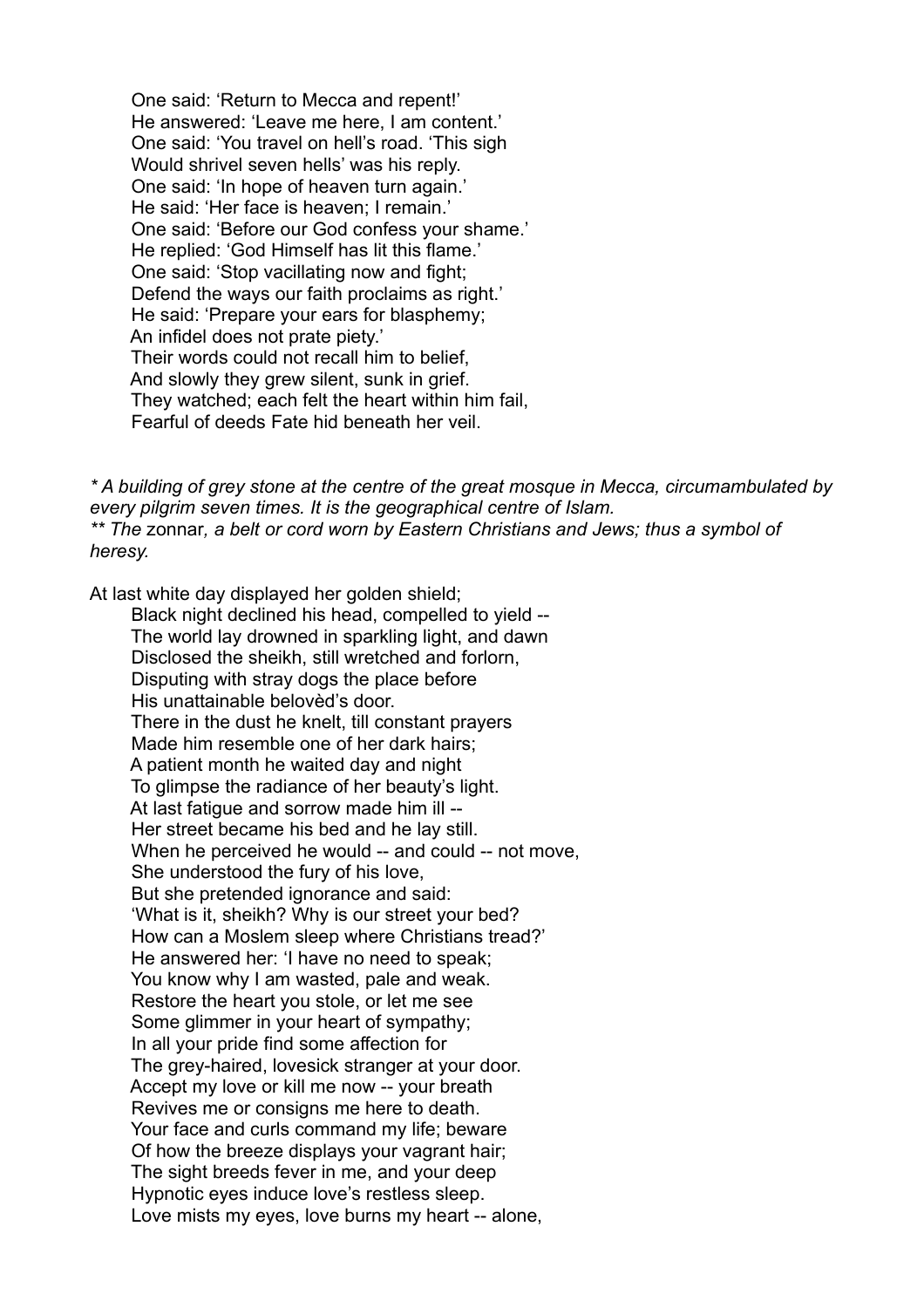Impatient and unloved, I weep and groan; See what a sack of sorrow I have sewn! I give my soul and all the world to burn, And endless tears are all I hope to earn. My eyes beheld your face, my heart despaired; What I have seen and suffered none have shared. My heart has turned to blood; how long must I Subsist on misery? You need not try To humble wretchedness, or kick the foe Who in the dust submissively bows low. It is my fortune to lament and wait -- When, if, love answers me depends on Fate. My soul is ambushed here, and in your street Relives each night the anguish of defeat; Your threshold's dust receives my prayers -- I give As cheap as dust the soul by which I live. How long outside your door must I complain? Relent a moment and relieve my pain. You are the sun and I a shadow thrown By you -- how then can I survive alone? Though pain has worn me to a shadow's edge, Like sunlight I shall leap your window's ledge; Let me come in and I shall secretly Bring seven heavens' happiness with me. My soul is burnt to ash; my passion's fire Destroys the world with unappeased desire. Love binds my feet and I cannot depart; Love holds the hand pressed hard against my heart. My fainting soul dissolves in deathly sighs -- How long must you stay hidden from my eyes?'

 She laughed: 'You shameless fool, take my advice -- Prepare yourself for death and paradise! Forget flirtatious games, your breath is cold; Stop chasing love, remember you are old. It is a shroud you need, not me! How could You hope for wealth when you must beg for food?' He answered her: 'Say what you will, but I In love's unhappy torments live and die; To Love, both young and old are one -- his dart Strikes with unequalled strength in every heart.' The girl replied: 'There are four things you must Perform to show that you deserve my trust: Burn the Koran, drink wine, seal up Faith's eye, Bow down to images.' And in reply The sheikh declared: 'Wine I will drink with you; The rest are things that I could never do.' She said: 'If you agree to my commands, To start with, you must wholly wash your hands Of Islam's faith -- the love which does not care To bend to love's requests is empty air.' He yielded then: 'I must and will obey;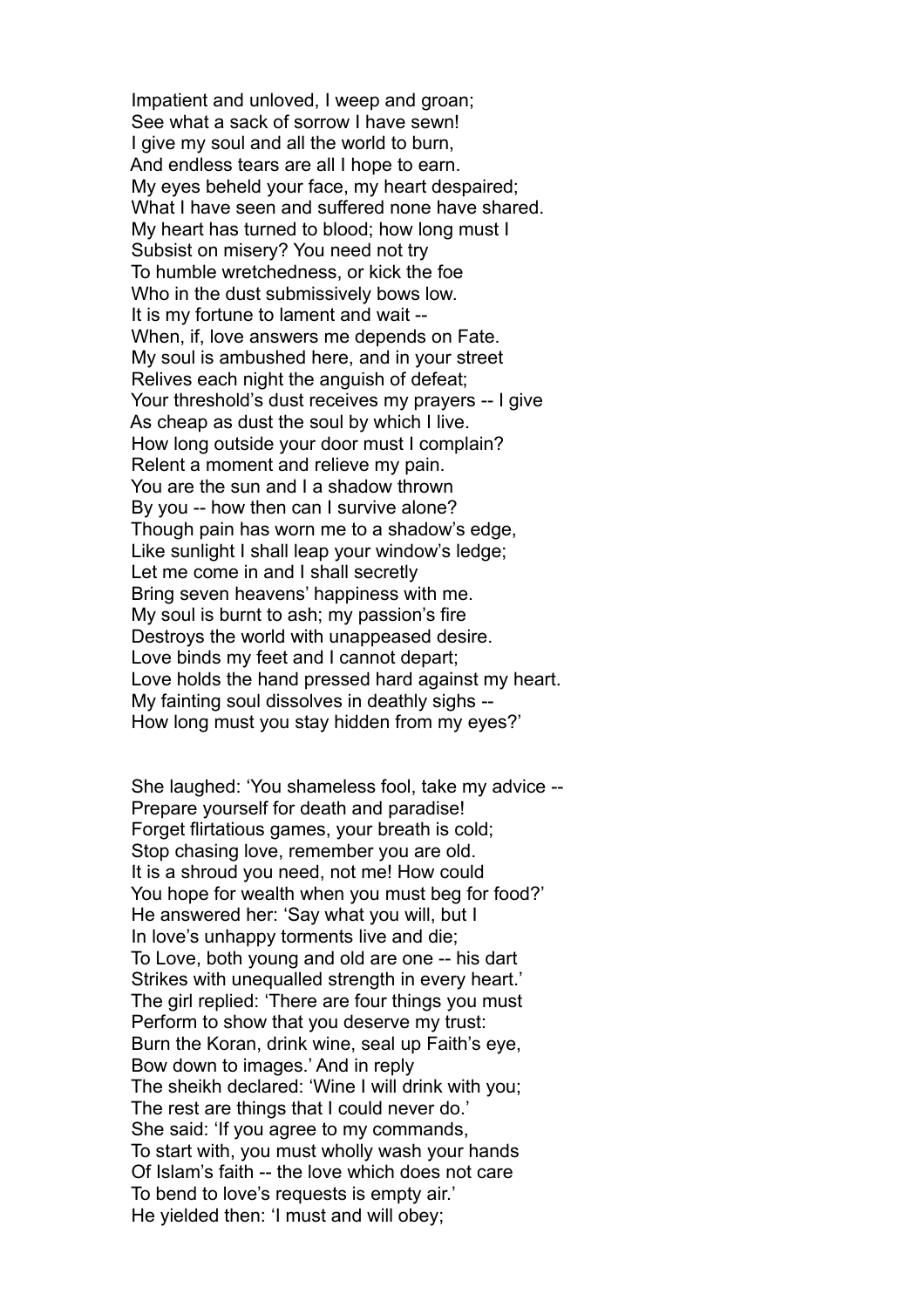I'll do whatever you are pleased to say. Your slave submits -- lead me with ringlets twined As chains about my neck; I am resigned!' She smiled: 'Come then and drink,' and he allowed Her to escort him to a hall (the crowd Of scholars followed, weeping and afraid) Where Christians banqueted, and there a maid Of matchless beauty passed the cup around. Love humbled our poor sheikh -- without a sound He gave his heart into the Christian's hands; His mind had fled, he bowed to her commands, And from those hands he took the proffered bowl; He drank, oblivion overwhelmed his soul. Wine mingled with his love -- her laughter seemed To challenge him to take the bliss he dreamed. Passion flared up in him; again he drank, And slave-like at her feet contented sank -- This sheikh who had the whole Koran by heart Felt wine spread through him and his faith depart; Whatever he had known deserted him, Wine conquered and his intellect grew dim; Wine sluiced away his conscience; she alone Lived in his heart, all other thoughts had flown. Now love grew violent as an angry sea, He watched drink and moved instinctively -- Half-fuddled with the wine -- to touch her neck. But she drew back and held his hand in check, Deriding him: "What do you want, old man? Old hypocrite of love, who talks but can Do nothing else? To prove your love declare That your religion is my rippling hair. Love's more than childish games, if you agree -- For love -- to imitate my blasphemy You can embrace me here; if not, you may Take up your stick and hobble on your way.' The abject sheikh had sunk to such a state That he could not resist his wretched fate; Now ignorant of shame and unafraid. He heard the Christian's wishes and obeyed -- The old wind sidled through the old man's veins And like a twisting compass turned his brains; Old wine, young love, a lover far too old, Her soft arms welcoming -- could he be cold? Beside himself with love and drink he cried: 'Command me now; whatever you decide I will perform. I spurned idolatry When sober, but your beauty is to me An idol for whose sake I'll gladly burn My faith's Koran.' 'Now you begin to learn, Now you are mine, dear sheikh,' she said. 'Sleep well, Sweet dreams; our ripening fruit begins to swell.'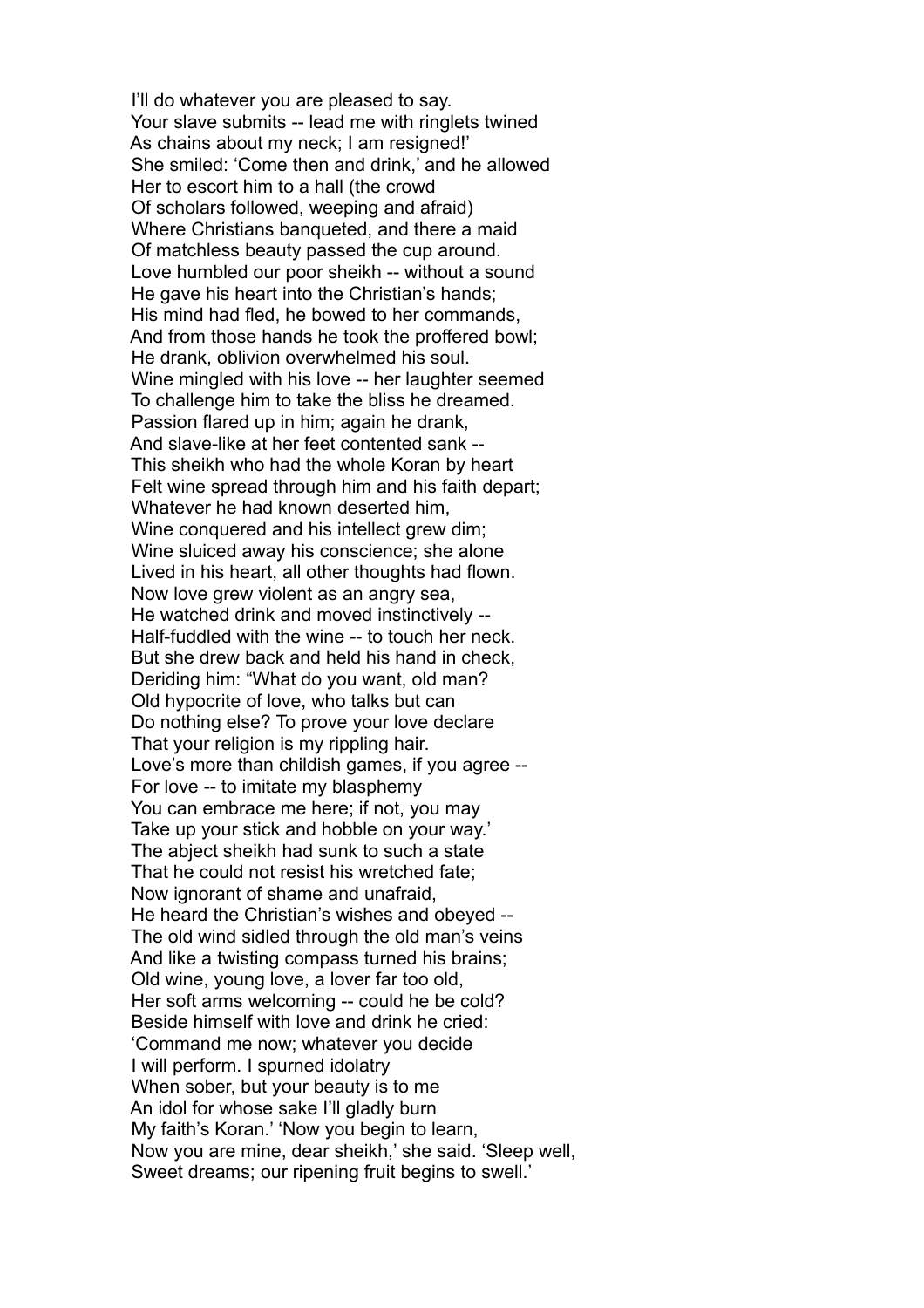News spread among the Christians that this sheikh Had chosen their religion for love's sake. They took him to a nearby monastery, Where he accepted their theology; He burnt his dervish cloak and set his face Against the faith and Mecca's holy place -- After so many years of true belief, A young girl brought this learnèd sheikh to grief. He said: 'This dervish has been well betrayed; The agent was mere passion for a maid. I must obey her now -- what I have done Is worse than any crime beneath the sun.' (How many leave the faith through wine! It is The mother of such evil vagaries.) 'Whatever you required is done,' he said. 'What more remains? I have bowed down my head In love's idolatry, I have drunk wine; May no one pass through wretchedness like mine! Love ruins one like me, and black disgrace Now stares a once-loved dervish in the face. For fifty years I walked an open road While in my heart high seas of worship flowed; Love ambushed me and at its sudden stroke For Christian garments I gave up my cloak; The Ka'abah has become love's secret sign, And homeless love interprets the Divine. Consider what, for your sake, I have done -- Then tell me, when shall we two be as one? Hope for that moment justifies my pain; Have all my troubles been endured in vain?' The girl replied: 'But you are poor, and I Cannot be cheaply won -- the price is high; Bring gold, and silver too, you innocent -- Then I might pity your predicament: But you have neither, therefore go -- and take A beggar's alms from me; be off, old sheikh! Be on your travels like the sun -- alone; Be manly now and patient, do not groan!' 'A fine interpretation of your vow,' The sheikh replied; 'my love, look at me now -- I have no one but you; your cypress gait, Your silver form, decide my wretched fate. Take back your cruel command; each moment you Confuse me by demanding something new. I have endured your absence, promptly done All you have asked -- what profit have I won? I've passed beyond loss, profit, Islam, crime, For how much longer must I bide my time? Is this what we agreed? My friends have gone, Despising me, and I am here alone. They follow one way, you another -- I Stand witless here uncertain where to fly; I know without you heaven would be hell,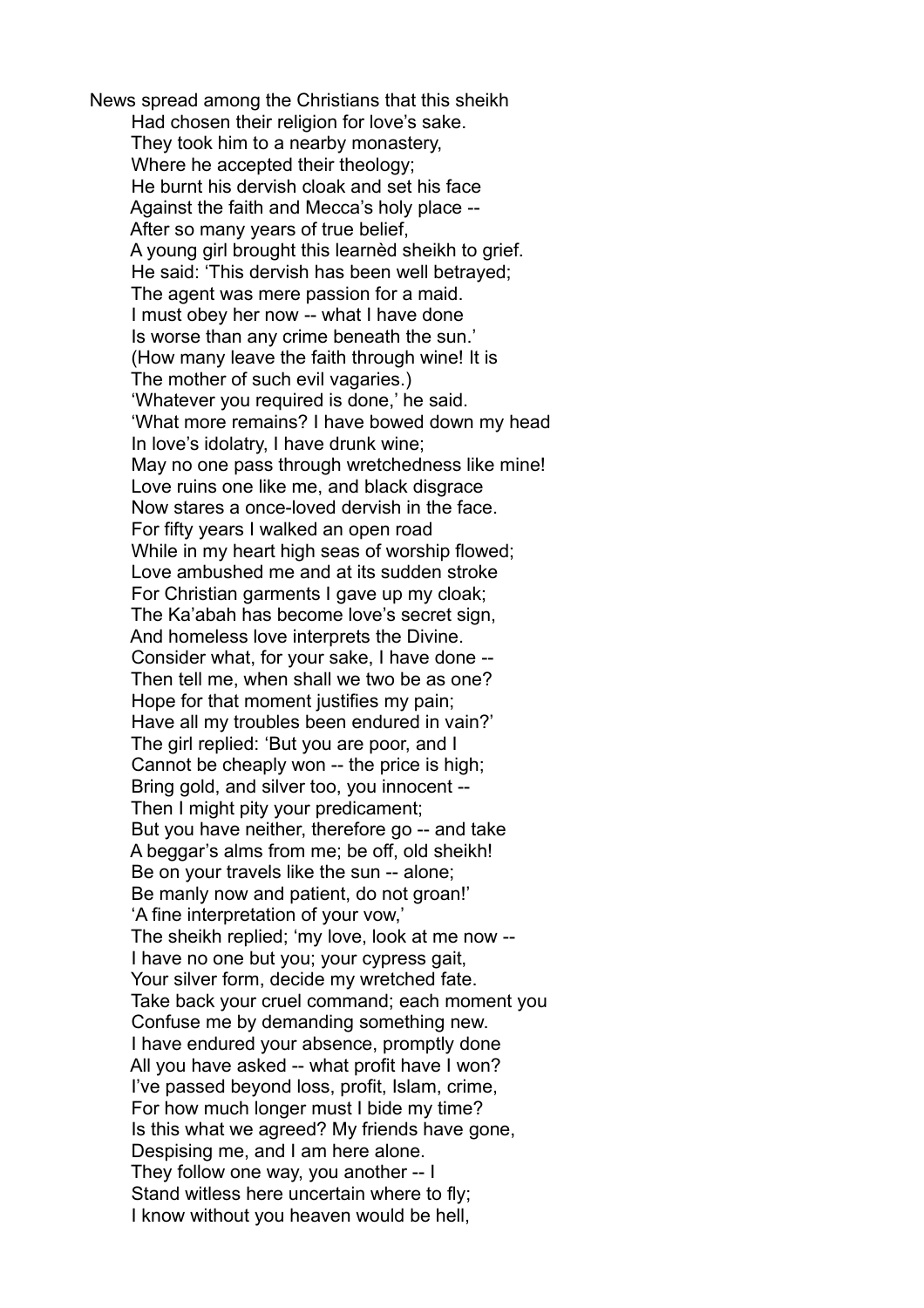Hell heaven with you; more I cannot tell. At last his protestations moved her heart, 'You are too poor to play the bridegroom's part,' She said, 'but be my swineherd for a year And then we'll stay together, never fear.' The sheikh did not refuse -- a fractious way Estranges love; he hurried to obey. This reverend sheikh kept swine -- but who does not Keep something swinish in his nature's plot? Do not imagine only he could fall; This hidden danger lurks within us all, Rearing its bestial head when we begin To tread salvation's path -- if you think sin Has no place in your nature, you can stay Content at home; you are excused the Way. But if you start our journey you will find That countless swine and idols tease the mind -- Destroy these hindrances to love or you Must suffer that disgrace the sad sheikh knew.

Despair unmanned his friends; they saw his plight And turned in helpless horror from the sight -- The dust of grief anointed each bowed head; But one approached the hapless man and said: 'We leave for Mecca now, O weak-willed sheikh; Is there some message you would have us take? Or should we all turn Christians and embrace This faith men call a blasphemous disgrace? We get no pleasure from the thought of you Left here alone -- shall we be Christians too? Or since we cannot bear your state should we, Deserting you, incontinently flee; Forget that you exist and live in prayer Beside the Ka'abah's stone without a care?' The sheikh replied: 'What grief has filled my heart! Go where you please -- but quickly, now, depart; Only the Christian keeps my soul alive, And I shall stay with her while I survive. Though you are wise your wisdom cannot know The wild frustrations through which lovers go. If for one moment you could share my pain, We could be old companions once again. But now go back, dear friends; if anyone Asks after me explain what I have done -- Say that my eyes swim blood, that parched I wait Trapped in the gullet of a monstrous fate. Say Islam's elder has outsinned the whole Of heathen blasphemy, that self-control Slipped from him when he saw the Christian's hair, That faith was conquered by insane despair. Should anyone reproach my actions, say That countless others have pursued this Way,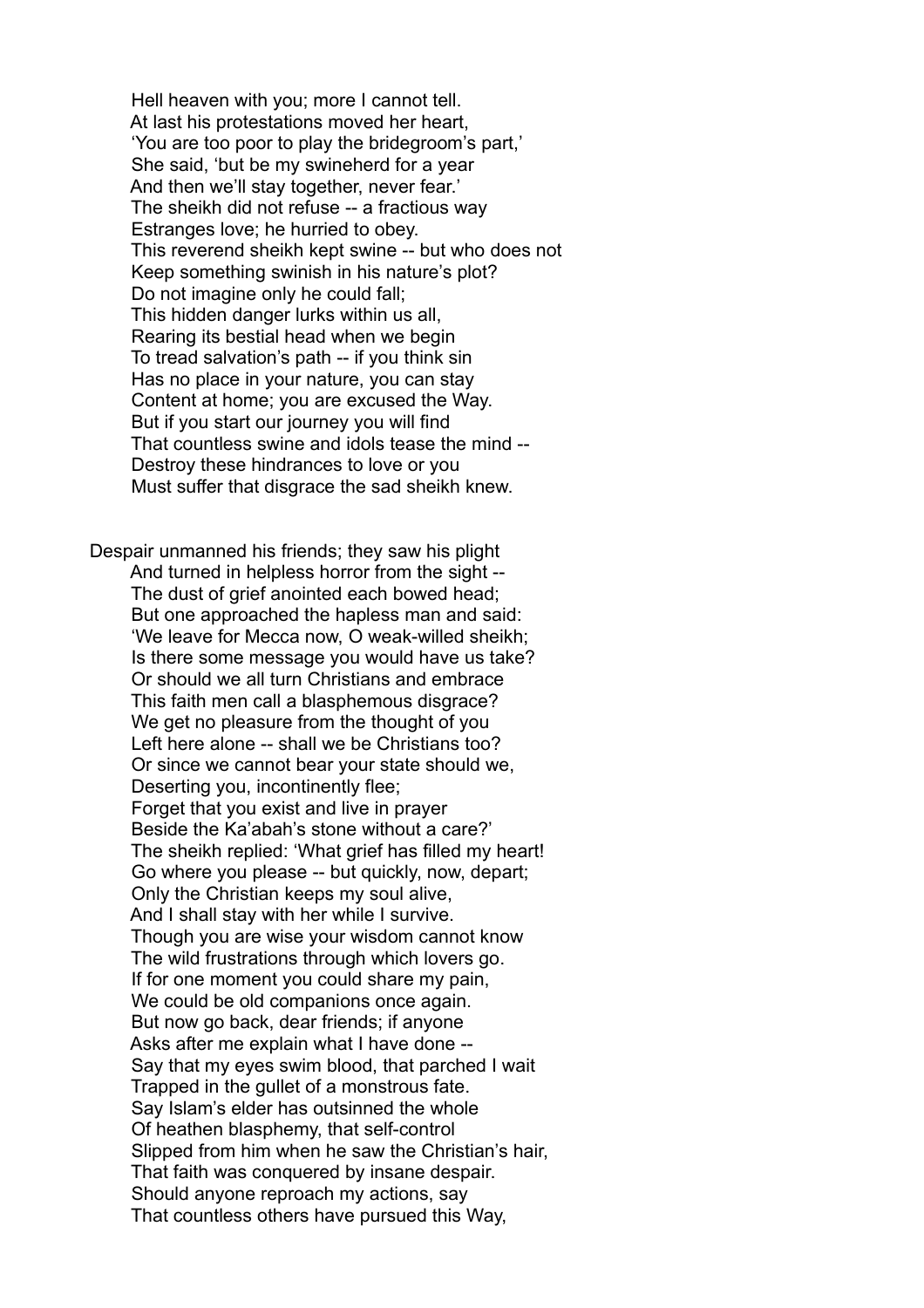This endless Way where no one is secure, Where danger waits and issues are unsure.' He turned from them; a swineherd sought his swine. His friends wept vehemently -- their sheikh's decline Seemed death to them. Sadly they journeyed home, Resigning their apostate sheikh to Rome.

They skulked in corners, shameful and afraid. A close companion of the sheikh had stayed In Mecca while the group had journeyed west -- A man of wisdom, fit for any test, Who, seeing now the vacant oratory Where once his friend had worshipped faithfully, Asked after their lost sheikh. In tears then they Described what had occurred along the way; How he had bound his fortunes to her hair, And blocked the path of faith with love's despair; How curls usurped belief and how his cloak Had been consumed in passion's blackening smoke; How he'd become a swineherd, how the four Acts contrary to all Islamic law Had been performed by him, how this great sheikh Lived like a pagan for his lover's sake. Amazement seized the friend -- his face grew pale, He wept and felt the heart within him fail. 'O criminals!' he cried. 'O frailer than Weak women in your faith -- when does a man Need faithful friends but in adversity? You should be there, not prattling here to me. Is this devoted love? Shame on you all, Fair-weather friends who run when great men fall. He put on Christian garments -- so should you; He took their faith -- what else had you to do? This was no friendship, to forsake your friend, To promise your support and at the end Abandon him -- this was sheer treachery. Friend follows friend to hell and blasphemy -- When sorrows come a man's true friends are found: In times of joy ten thousand gather round. Our sheikh is savaged by some shark -- you race To separate yourselves from his disgrace. Love's built on readiness to share love's shame; Such self-regarding love usurps love's name.' 'Repeatedly we told him all you say,' They cried. 'We were companions of the Way, Sworn to a common happiness or grief; We should exchange the honours of belief For odium and scorn; we should accept The Christian cult our sheikh could not reject. But he insisted that we leave -- our love Seemed pointless then; he ordered us to move. At his express command we journeyed here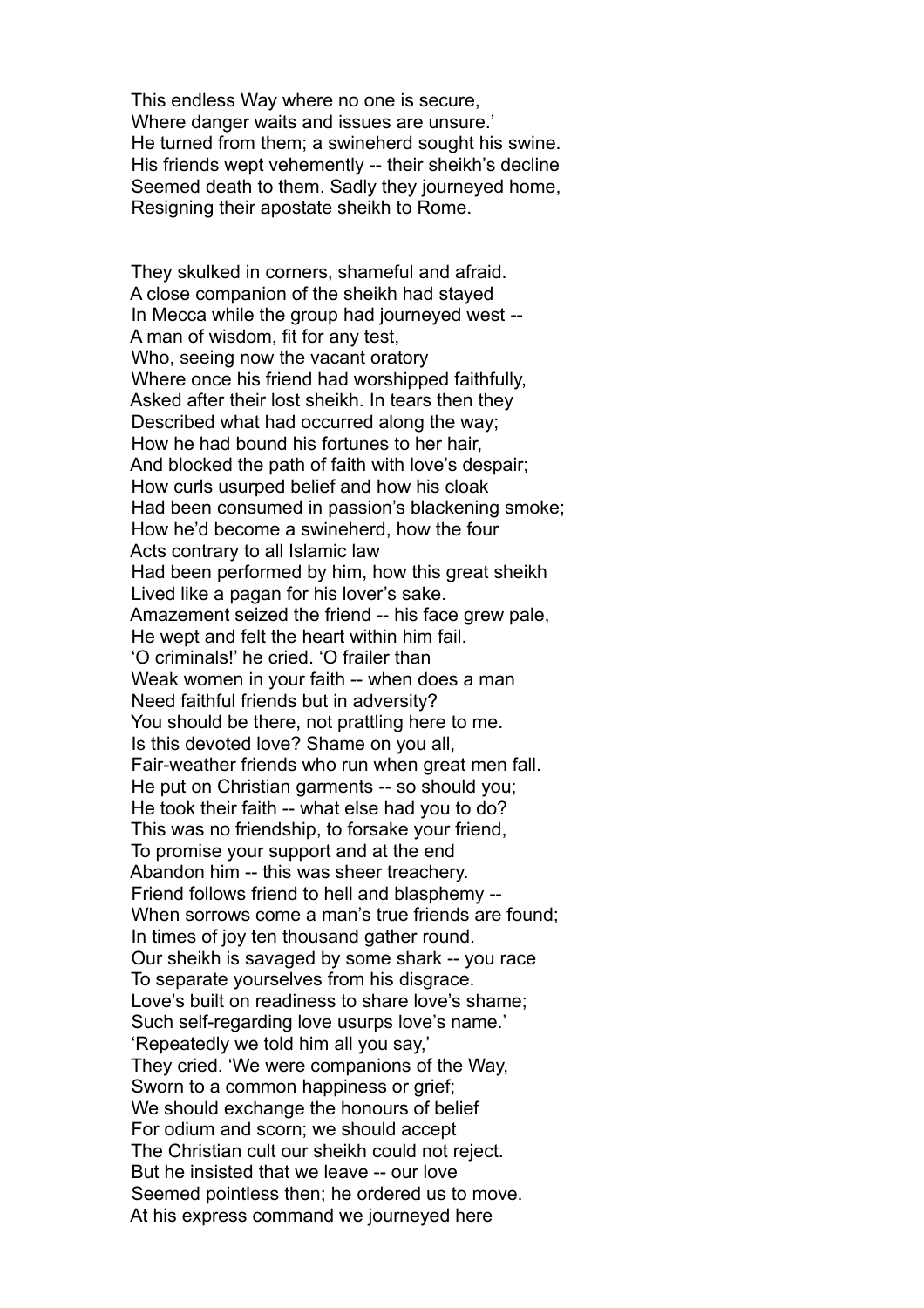To tell his story plainly, without fear.'

 He answered them: 'However hard the fight, You should have fought for what was clearly right. Truth struggled there with error; when you went You only worsened his predicament. You have abandoned him; how could you dare To enter Mecca's uncorrupted air?' They heard his speech; not one would raise his head. And then, 'There is no point in shame,' he said. 'What's done is done' we must act justly now, Bury this sin, seek out the sheikh and bow Before him once again.' They left their home And made their way a second time to Rome; They prayed a hundred thousand prayers -- at times With hope, at times disheartened by their crimes. They neither ate nor slept but kept their gaze Unswerving throughout forty nights and days. Their wailing lamentations filled the sky, Moving the green-robed angels ranked on high To clothe themselves with black, and in the end The leader of the group, the sheikh's true friend, His heart consumed by sympathetic grief, Let loose the well-aimed arrows of belief. For forty nights he had prayed privately, Rapt in devotion's holy ecstasy -- At dawn there came a musk-diffusing breeze, And in his heart he knew all mysteries. He saw the Prophet, lovely as the moon, Whose face, Truth's shadow, was the sun at noon, Whose hair in two black heavy braids was curled -- Each hair, a hundred times, outpriced the world. As he approached with his unruffled pace, A smile of haunting beauty lit his face. The sheikh's friend rose and said, 'God's Messenger, Vouchsafe your help. Our sheikh has wandered far; You are our Guide: quide him to Truth again.' The Prophet answered: 'I have loosed the chain Which bound your sheikh -- your prayer is answered, go. Thick clouds of dust have been allowed to blow Between his sight and Truth -- those clouds have gone; I did not leave him to endure alone. I sprinkled on the fortunes of your sheikh A cleansing dew for intercession's sake -- The dust is laid; sin disappeared before His new-made vow. A world of sin, be sure, Shall with contrition's spittle be made pure. The sea of righteousness drowns in its waves The sins of those sincere repentance saves.'

With grateful happiness the friend cried out;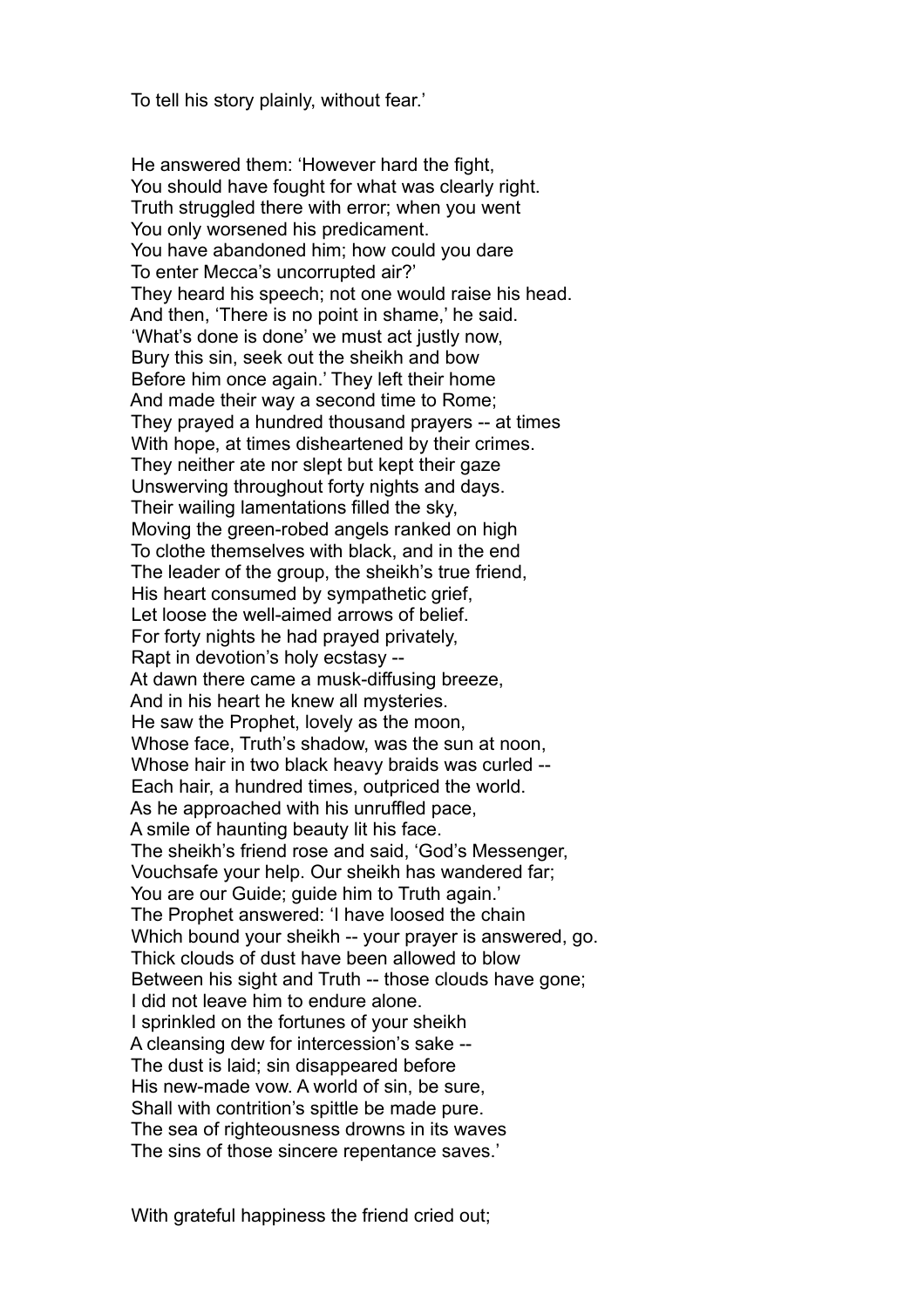The heavens echoed his triumphant shout. He told the good news to the group; again They set out eagerly across the plain. Weeping they ran to where the swineherd-sheikh, Now cured of his unnatural mistake, Had cast aside his Christian clothes, the bell, The belt, the cap, freed from the strange faith's spell. He saw how he had forfeited God's grace; He ripped his clothes in frenzies of distress; He grovelled in the dust with wretchedness. Tears flowed like rain; he longed for death; his sighs' Great heat consumed the curtain of the skies; Grief dried the blood within him when he saw How he had lost all knowledge of God's law; All he had once abandoned now returned And he escaped the hell in which he'd burned. He came back to himself, and on his knees Wept bitterly for past iniquities. When his disciples saw him weeping there, Bathed in shame's sweat, they reeled between despair And joy -- bewildered they drew near and sighed; From gratitude they gladly would have died. They said: 'The mist has fled that hid your sun; Faith has returned and blasphemy is gone; Truth has defeated Rome's idolatry; Grace has surged onward like a mighty sea. The Prophet interceded for your soul' The world sends up its thanks from pole to pole. Why should you mourn? You should thank God instead That out of darkness you've been safely led; God who can turn the day to darkest night Can turn black sin to pure repentant light -- He kindles a repentant spark, the flame Burns all our sins and all sin's burning shame.'

 I will be brief: the sheikh was purified According to the faith; his old self died -- He put the dervish cloak on as before. The group set out for Mecca's gates once more.

And then the Christian girl whom he had loved Dreamed in her sleep; a shaft of sunlight moved Before her eyes, and from the dazzling ray A voice said: 'Rise, follow your lost sheikh's way; Accept his faith, beneath his feet be dust; You tricked him once, be pure to him and just, And, as he took your path without pretence, Take his path now in truth and innocence. Follow his lead; you once led him astray -- Be his companion as he points the Way; You were a robber preying on the road Where you should seek to share the traveller's load.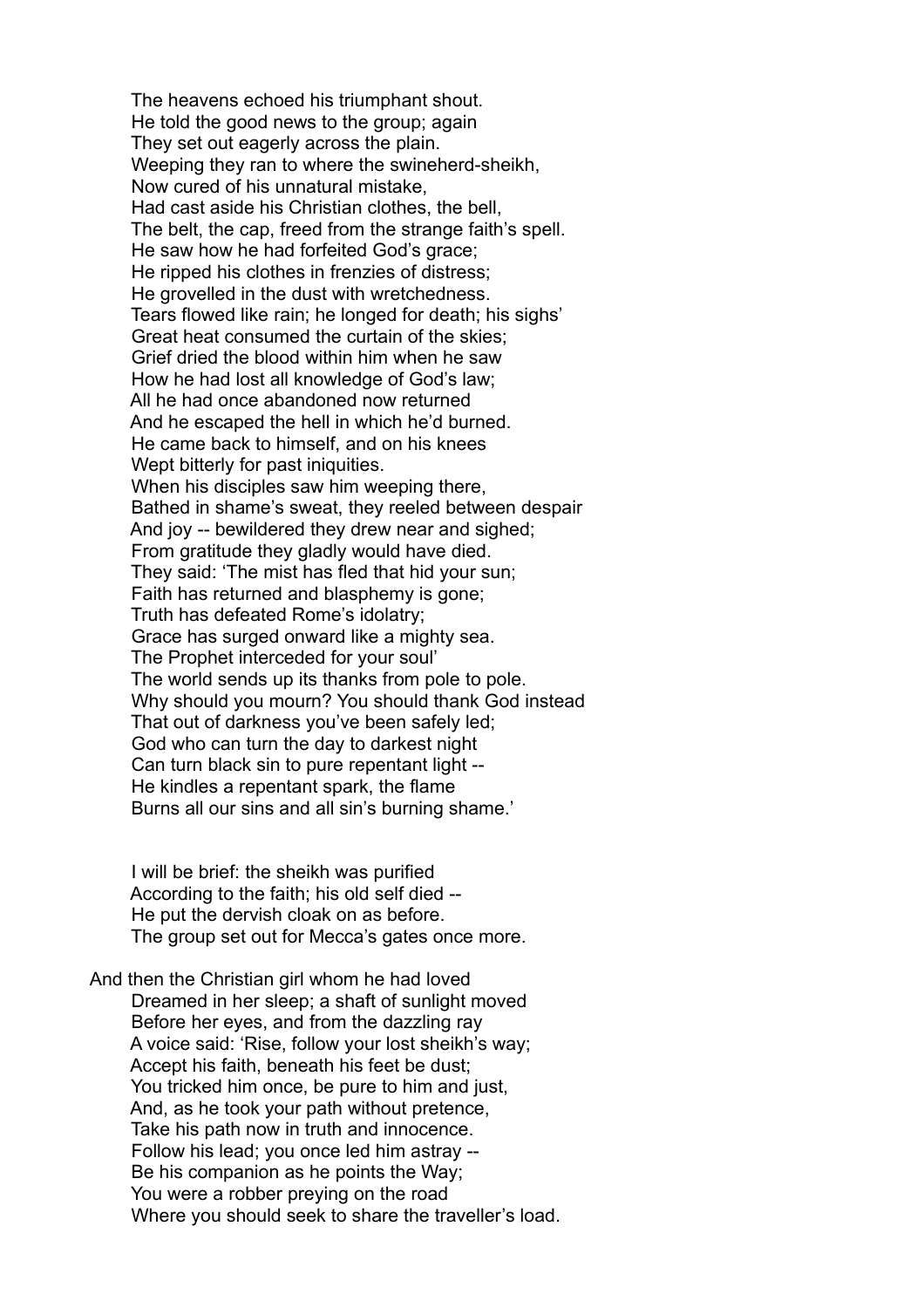Wake now, emerge from superstition's night.' She woke, and in her heart a stead light Beat like the sun, and an unwonted pain Throbbed there, a longing she could not restrain; Desire flared up in her; she felt her soul Slip gently from the intellect's control. As yet she did not know what seed was sown -- She had no friend and found herself alone In an uncharted world; no tongue can tell What then she saw -- her pride and triumph fell Like rain from her; with an unearthly shout She tore the garments from her back, ran out And heaped the dust of mourning on her head. Her frame was weak, the heart within her bled, But she began the journey to her sheikh, And like a cloud that seems about to break And shed its downpour of torrential rain (The heart's rich blood) she ran across the plain. But soon the desert's endless vacancy Bewildered her; wild with uncertainty, She wept and pressed her face against the sand. 'O God,' she cried, 'extend your saving hand To one who is an outcast of the earth, To one who tricked a saint of unmatched worth -- Do not abandon me; my evil crime Was perpetrated in a thoughtless time; I did not know what I know now -- accept The prayers of one who ignorantly slept.'

The sheikh's heart spoke: 'The Christian is no more; The girl you loved knocks at religion's door -- It is our way she follows now; go back And be the comforter her sorrows lack.' Like wind he ran, and his disciples cried: 'Has your repentant vow so quickly died? Will you slip back, a shameless reprobate?' But when the sheikh explained the girl's sad state. Compassion moved their hearts and they agreed To search for her and serve her every need. They found her with hair draggled in the dirt, Prone on the earth as if a corpse, her skirt Torn fro her limbs, barefoot, her face death-pale. She saw the sheikh and felt her last strength fail; She fainted at his feet, and as she slept The sheikh hung over her dear face and wept.

 She woke, and seeing tears like rain in spring Knew he'd kept faith with her through everything. She knelt before him, took his hands and said 'The shame I brought on your respected head Burns me with shame; how long must I remain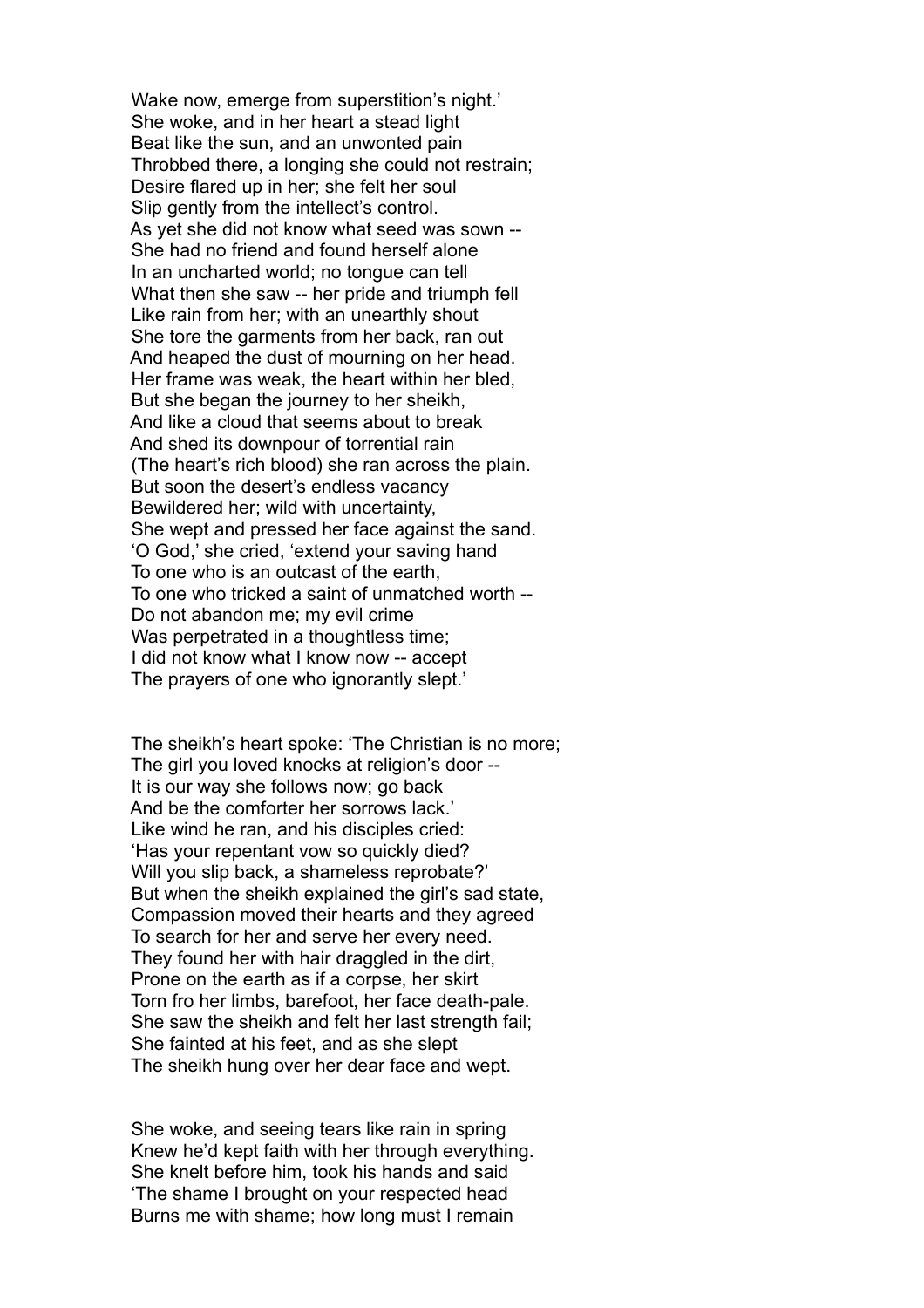Behind this veil of ignorance? Make plain The mysteries of Islam to me here, And I shall tread its highway without fear.' The sheikh spelt out the faith to her; the crowd Of gratified disciples cried aloud, Weeping to see the lovely child embrace The search for Truth. Then, as her comely face Bent to his words, her heart began to feel An inexpressible and troubling zeal; Slowly she felt the pall of grief descend, Knowing herself still absent from the Friend. 'Dear sheikh,' she said, 'I cannot bear such pain; Absence undoes me and my spirits wane. I go from this unhappy world; farewell World's sheikh and mine -- further I cannot tell, Exhaustion weakens me; O sheikh, forgive …' And saying this the dear child ceased to live. The sun was hidden by a mist -- her flesh Yielded the sweet soul from its weakening mesh. She was a drop returned to Truth's great sea; She left this world, and so, like wind, must we.

 Whoever knows love's path is soon aware That stories such as this are far from rare. All things are possible, and you may meet Despair, forgiveness, certainty, deceit. The Self ignores the secrets of the Way. The mysteries no mortal speech can say; Assurance whispers in the heart's dark core, Not in the muddied Self -- a bitter war Must rage between these two. Turn now and mourn That your existence is so deeply torn!"

### **The birds set off on their journey, pause, then choose a leader.**

They heard the tale; the birds were all on fire To quit the hindrance of the Self; desire To gain the Simorgh had convulsed each heart; Love made them clamour for the journey's start. They set out on the Way, a noble deed! Hardly had they begun when they agreed To call a halt: "A leader's what we need," They said, "one who can bind and loose, one who Will quide our self-conceit to what is true; We need a judge of rare ability To lead us over danger's spacious sea; Whatever he commands along the Way, We must, without recalcitrance, obey, Until we leave this plain of sin and pride And gain Kaf's distant peak. There we shall hide, A mote lost in the sun; the Simorgh's shade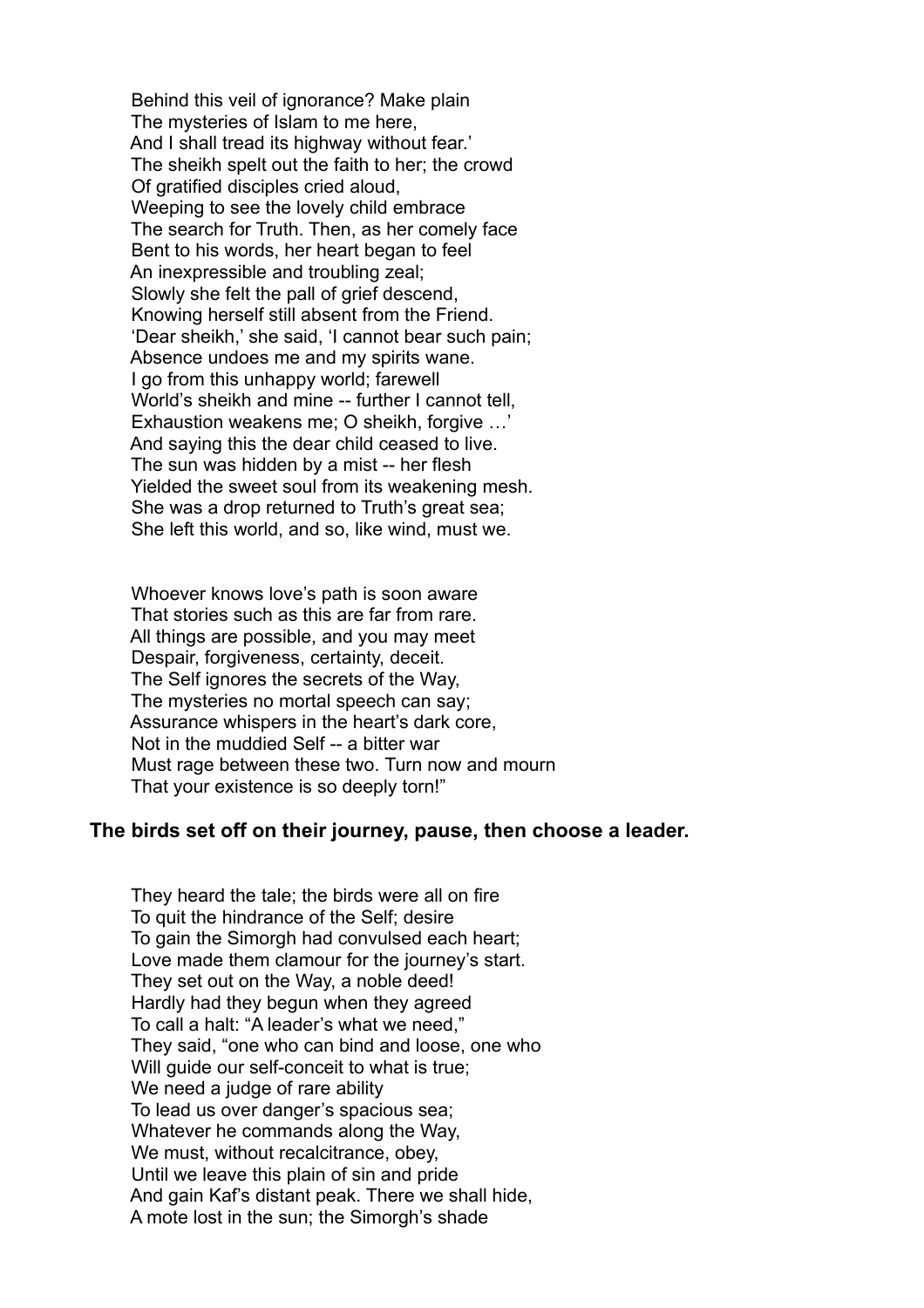Will cover those who travelled and obeyed. But which of us is worthy of this trust? A lottery is suitable and just. The winning lot must finally decide Which bird should be our undisputed quide." A hush fell, arguments were laid aside, The lots were chosen, and the hoopoe won, A lucky verdict that pleased everyone. He was their leader; they would sacrifice Their lives if he demanded such a price; And as they travelled on the Way his word Would spell authority to every bird.

# **The birds are frightened by the emptiness of the Way, and the hoopoe tells them a story about Sheikh Bayazid.**

The hoopoe, as their chief, was hailed and crowned -- Huge flocks of birds in homage gathered round; A hundred thousand birds assembled there, Making a monstrous shadow in the air. The throng set out -- but, clearing the first dune, Their leader sent a cry up to the moon And panic spread among the birds; they feared The endless desolation which appeared. They clung together in a huddling crowd, Drew in their heads and wings and wailed aloud A melancholy, weak, faint-hearted song -- Their burdens were too great, the way too long! How featureless the view before their eyes, An emptiness where they could recognize No marks of good or ill -- a silence where The soul knew neither hope nor blank despair. One said, "The Way is lifeless, empty -- why?" To which the hoopoe gave this strange reply: "To glorify the king.

 One moonlit night Sheikh Bayazid, attracted by the sight Of such refulgent brilliance, clear as day, Across the sleeping city took his way And thence into the desert, where he saw Unnumbered starts adorning heaven's floor. He walked a little and became aware That not a sound disturbed the desert air, That no one moved in that immensity Save him. His heart grew numb and gradually Pure terror touched him. 'O great God,' he cried, 'Your dazzling palace beckons far and wide -- Where are the courtiers who should throng this court?' A voice said: 'Wanderer, you are distraught;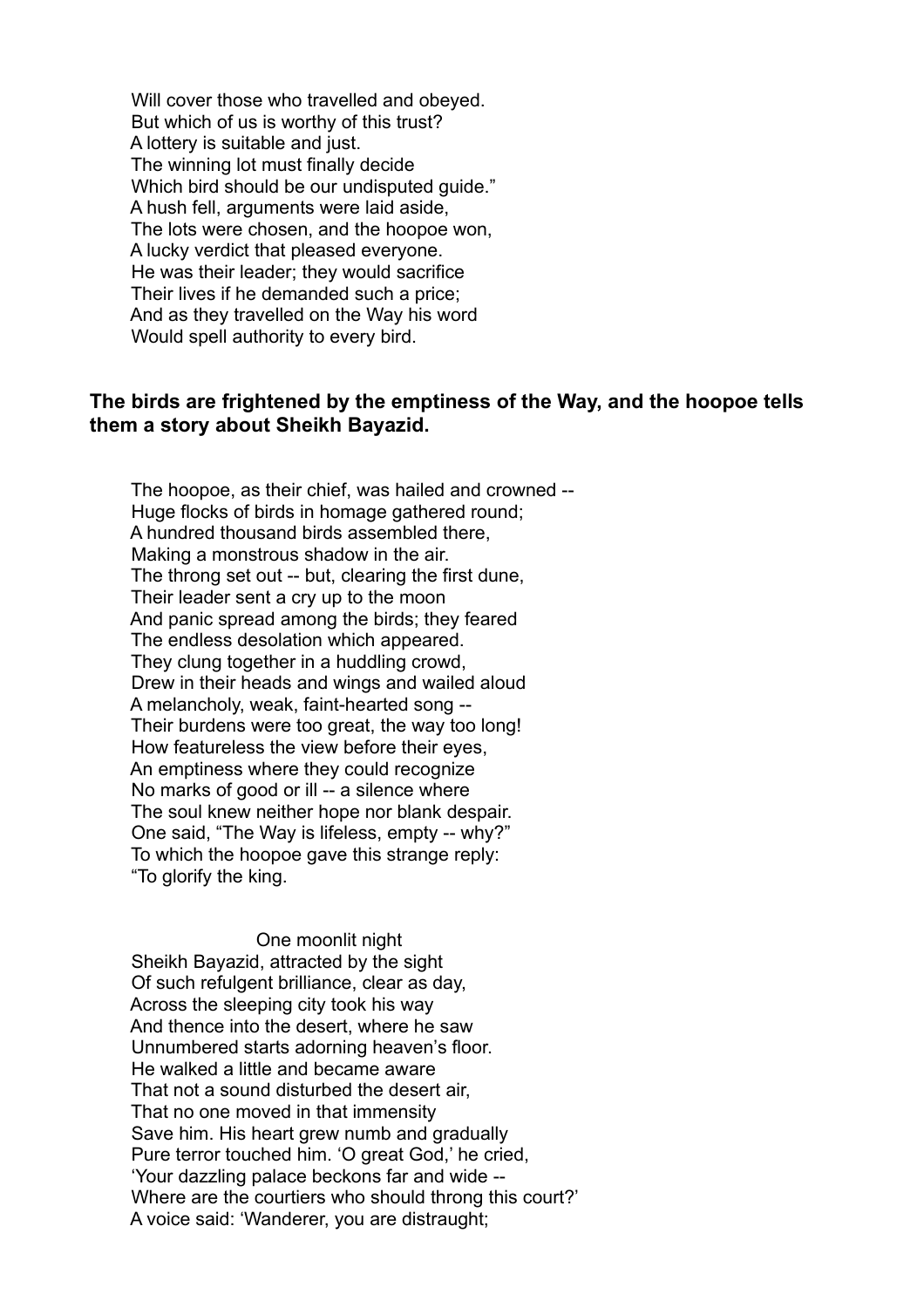Be calm. Our glorious King cannot admit All comers to His court; it is not fit That every rascal who sleeps out the night Should be allowed to glimpse its radiant light. Most are turned back, and few perceive the throne; Among a hundred thousand there is one'."

## **The birds ask the hoopoe to resolve their doubts**

The trembling birds stared out across the plain; The road seemed endless as their endless pain. But in the hoopoe's heart new confidence Transported him above the firmaments -- The sands could not alarm him nor the high Harsh sun at noon, the peacock of the sky. What other bird, throughout the world, could bear The troubles of the Way and all its care?

The frightened flock drew nearer to its guide. "You know the perils of the Way," they cried, "And how we should behave before the king -- You served great Solomon in everything And flew across his lands -- therefore you know Exactly where it's safe and right to go: You've seen the ups and downs of this strange Way. It is our wish that as our guide you say How we should act before the king we seek; And more, as we are ignorant and weak, That you should solve the problems in our hearts Before the fearful company departs. First hear our doubts; the thing we do not doubt Is that you'll answer them and drive them out -- We know that on this lengthy Way no light Will come to clear uncertainty's dark night; But when the heart is free we shall commit Our hearts and bodies, all we have, to it."

The hoopoe stood to speak, and all the birds Approached to be encouraged by his words; A hundred thousand gathered with one mind, Serried in ranks according to their kind. The dove and nightingale voiced their complaint; Such beauty made the company grow faint -- A cry of ecstasy went up; a state Where neither Self nor void predominate Fell on the birds. The hoopoe spoke; he drew The veil from what is ultimately true. One asked: "How is it that you surpass us in This search for Truth; what is our crippling sin?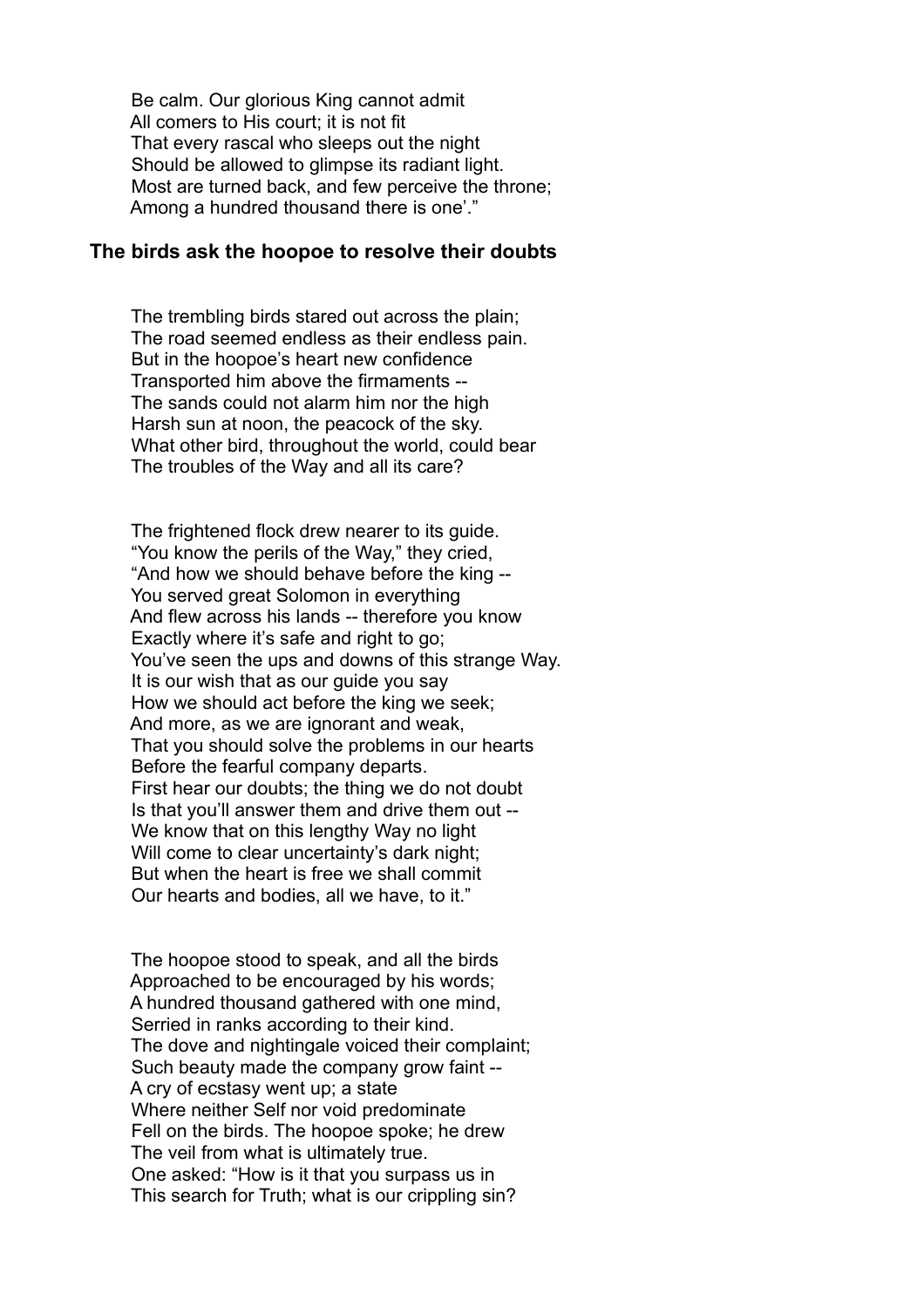We search and so do you -- but you receive Truth's purity while we stand by and grieve."

#### **The hoopoe tells them about the glance of Solomon**

The hoopoe answered him: "Great Solomon Once looked at me -- it is that glance alone Which gave me what I know; no wealth could bring The substance I received from wisdom's king. No one can gain this by the forms of prayer, For even Satan bowed with pious care; Though don't imagine that you need not pray; We curse the fool who tricks you in this way. Pray always, never for one moment cease, Pray in despair and when your goods increase, Consume your life with prayer, till Solomon Bestows his glance, and ignorance is gone. When Solomon accepts you, you will know Far more than my unequal words can show."

## **The story of King Mas'oud and the fisherboy**

 He said: "King Mas'oud, riding out one day, Was parted from his army on the way. Swift as the wind he galloped till he saw A little boy sat by the ocean's shore. The child was fishing -- as he cast his hook, The king dismounted with a friendly look And sat by him; but the unhappy child Was troubled in his heart and hardly smiled. 'You seem the saddest boy I've ever seen,' The monarch said. 'What can such sorrow mean?' 'Our father's gone; for seven children I Must cast my line' was his subdued reply. 'Our mother's paralysed and we are poor; It is for food that I must haunt this shore -- I come to fish here in the dawn's first light And cannot leave until the fall of night. The meagre harvest of my toil and pain Must last us all till I return again.' The king said: 'Let's be friends, do you agree?' The poor child nodded and, immediately, His new friend cast their line into the sea. That day the boy drew up a hundred fish. 'This wealth is far beyond my wildest wish,' He said. 'A splendid haul,' the king replied. 'Good Fortune has been busy at your side -- Accept your luck, don't try to comprehend How this has happened; you'd be lost, my friend. Your wealth is greater than my own; today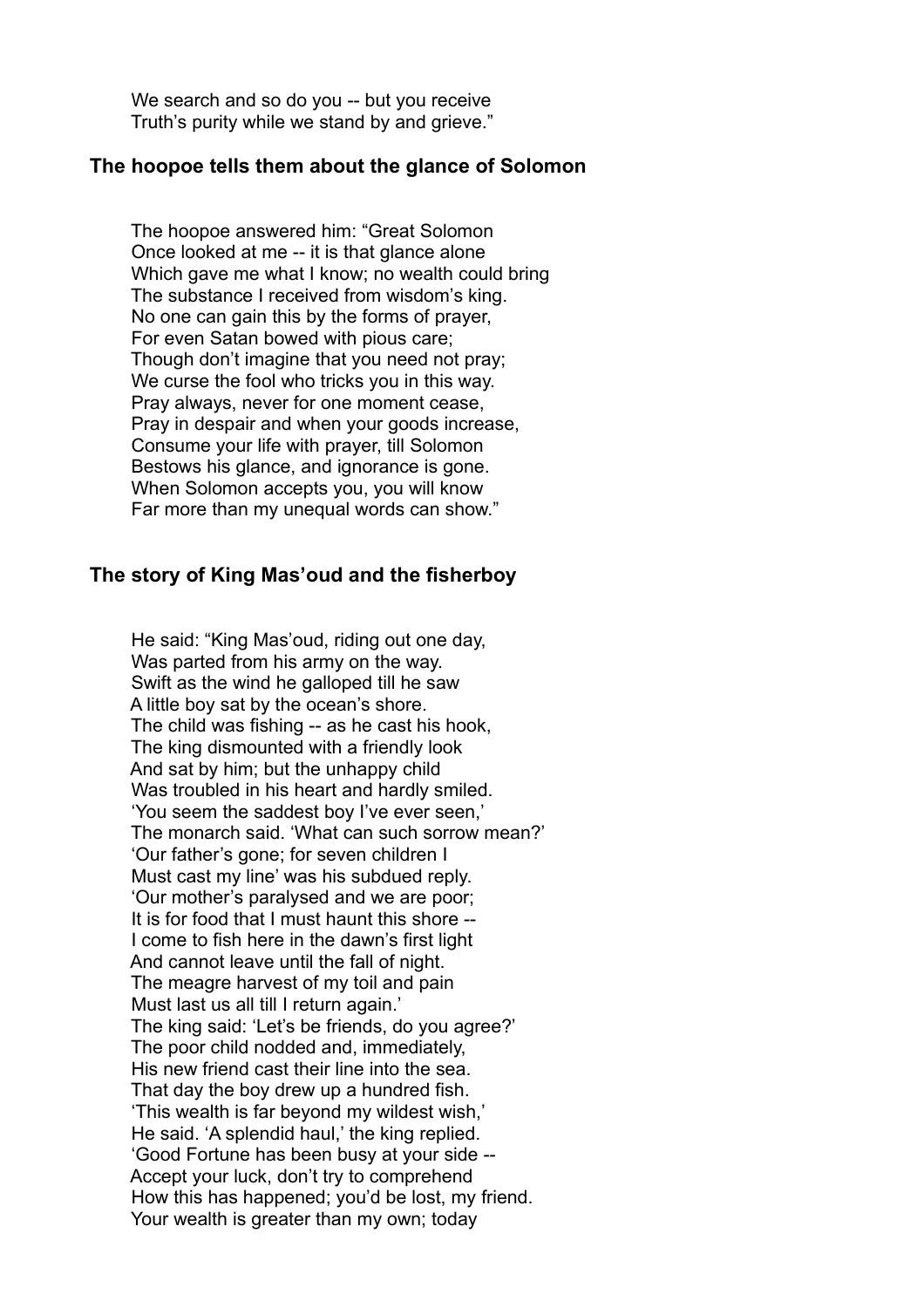A king has fished for you -- I cannot stay.' He leapt onto his horse. 'But take your share,' The boy said earnestly. 'That's only fair.' 'Tomorrow's catch is mine. We won't divide Today's; you have it all,' the king replied. 'Tomorrow when I fish you are the prey, A trophy I refuse to give away.' The next day, walking in his garden's shade, The king recalled the friend that he had made. A captain fetched the boy, and this unknown Was at the king's command set on his throne. The courtiers murmured at his poverty -- 'He is my friend, this fact suffices me; He is my equal here in everything The partner of my throne,' declared the king; To every taunt the boy had one reply: 'My sadness vanished when the king passed by.'

# **A murderer who went to heaven**

A murderer, according to the law, Was killed. That night the king who'd killed him saw The same man in a dream; to his surprise The villain lorded it in paradise -- The king cried: 'You! In this celestial place! Your life's work was an absolute disgrace; How did you reach this state?' The man replied: 'A friend to God passed by me as I died; The earth drank up my blood, but stealthily That pilgrim on Truth's journey glanced at me, And all the glorious extravagance That laps me now came from his searing glance.'

The man on whom that quickening glance alights Is raised to heaven's unsuspected heights; Indeed, until this glance discovers you Your life's a mystery without a clue; You cannot carve your way to heaven's throne If you sit locked in vanity alone. You need a skilful guide; you cannot start This ocean-voyage with blindness in your heart. It may be you will meet the very guide Who glanced at me; be sure he will provide -- Whatever troubles come -- a place to hide. You cannot guess what dangers you will find, You need a staff to guide you, like the blind. Your sight is failing and the road is long; Trust one who knows the journey and is strong. Whoever travels in a great lord's shade Need never hesitate or be afraid;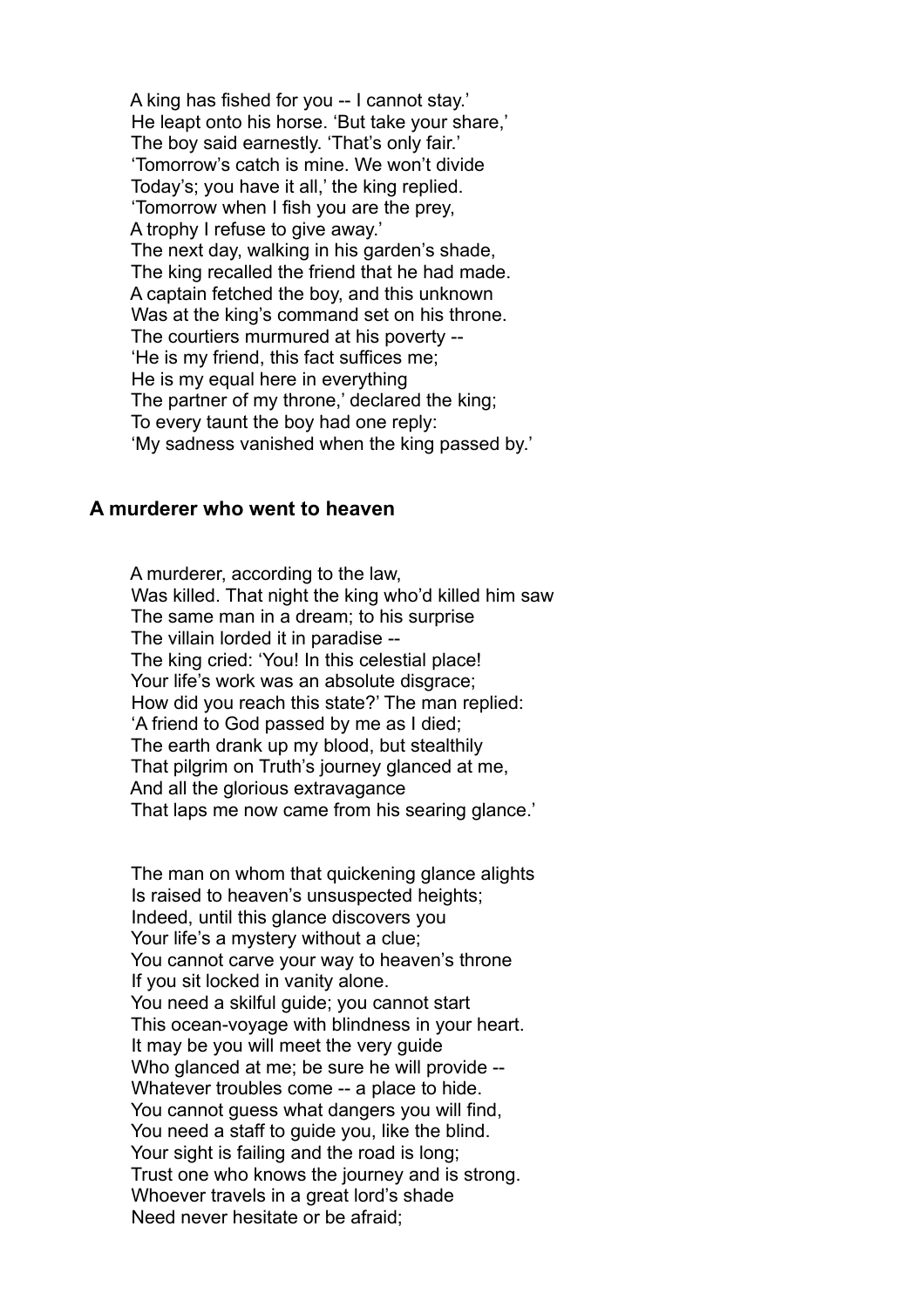Whoever undertakes this lord's commands Finds thorns will change to roses in his hands.

#### **The story of King Mahmoud and the woodcutter**

 King Mahmoud went out hunting. In the chase His courtiers flagged, unequal to the pace. An old man led a donkey whose high load Of brushwood slipped and fell into the road. The old man scratched his head; the king came near And said: 'Do you need help?' 'I do, that's clear,' The old man said. 'If you could lend a hand, You won't lose much. I see that you command Your share of grace -- such men are always good.' The king got down and helped him with the wood, His flower-like hands embraced the thorns; and then He rode back to his waiting lords again. He said to them: 'An old man will appear, Riding a piled-high donkey -- lead him here; Block all the paths and highways to this place; I want him to confront me face to face.' The winding roads were blocked up in a ring, Of which the centre was the waiting king. The old man mumbled as he rode alone: 'Why won't he go … this donkey's skin and bone. Soldiers! … Good day, my lords!' and still the way Led pitilessly on; to his dismay There rose ahead a royal canopy, And there was no escape that he could see. He rode, for there was nothing else to do, And found awaiting him a face he knew. 'I made a king hump wood for me,' he cried; 'God help all sinners now, I'm terrified.' 'What troubles you, my man?' inquired the king. 'Don't play with me, you took in everything.' The old man said: 'I'm just a wretched fool Who day and night must scour the plain for fuel; I sell the thorns I get and buy dry bread -- Give me some scraps, and blessings on your head.' The king replied: 'Old man, I'll buy your wood -- Come, name a price you think is fair and good.' 'My lord, such wood cannot be cheaply sold; It's worth, I reckon, ten full bags of gold.' The courtiers laughed: 'It's worth two barley grains. Shut up and sell, and thank you for your pains.' 'Two grains, my friends, that's true -- but this rare buyer Can surely manage something rather higher? A great one touched these thorns -- his hand brought forth A hundred flowers; just think what that is worth! A dinar buys one root -- a little gain Is only right, I've had my share of pain;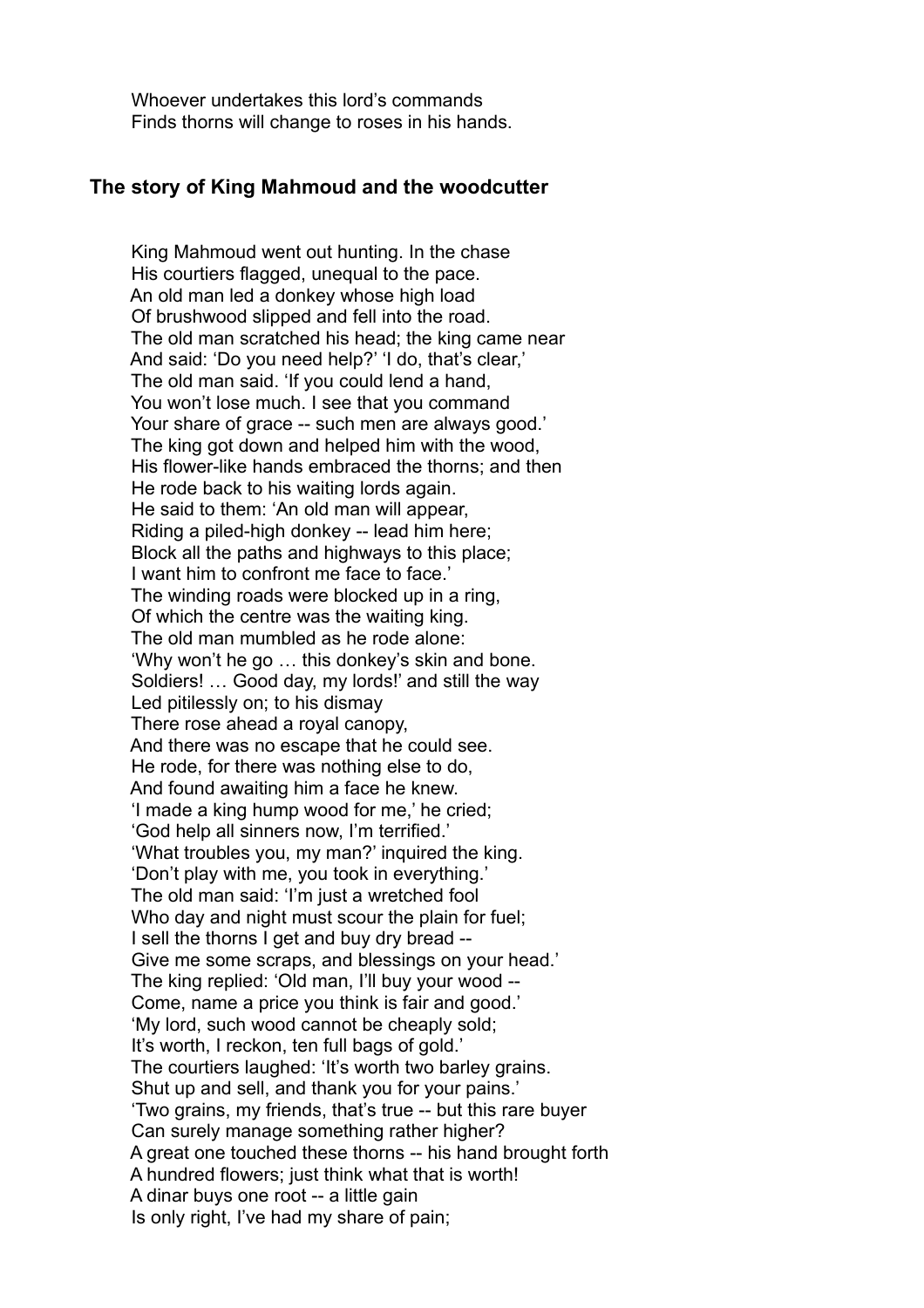The wood itself is worthless, I agree -- It is that touch which gives it dignity'."

# **A cowardly bird protests**

One of the birds let out a helpless squeak: "I can't go on this journey, I'm too weak. Dear guide, I know I can't fly any more; I've never tried a feat like this before. This valley's endless; dangers lie ahead; The first time that we rest I'll drop down dead. Volcanoes loom before the goal is won -- Admit this journey's not for everyone. The blood of multitudes has stained the Way; A hundred thousand creatures, as you say, Address themselves to this great enterprise -- How many die, a useless sacrifice! On such a road the best of men are cowed, Hoods hide the frightened features of the proud -- What chance have timid souls? What chance have I? If I set out it's certain I shall die!"

# **The hoopoe admonishes him**

The hoopoe said: "Your heart's congealed like ice; When will you free yourself from cowardice? Since you have such a short time to live here, What difference does it make? What should you fear? The world is filth and sin, and homeless men Must enter it and homeless leave again. They die, as worms, in squalid pain; if we Must perish in this quest, that, certainly, Is better than a life of filth and grief. If this great search is vain, if my belief Is groundless, it is right that I should die. So many errors throng the world -- then why Should we not risk this quest? To suffer blame For love is better than a life of shame. No one has reached this goal, so why appeal To those whose blindness claims it is unreal? I'd rather die deceived by dreams than give My heart to home and trade and never live. We've seen and heard so much -- what have we learned? Not for one moment has the Self been spurned; Fools gather round and hinder our release: When will their stale, insistent whining cease? We have no freedom to achieve our goal Until from Self and fools we free the soul. To be admitted past the veil you must Be dead to all the crowd considers just. Once past the veil you understand the Way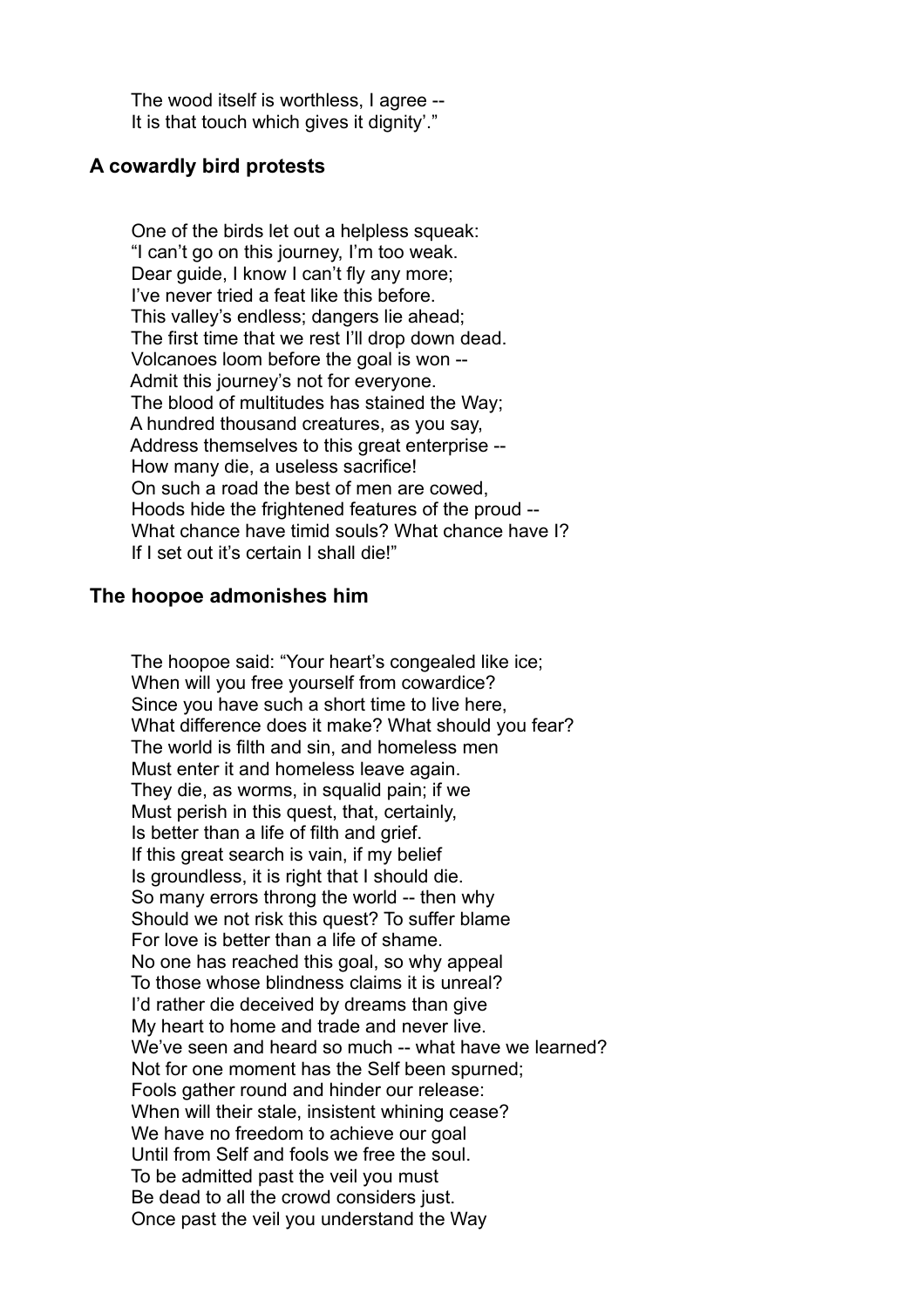From which the crowd's glib courtiers blindly stray. If you have any will, leave women's stories, And even if this search for hidden glories Proves blasphemy at last, be sure our quest Is not mere talk but an exacting test. The fruit of love's great tree is poverty; Whoever knows this knows humility. When love has pitched his tent in someone's breast, That man despairs of life and knows no rest. Love's pain will murder him, then blandly ask A surgeon's fee for managing the task -- The water that he drinks brings pain, his bread Is turned to blood immediately shed; Though he is weak, faint, feebler than an ant, Love forces him to be her combatant; He cannot take one mouthful unaware That he is floundering in a sea of care.

# **Sheikh Noughani at Neishapour**

 Sheikh Noughani set out for Neishapour, The way was more than he could well endure And he fell sick -- he spent a hungry week Huddled in tattered clothes, alone and weak. But after seven days had passed he cried: 'Dear God, send bread.' An unseen voice replied: 'Go, sweep the dirt of Neishapour's main square, And with the grain of gold that you find there Buy bread and eat.' The sheikh abruptly said: 'If I'd a broom I wouldn't beg for bread, But I have nothing, as you plainly see; Give me some bread and stop tormenting me!' The voice said: 'Calm yourself, you need not weep -- If you want bread take up your broom and sweep.' The sheikh crawled out and publicized his grief Till he was lent a broom and sweeper's sieve. He swept the filthy square as he'd been told, And in his last sieve's dust-heap found the gold. He hurried to the baker's, bought his bread -- Thoughts of the broom and sieve then filled his head. He stopped short in his tracks; the shining grain Was spent and he was destitute again. He wandered aimlessly until he found A ruined hut, and on the stony ground He flung himself headlong; to his surprise The broom and sieve appeared before his eyes. Joy seized the old man -- then he cried: 'O Lord, Why must I toil so hard for my reward? You tell me to exhaust myself for bread!' 'Bread needs the sauce of work,' the Lord's voice said; 'Since bread is not enough, I will increase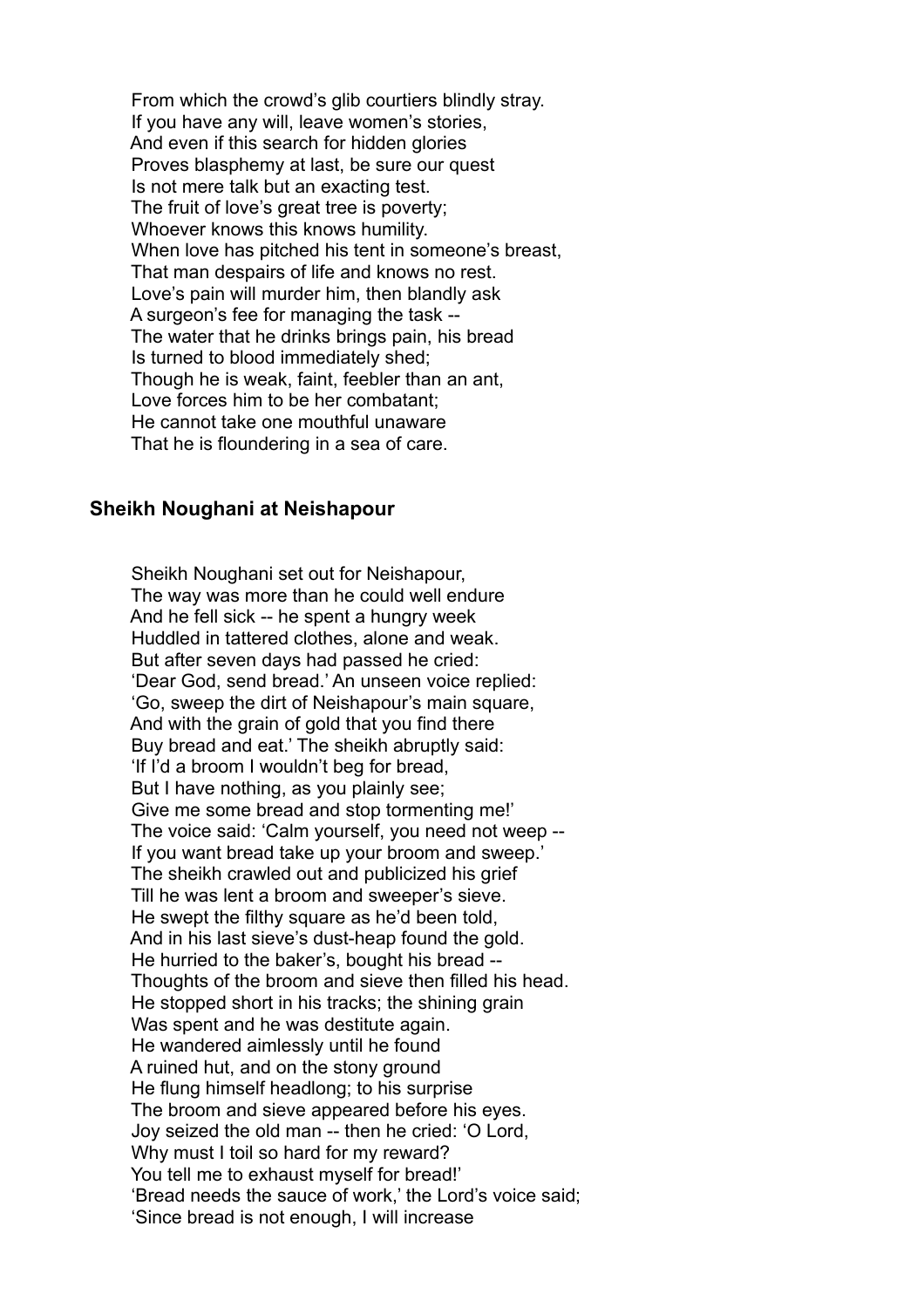The sauce that makes it tasty; work in peace!'

A simpleton walked naked through the crowd, And seeing such fine clothes he cried aloud: 'God give me joy like theirs.' A voice replied: 'I give the sun's kind warmth; be satisfied.' He said: 'My Lord, the sun clothes you, not me!' The voice said: 'Wait ten days, then you will see The garment I provide.' Ten days had gone; A poor man offered to this simpleton A ragged cloak made up of scraps and shreds.\* 'You've spent tend days with patches and old threads Stitching this cloak,' the madman said; 'I'll bet You spoiled a treasury of clothes to get So many bits together -- won't you tell Your servant where you learned to sew so well?' The answer came: 'In His great court one must Be humble as His royal highway's dust; So many, kindled by His glory, come -- But few will ever reach the longed-for home.'

### *\* i.e. the dervish cloak.*

# **A story about Rabe'eh**

 Saint Rabe'eh for seven years had trod The pilgrimage to Mecca and her God. Now drawing near the goal she cried: 'At last I've reached the Ka'abah's stone; my trials are past' -- Just at that moment the aspiring saint Succumbed to woman's intimate complaint -- She was impure; she turned aside and said: "For seven years a pilgrim's life I've led, And as I reach the throng of pilgrims He Plants this unlooked-for thorn to hinder me; Dear God, give access to your glorious home, Or send me back the weary way I've come.' No lover lived as true as Rabe'eh, Yet look, she too was hindered on the Way. When first you enter Wisdom's sea, beware -- A wave of indecision floods you there. You worship at the Ka'abah's shrine and then You're weeping in some worthless pagan's den; If from this whirlpool you can raise your head, Tranquillity will take the place of dread. But if you sink into its swirl alone Your head will seem some mill's enormous stone; The least distraction will divert your mind From that tranquillity you hoped to find.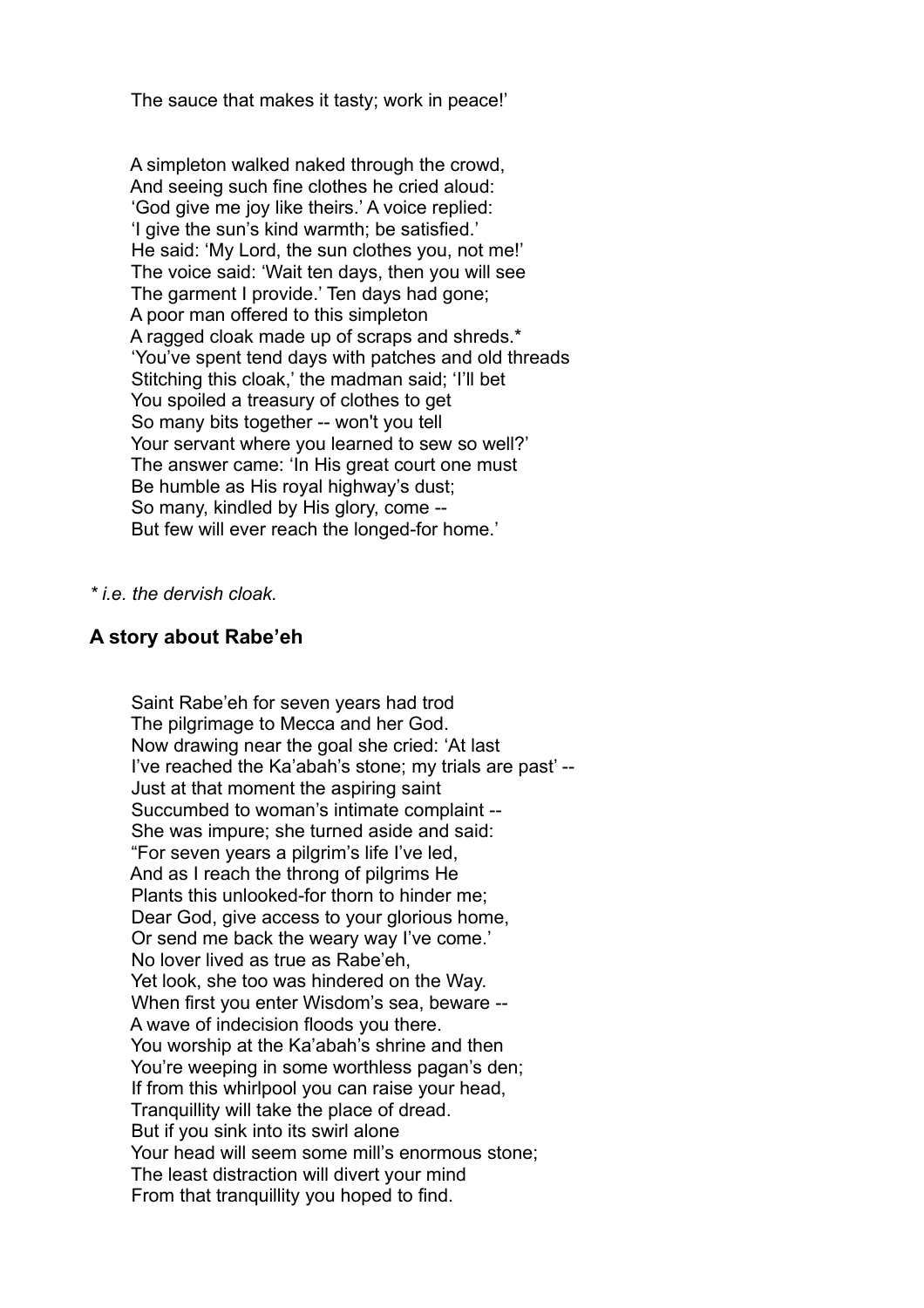# **A troubled fool**

A saintly fool lived in a squalid place. One day he saw the Prophet face to face, Who said to him: 'In your life's work I see The signs of heaven-sent tranquillity.' 'Tranquillity! When I can't get away From hungry fleas by night or flies by day! A tiny gnat got into Nimrod's brain And by its buzzing sent the man insane; I seem the Nimrod of this time -- flies, fleas, Mosquitoes, gnats do with me as they please!' "

# **A bird complains of his sinfulness**

Another bird complained: 'Sin stains my soul; How can the wicked ever reach our goal? How can a soul unclean as noisome flies Toward the Simorgh's mountains hope to rise? When sinners leave the path, what power can bring Such stragglers to the presence of our king?

# **And the hoopoe answers him**

The answer came: 'You speak from ignorance; Do not despair of His benevolence. Seek mercy from Him; throw away your shield, And by submission gain the longed-for field. The gate stands open to contrition's way -- If you have sinned, squeeze through it while you may, And if you travel with an honest heart, You too will play the victor's glorious part.

 Shame forced a vicious sinner to repent. Once more his strength returned, once more he went Down his old paths of wickedness and lust; Leaving the Way, he wallowed in his dust. But pain welled in his heart, his life became -- A second time -- the source of bitter shame. Since sin had brought him nothing but despair, He wanted to repent, but did not dare; His looks betrayed more agitation than Ripe corn grains jumping in a heated pan -- His heart was racked by grief and warring fears; The highway's dust was laid by his sad tears. But in the dawn he heard a voice: 'The Lord Was merciful when first you pledged your word.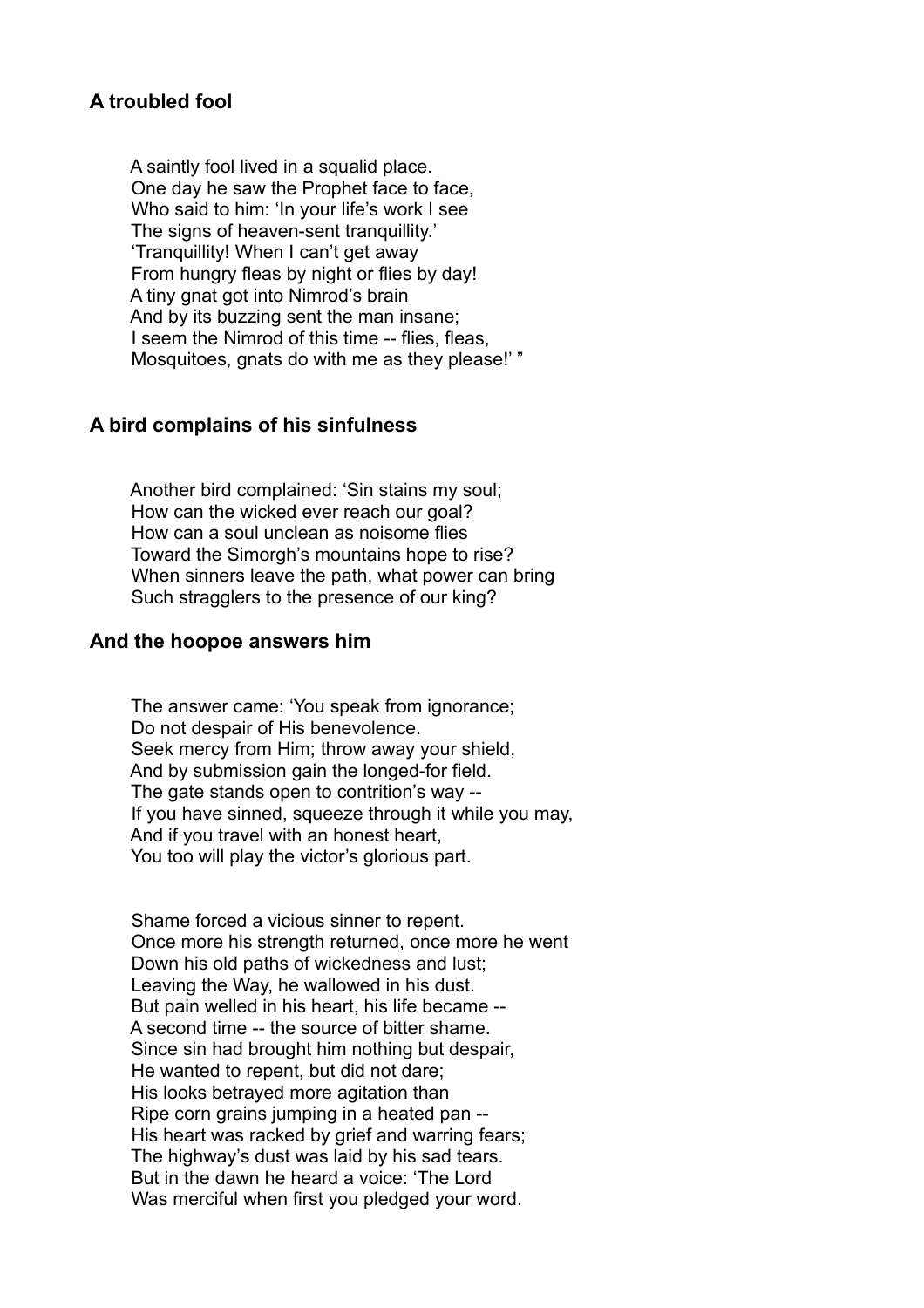You broke it and again I gave you time, Asking no payment for this newer crime; Poor fool -- would you repent once more? My gate Stands open always; patiently I wait.'

### **Gabriel and the unbeliever**

 One night in paradise good Gabriel heard The Lord say: 'I am here', and at His word There came another voice which wept and prayed -- 'Who knows whose voice this is?' the angel said. 'It comes from one, of this at least I'm sure, Who has subdued the Self, whose heart is pure.' But no one in the heavens knew the man, And Gabriel swooped toward the earth to scan The deserts, seas and mountains -- far and wide He searched, without success, until he cried For God to lead his steps. 'Seek him in Rome,' God said. 'A pagan temple is his home.' There Gabriel went and saw the man in tears -- A worthless idol ruled his hopes and fears. Astonished, Gabriel turned and said: 'Tell me, Dear Lord, the meaning of this mystery; You answer with Your kindness one who prays Before a senseless idol all his days!' And God replied: 'He does not know our Way; Mere ignorance has led this man astray -- I understand the cause of his disgrace And will not coldly turn aside My face; I shall admit him to My sanctuary Where kindness will convert his blasphemy'."

The hoopoe paused and raised his voice in prayer, Then said: "This man for whom God showed such care Was one like you -- and if you cannot bring Great virtues to the presence of our king, Do not alarm yourself; the Lord will bless The saint's devotion and your nothingness.

# **A sufi who wanted to buy something for nothing**

A voice rang out one morning in Baghdad: 'My honey's sweet, the best that can be had -- The price is cheap; now who will come and buy?' A sufi passing in the street nearby Asked: 'Will you sell for nothing?' But he laughed: 'Who gives his goods for nothing? Don't be daft!' A voice came then: 'My sufi, turn aside -- A few steps higher -- and be satisfied. For nothing We shall give you everything;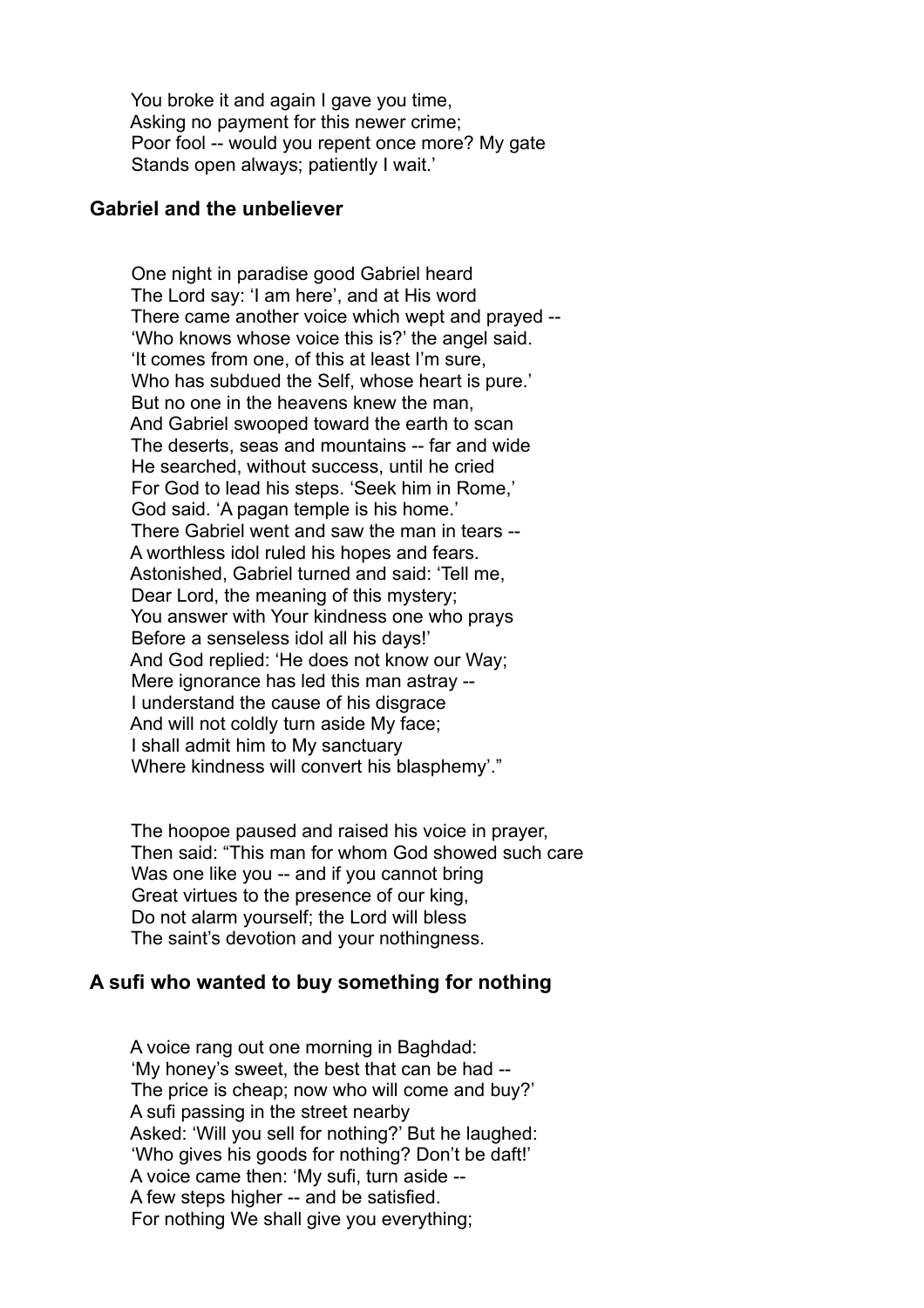If you want more, that "more" We'll also bring. Know that Our mercy is a glittering sun; No particle escapes its brilliance, none -- Did We not send to sin and blasphemy Our Prophet as a sign of clemency?'

# **God remonstrates with Moses**

 God said: 'Gharoun has ten times seven times, Dear Moses, begged forgiveness for his crimes -- Still you ignore him, though his soul is free From all the twisting growths of blasphemy; I have uprooted them and now prepare A robe of grace in answer to his prayer. You have destroyed him; wound has followed wound; You force his head to bow down to the ground -- If you were his creator you would give Some respite to this suffering fugitive.' One who shows mercy to the merciless Brings mercy close to Godlike blessèdness; The ocean of God's grace is infinite -- Our sins are like a tear dissolved in it. How could His mercy change? -- it can contain No trace of temporal corruption's stain. One who accuses sinners takes the part Of tyranny, and bears a tyrant's heart.

# **A sinner enters heaven**

A sinner died, and, as his coffin passed, A man who practised every prayer and fast Turned ostentatiously aside -- how could He pray for one of whom he knew no good? He saw the sinner in his dreams that night, His face transfigured with celestial light. 'How did you enter heaven's gates,' he said, 'A sinner stained with filth from foot to head?' 'God saw your merciless, disdainful pride, And pitied my poor soul,' the man replied.

 What generous love His wisdom here displays! His part is mercy, ours is endless praise; His Wisdom's like a crow's wing in the night -- He sends a child out with a taper's light, And then a wind that quenches this thin flame; The child will suffer words of scathing blame, But in that narrow darkness he will find The thousand ways in which his Lord is kind. If all were pure of all iniquity, God could not show His generosity;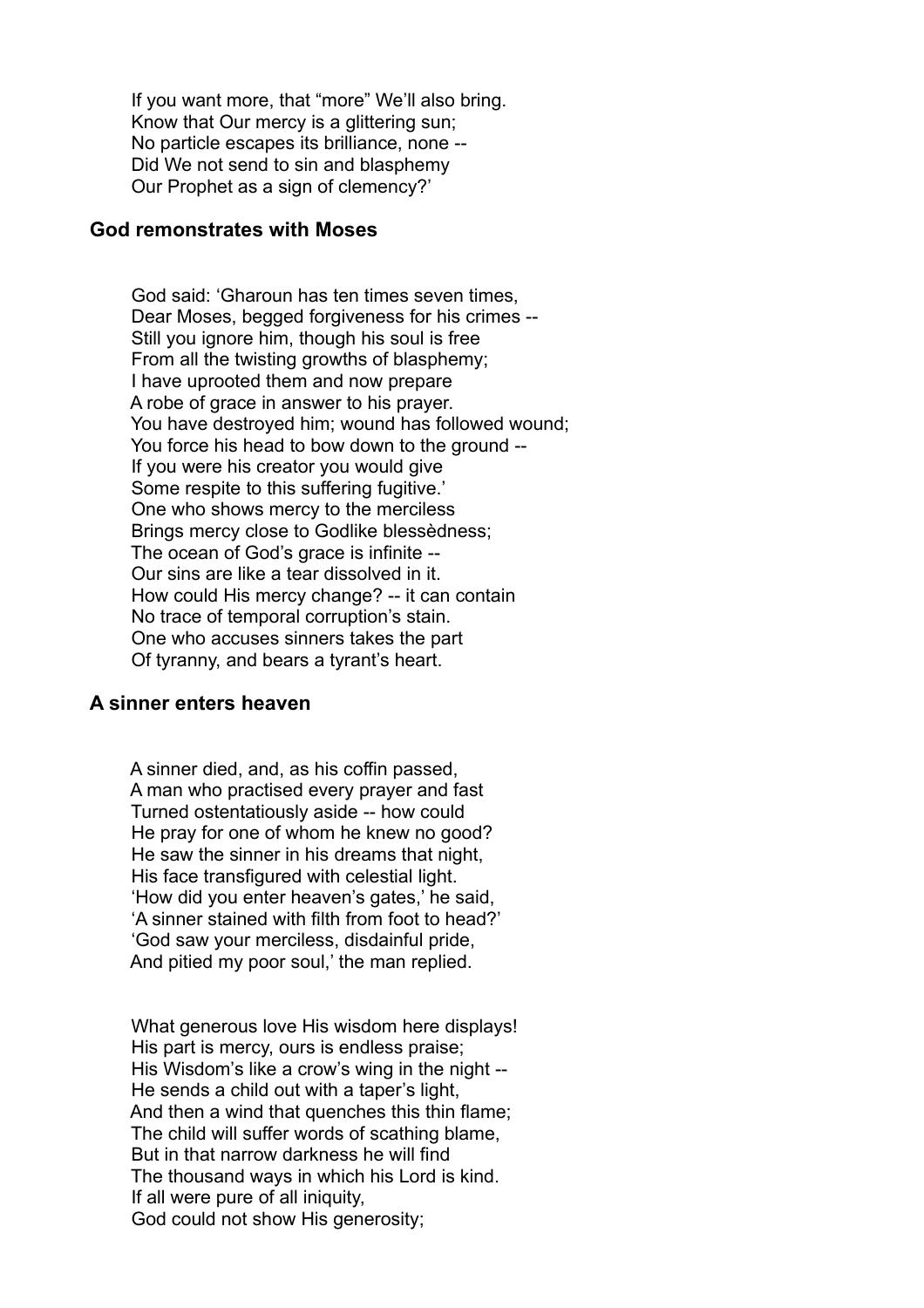The end of Wisdom is for God to show -- Perpetually -- His love to those below. One drop of God's great Wisdom will be yours, A sea of mercy with uncharted shores; My child, the seven heavens, day and night, For your sake wage their old unwearied fight; For your sake angels pray -- your love and hate Reflected back are hell's or heaven's gate. The angels have bowed down to you and drowned Your soul in Being, past all plummet's sound -- Do not despise yourself, for there is none Who could with you sustain comparison; Do not torment yourself -- your soul is All, Your body but a fleeting particle. This All will clarify, and in its light Each particle will shine, distinctly bright -- As flesh remains an agent of the soul, Your soul's an agent of the sacred Whole. But 'part' and 'whole' must disappear at last; The Way is one, and number is surpassed. A hundred thousand clouds above you press; Their rain is pure, unending happiness; And when the desert blooms with flowers, their scent And beauty minister to your content; The prayers of all the angels, all they do, All their obedience, God bestows on you.

# **The angels' jealousy of man**

Abbasseh said: 'At God's last Judgement Day, When panic urges men to run away And at the same time paralyses them, When sinners stumble, overwhelmed by shame. When terror seizes on the human race. And each man seeks to hide his anguished face, Then God, whom all the earth and heavens adore, Will His unstinted benedictions pour On man, the handful of unworthy dust. The angels will cry out: 'Lord, is this just, That man, before us all, take precedence?' And God will say: 'There is no consequence Of loss or gain in this for you, but man Has reached the limit of his earthy span -- Hunger must always be supplied with bread; A mortal nation clamours to be fed'."

# **An indecisive bird complains**

Another bird declared, "As you can see, I lack the organs of virility; Each moment I prefer a different tree --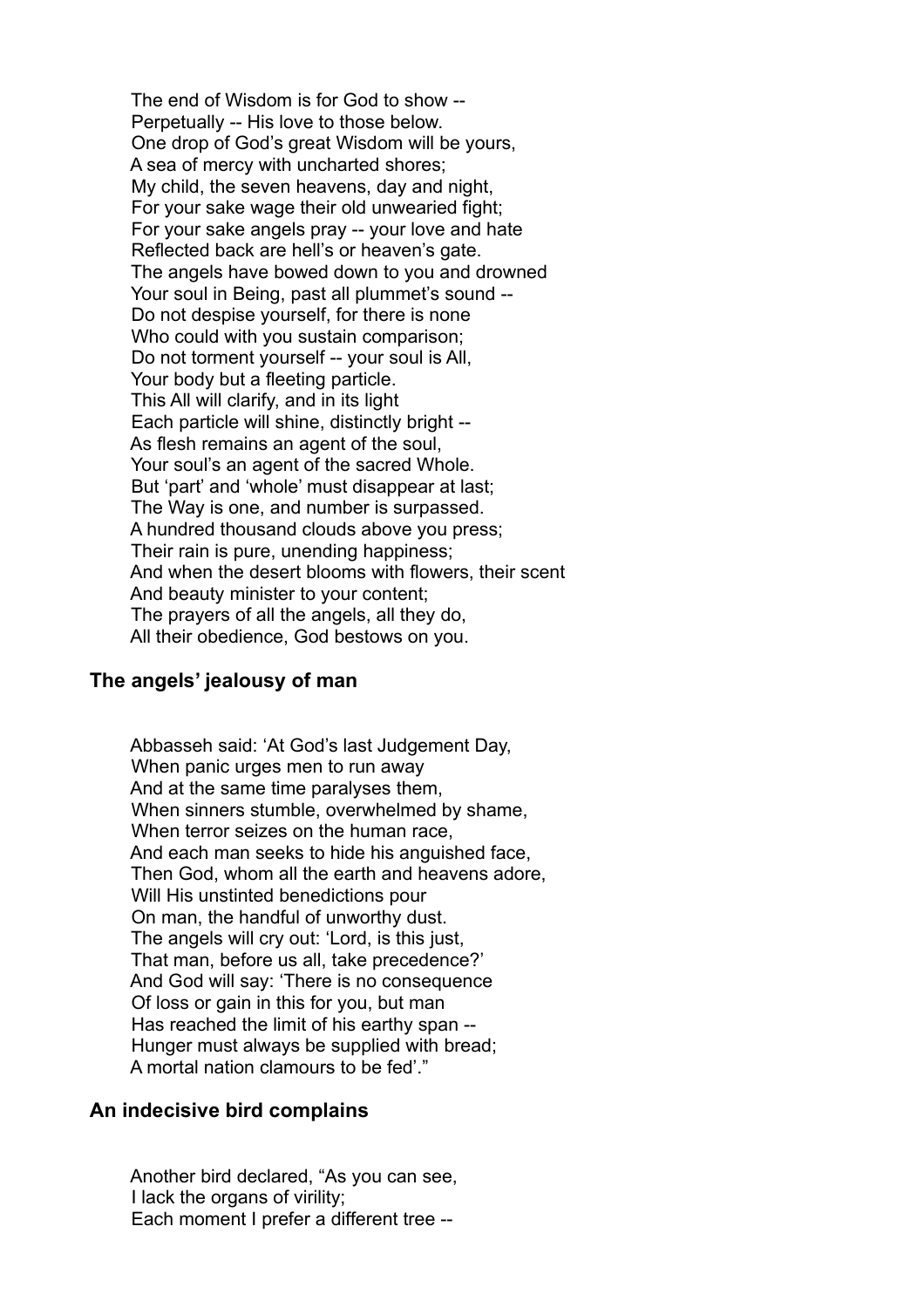I'm drunk, devout, the world's, then (briefly) His; Caught between 'No, it isn't', 'Yes, it is'. The flesh will send me drinking, then I'll find The praise of God awakening in my mind; What should I do between these two extremes. Imprisoned by conflicting needs and dreams?"

## **And the hoopoe answers him**

The hoopoe said: "This troubles everyone; What man is truly single-minded? None! If all of us could boast a spotless mind, Why should the prophets mingle with mankind? If it is love which prompts your fervent prayers, A hundred kindnesses will calm your cares. Life is an obstinate young colt -- until He's broken in by your restraining will; He knows no peace; but you are indolent, Stretched out beside the oven, warm, content. Tears temper hearts; but living's well's a rust That inch by inch reduces them to dust -- You're just a eunuch pampering his needs: Your Self's grown gross, a dog that sleeps and feeds.

# **A story about Shebli**

 Shebli would disappear at times; no one In all Baghdad could guess where he had gone -- At last they found him where the town enjoys The sexual services of men and boys, Sitting among the catamites; his eye Was moist and humid, and his lips bone-dry. One asked: 'What brings you here, to such a place? Is this where pilgrims come to look for grace?' He answered: 'In the world's way these you see Aren't men or women; so it is with me -- For in the way of Faith I'm neither man Nor woman, but ambiguous courtesan -- Unmanliness reproaches me, then blame For my virility fills me with shame.' The man of understanding puts aside, To travel on this path, all outward pride (The courage of his choice will honour those Who taught this pilgrim everything he knows). If you seem more substantial than a hair, You've made an idol of yourself -- take care, Whatever praise or blame may say of you, You're an idolater in all you do. As truth's sworn slave, beware of Azar's ways Who carved the stone to which he offered praise -- Devotion is the crown of all mankind;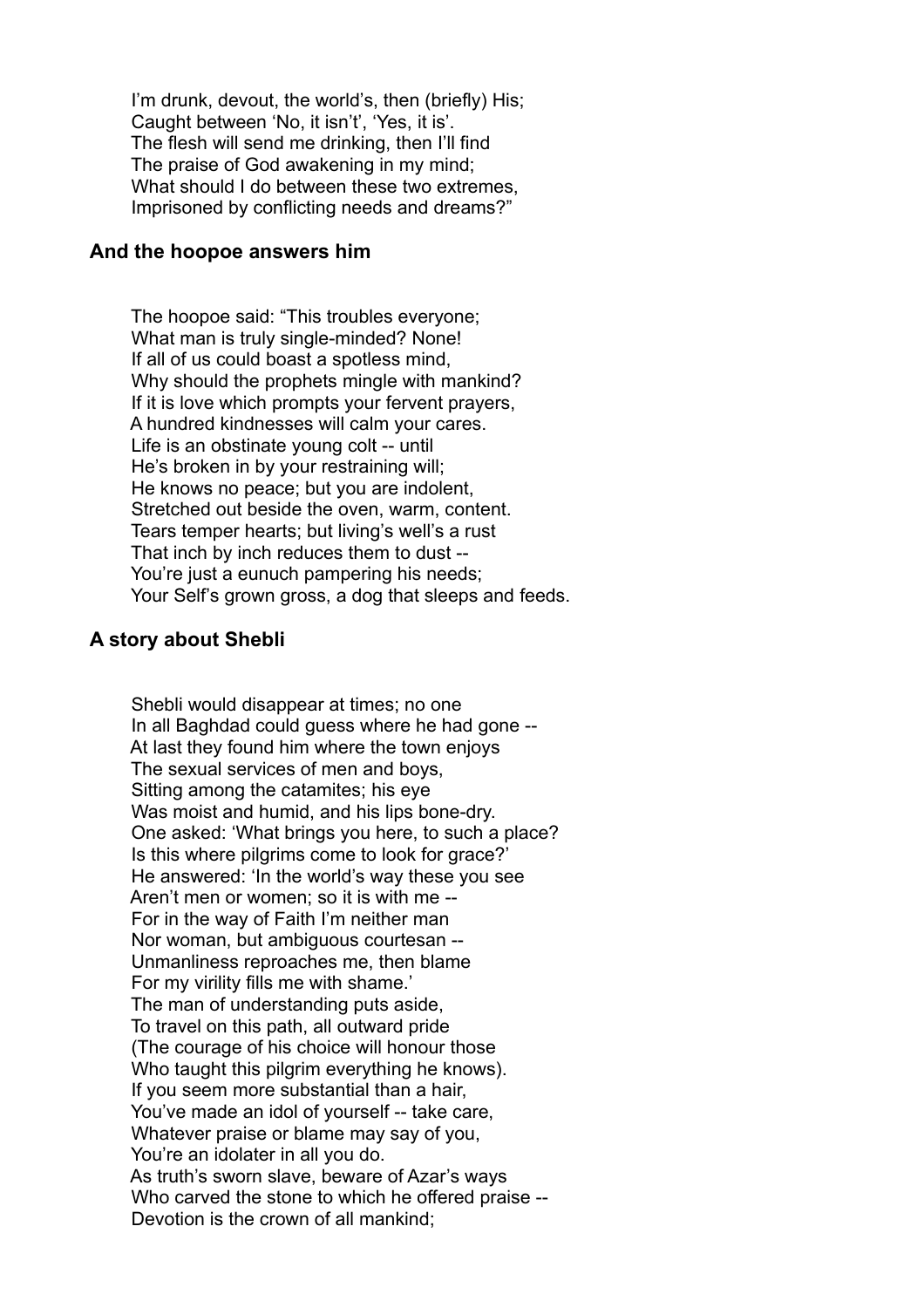Leave Uzza \* and such idols far behind. You seem a sufi to the common folk But hide a hundred idols with your cloak -- If you're a eunuch underneath, don't dress In clothes of high heroic manliness!

#### *\* A goddess in pre-Islamic Arabia.*

#### **Two sufis go to court**

 One day two dressed as wandering sufies came Before the courts to lodge a legal claim. The judge took them aside. 'This can't be right, For sufis to provoke a lawyers' fight,' He said. 'You wear the robes of resignation, So what have you to do with litigation? If you're the men to pay a lawyer's fee, Off with your sufi clothes immediately! And if you're sufis as at first I thought, It's ignorance that brings you to this court. I'm just a judge, unversed in your affair. But I'm ashamed to see the clothes you wear; You should wear women's veils -- that would be less Dishonest than your present holy dress.'

 How will you solve love's secret lore if you -- Not man, not woman -- glide between the two? If on its path loves forces you to yield, Then do so gladly, throw away your shield; Resist and you will die, your soul is dead -- To ward off your defeat bow down your head!

### **A pauper in love with the king of Egypt**

A poor man fell in love with Egypt's king, Who heard the news and ordered guards to bring The wretch to him. 'You love the king,' he said; 'Now choose: give up your home here or your head -- You must make up your mind between these two, Exile or death. Well, which seems best to you?' For all his love this pauper wasn't brave; His choice was exile rather than the grave. He left; the king's command came loud and clear: 'Cut off his head at once and bring it here.' The porter said: 'But he is innocent; Why should my lord command this punishment?' 'He did not really love,' the king replied. 'Though he pretended love for me, he lied: If he were valiant in love he would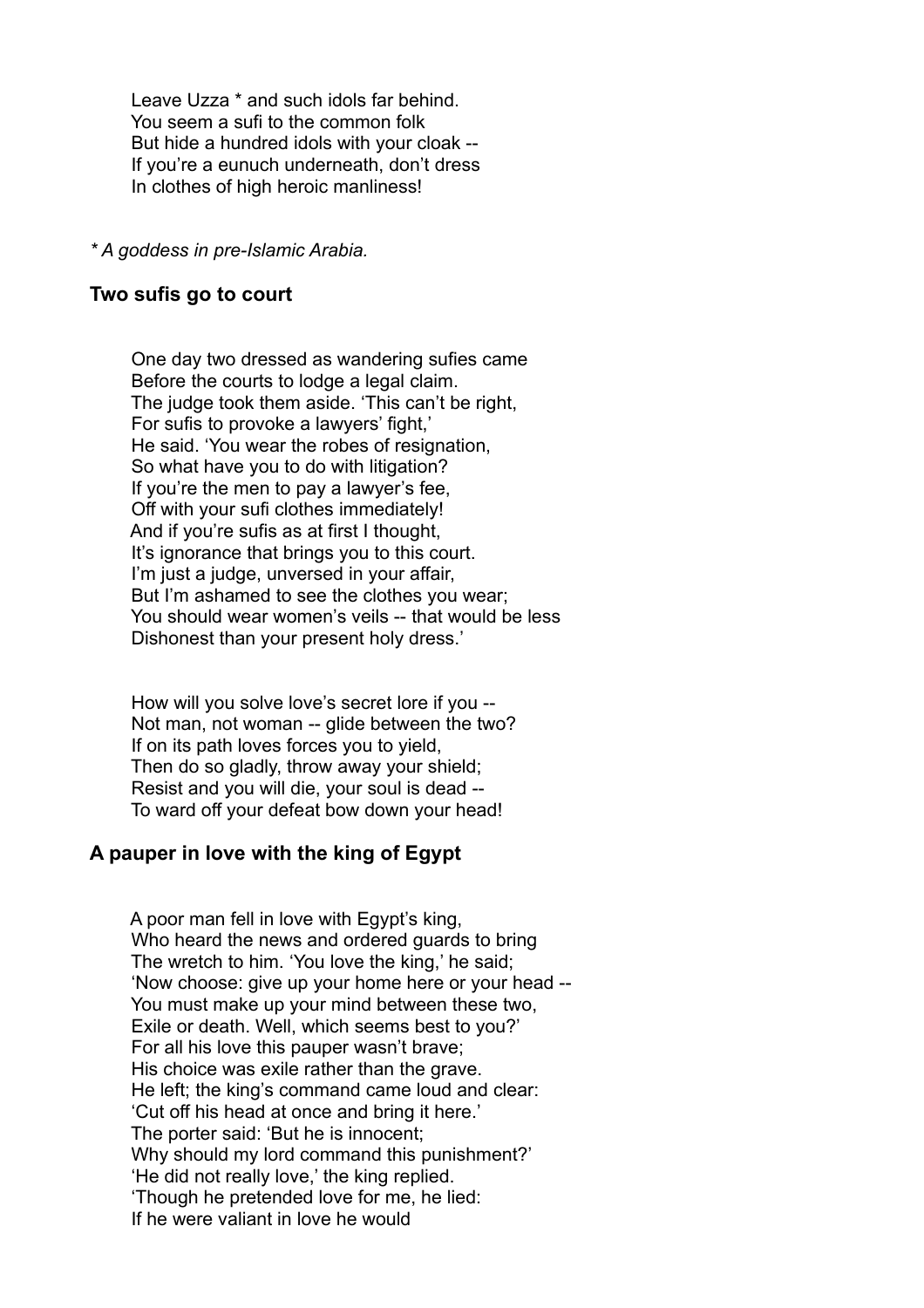Have chosen death here as the highest good. If one prefers his head to love, then he Must pay to love the traitor's penalty -- Had he required my head, at his command There would have been no lord to rule this land; I would have worn his livery, a king Would have become his slave in everything -- But he resisted love, and it is right That he should lose his head in such a fight. The man who leaves me, though he rave and cry, Is an impostor and his love's a lie -- I say this as a warning to that crowd Whose boasts of love for me ring long and loud'."

# **A bird complains of the Self**

 One of the birds then said: "My enemy's That veteran of highway robberies, My Self; how can I travel on the Way With such a follower? The dog won't pay The least attention to a word I say -- The dog I knew is gone and in his place A slavering wolf stalks by me, pace for pace."

# **And the hoopoe answers him**

The hoopoe said: "How has this dog betrayed And brought to dust whatever plans you made! The Self's squint-eyed and cannot guide you well, Part dog, part parasite, part infidel. When you are praised your Self swells up with pride (Aware that praise is quite unjustified); There's no hope for the Self -- the dog grows fatter The more it hears men fawn, deceive and flatter. What is your childhood but a negligence, A time of carelessness and ignorance? What is your youth but madness, strife and danger, Knowledge that in this world you are a stranger? What is your age but torpid helplessness, The flesh and spirit sapped by long distress? Until this dog, the Self, can be subdued, Our life is folly, endlessly renewed; If all of life from birth to death is vain, Blank nothingness will be our only gain -- Such slaves the Self owns! What a catalogue! How many rush to worship this foul dog! The Self is hell -- a furnace belching fire, An icy pit as Price succeeds Desire, And though a hundred thousand die of grief, That this same dog should die is past belief.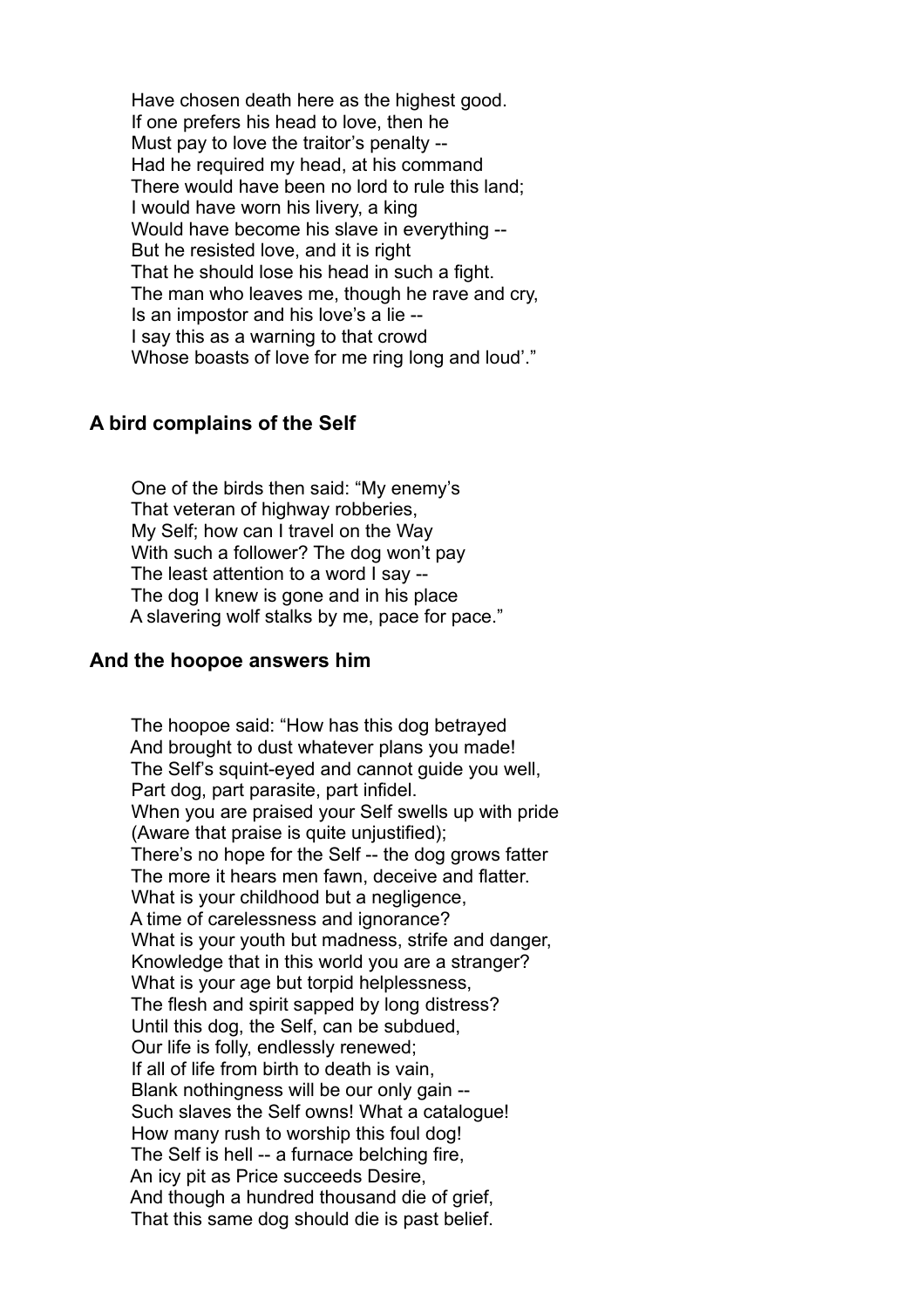# **A gravedigger**

A man who lived by digging graves survived To ripe old age. A neighbour said: 'You've thrived For years, digging away in one routine -- Tell us the strangest thing you've ever seen.' He said: 'All things considered, what's most strange Is that for seventy years without a change That dog, my Self, has seen me digging graves, Yet neither dies, nor alters, nor behaves!'

# **Abbasseh's description of the Self**

 One night Abbasseh said: 'The world could be Thronged with wild infidels and blasphemy, Or it could be a place of pious works, Filled with the faithful, keen as zealous Turks. Instead the prophets came -- that infidel The Self must choose between the faith and hell (One seemed too difficult, one terrified -- How could the indecisive soul decide?). Beneath the Self's reign we are infidels And nourish blasphemy in all our cells; Its life is stubborn, strong, intractable -- To kill it seems well-nigh impossible. It draws its strength from both alternatives; No wonder it so obstinately lives. But if the heart can rule, then day and night This dog will labour for the heart's delight, And when the heart rides out he sprints away Eager to flush his noble master's prey. Whoever chains this dog will find that he Commands the lion of eternity; Whoever binds this dog, his sandals' dust Surpasses all the councils of the just.'

### **A king questions a sufi**

A ragged pilgrim of the sufis' Way By chance met with a king, and heard him say: 'Who's better, me or you?' The old man said: 'Silence, your words are empty as your head! Although self-praise is not our normal rule (The man who loves himself is still a fool). I'll tell you, since I must, that one like me Exceeds a thousand like your majesty. Since you find no delight in faith -- alas,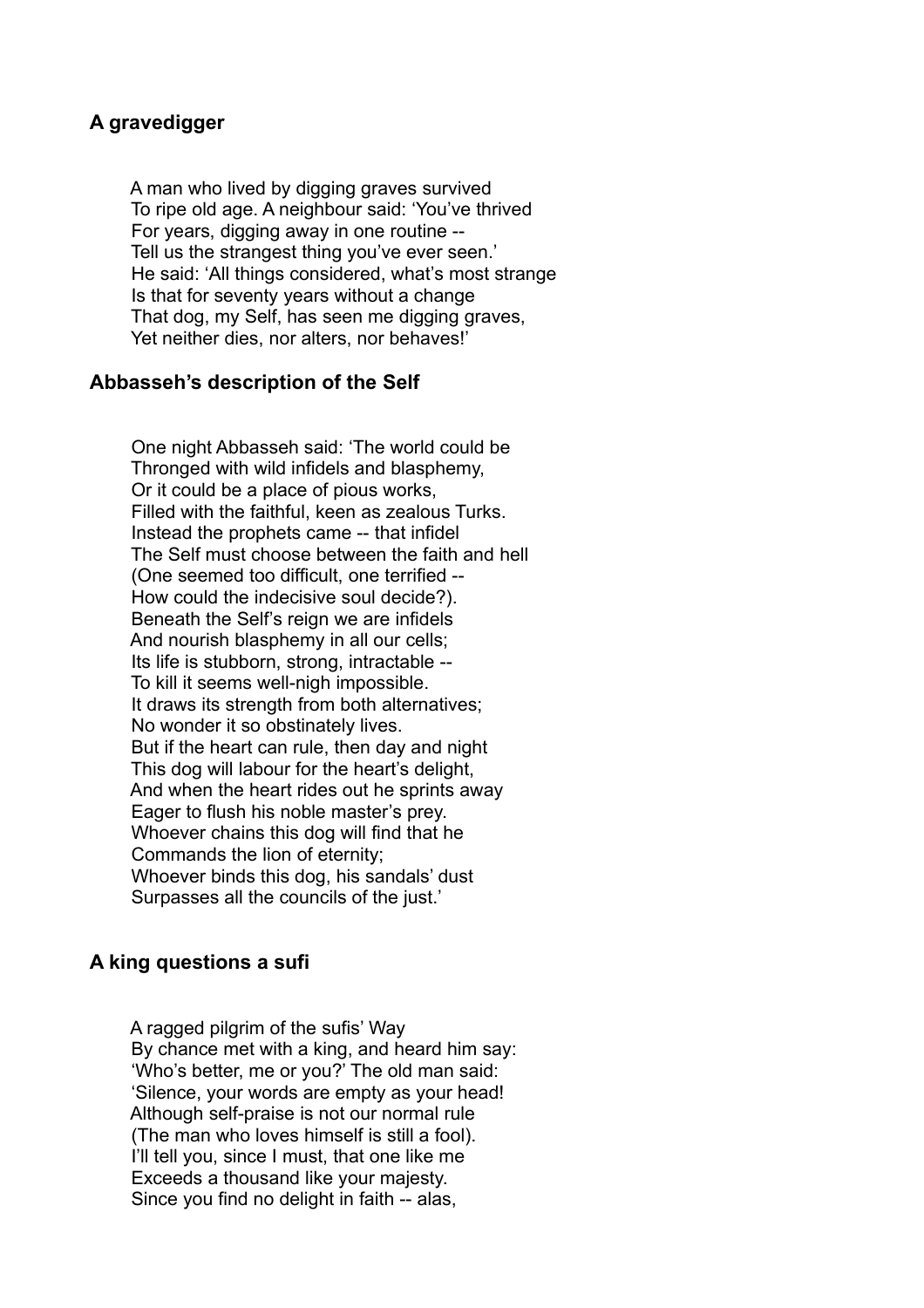Your Self has made of you, my lord, an ass And sat on you, and set its load on you -- You're just its slave in everything you do; You wear its halter, follow its commands, A no-one, left completely in its hands. My study is to reach Truth's inmost shrine -- And I am not my Self's ass, he is mine; Now since the beast I ride on rides on you, That I'm your better is quite plainly true. You love the Self -- it's lit in you a fire Of nagging lust, insatiable desire, A blaze that burns your vigour, wastes your heart, Leaving infirmity in every part -- Consuming all your strength, till deaf and blind You're old, forgetful, rambling in your mind.

This man, and hundreds like him, constitute The mighty phalanx of the Absolute; When such an army charges you will find You and your puny Self are left behind. How you delight in this dog's partnership -- But it's the dog, not you, that cracks the whip! The forces of the king will separate This dog and you -- why not anticipate Their order and forestall the pain? If though You weep that here on earth you cannot know Enough of this audacious infidel -- Don't worry; you'll be comrades down in hell.

# **Two foxes**

Two foxes met, and tasted such delight They could not let each other out of sight. But then a king came hunting on the plain And parted them. 'Where shall we meet again?' She yelped. He barked back as he reached their hole: 'At the furrier's, dear -- hung up as a stole!' "

# **A bird complains of pride**

Another said: "Whenever I decide To seek His presence, that arch-devil Pride Obstructs my path. I can't fight back with force; Against his specious talk I've no recourse. How can I find salvation from his lies, Drink down the wine of meaning and be wise?"

### **The hoopoe answers him**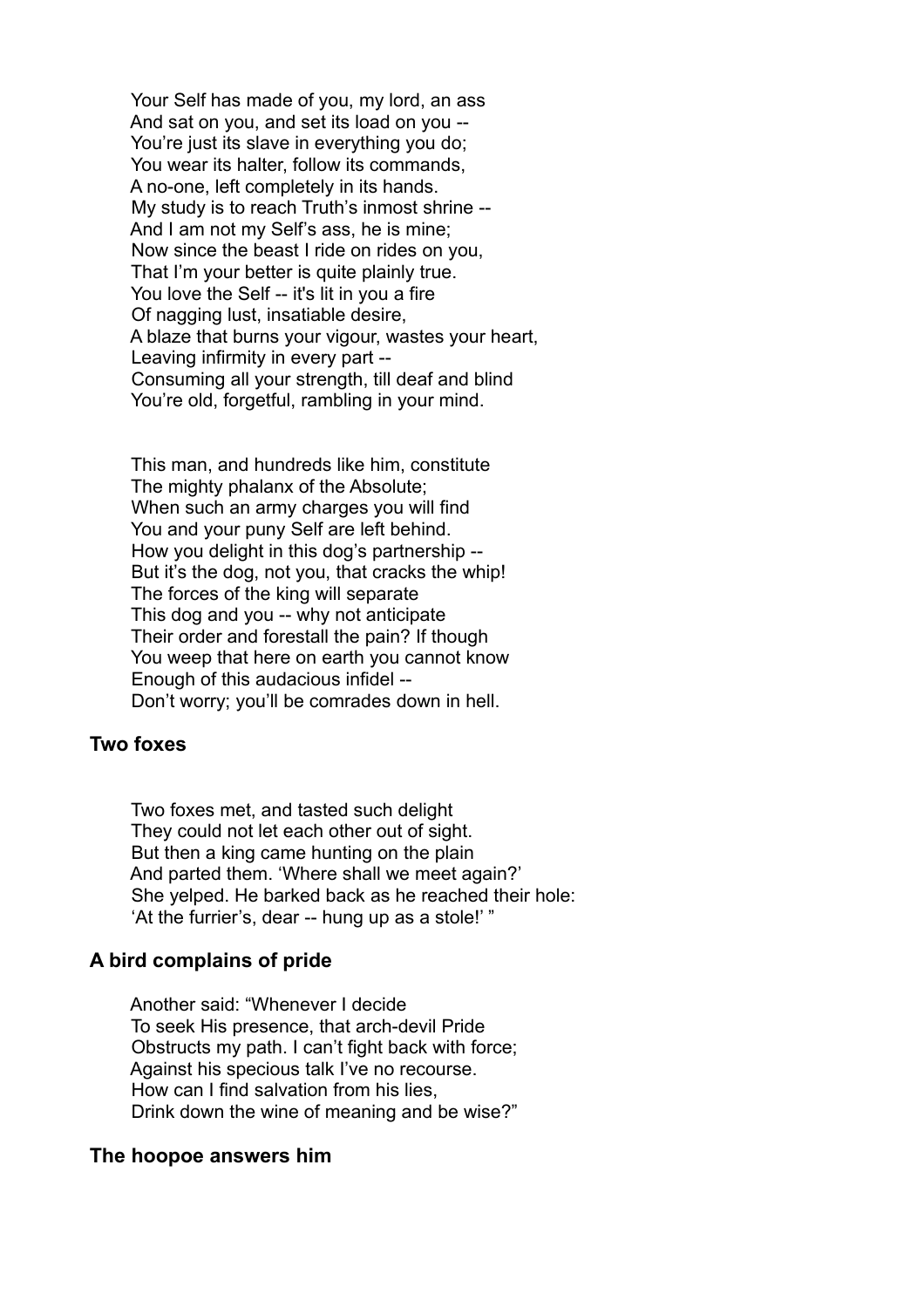The hoopoe said: "This devil never leaves Until the Self has gone; if he deceives You now, his cunning is your own deceit -- Your wishes are the devil, you the cheat! If you accomplish one desire, a shoal Of struggling demons rises in your soul; The world's a furnace and a prison cell, The devil's province, an unending hell -- Draw back your hand from it if you would win An unmolested life secure from sin.

# **The devil complains**

A sluggard once approached a fasting saint And, baffled by despair, made this complaint: 'The devil is a highwayman, a thief, Who's ruined me and robbed me of belief.' The saint replied: 'Young man, the devil too Has made his way here to complain -- of you. 'My province is the world,' I heard him say; 'Tell this new pilgrim of God's holy Way To keep his hands off what is mine -- if I Attack him it's because his fingers pry In my affairs; if he will leave me be, He's no concern of mine and can go free.'

# **Malek Dinar**

 One dear to God addressed Malek Dinar: 'I've lost myself -- but tell me how you are.' He said: 'I get my bread from God's own hands, Then carry out the Evil One's commands.'

Your vaunted faith is wordy insolence; The devil strikes, and you have no defence -- This world's grief clings to you, yet you decide You're ready for our quest! God damn your pride! I said 'Give up the world', and now I say Stand firm to be admitted to the Way; If you have given Him this earthly show When will you spread your hands and let it go? Your sloth has drowned you in a sea of greed; You don't know why you wait or what you need -- Though earth and heaven weep you seek out sin; Greed blunts your faith, passion corrupts within. What is this world, this nest of greed and lust But leavings of oppression, windswept dust? Here tyranny intensified its reign. Here cruelty struck and left an emptied plain. God calls this world a nothing, but its snare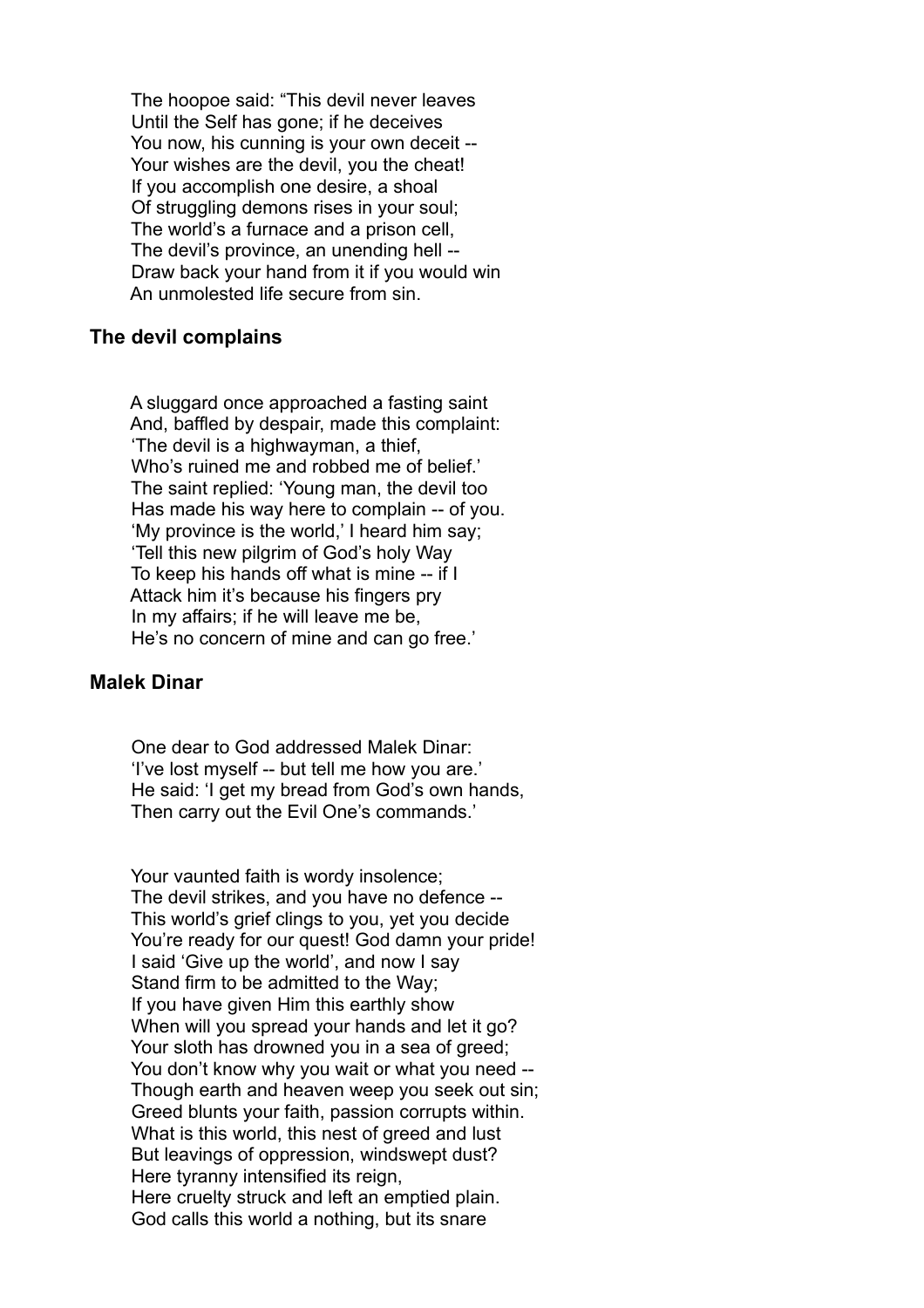Has trapped you, and you struggle in despair -- When will you die to such unhappiness And take the hand that leads you from distress? Can one who's lost in nothing rightly claim The attributes of man, much less the name? The creature who abandons what he sought For nothing's sake is nought and less than nought. What is this world's work? -- idle lethargy, That idleness a long captivity. What is the world but a consuming pyre, Where nation follows nation to the fire? And when its flames turn night to blinding day, The lion-hearted hero runs away -- To close your eyes and flee is courage here, Or like some fluttering moth you'll draw too near And in the blaze be burnt; to worship flame Is drunken pride, the path to death and shame. The fire surrounds you, and with every breath The scorching flames reach out and threaten death; But they are quenched when we achieve our goal, And look -- there waits asylum for your soul.

# **A rich lord and a dervish**

At public prayers a great lord cried: 'O God, Have mercy on me now and spare the rod!' A crazy dervish heard his prayer and said: 'You dare to call His mercies on your head When your behaviour seems to say "The earth Can hardly hold a person of my worth" -- You've raised a palace up against the sky, Embellished it with gold to daze the eye; Ten boys and ten young girls await your whim, What claim have you on mercy or on Him? Look on your life, on all that you possess -- There isn't room for mercy in this mess! If Fate gave you my daily round of bread, Then you could call down mercies on your head. Shame on you, man! Until you turn aside From power and wealth and all your stinking pride, There's nothing to be done -- turn now, and see How like a hero you can still break free.'

# **Death-bed repentance**

A true believer said: 'There is a crowd Who when they come to die will cry aloud And turn to God. But they are fools; they should Have spent their lives in seeking what is good. When leaves are falling it's too late to sow; Repentance on a death-bed is too slow --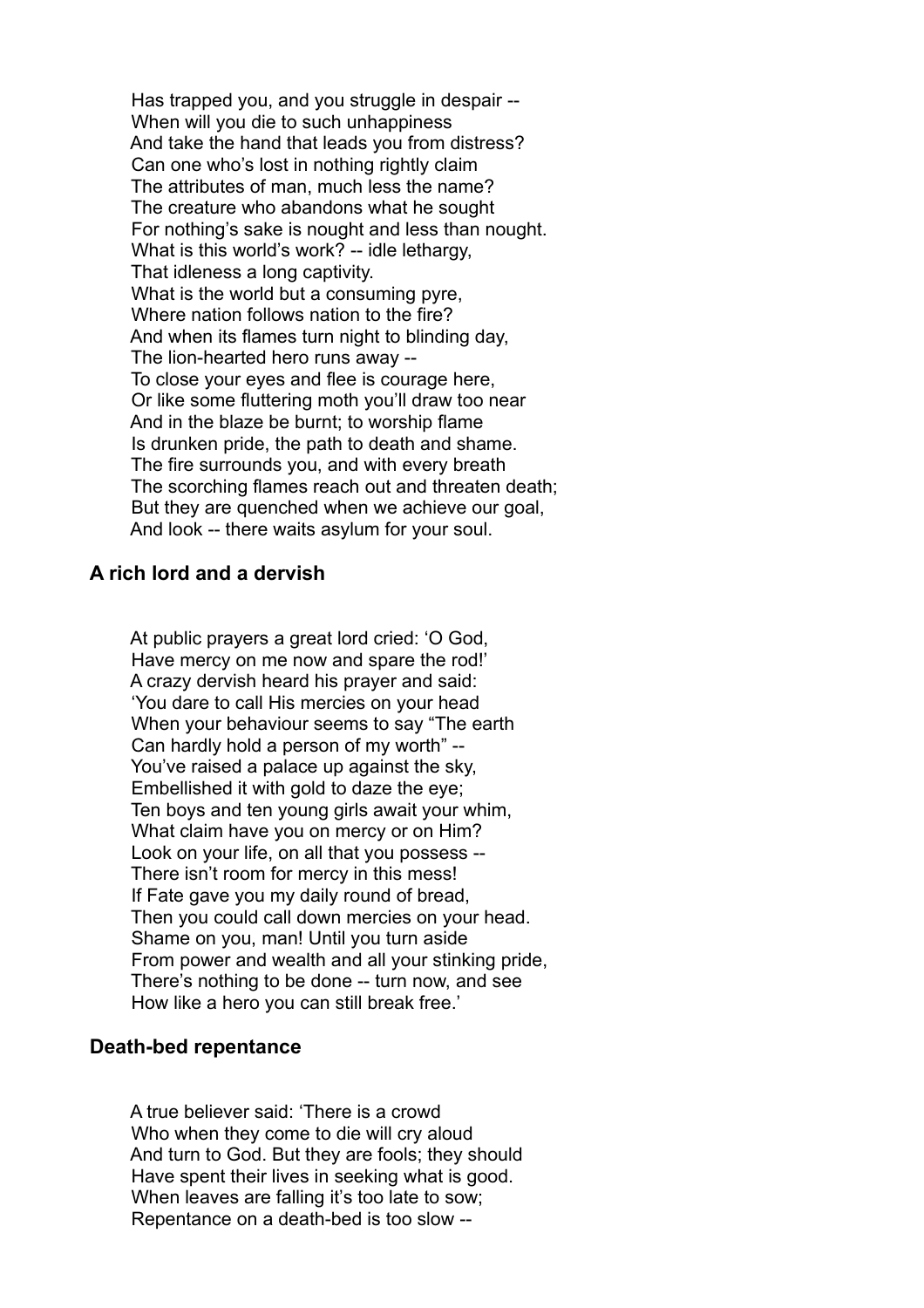The time to turn aside has flown; be sure Whoever waits till then will die impure'."

# **A miserly bird**

Another bird said: "I love gold alone; It's life to me, like marrow to a bone -- When I have gold I blossom like a flower; With restless pride I revel in its power."

### **The hoopoe answers him**

The hoopoe said: "Appearances delight The heart that cannot see Truth's dawning light; You are as blind by day as in the night -- Your life's a crawling ant's. What essence lies In surfaces? A void! Direct your eyes To meaning's core; gold is a stone, and you Are like a child attracted by its hue. It is an idol when it holds the soul Back from its God -- hide it in some dark hole! And if it is a sovereign remedy It also has a foul utility (Men make a ring of it that stops a mule From being covered). O unhappy fool, Who's helped by all this gold? And what real pleasure Can you derive from heaps of glittering treasure? If you can give a dervish just a grain You'll nag at him, or wish it back again! It's true that backed by gold you'll never lack For friends -- your friendship's brand burns every back! Each month you count the profits from your trade, What trade! -- your soul's been sold, the bargain's made. Life's sweetness passes and you spend your time Scrabbling for farthings -- isn't this a crime? You give this All for nothing, while your heart Is given wholly to the merchant's art; But underneath your gibbet I shall wait Until its steps are jerked away by Fate. How many times you'll hang! Each sliding noose Will seem a hundred burning flames -- what use Will your religion, gold, be to you then? Or when you're drowned, you business acumen? In that last tumult as you gasp for air You'll know your doom and shriek in while despair. Remember the Koran: "You cannot gain Salvation while the things you love remain." You must abandon all things that exist; Even the soul itself must be dismissed -- Renounce its fellowship; it too must go, Along with all you own and all you know.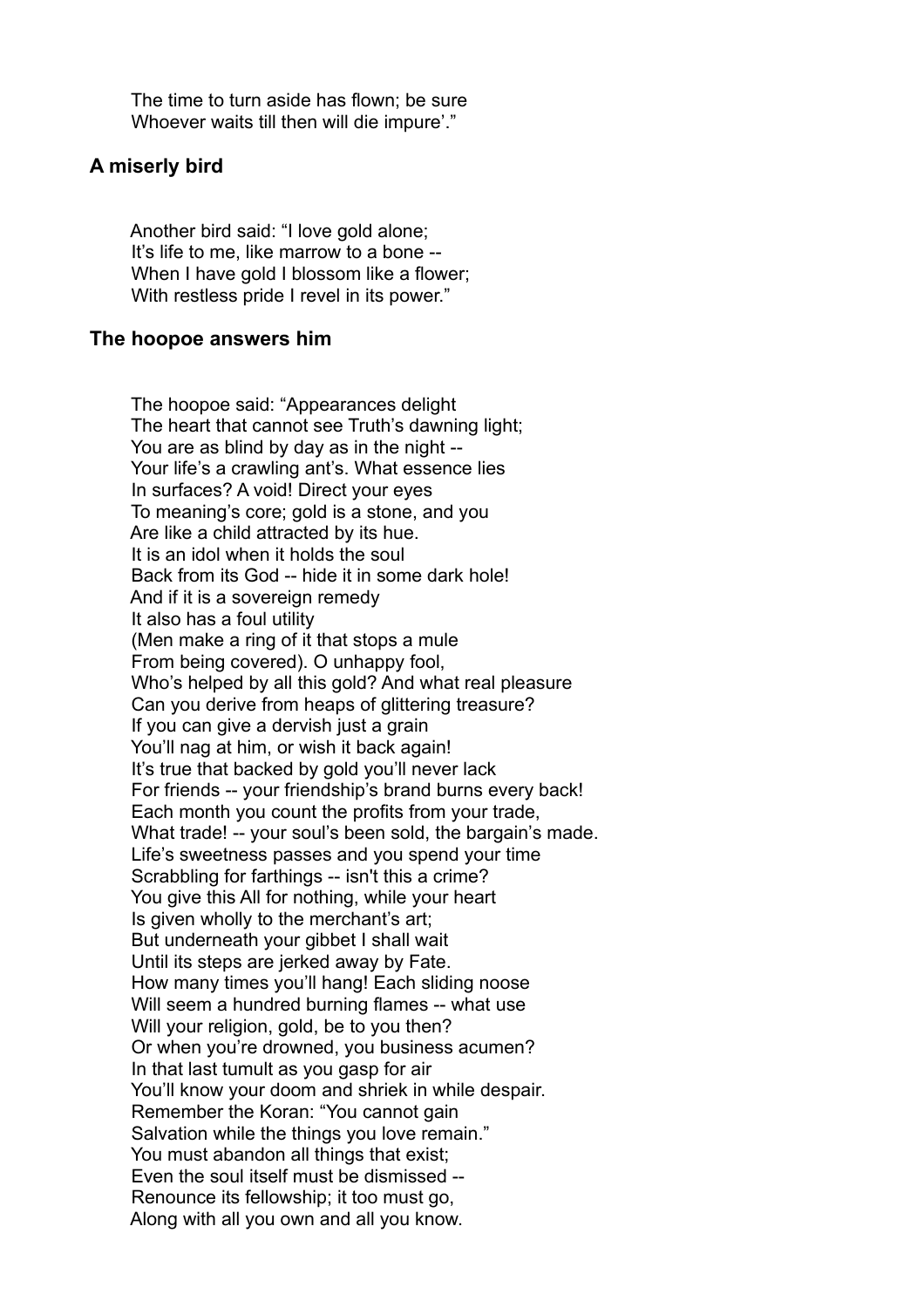If you have made this world a place for sleep, Your bed's the load that makes the Way so steep -- Burn it! and pass beyond what merely seems; You can't deceive the Truth with sleepy dreams. Let fear persuade you, and the fire is lit; Burn your bed now if you would rise from it.

## **The novice who had some gold**

A novice hid a little store of gold. His sheikh knew this, although he'd not been told. There was a journey that they had to make -- The two set out, the young man and his sheikh; Then night came to the valley where they walked, And into two the path they followed forked. The novice trembled for his hidden gold (Which makes its owners rather less than bold); 'Which way do you advice?' he asked his sheikh. 'There are two paths; which is the best to take?' The sheikh said: 'Throw out what you cannot hide, Then either way will do -- as you decide.' Let gold win someone's heart, and when that's done Even the Devil, out of fear, will run (When gold is weighed what arguments ensue: 'One grain too many!' 'No, one grain too few!'); In ways of faith he's like an ass that's lame, Cast down, preoccupied and full of shame -- A king when cheating people, but a fool When faith is mentioned -- a bewildered mule. The man whom shining gold can lead astray Is captured by the world, he's lost the Way. Remember Joseph and beware this well; Tread carefully; it leads to death and hell.

# **Rabe'eh and the two grains of silver**

A sheikh of Basra said to Rabe'eh: 'How much have you endured along love's Way! And all this strength is from yourself -- tell me The source of your profound ability, This inward light which you have neither read Nor learnt nor copied.' Saint Rabe'eh said: 'Great sheikh, I simply spin coarse cotton thread; I sell this and am satisfied to get Two grains of silver -- though I never yet Held both these grains together in my palm, But one in each hand. I fear the harm That follows from the clink of coin on coin, The sleepless nights when sums of money join.'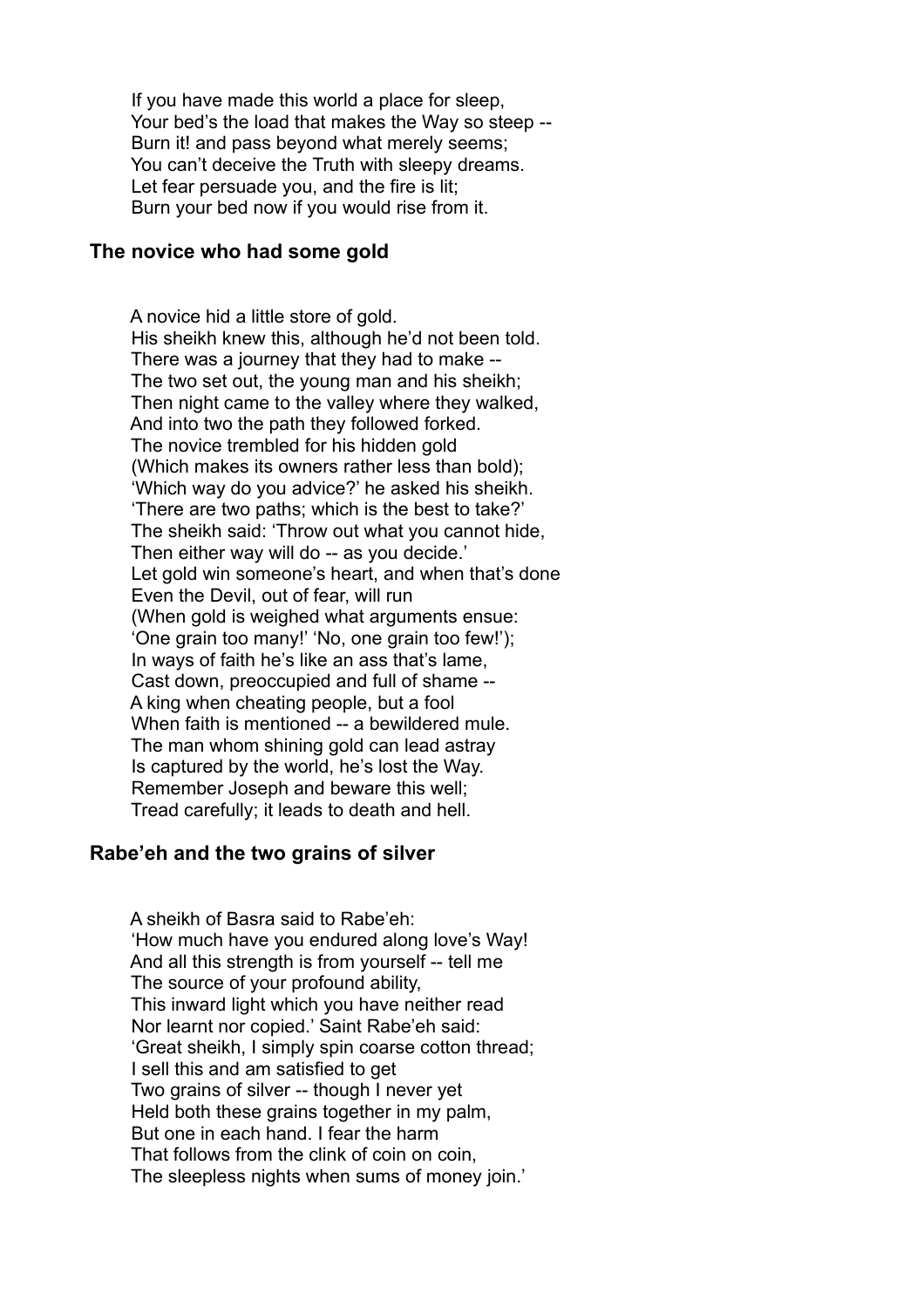The worldly man's embroiled in bloody cares, Laying a hundred thousand different snares Until unlawfully he gets his gold, And promptly dies! Before his body's cold, The eager heir has claimed his property, His legal right to strife and misery. You sell the Simorgh for this gold; its light Has made your heart a candle in the night! We seek the Way of perfect Unity, Where no one counts his own prosperity; But you are like an ant that's led astray Too easily from our strict, narrow Way -- The strait path offers no deceitful smiles; What living creature can endure its trials?

# **The hermit who listened to a bird**

A man divinely blessed filled all his days For twice two hundred years with sacred praise. He lived alone where no man ever trod And, hidden by Truth's veil, conversed with God (His one companion was the Lord, and He Makes other friends a useless luxury). His garden had a tree -- this tree a guest; For there a lovely bird had built its nest. Such sweetly trilling songs poured from its throat, A hundred secrets lurked in every note! Charmed by this liquid voice the hermit found Companionship in its beguiling sound. God called the prophet of that time and said: 'We must reproach this man: "The life you've led Has day and night been given up to prayer; For years you burnt with love -- and now you dare To sell Me for the singing of a bird, The willing dupe of that fine voice you heard! I've bought and cared for you -- your negligence Has cheaply sold me off as recompense: I pay the price for you, you auction Me, Is this your meaning for 'fidelity'? I am the one Companion you should keep, Not some quick bargain to be marked down 'cheap' ".' "

### **An ostentatious bird**

Another bird declared: "My happiness Comes from the splendid things which I possess: My palace walls inlaid with gold excite Astonishment in all who see the sight. They are a world of joy to me -- how could I wrench my heart from this surpassing good? There I am king; all bow to my commands --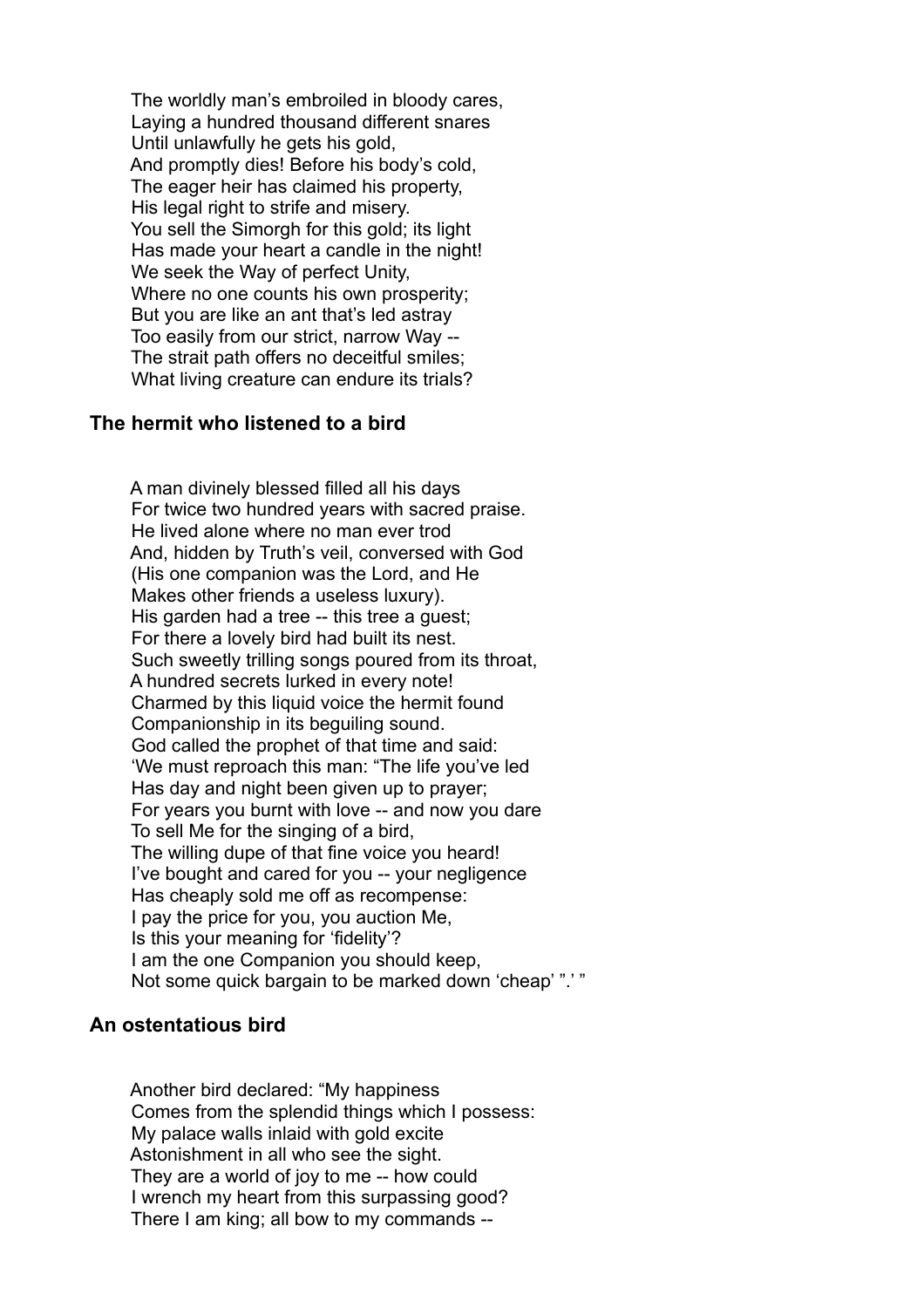Shall I court ruin in the desert sands? Shall I give up this realm, and live without My certain glory in a world of doubt? What rational mind would give up paradise For wanderings filled with pain and sacrifice?"

### **The hoopoe answers him**

The hoopoe said: "Ungrateful wretch! Are you A dog that you should need a kennel too? This world's a kennel's filthy murk at best; Your palace is a kennel with the rest. If it seems paradise, at your last breath You'll know it is your dungeon after death. There'd be no harm in palaces like yours, Did not the thought of death beat at our doors.

# **A king who built a splendid palace**

A king who loved his own magnificence Once built a palace and spared no expense. When this celestial building had been raised, The gorgeous carpets and its splendour dazed The crowd that pressed round -- a servant flung Trays heaped with money to the scrabbling throng. The king now summoned all his wisest friends And said: 'What do I lack? Who recommends Improvements to my court?' 'We must agree,' They said, 'no man could now or ever see, In all the earth, a palace built like this.' An old ascetic spoke. 'One thing's amiss,' He said; 'there's one particular you lack. This noble structure has a nasty crack (Though if it weren't for that it would suffice To be the heavenly court of paradise).' The king replied: 'What crack? Where is it? Where? If you've come for trouble, then take care!' The man said: 'Lord, it is the truth I tell -- And through that crack will enter Azra'el. \* It may be you can block it, but if not, Then throne and palace are not worth a jot! Your palace now seems like some heavenly prize, But death will make it ugly to your eyes; Nothing remains for ever and you know -- Although you live here now -- that this is so. Don't pride yourself on things that cannot last; Don't gallop your high-stepping horse so fast. If one like me is left to indicate Your faults to you, I pity your sad fate.'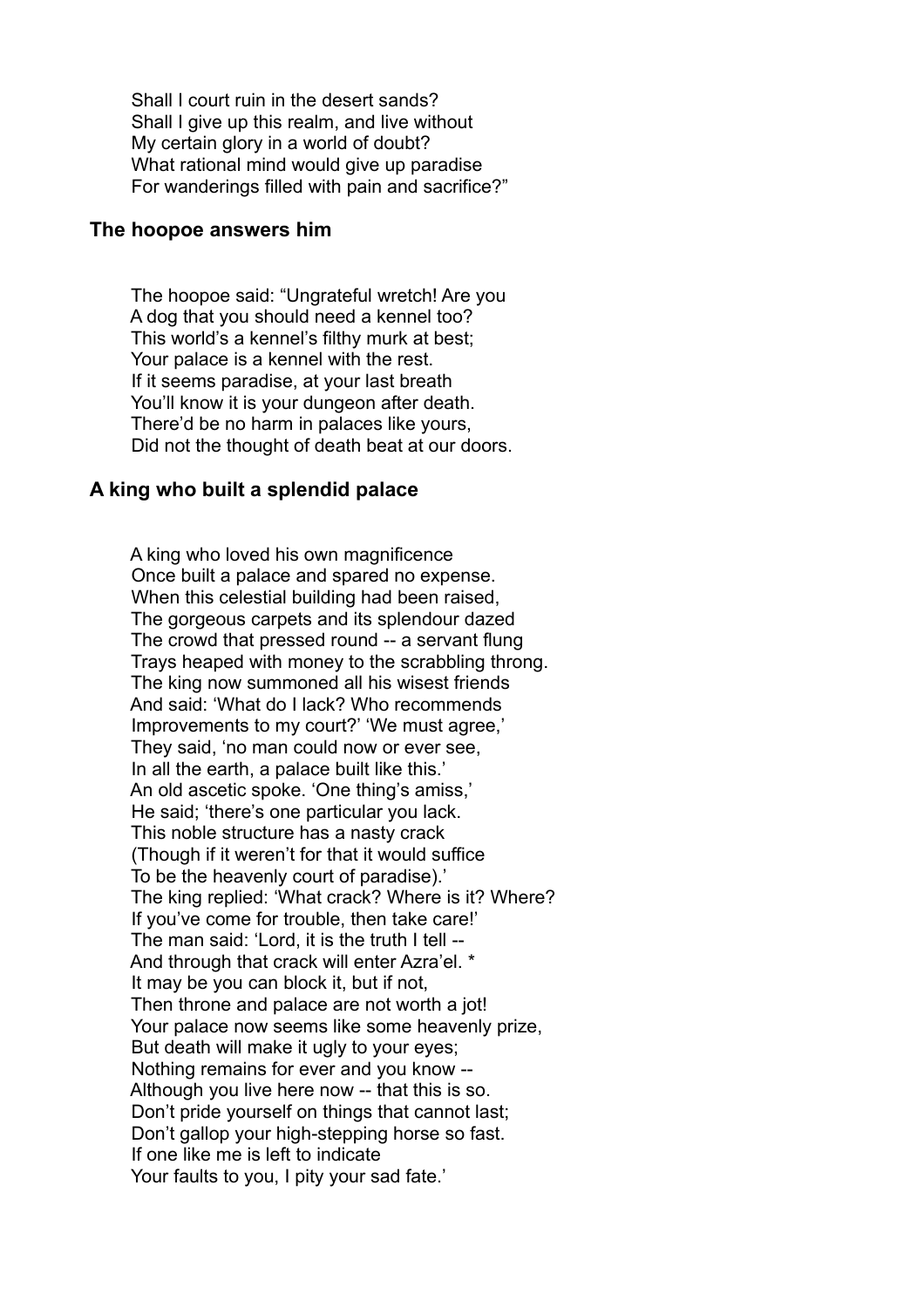*\* The angel of death.*

# **A merchant gives a party**

To gratify his busy self-esteem, A merchant built a mansion like a dream, And when the preparations were all done, He regally invited everyone To an enormous entertainment there, At which they'd feast and dutifully stare. But running self-importantly around, He met a begging fool, who stood his ground And mocked the merchant's diligence. 'My lord,' He said, 'I'm desolate (O, rest assured!) That I can't come and drink your health, but I'm So busy that I really haven't time -- You will forgive me?' and he gave a grin. 'Of course,' the merchant answered, taken in.

# **The spider**

You've seen an active spider work -- he seems To spend his life in self-communing dreams; In fact the web he spins is evidence That he's endowed with some far-sighted sense. He drapes a corner with his cunning snare And waits until a fly's entangled there, Then dashes out and sucks the meagre blood Of his bewildered, buzzing, dying food. He'll dry the carcass then, and live off it For days, consuming bit by tasty bit -- Until the owner of the house one day Will reach up casually to knock away The cunning spider's home -- and with her broom She clears both fly and spider from the room.

 Such is the world, and one who feeds there is A fly trapped by all that spider's subtleties; If all the world is yours, it will pass by As swiftly as the blinking of an eye; And though you boast of kings and patronage, You are a child, an actor on a stage. Don't seek for wealth unless you are a fool; A herd of cows is all that you can rule! Whoever lives for banners, drums and glory Is dead; the dervish understands this story And calls it windy noise -- winds vainly flap The banners, hollowly the brave drums tap. Don't gallop on the horse of vanity;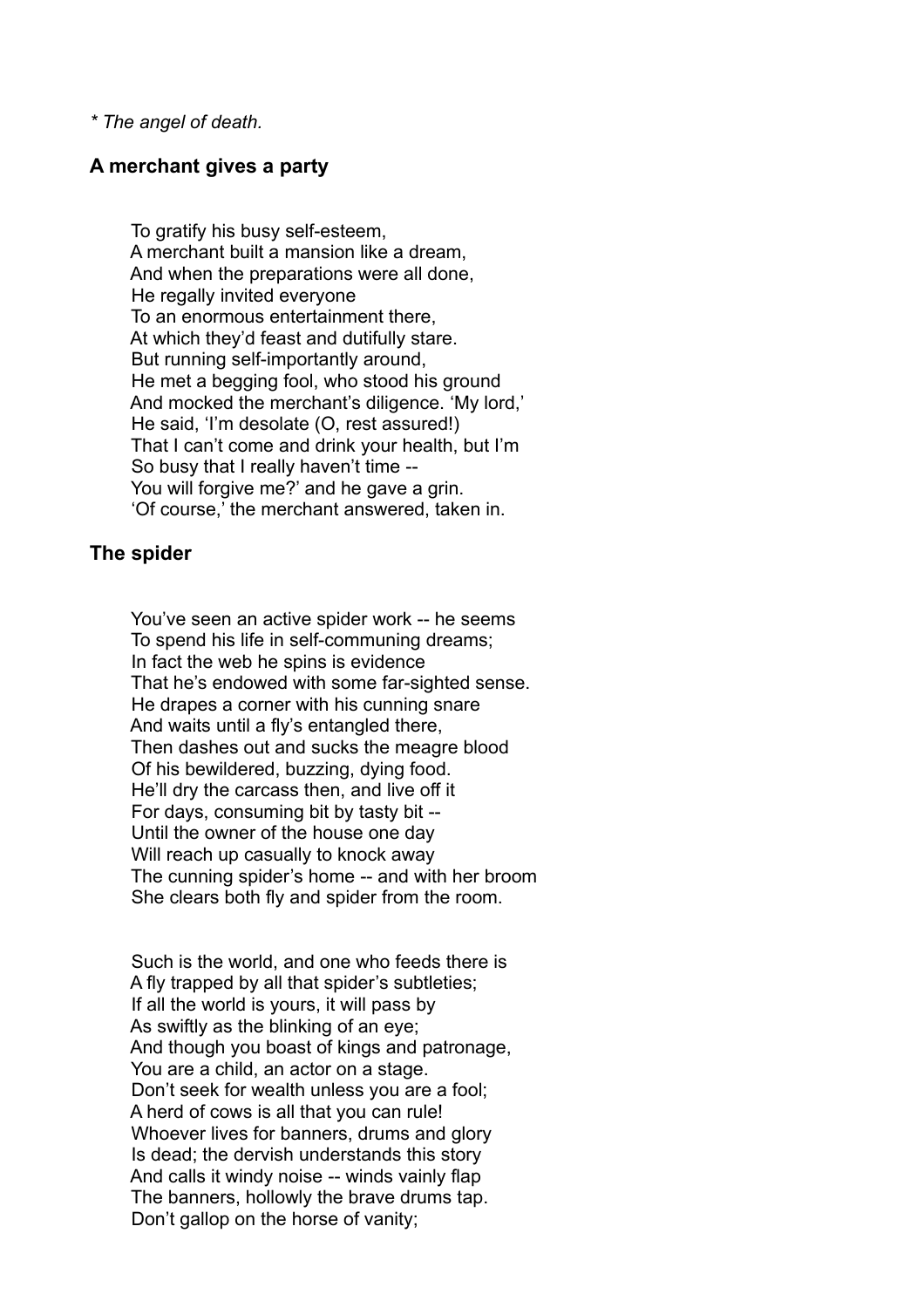Don't pride yourself on your nobility. They skin the leopard for his splendid pelt; They'll flay you too before your nose has smelt A whiff of danger. When your life's made plain, Which will be better, death or chastening pain? You cannot hold your head up then -- obey! How long must you persist in childish play? Either give up your wealth or lay aside The rash pretensions of your crazy pride. Your palace and your gardens! They're your gaol, The dungeon where your ruined soul will wail. Forsake this dusty pride, know what it's worth; Give up your restless pacing of the earth. To see the Way, look with the eyes of thought; Set out on it and glimpse the heavenly court -- And when you reach that souls' asylum, then Its glory will blot out the world of men.

# **The restless fool and the dervish**

A fool dashed onward at a reckless pace Till in the desert he came face to face With one who wore the ragged dervish cloak, And asked: 'What is your work?' The dervish spoke: 'Poor shallow wretch, can you not see I faint With this strict pressure of the world's constraint?' 'Constraint? That can't be right,' the man replied; 'The empty desert stretches far and wide.' The dervish said, 'If there is no strict Way, How has it led you to me here today?'

A myriad promises beguile your mind, But flames of greed are all that you can find. What are such flames? Tread down the world's desire, And like a lion shun this raging fire. Accomplish this, and you will find your heart; There waits your palace, pure in every part. Fire blocks the path, the goal is long delayed -- Your heart's a captive and your soul's afraid, But in the midst of such an enterprise You will escape this universe of lies. When worldly pressures cloy, prepare to die --The world gives neither name nor truth, pass by! The more you see of it the less you see, How often must I warn you to break free?

### **Seeing the world**

A mourner following a coffin cried: 'You hardly saw the world, and yet you've died.'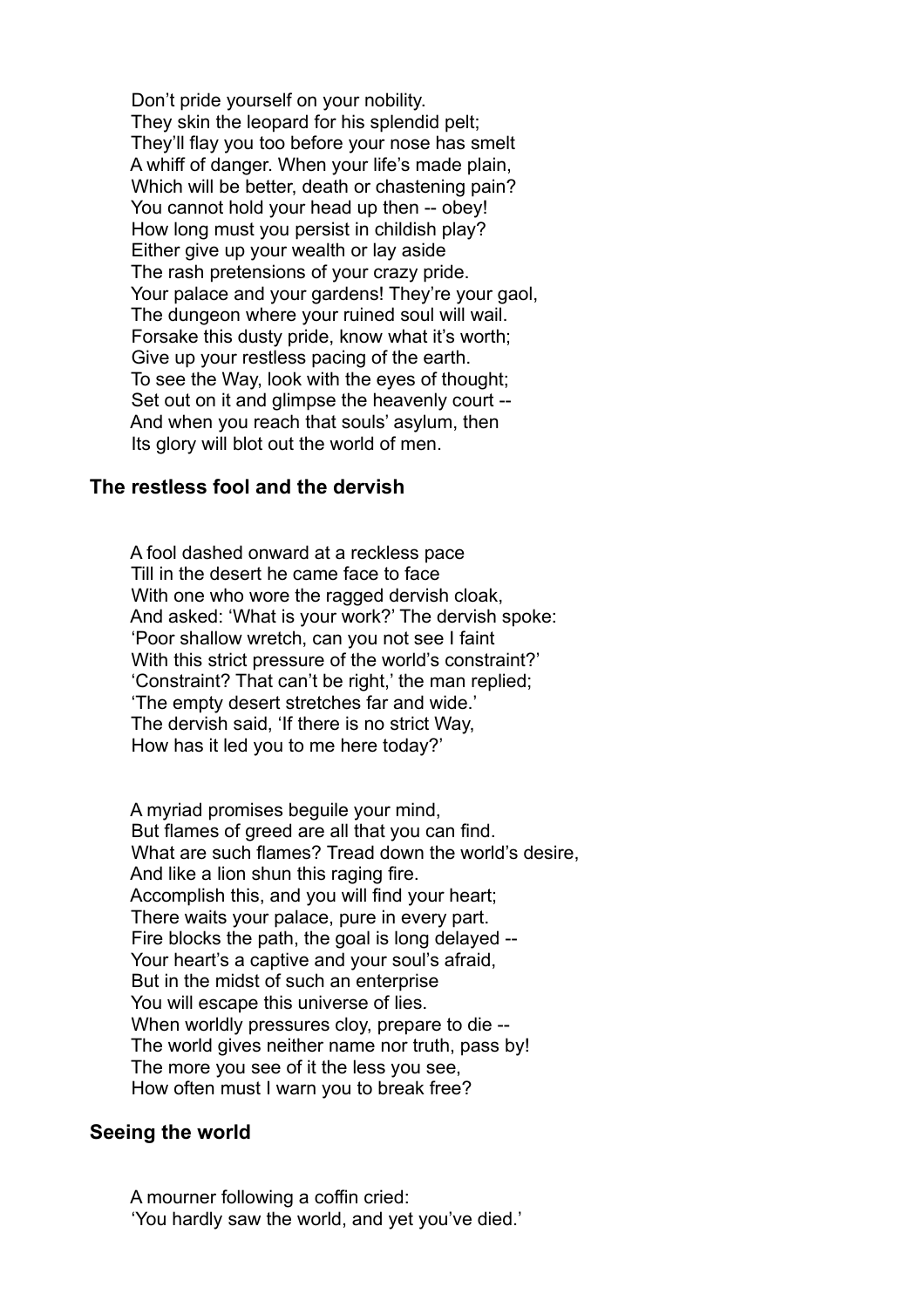A fool remarked: 'Such noise! You'd think that he Had seen the world himself repeatedly!'

 If you would take the world with you, you must Descend with all the world unseen to dust; You rush to savour life, and so life goes While you ignore the balm for all its woes; Until the Self is sacrificed your soul Is lost in filth, divided from its goal.

A perfumed wood was burning, and its scent Made someone sigh with somnolent content. One said to him: 'Your sigh means ecstasy; Think of the wood, whose sigh means misery'."

# **A bird who cannot leave his beloved**

 "Great hoopoe," said another bird, "my love Has loaded me with chains, I cannot move. This bandit, Love, confronted me and stole My intellect, my heart, my inmost soul -- The image of her face is like a thief Who fires the harvest and leaves only grief. Without her I endure the pangs of hell, Raving and cursing like an infidel; How can I travel when my heart must stay Lapped here in blood? And on that weary Way, How many empty valleys lie ahead, How many horrors wait for us? I dread One moment absent from her lovely face; How could I seek the Way and leave this place? My pain exceeds all cure or remedy; I've passed beyond both faith and blasphemy -- My blasphemy and faith are love for her; My soul is her abject idolater -- And though companionless I weep and groan, My friend is sorrow; I am not alone. My love has brought me countless miseries, But in her hair lie countless mysteries; Without her face, blood chokes me, I am drowned, I'm dust blown aimlessly across the ground. Believe me, everything I say is true -- This is my state; now tell me what to do."

## **The hoopoe answers him**

The hoopoe said: "You are the prisoner of Appearances, a superficial love; This love is not divine; it is mere greed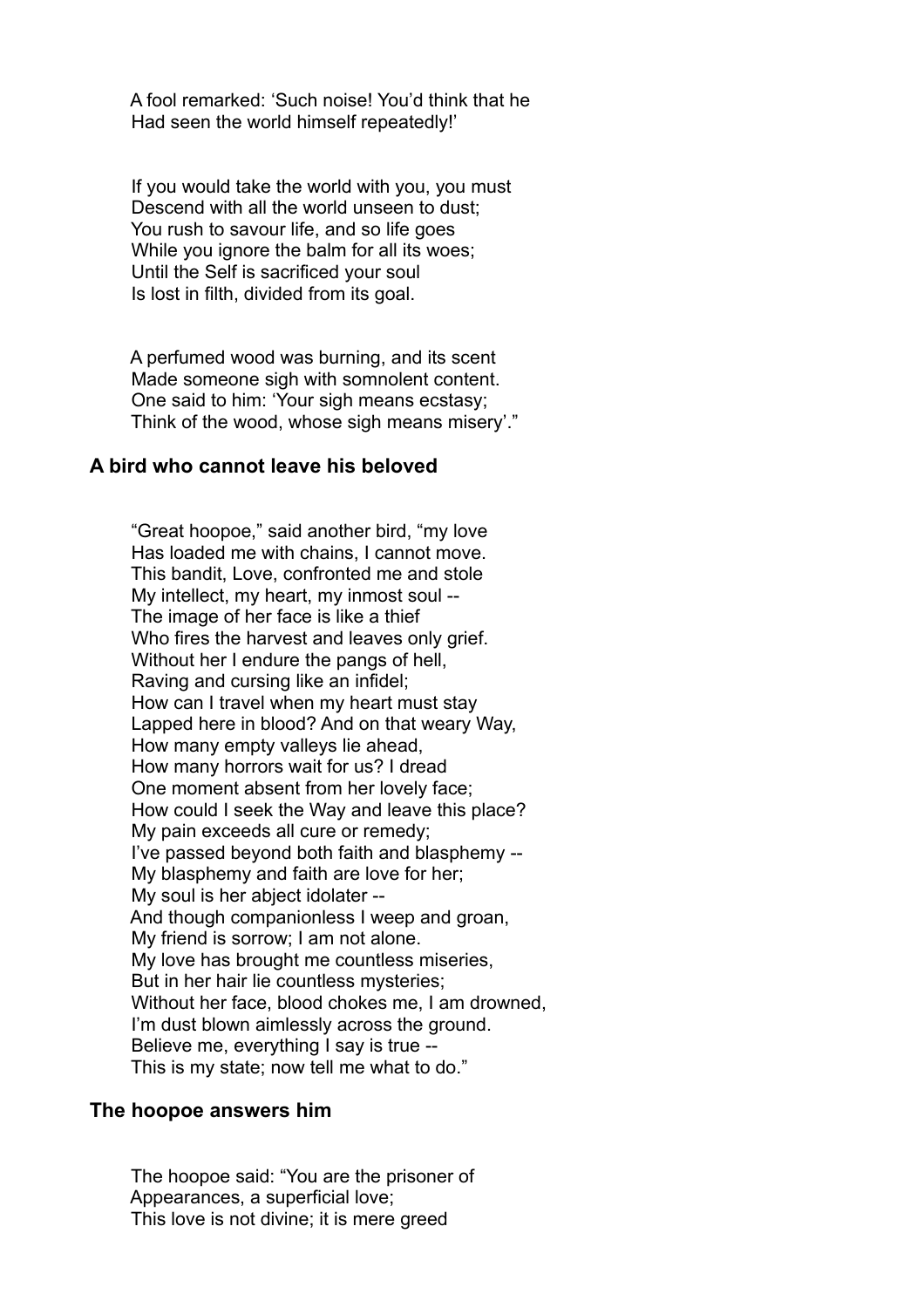For flesh -- an animal, instinctive need. To love what is deficient, trapped in time, Is more than foolishness, it is a crime -- And blasphemous the struggle to evade That perfect beauty which can never fade. You would compare a face of blood and bile To the full moon -- yet what could be more vile In all the world than that same face when blood And bile are gone? -- it is no more than mud. This is the fleshly beauty you adore; This is its being, this and nothing more. How long then will you seek for beauty here? Seek the unseen, and beauty will appear. When that last veil is lifted neither men Nor all their glory will be seen again, The universe will fade -- this mighty show In all its majesty and pomp will go, And those who loved appearances will prove Each other's enemies and forfeit love, While those who loved the absent, unseen Friend Will enter that pure love which knows no end.

### **Shebli and a man whose friend had died**

 Once Shebli saw a poor wretch weeping. 'Why These tears?' the sheikh inquired. 'What makes you cry?' He said: 'O sheikh, I had a friend whose face Refreshed my soul with its young, candid grace -- But yesterday he died; since then I'm dead, There's nothing that could dry the tears I shed.' The sheikh replied: 'And is that all you miss? Don't grieve, my friend, you're worth much more than this. Choose now another friend who cannot die -- For His death you will never have to cry. The friend from who, through death, we must soon part Brings only sorrow to the baffled heart; Whoever loves the world's bright surfaces Endures in love a hundred miseries; Too soon the surface flees his groping hand, And sorrow comes which no man can withstand.'

# **A merchant who sold his favourite slave**

There was a merchant once who had slave As sweet as sugar -- how did he behave? He sold that girl beyond comparison -- And O, how he regretted what he'd done! He offered her new master heaps of gold And would have paid her price a thousandfold; His heart in flames, his poor head in a whirl,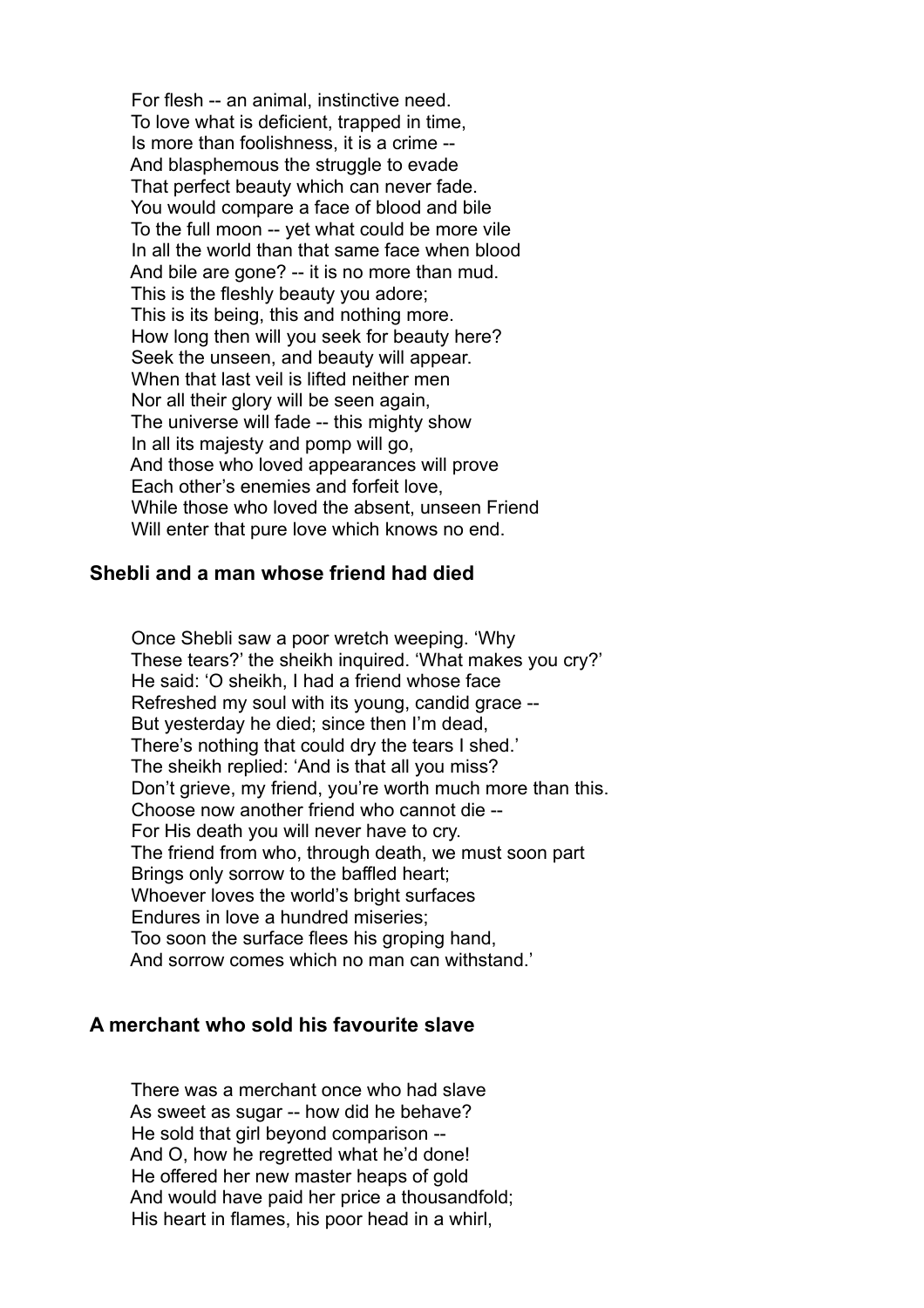He begged her owner to resell the girl. But he was adamant and would not sell; The merchant paced the street, his mind in hell, And groaned: 'I cannot bear this searing pain -- But anyone who gives his love for gain, Who stitches tight the eyes of common-sense Deserves as much for his improvidence -- To think that on that fatal market-day I tricked myself and gave the best away.'

Your breaths are jewels, each atom is a guide To lead you to the Truth, and glorified From head to foot with his great wealth you stand; O, if you could entirely understand Your absence from Him, then you would not wait Inured by patience to your wretched fate -- God nourished you in love and holy pride, But ignorance detains you from His side.

### **A king and his greyhound**

A royal hunt swept out across the plain. The monarch called for someone in his train To bring a greyhound, and the handler brought A dark, sleek dog, intelligent, well-taught; A jewelled gold collar sparkled at its throat, Its back was covered by a satin coat -- Gold anklets clasped its paws; its leash was made Of silk threads twisted in a glistening braid. The king thought him a dog who'd understand, And took the silk leash in his royal hand; The dog ran just behind his lord, then found A piece of bone abandoned on the ground -- He stopped to sniff, and when the king saw why, A glance of fury flashed out from his eye. 'When you're with me,' he said, 'your sovereign king, How dare you look at any other thing?' He snapped the leash and to his handler cried: 'Let this ill-mannered brute roam far and wide. He's mine no more -- better for him if he Had swallowed pins than found such liberty!' The handler stared and tried to remonstrate: 'The dog, my lord, deserves an outcast's fate; But we should keep the satin and the gold.' The king said: 'No, do just as you are told; Drive him, exactly as he is, away -- And when he comes back to himself some day, He'll see the riches that he bears and know That he was mine, a king's, but long ago.'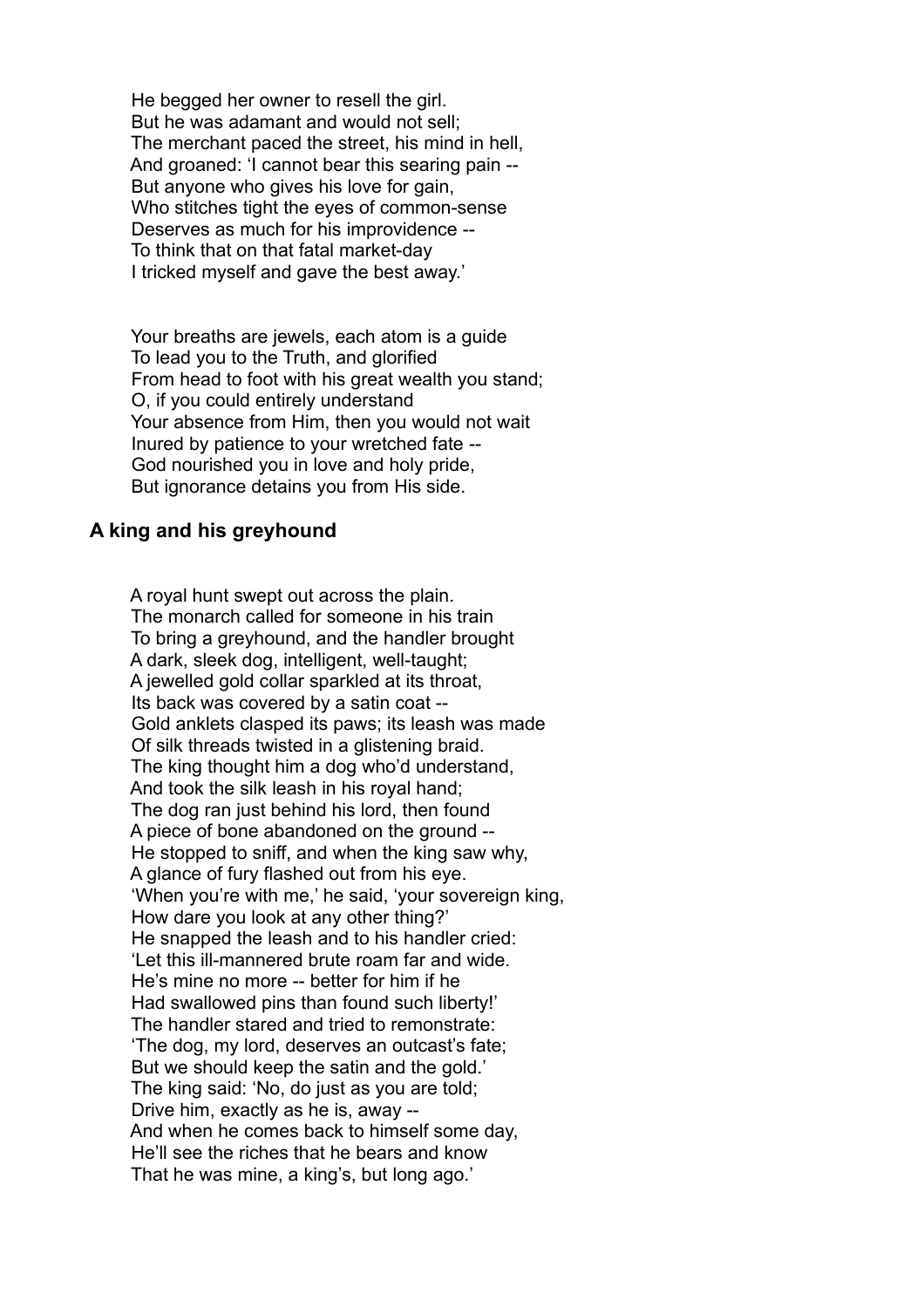And you, who had a king once as your friend, And lost Him through your negligence, attend: Give yourself wholly to the love of Truth; Drink with this dragon like a reckless youth -- Now is the dragon's time -- the lover must Submit and see his throat's blood stain the dust; What terrifies the human soul's so slight -- An ant at most -- in this vast dragon's sight; His lovers' thirst will not be quenched till they Drink their own love and take the selfless Way.

### **The martyrdom of Hallaj**

 Hallaj was taken to the gallows tree And cried: 'I am the Truth'; they could not see The meaning of his words and hacked at him, Tearing his bleeding carcass limb from limb. Then as his face grew deathly pale he raised The bleeding stumps of broken arms and glazed His moon-like face with glittering blood. He said: 'Since it is blood which paints a man's face red, I've painted mine that no one here may say "Hallaj turned pale on that last bloody day" -- If any saw me pale they'd think that I Felt fear to face my torturers and die -- My fear's of less than one hair's consequence; Look on my painted face for evidence! When he must die and sees the gallows near, The hero's courage leaves no room for fear -- Since all the world is like a little "o", Why should I fear whatever it may show? Who knows the seven-headed dragon's lair, And sleeps and eats through summer's dog-days there, Sees many games like this -- the gallows seems The least of all his transitory dreams.' \*

That sea of faith, Junaid, in Baghdad once Discoursed with such persuasive eloquence It seemed the stars bowed down to hear him speak. This stalwart guide and comfort of the weak Delighted in his son, a lovely child Who as his father lectured was beguiled And murdered by a gang -- they tossed his head In that assembly's midst and quickly fled. Junaid looked steadfastly at this cruel sight And did not weep but said: 'What seems tonight So strange was certain from eternity; What happens happens from necessity'."

*\* The last four lines of this passage are Attar's paraphrase of a poem by Hallaj. In this and*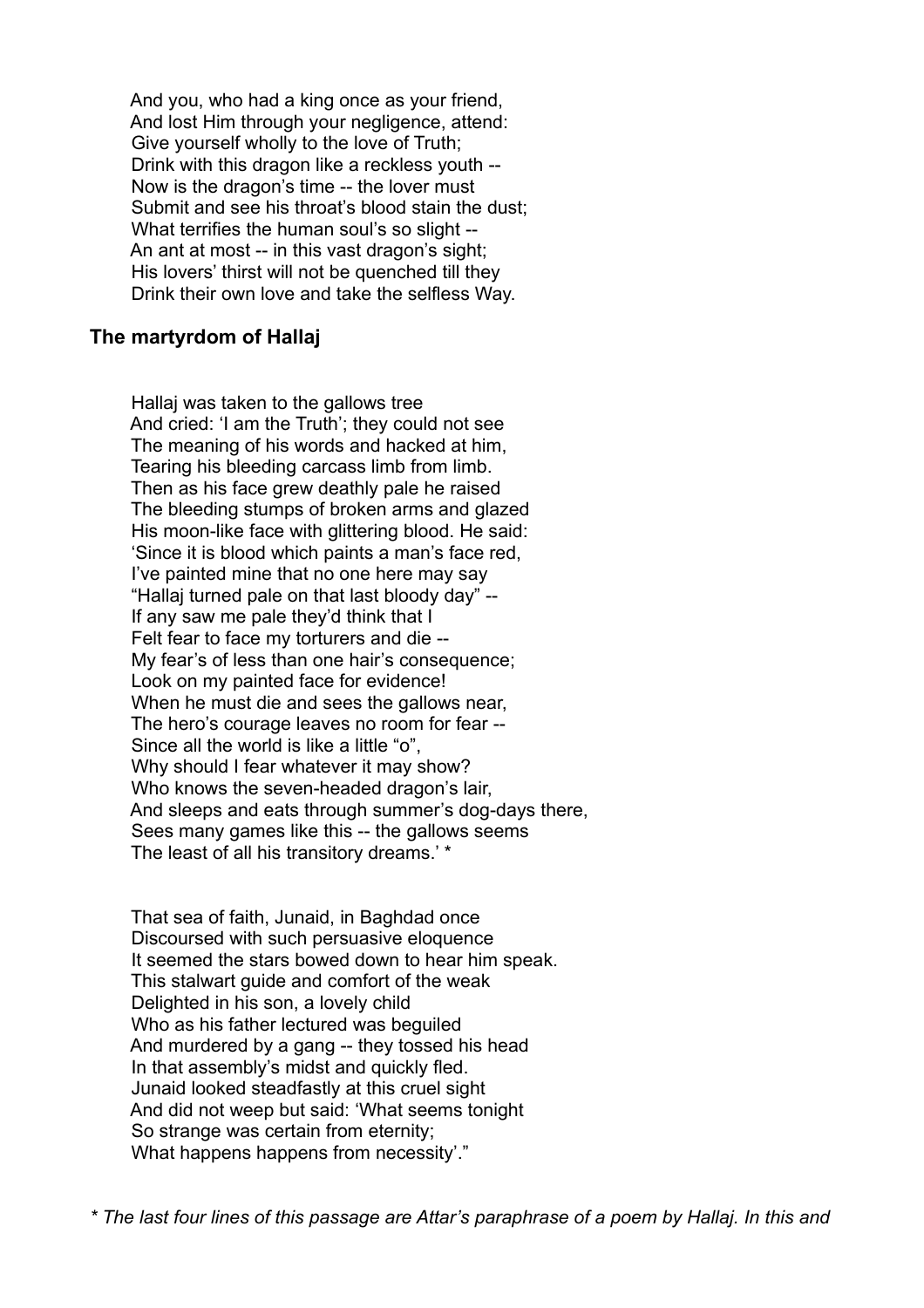*the following anecdote Attar juxtaposes the attitude to death of the "ecstatic" mystic (Hallaj) and that of the "somber" mystic (Junaid).*

# **A bird who fears death**

Another bird spoke up: "The Way is long, And I am neither valiant nor strong. I'm terrified of death; I know that I -- Before the first stage is complete -- must die; I tremble at the thought; when death draws near, I know I'll shriek and groan in snivelling fear. Whoever fights death with his sword will meet Inevitable, absolute defeat; His sword and hand lie smashed. Alas! What grief They grasp who grasp the sword as their belief!"

### **The hoopoe answers him**

The hoopoe said: "How feebly you complain! How long will this worn bag of bones remain? What are you but a few bones? -- and at heart Each bone is soft and hastens to depart. Aren't you aware that life, from birth to death, Is little more than one precarious breath? That all who suffer birth must also die, Their being scattered to the windy sky? As you are reared to live, so from your birth You're also reared to one day leave this earth. The sky is like some huge, inverted bowl Which sunset fills with blood from pole to pole --The sun seems then an executioner, Beheading thousands with his scimitar. If you are profligate, if you are pure, You are but water mixed with dust, no more -- A drop of trembling instability, And can a drop resist the surging sea? Though in the world you are a king, you must In sorrow and despair return to dust.

# **The phoenix**

 In India lives a bird that is unique: The lovely phoenix has a long, hard beak Pierced with a hundred holes, just like a flute -- It has no mate, its reign is absolute. Each opening has a different sound; each sound Means something secret, subtle and profound -- And as these shrill, lamenting notes are heard, A silence falls on every listening bird;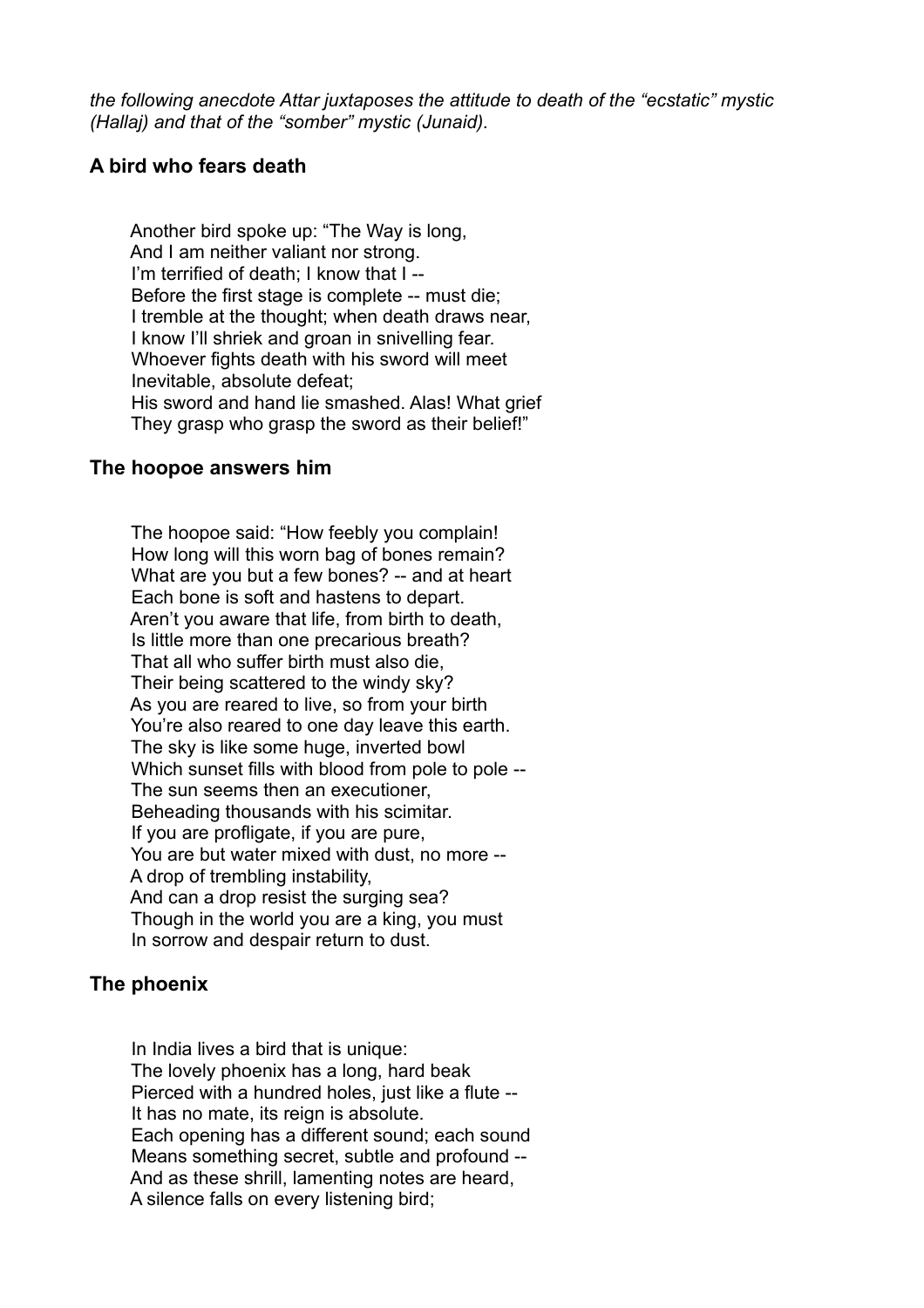Even the fish grow still. It was from this Sad chant a sage learnt music's artifice. The phoenix' life endures a thousand years And, long before, he knows when death appears; When death's sharp pangs assail his tiring heart, And all signs tell him he must now depart, He builds a pyre from logs and massy trees And from its centre sings sad threnodies -- Each plaintive note trills out, from each pierced hole Comes evidence of his untarnished soul -- Now like a mourner's ululating cries, Now with an inward care the cadence dies -- And as he sings of death, death's bitter grief Thrills through him and he trembles like a leaf. Then drawn to him by his heart-piercing calls The birds approach, and savage animals -- They watch, and watching grief; each in his mind Determines he will leave the world behind. Some weep in sympathy and some grow faint; Some die to hear his passionate complaint. So death draws near, and as the phoenix sings He fans the air with his tremendous wings, A flame darts out and licks across the pyre -- Now wood and phoenix are a raging fire, Which slowly sinks from that first livid flash To soft, collapsing charcoal, then to ash: The pyre's consumed -- and from the ashy bed A little phoenix pushes up its head. What other creature can -- throughout the earth --After death takes him, to himself give birth? If you were given all the phoenix' years, Still you would have to die when death appears. For years he sings in solitary pain And must companionless, unmated, reign; No children cheer his age and at his death His ash is scattered by the wind's cold breath. Now understand that none, however sly, Can slip past death's sharp claws -- we all must die; None is immortal in the world's vast length; This wonder shows no creature has the strength To keep death's ruthless vehemence in check -- But we must soften his imperious neck; Though many tasks will fall to us, this task Remains the hardest that the Way will ask.

# **A mourning son**

 Before his father's coffin walked a son -- It seemed his tears would never cease to run. 'No day for me is like the day you died; My wounded soul despairs,' the poor man cried.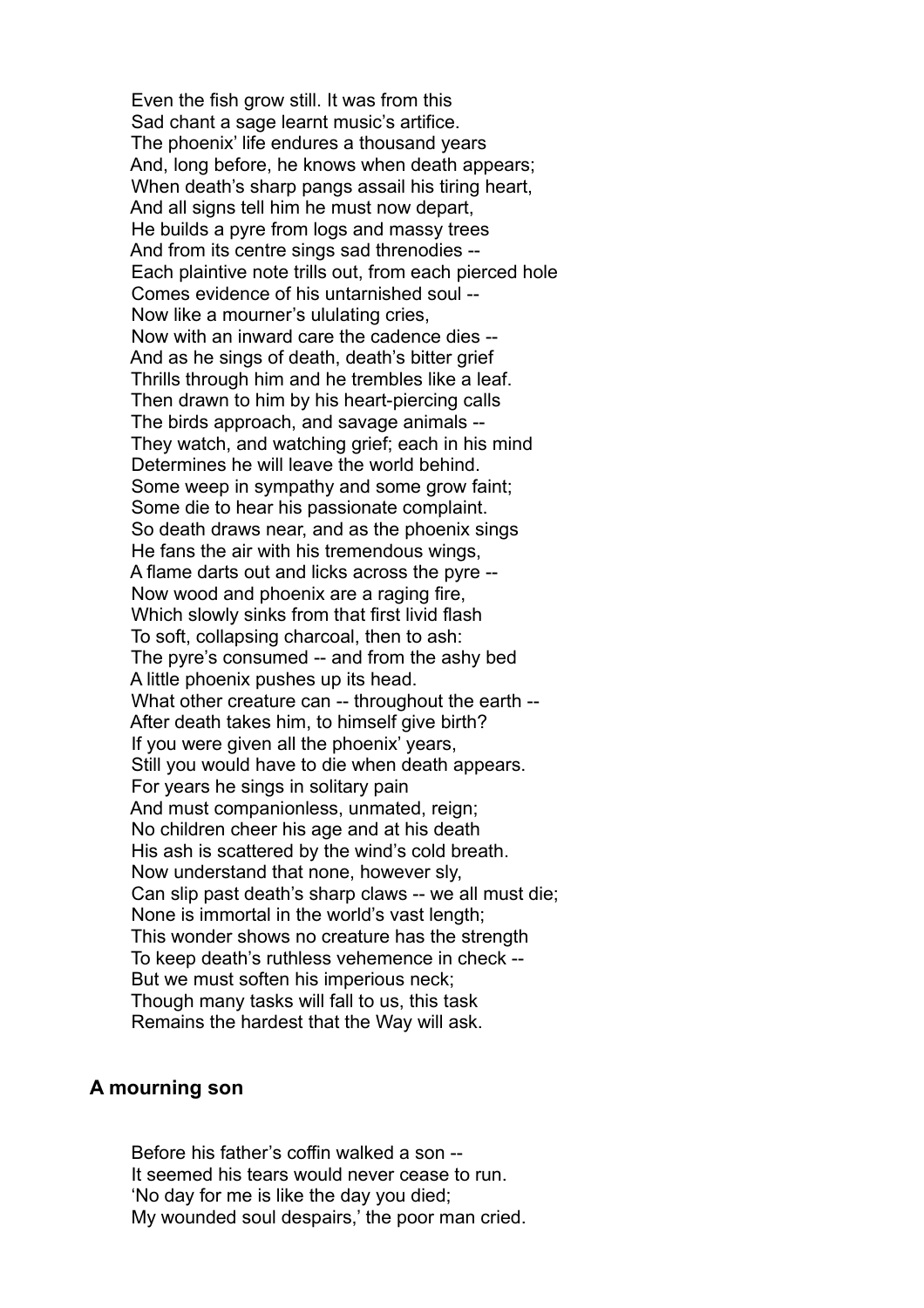A passing sufi said: 'And such a day Has never come your wretched father's way!' The son knows sorrow, but do not compare Such grief with all his father has to bear. You come into the world a helpless child And spend your life by foolishness beguiled -- How your heart longs for sovereignty! -- alas, Like wind through outstretched fingers you will pass.

#### **A vice-roy at the point of death**

A vice-roy lingered close to death. One said: 'You are in sight of secrets all men dread -- What do you feel?' 'There's nothing I can say,' The man replied, 'except that every day I lived was wasted on what's trivial, And now I shall be dust -- and that is all.' To seek death is death's only cure -- the leaf Grows hectic and must fall; our life is brief. Know we are born to die; the soul moves on; The heart is pledged and hastens to be gone. King Solomon, whose seal subdued all lands, Is dust compounded with the desert sands, And tyrants whose decrees spelt bloody doom Decay to nothing in the narrow tomb; How many sleep beneath the ground! And sleep Like theirs is bitter, turbulent and deep. Look hard at death -- in our long pilgrimage The grave itself is but the first grim stage; How your sweet life would change if you could guess The taste of death's unequalled bitterness.

### **Jesus and the stream**

 Once Jesus reached a clear stream's shaded bank -- He scooped up water in his palms and drank; How sweet that water was! as if it were Some rose-sweet sherbet or an elixir. One with him filled a jug, and on they went. When Jesus drank, to his astonishment, The jug seemed filled with bitterness. 'How strange,' He said, 'that water can so quickly change -- They were the same; what can this difference mean? What tasted sweet is brackish and unclean!' The jug spoke: 'Lord, once I too had a soul And was a man -- but I have been a bowl, A cruse, a pitcher of crude earthenware, Remade a thousand times; and all forms share The bitterness of death -- which would remain Though I were baked a thousand times again; No water could be sweet which I contain.'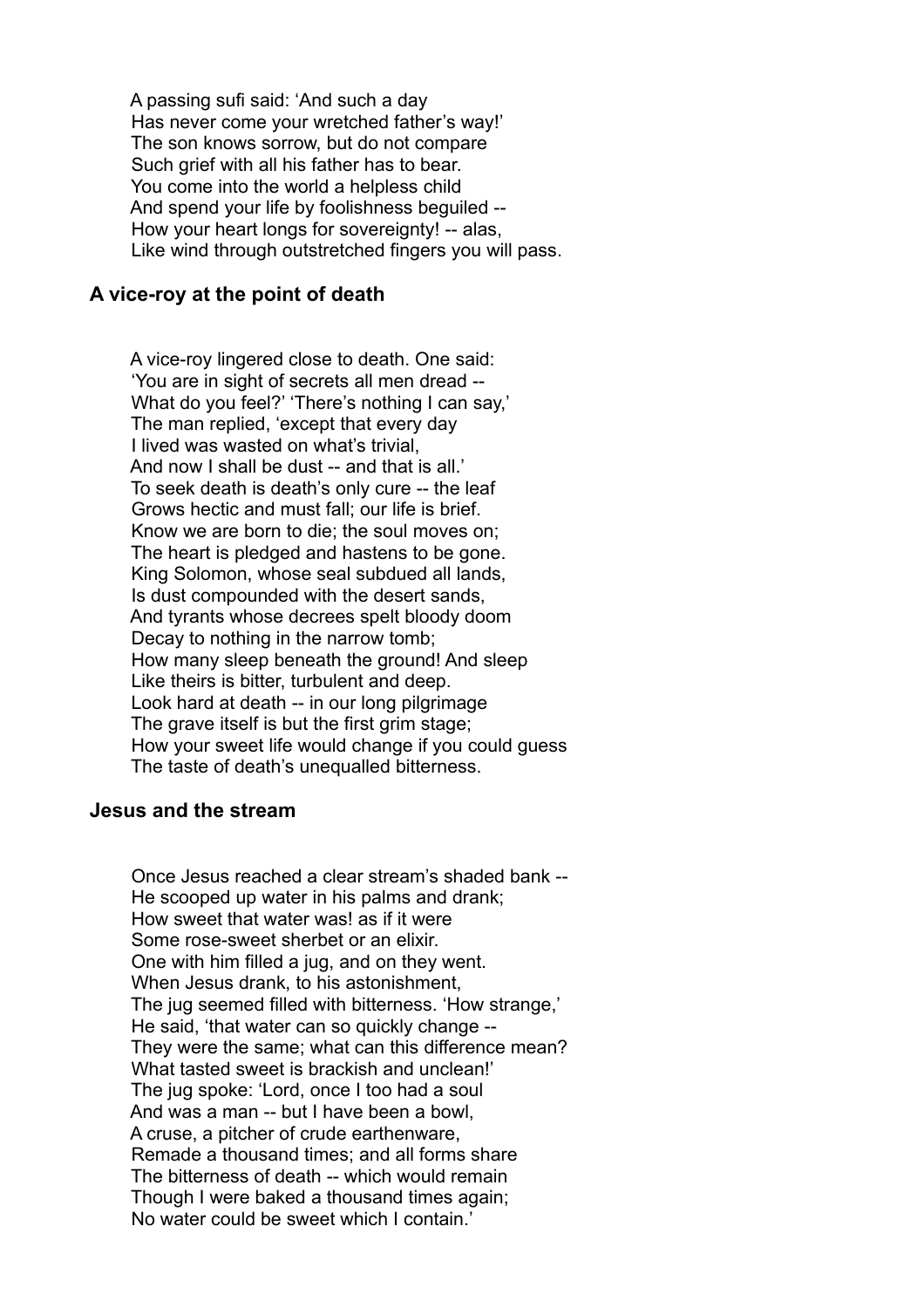O careless of your fate! From this jug learn, And from your inattentive folly turn; O pilgrim, you have lost yourself -- before Death takes you seek the hidden Way once more! If while you live and breathe you fail to see The nature of your own reality, How can you search when dead? The man who lives And does not strive is lost; his mother gives Him life but he cannot become a man -- He strays, a self-deluded charlatan. How many veils obstruct the sufi's quest, How long his search till truth is manifest!

### **The death of Socrates**

 When Socrates lay close to death, a youth -- Who was his student in the search for truth -- Said: 'Master, when we've washed the man we knew And brought your shroud, where should we bury you?' He said: 'If you can find me when I've died, Then bury me wherever you decide -- I never found myself; I cannot see How when I'm dead you could discover me. Throughout my life not one small particle Had any knowledge of itself at all!' "

# **A bird complains of his bad luck**

Another bird said: "Hoopoe, it's no good. Things never happen as I'd hoped they would; I've spent my time in misery since birth, The most unlucky wretch in all the earth -- My heart knows so much torment that it seems Each atom of my body raves and screams; My life has trodden out a hopeless way; God damn me if I've had one happy day! These sorrows lock me in myself -- how can I undertake this journey which you plan? If I were happy I would gladly start; What stops me is this sorrow in my heart. What can I do? Look, I appeal to you -- I've told you everything, what can I do?"

#### **The hoopoe answers him**

The hoopoe said: "How arrogant you are To think your wretched self so singular! The disappointments of this world will die In less time than the blinking of an eye,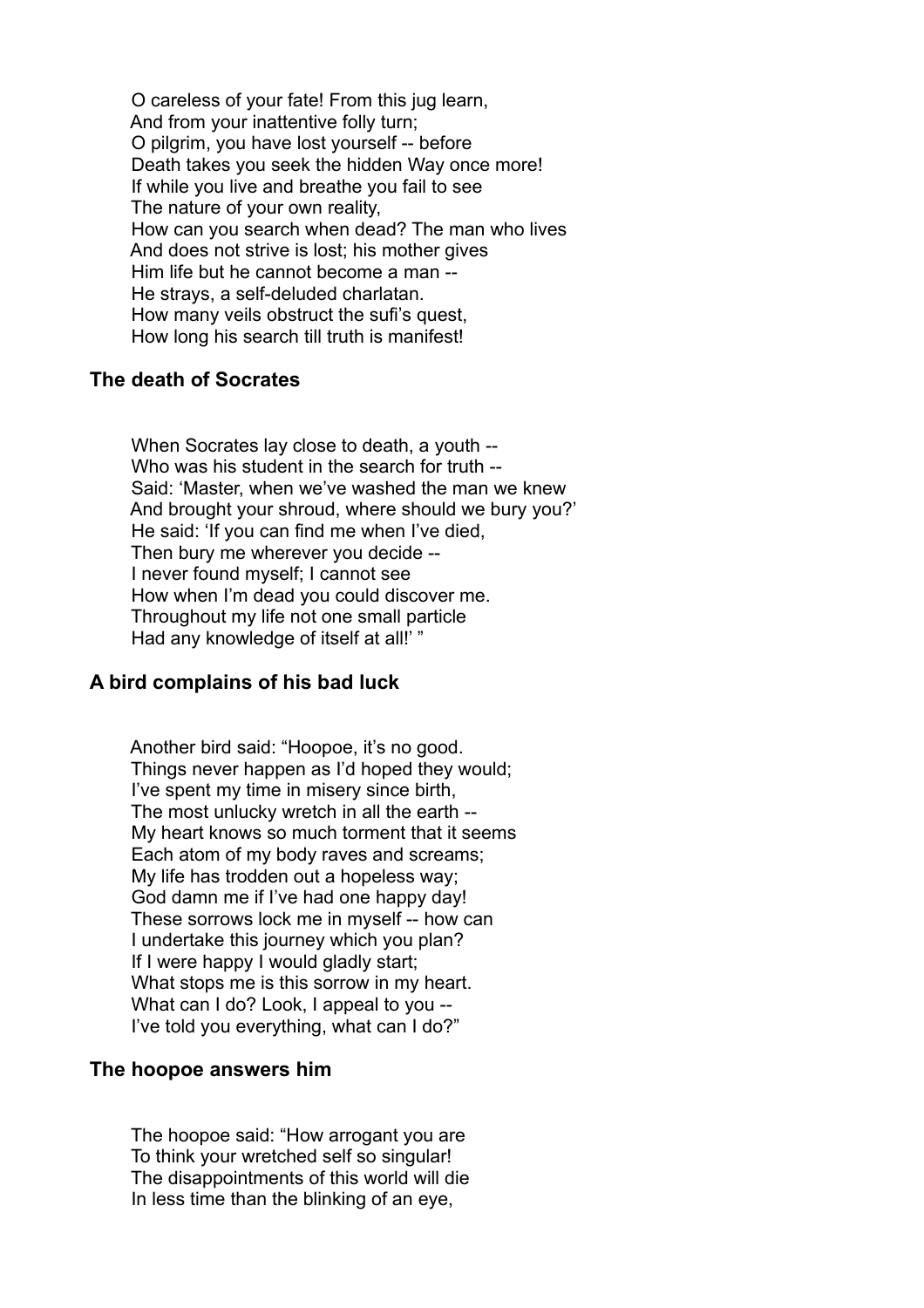And as the earth must pass, pass by the earth -- Don't even glance at it, know what it's worth; What empty foolishness it is to care For what must one day be dispersed to air.

# **The man who refused to drink**

There was a man advanced along the Way Who always, to his puzzled friends' dismay, Refused to drink sweet sherbet. 'Why is this?' One asked: 'What could explain this prejudice?' He said: 'I see a man who stands on guard And notes who drinks -- his eyes are cold and hard, And if I drank, the sweetest sherbet would, I know, act like a poison in my blood. While he stands here the contents of the bowl Are liquid fire to sear the drinker's soul.' Whatever lasts a moment's only worth One barley grain -- though it were all the earth; How can I trust what has no rooted power And holds existence for a transient hour? If you achieve your every wish, why boast Of glory insubstantial as a ghost? If disappointments darken all your days, You need not grieve, for nothing worldly stays -- It is your passion for magnificence That prompts your tears, not fancied indigence. What is your grief compared with all the pain God's martyrs suffered on Kerbelah's plain? \* In His clear sight the hardships you endure Show like a treasure, glittering and pure -- Each breath you breathe His kindness reaches you, And untold love envelops all you do -- But you forget His grace, and negligence Makes friendship look like meaningless pretence.

*\* It was at Kerbelah that Husain, the son of Ali and grandson of the Prophet Mohammad, was killed. Husaine refused to swear allegiance to the Caliph Yazid; he and his followers were surrounded at Kerbelah, and a swift decisive battle resulted in victory for Yazid's troops. It is Husain's death which is remembered with such fervour by Shi'a Moslems through the mourning month of Moharram. Before the battle Husain's water-supply was cut off, and he and his followers suffered greatly from thirst. During Moharram, and particularly on the anniversary of Husain's death, many Moslems will refuse to drink in commemoration of this thirst. It is this memory which is behind the otherwise rather obscure anecdote about the sufi who refused to touch sherbet, which precedes the mention of Kerbelah.*

# **The king who gave his slave an apple**

A good kind-hearted monarch one day gave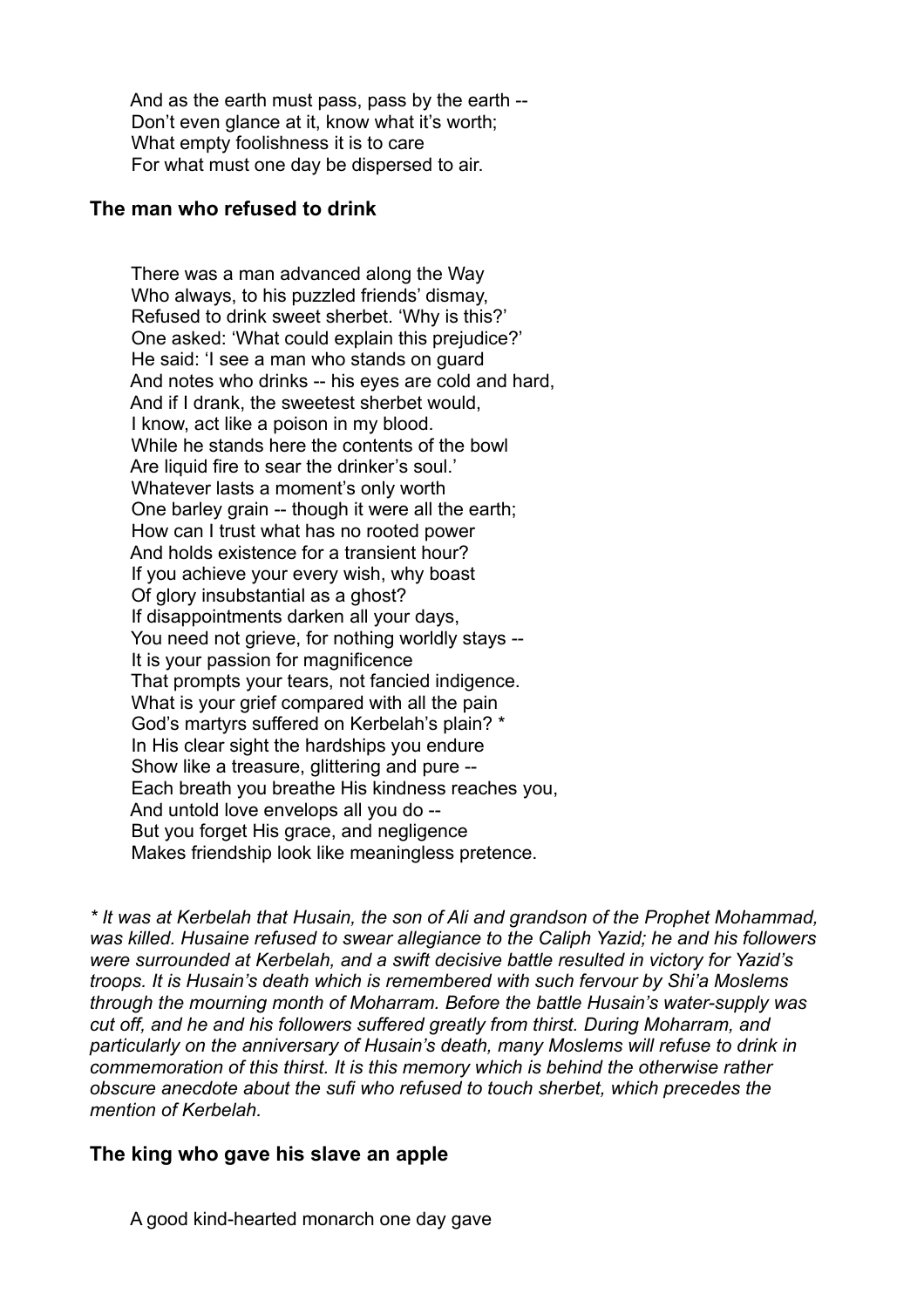A rosy apple to his favourite slave, Who seemed to eat the fruit with such delight The laughing king said: 'Here, give me a bite!' The slave returned him half, but when the king Bit into it it seemed a paltry thing, Unripe and tart. Frowning he said: 'And how Is what appeared so sweet so bitter now?' The slave replied: 'My lord, you've given me Such proofs of constant generosity, I could not find it in my grateful heart To grumble just because one apple's tart -- I must accept whatever you bestow; No harm can come to me from you, I know.' If you meet tribulations here be sure That wealth will come from all you must endure; The paths of God are intricate and strange -- What can you do? Accept what will not change! The wise know every mouthful on this Way Tastes bitter with their blood. Until that day When as His guests they break their bread, they must Consume in suffering each broken crust.

 One asked a sufi how he spent his time. He said: 'I'm thirsty, filthy, smeared with grime, Burnt in this stove men call the world, but I Shall keep my courage up until I die.' If in this world you seek for happiness You are asleep, your search is meaningless -- If you seek happiness you would do well To think of that thin bridge arched over hell. \* The world's apparent joy cannot compare With what we seek -- it isn't worth a hair; Here the Self rages like an unquenched fire. And nothing satisfies the heart's desire -- Encompass all the earth, you will not find One happy heart or one contented mind.

*\* Sirat: a hair-thin bridge over the pit of hell. The good will be able to cross it; the wicked will slip and plung into the pit (cf. the 'brig o' dread' in the "Lyke Wake Dirge").*

#### **A woman who wished to pray for happiness**

An old, sad woman talked to Mahna's sheikh: 'Teach me to pray for joy, for pity's sake -- I've suffered so much that I cannot bear To think of future grief -- give me some prayer To murmur every day.' The sheikh replied: 'How many years I wandered far and wide Until I found the fortress that you seek -- It is the knee, bend it, accept, be meek;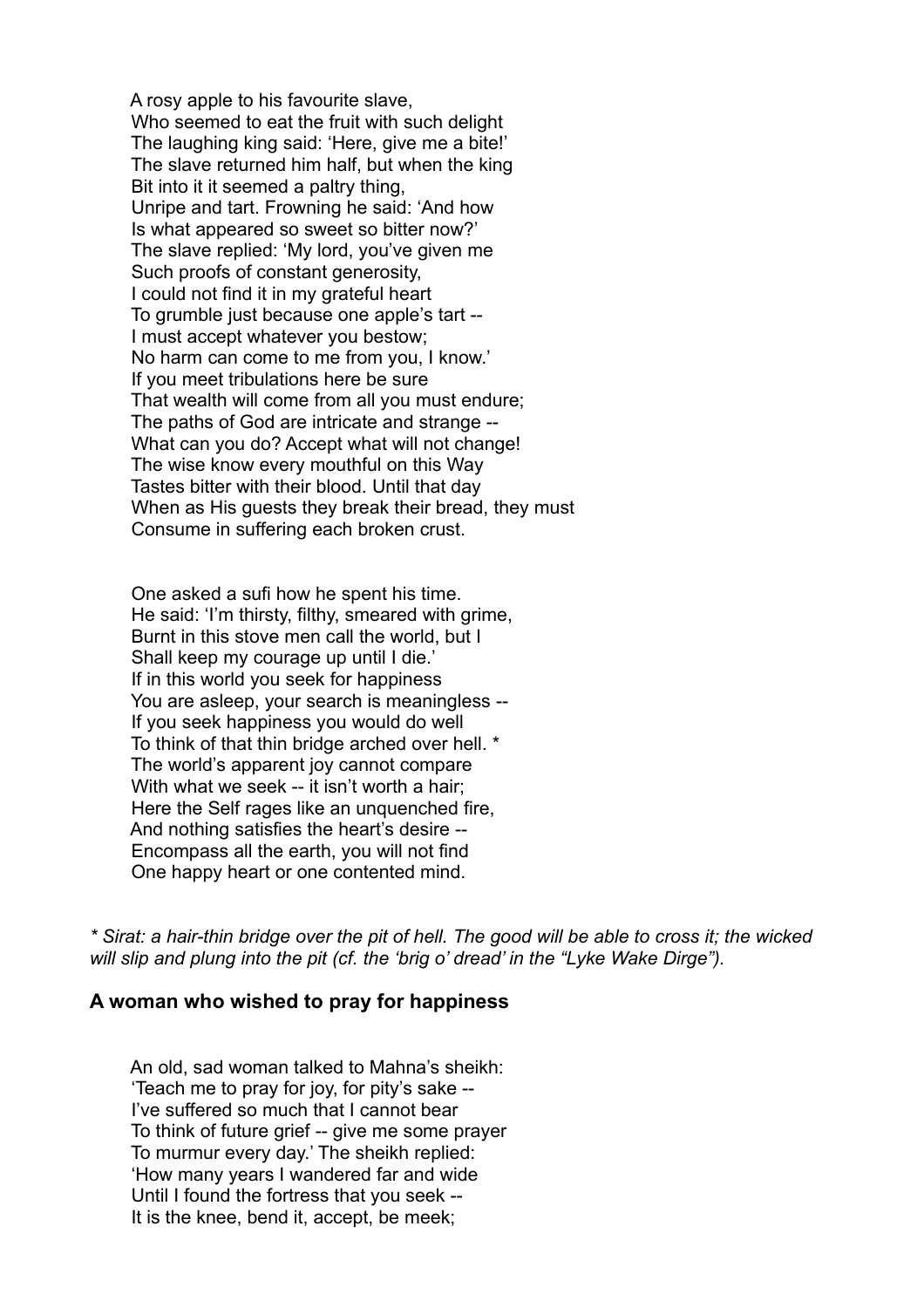I found no other way -- this remedy, And only this, will cure your misery.'

 One sat before Junaid. 'You are God's prey,' He said, 'yet you are free in every way -- Tell me, when does a man know happiness? When does his heart rejoice? I cannot guess.' Junaid replied: 'That hour he finds the heart.' Unless we reach our king we must depart -- With all our courage wasted -- into night. We atoms are amazed, and lack the light Of the immortal sun; what circumstance, What suffering, could cleanse our ignorance? An atom looked at from which way you will Remains unalterably an atom still; And one who has an atom's nature shows That stubborn fact, no matter how he grows. If he were lost within the blazing sun He'd stay an atom till his life were done, And, good or bad, no matter how he strains, A tiny atom is what he remains. O atom, weaving like a drunk until You reach the sun -- unsettled, never still -- My patience knows that one day you will see, Beside the sun, your insufficiency.

### **The bat who wanted to see the sun**

 One night a bat said: 'How is it that I Have never seen the sun; I wonder why? I long to lose myself in its pure light; Instead my wretched life is one long night -- But though I travel with my eyes shut fast I know I'll reach that promised blaze at last.' A seer had overheard and said: 'What pride! A thousand years might bring you to its side; You are bewildered, lost -- you could as soon Attain the sun as could an ant the moon.' The unpersuaded bat said: 'Never mind, I'll fly about and see what I can find.' For years he flew in dismal ignorance, Till he collapsed in an exhausted trance And murmured as he tried in vain to fly: 'Where is the sun? Perhaps I've passed it by?' The seer was there and said: 'You've managed one Short step, and yet you think you've passed the sun; You live in dreams!' Shame crushed the bat; he felt The last thin remnants of his courage melt. Humble and wretched, he sought out the Way -- 'He understands,' he said, 'I will obey'."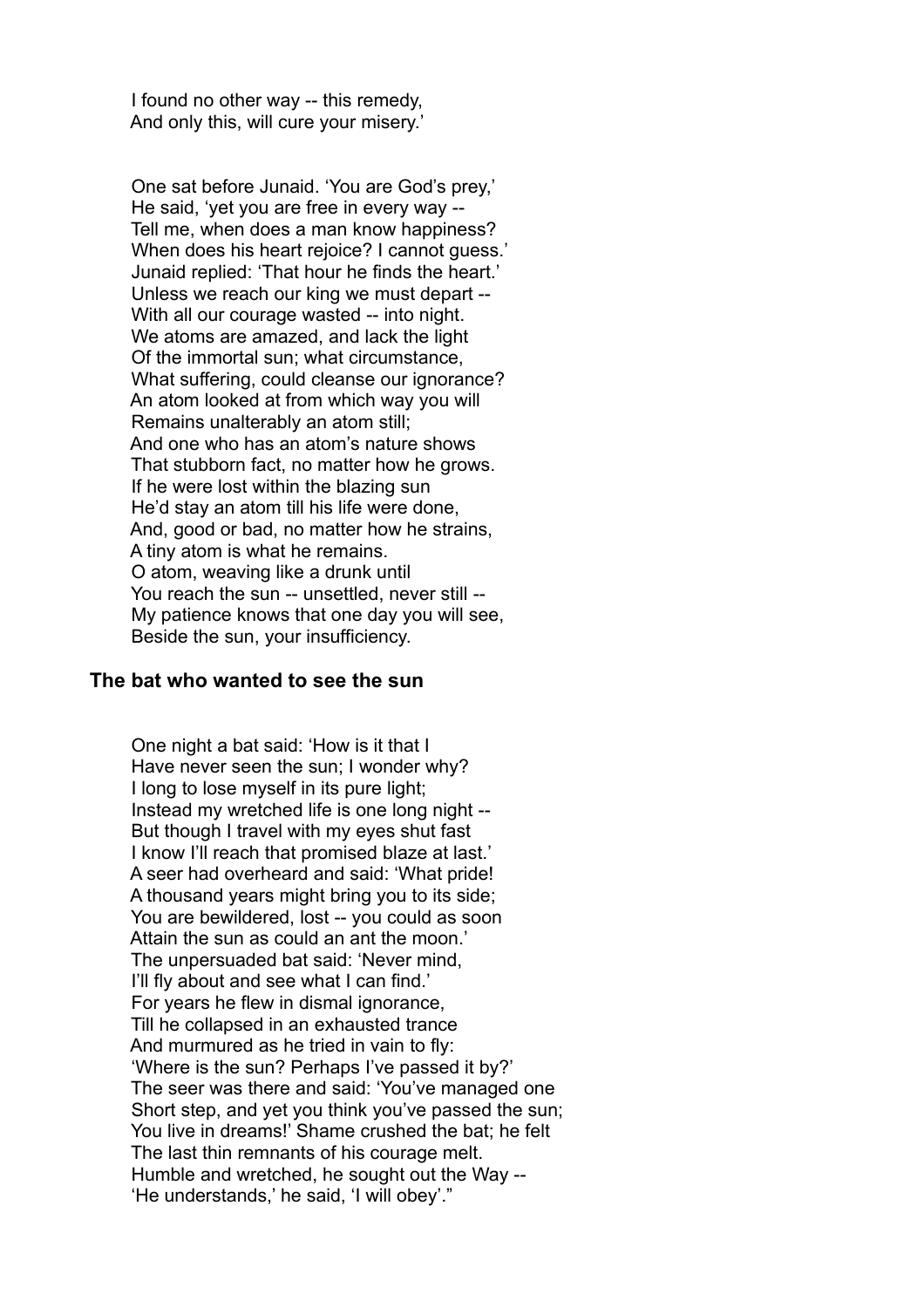# **A bird accepts the hoopoe's leadership**

Another bird said: "Hoopoe, you're our guide. How would it be if I let you decide? I'm ignorant of right and wrong -- I'll wait For any orders that you stipulate. Whatever you command I'll gladly do. Delighted to submit myself to you."

 "Bravo!" the hoopoe cried. "By far the best Decision is the one that you suggest; Whoever will be guided finds relief From Fate's adversity, from inward grief; One hour of guidance benefits you more Than all your mortal life, however pure. Those who will not submit like dogs stray, Beset by misery, and lose their way -- How much a dog endures! and all in vain; Without a guide his pain is simply pain. But one who suffers and is guided gives His merit to the world; he truly lives. Take refuge in the orders of your guide, And like a slave subdue your restive pride.

# **The king who stopped at the prison gates**

A king returned once to his capital. His subjects had prepared a festival, And each to show his homage to the crown Had helped to decorate the glittering town. The prisoners had no wealth but iron gives, Chains, severed heads, racked limbs and ruined lives -- With such horrific ornaments they made A sight to greet their monarch's cavalcade. The king rode through the town and saw the way His subjects solemnized the happy day, But nothing stopped the progress of his train Till he approached the prison and drew rein. There he dismounted and had each man told That he was free and would be paid in gold. A courtier asked the king: 'What does this mean? To think of all the pageantry you've seen -- Brocade and satin shining everywhere, Musk and sweet ambergris to scent the air, Jewels scattered by the handful on the ground -- And not so much as once did you look round; Yet here you stop -- before the prison gate! Are severed heads a way to celebrate? What is there here to give you such delight? Torn limbs and carcasses? A grisly sight!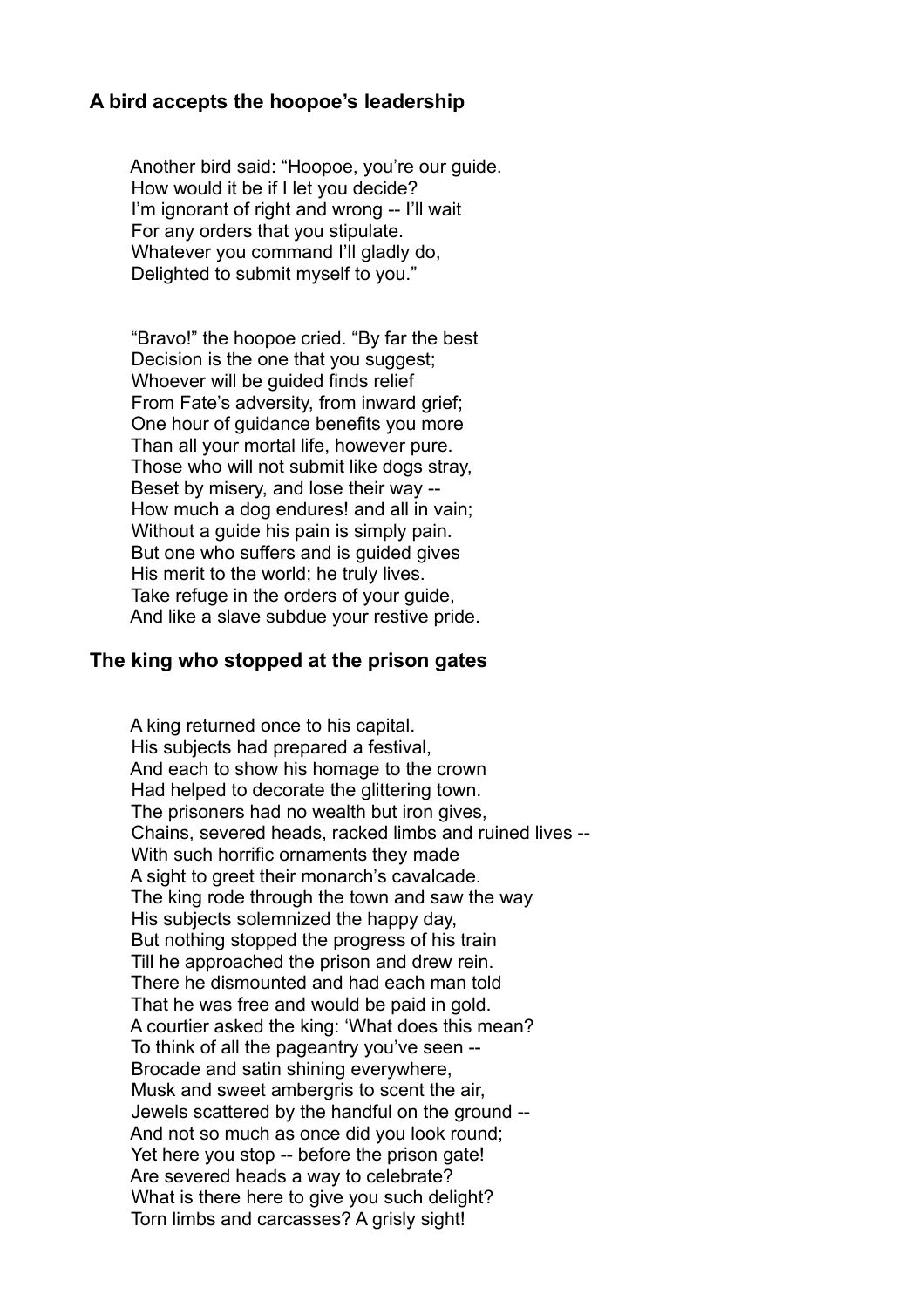And why did you dismount? Should you sit down With all the thieves and murderers in town?' The king replied: 'The others make a noise Like rowdy children playing with new toys; Each takes his part in some festivity, Careful to please himself as much as me -- They do their duty and are quite content, But here in prison more than duty's meant. My word is law here, and they've plainly shown This spectacle was made for me alone. I see obedience here; need I explain Why it is here I'm happy to draw rein? The others celebrate in pompous pride, Conceited, giddy and self-satisfied, But these poor captives sacrifice their will And bow to my commands through good and ill -- They have no business but to spend each breath In expectation of the noose and death, Yet they submit -- and to my grateful eyes Their prison is a flower-strewn paradise.' Wisdom accepts authority and waits; The king paused only at the prison gates.

#### **A sufi who surpassed Bayazid and Tarmazi**

A master of the Way once said: 'Last night I saw a strange, unprecedented sight -- I dreamt that Bayazid and Tarmazi Were walking, and they both gave way to me -- I was their guide! I sought to understand How two such sheikhs were under my command, And then remembered that one distant dawn A sigh was from my very entrails torn; That sigh had cleared the Way -- a massive gate Swung open, and I entered the debate Of sheikhs and dervishes. All questioned me But Bayazid, who was content to see That I was there; he uttered no request But said: "I heard the sigh that tore your breast, And knew I must accept you as you are, Not seek for this or that particular -- Embrace the soul and disregard the pain, Or weigh up what is loss and what is gain; Your wish is my command, for who am I To question those commands or to reply? Your faithful slave cannot demure or tire; I will perform whatever you desire." This shows why Bayazid and Tarmazi, Though they are great, gave precedence to me.' When once a slave accepts his Lord's control And hears Him whisper in his inmost soul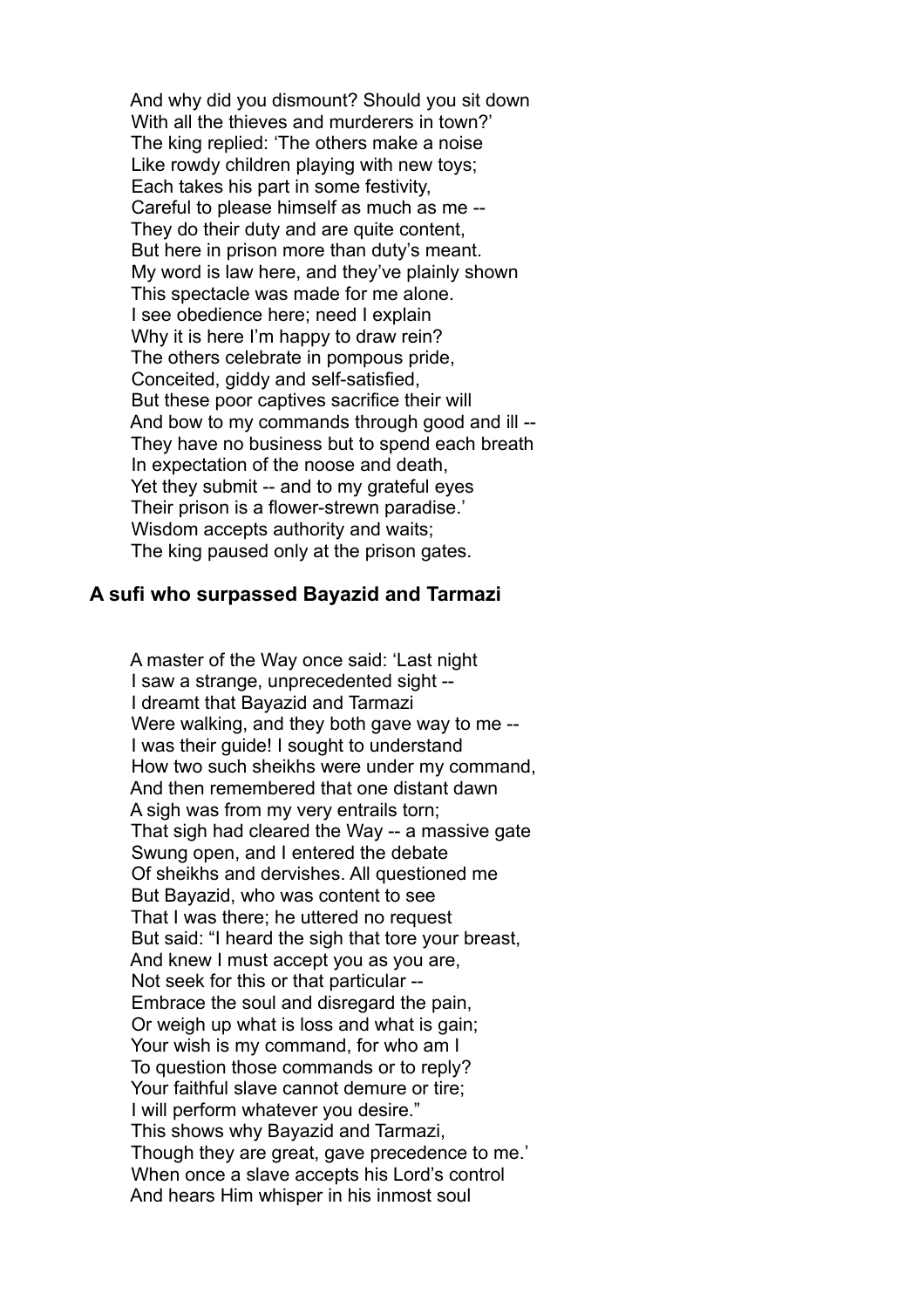He does not boast, no outward signs are shown, But when life's crises come -- then he is known.

#### **The death of Sheikh Kherghan**

When Sheikh Kherghan lay near to death he cried: 'If men could split my heart and see inside, They'd tell the world my misery and pain, A wise man's secret doctrine would be plain: Forsake idolatry; if you do this You are His slave, and cannot go amiss; All else is pride. If you are neither slave Nor God you're substance less, however brave -- I call you "No-one"; turn now, no-one, seek Devotion's path, be humble, lowly, meek. But when you bow the head in slavery, Be resolute, bow down with dignity: The king who sees a cringing, stupid slave Who has no notion how he should behave Expels him from his court, and Mecca's shrine Is closed to louts and fools. If you combine True servitude with dignity your Lord Will not deny you your desired reward.'

#### **The slave who was given a splendid robe**

A slave was given, from his sovereign's hand, A splendid robe -- and feeling very grand He put it on to wander through the town. By chance, as he paraded up and down, Some mud splashed in his face, and with his sleeve He quickly wiped it off: who should perceive His action but a sneaking sycophant -- The king was told and hanged the miscreant. From this unhappy story you can see How kings treat those who have no dignity."

### **A bird questions the hoopoe about purity**

Another bird spoke next: "Dear hoopoe, say What purity consists of on this Way, It seems a settled heart's forbidden me -- All that I gain I lose immediately. It's either scattered to the winds or turns To scorpions in my hands; my being yearns For this great quest, I'm bound to nothing here -- I smashed all worldly chains and knew no fear;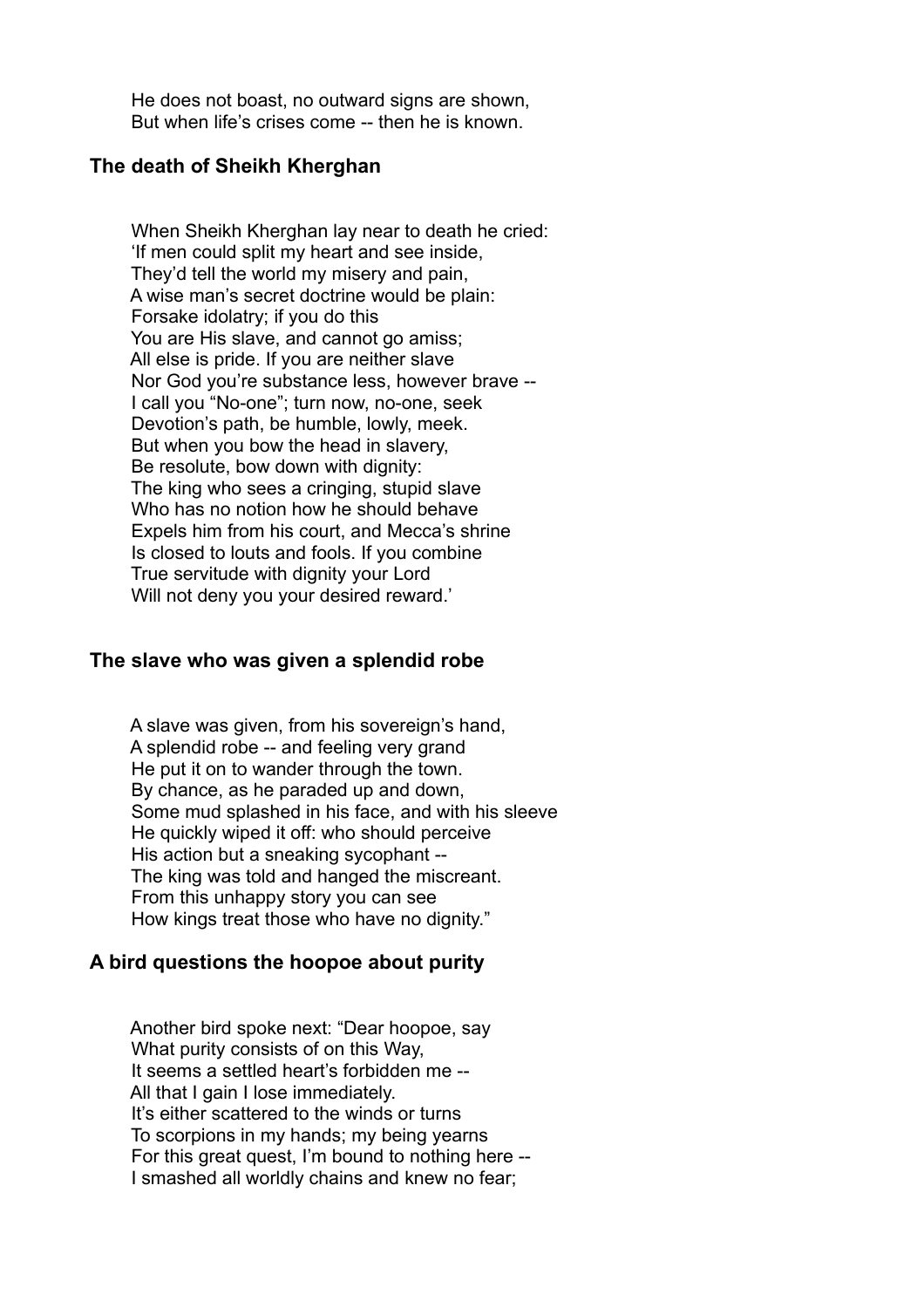With purity of heart, who knows, I might Behold His face with my unaided sight."

#### **The hoopoe answers him**

The hoopoe said: "Our Way does not belong To anyone, but to the pure and strong -- To those who let go every interest And give themselves entirely to our quest; All your possessions are not worth a hair. (Don't mend what's torn, what's sewn together tear!) Consign them to the fire, and when its flash Has burnt them, rake together all the ash And sit on it -- then you will know their worth. But you will curse the day that gave you birth If you ignore my words. Until your heart Is free of ownership you cannot start -- Since we must leave this prison and its pains, Detach yourself from all that it contains; Will what you own bribe death? Will death delay? If you would enter on the pilgrim's Way, Tie up your grasping hands: all you endure Is valueless if you set out impure.

A sheikh of Turkistan once said: 'Above All other things there are just two I love. My swiftly trotting piebald horse is one -- The second is none other than my son -- If death should take my son I'd sacrifice My horse in thanks -- I know these two entice, As idols would, my spirit from the Way.' Don't brag of purity until the day You flare as candles do whose substance turns To nothing as the flame leaps up and burns; Whoever boasts a pure, unsullied name Will find his actions contradict his claim, When purity gives way to greed, the power Of retribution strikes within the hour.

#### **Sheikh Kherghani and the aubergine**

 One day Sheikh Kherghani's devout routine Was spoilt by cravings for an aubergine. His mother was unsure what should be done But hesitantly gave him half a one -- The moment that he bit its flesh a crew Of ruffians seized his son and ran him through. That night, outside the sheikh's front door they laid His boy's head hacked off by a cutlass blade. The sheikh cried out: 'How often I'd foreseen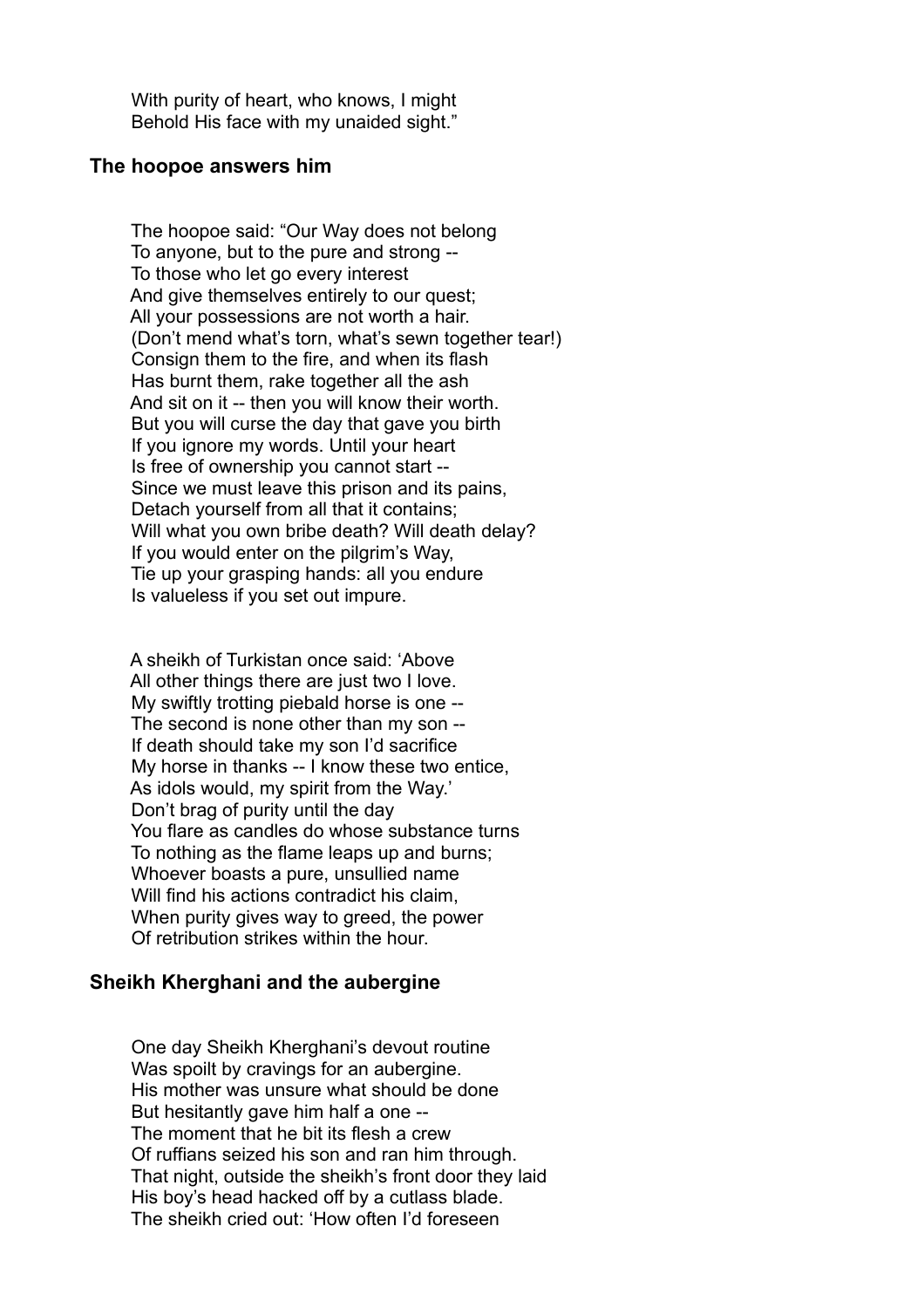Disaster if I tasted aubergine!' The man who has been chosen by this Guide Must follow Him and never swerve aside -- His service is more terrible than war, Than shame that cringes to a conqueror. It is not knowledge keeps a man secure -- With all his understanding, fate is sure; Each moment we receive a different guest, And each that comes presents another test, Although a hundred sorrows wring your soul, The future will not bow to your control. But one who breaks illusion's hold will find Misfortune will not always cloud his mind. A hundred thousand of His lovers sigh To sacrifice themselves for him and die; How many waste their idle lives until They bleed and groan, subservient to His will.

# **A voice speaks to Zulnoon**

 Zulnoon said: 'I was in the desert once. Trusting in God, I'd brought no sustenance -- I came on forty men ahead of me, Dressed all in rags, a closed community. My heart was moved. "O God," I cried, "take heed, What wretched lives you make your pilgrims lead!" "We know their life and death," a voice replied; "We kill these pilgrims first; when they have died We compensate them for the blood we shed." I asked, "When will this killing stop?" He said: "When my exchequer has no love \* to give, While I can pay for death they shall not live, I drink my servant's blood and he is hurled In frenzied turbulence about the world -- Then when he is destroyed and cannot find His head, his feet, his passions or his mind, I clothe him in the splendour he has won And grace enfolds him, radiant as the sun: Though I will have his face bedaubed by blood, A starved ascetic smeared with dust and mud, A denizen of shadows and the night -- Yet I will rise before him robed in light. And when that sun, My countenance, is here What can these shadows do but disappear?" Shadows are swallowed by the sun, and he Who's lost in God is from himself set free; Don't chatter about loss -- be lost! Repent, And give up vain, self-centred argument; If one can lose the Self, in all the earth No other being can approach his worth.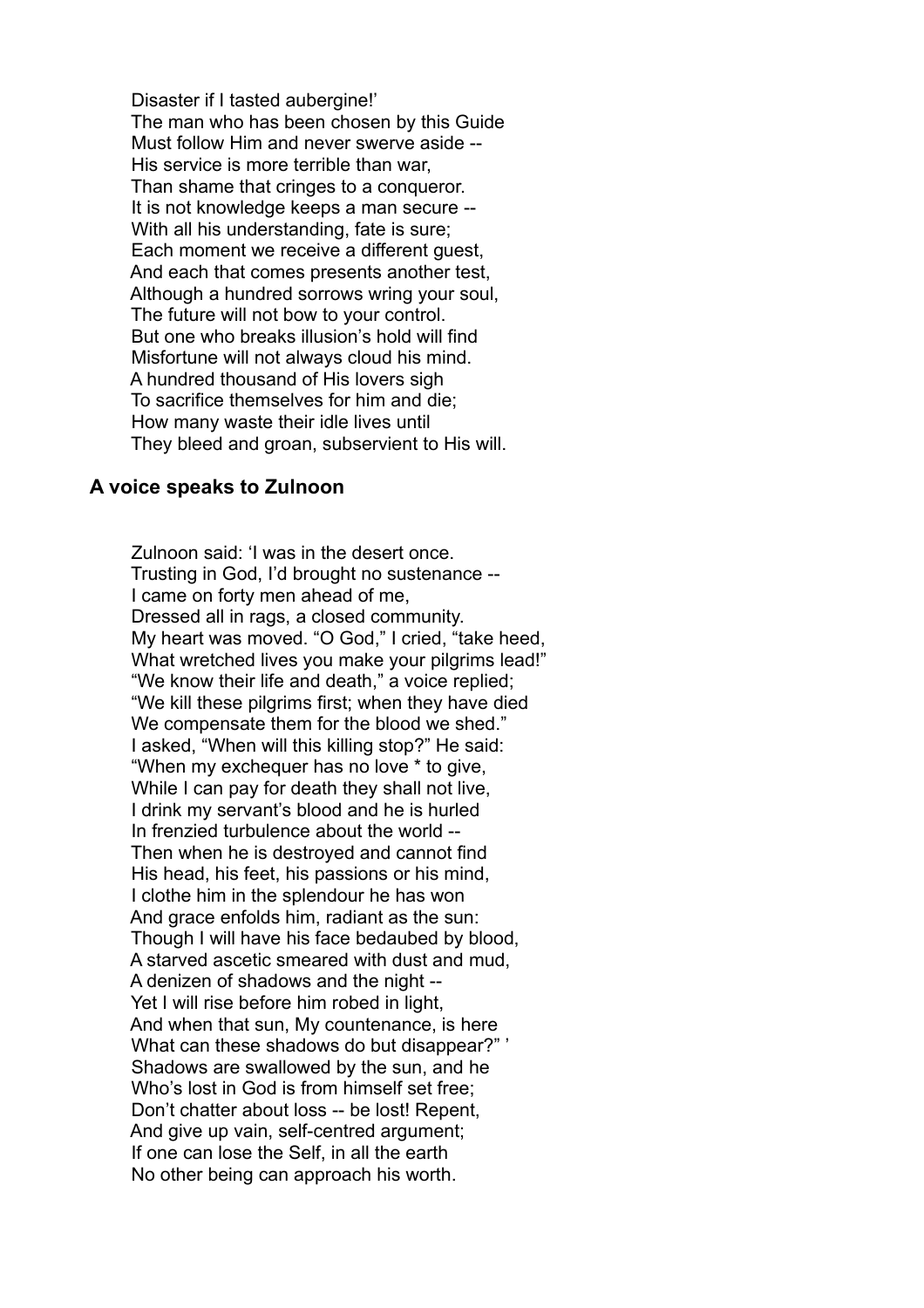I know of no one in the world profound As Pharaoh's sorcerers: the wealth they found Was faith's true Way, which is to sift apart The grosser Self from the aspiring heart. The world's known nothing of them since that day They took this first short step along the Way -- And in the world no wisdom could provide A surer path than this, a better guide!"

*\* The metaphor is based on the notion of blood-money. A murder could be compensated, if the victim's relatives agreed, by payment of a sum of money; God destroys the dervishes, then pays for this 'crime' with His love; He will continue to do this until He has no more love to give, i.e. for ever.*

# **A bird who burns with aspiration**

 "O hoopoe," cried another of the birds, "What lofty ardour blazes from your words! Although I seem despondent, weak and lame, I burn with aspiration's noble flame -- And though I'm not obedient I feel My soul devoured by an insatiate zeal."

#### **The hoopoe answers him**

The hoopoe said: "This strange, magnetic force That holds God's ancient lovers to their course Still shows the Truth: if you will but aspire You will attain to all that you desire. Before an atom of such need the sun Seems dim and murky by comparison -- It is life's strength, the wings by which we fly Beyond the further reaches of the sky.

#### **The old woman who wanted to buy Joseph**

 When Joseph was for sale, the market-place Teemed with Egyptians wild to see his face; So many gathered there from dawn to dusk The asking price was five whole tubs of musk. An ancient crone pushed forward -- in her hand She held a few threads twisted strand by strand; She brandished them and yelled with all her might: 'Hey, you, the seller of the Canaanite! I'm mad with longing for this lovely child -- I've spun these threads for him, he drives me wild! Don't argue now, I haven't got all day!' The merchant laughed and said: 'Come on, old girl,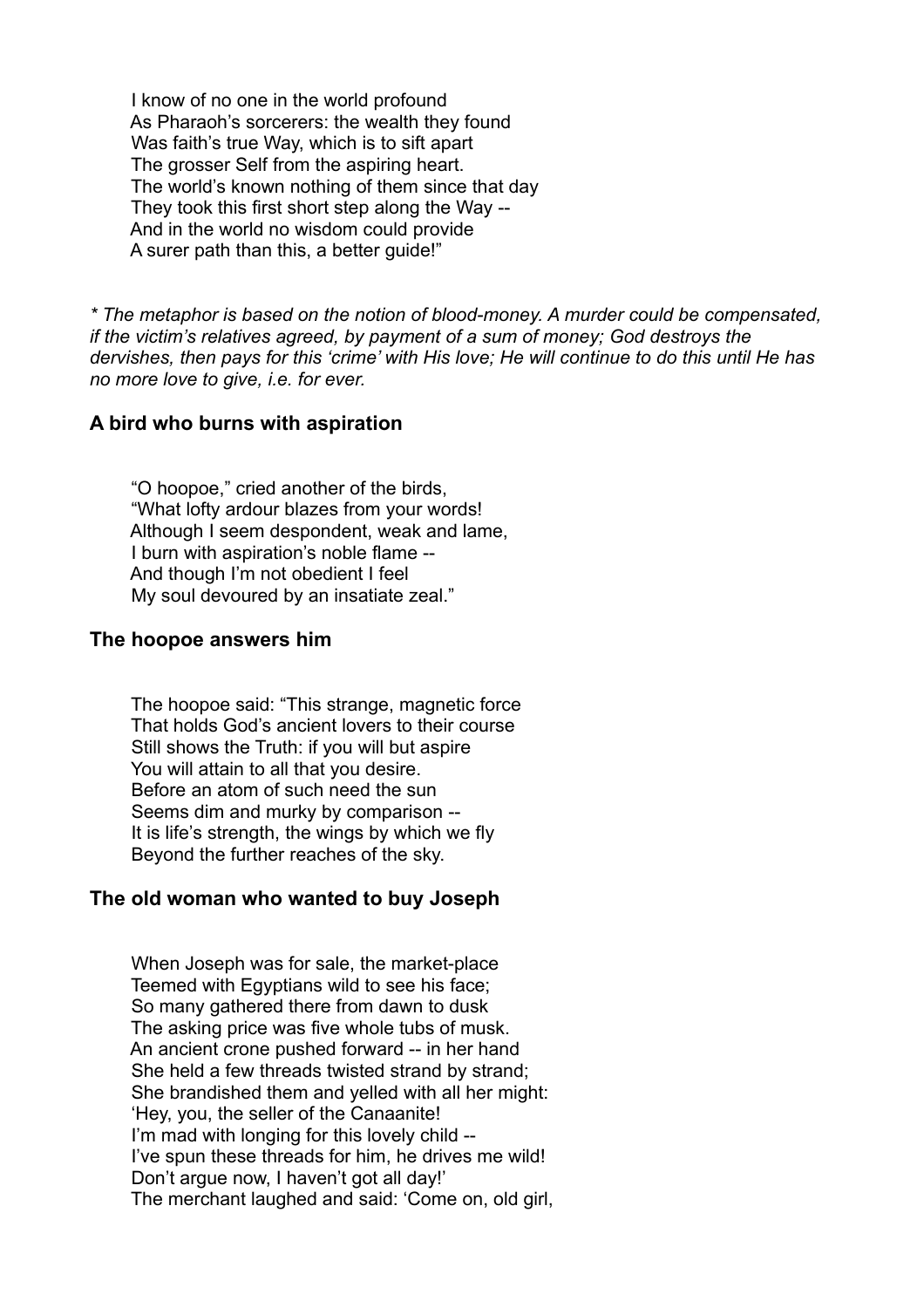It's not for you to purchase such a pearl -- His value's reckoned up in gold and jewels; He can't be sold for threads to ancient fools!' 'O, I knew that before,' the old crone said; 'I knew you wouldn't sell him for my thread -- But it's enough that everyone will say "She bid for Joseph on that splendid day".' The heart that does not strive can never gain The endless kingdom's gates and lives in vain; It was pure aspiration made a king Set fire to all he owned -- to everything -- And when his goods had vanished without trace A thousand kingdoms sprang up in their place. When noble aspiration seized his mind, He left the world's corrupted wealth behind -- Can one who craves the sun be satisfied With petty ignorance? Is this his quide?

# **The poverty of Abraham Adam**

 I know of one who whined unceasingly, Complaining of his abject poverty, Till Abraham Adham said: 'Do you weep Because you bought your poverty too cheap?' The man replied: 'What's that supposed to mean? To purchase poverty would be obscene.' He said: 'I gave a kingdom up for mine, But for the earthly realm which I resign I still receive, each moment that I live, A hundred worlds: my realm was fugitive -- I said farewell to it, to all the earth, And put my trust in goods of proven worth. I know what value is; I praise His name -- And you know neither, to your lasting shame.' Those who aspire renounce both heart and soul, Content through years to suffer for their goal; The bird of aspiration seeks His throne, Outsoaring faith and all the world, alone: But if you lack this zeal, be off with you -- You're quite unfit for all we have to do.

### **Sheikh Ghouri and Prince Sanjar**

 When Sheikh Ghouri, an adept of the Way, Took refuge under a bridge one day Together with a group of crazy fools, Sanjar rode by, resplendent in his jewels, And said: 'Who's huddled over there?' 'O king,' The sheikh replied, 'we haven't got a thing, But we've decided on a choice for you --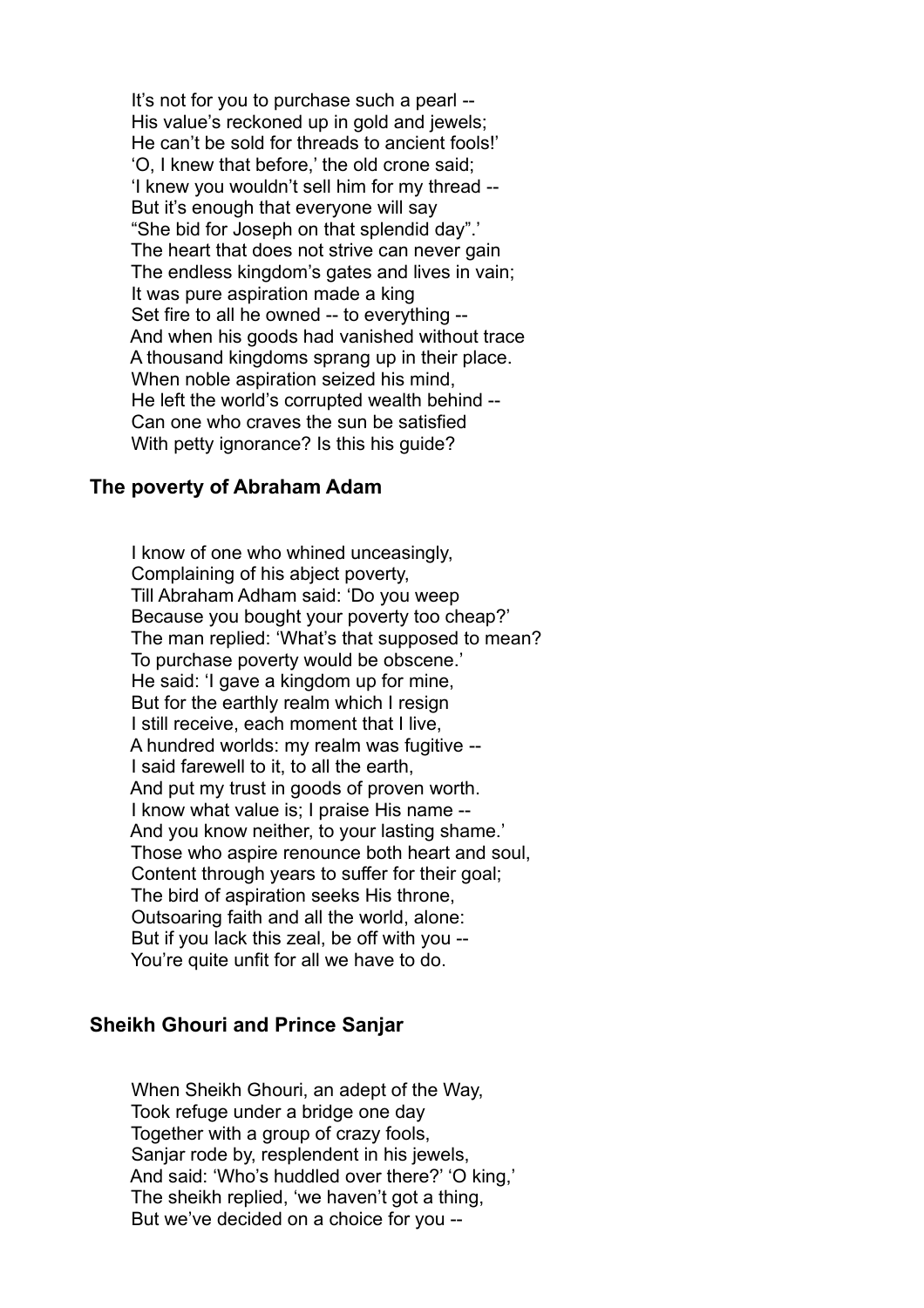Be good to us, and bid the world adieu, Or be our enemy, and you will find It is your faith that you must leave behind. If you will join us for a moment here, Your pride and gorgeous pomp will disappear -- Look at our friendship and our enmity And make your mind up; which is it to be?' Sanjar replied: 'I'm not the man for you. It's not your kind my hate and love pursue; You're not my enemy, you're not my friend; My heart's directed to a different end. In front of you I've neither pride nor shame And have no business with your praise or blame.' The bird of aspiration spreads its wings And quickly soars beyond terrestrial things -- Beyond the lower world's complacent guess Of what is temperance, what drunkenness.

# **The feathers of the soul**

 One night a fool of God wept bitterly And said: 'The world, as far as I can see, Is like a box, and we are locked inside, Lost in the darkness of our sin and pride; When death removes the lid we fly away -- If we have feathers -- to eternal day, But those who have no feathers must stay here, Tormented in this box by pain and fear.' Give wings to aspiration; love the mind; And if at death you'd leave this box behind, Grow wings and feathers for the soul; if not, Burn all your hopes, for you will die and rot."

# **A bird questions the hoopoe about justice and loyalty**

Another bird said: "What are loyalty And justice, put beside such majesty? God gave me boundless loyalty and I've Not been unjust to any man alive -- What is the ghostly rank of those who own Such qualities, before our sovereign's throne?"

# **The hoopoe answers him**

The hoopoe said "Salvation's Lord is just, And justice raises man above the dust; To live with justice in your heart exceeds A lifetime's earnest prayer and pious deeds;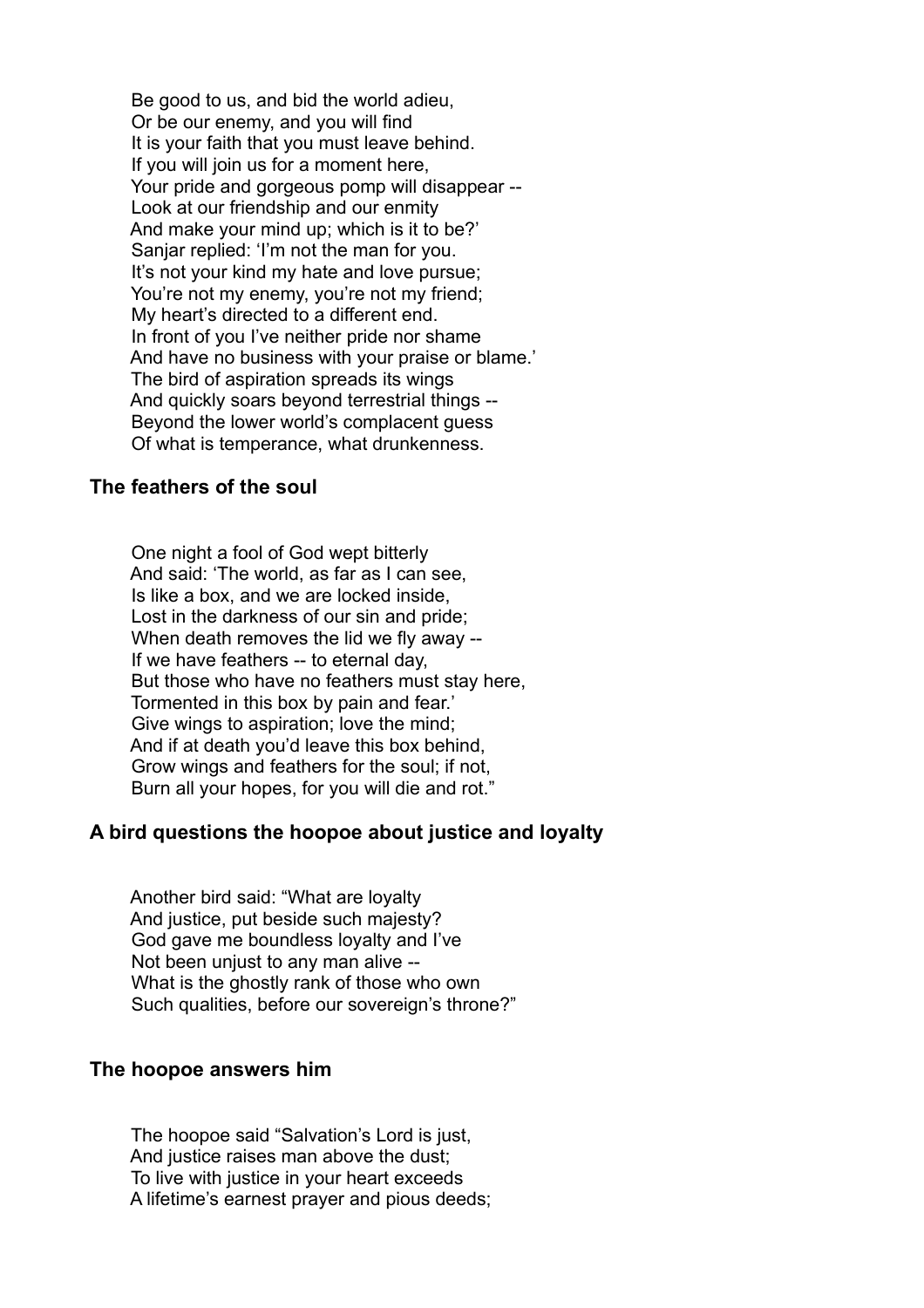And tales of lavish generosity Are less than one just act done secretly (Though justice given in a public place Suggests deceit beneath the smiling face). The just man does not argue for his rights; It is for others that he stands and fights.

# **Ahmad Hanbal and the beggar**

Ahmad Hanbal, a man renowned and wise, Whose knowledge no one dared to criticize, Would when he felt his mind inadequate Consult a barefoot beggar at his gate. If anyone discovered him they'd say: 'But you're our wisest man in every way; When one of us is called upon to speak You scarcely hear our words -- yet here you seek A barefoot beggar out; what can it mean?' Ahman Hanbal replied: 'As you have seen, My commentaries have carried off the prize; In matters of *hadith*\* and law I'm wise -- I know more worldly things than him, it's true, But he knows God -- much more than I can do.' Look at this action well before you claim A justice that does not deserve the name.

*\* Actions or (more particularly) sayings of the Prophet Mohammad. The scholar's task is to sort out which are genuine.*

# **An Indian king**

As Mahmoud's army moved through India, They chanced to take an old king prisoner Who learnt the Moslem faith at Mahoud's court And counted this world and the next as nought. Alone, a hermit in a ragged tent, He lived for prayer, an eager penitent, His face bathed day and night in scalding tears -- At last the news of this reached Mahmoud's ears. He summoned him and said: 'I'll give to you A hundred kingdoms and their revenue; It's not for you to weep, you are a king; I promise to return you everything!' To this the Indian king replied: 'My lord, It's not my kingdom conquered by your sword That makes me weep, but thoughts of Judgement Day; For at the resurrection God will say "O faithless wretch, you had no thoughts of Me Till you were crushed by Mahmoud's cavalry --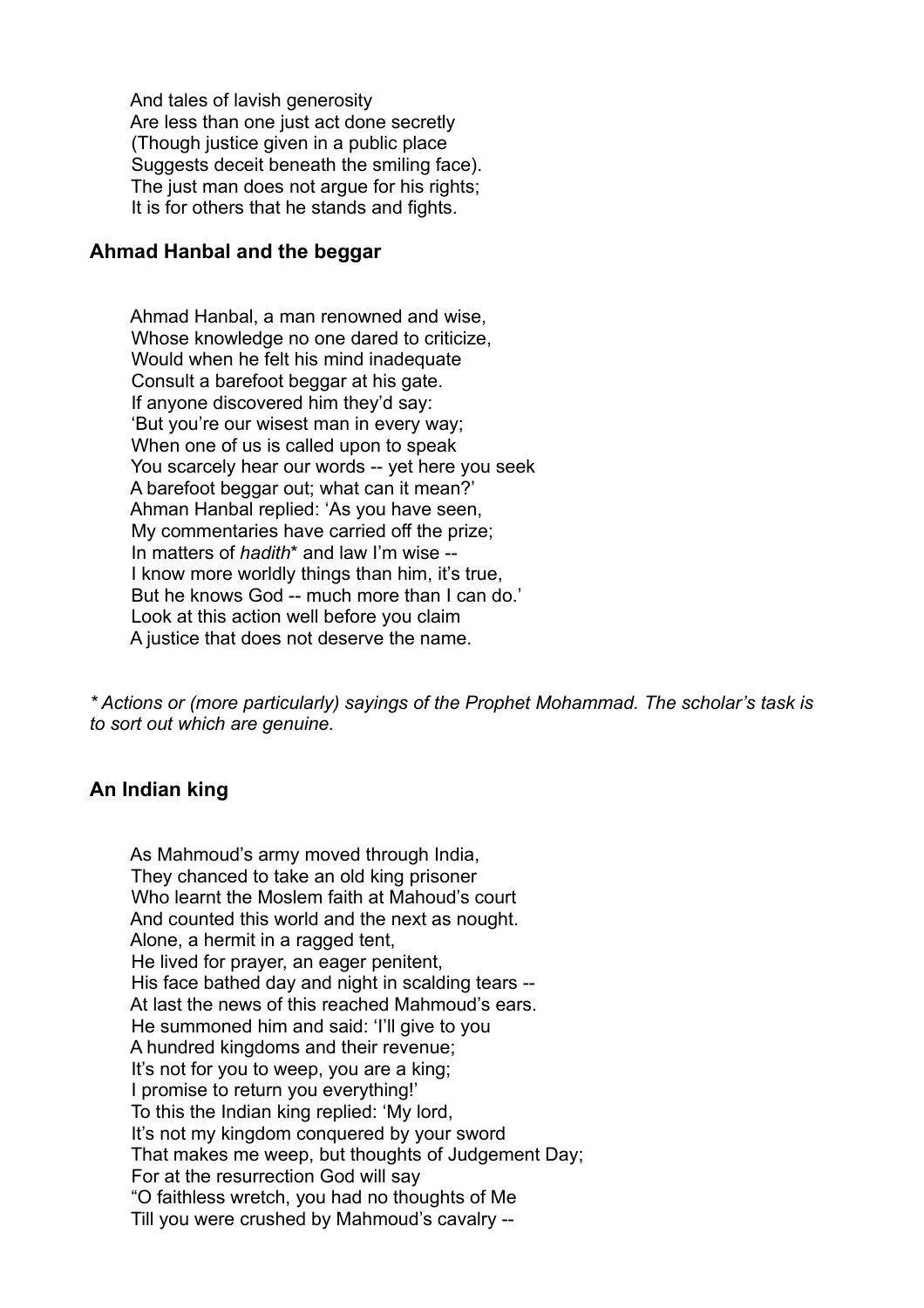It took an army's might to change your mind And till you stood defenceless you were blind -- Does this make you My friend or enemy? How long did I treat you with loyalty And in return endure your thankless hate? Is this the friendship that you advocate?" If God says this, what answer can I give To contradict the damning narrative? Young man, if you could understand my fears You'd know the reason for an old man's tears.' Learn from these faithful words, and if your heart Holds faith like this, prepare now to depart; But if your heart is faithless, give up now, Forget our struggle and renounce your vow; The faithless have no place on any page Within the volume of our pilgrimage.

#### **The faithless Moslem and the faithful infidel**

A Moslem fought an infidel one day And as they fought requested time to pray. He prayed and fought again -- the infidel Then asked for time to say his prayers as well; He went aside to find a cleaner place And there before his idol bowed his face. The Moslem, when he saw him kneel and bow, Said: Victory is mine if I strike now." But as he raised his sword for that last stroke, A warning voice from highest heaven spoke: 'O vicious wretch -- from head to foot deceit -- What promises are these, you faithless cheat? His blade was sheathed when you asked him for time; For you to strike him now would be a crime -- Have you not read in Our Koran the verse "Fulfil your promises"? And will you curse The word you gave? The infidel was true; He kept his promises, and so should you. You offer evil in return for good -- With others act as to yourself you would! The infidel kept faith with you, and where Is your fidelity, for all your prayer? You are a Moslem, but false piety Is less than this poor pagan's loyalty.' The Moslem heard this speech and went apart; Sweat poured from him, remorse accused his heart. The pagan saw him as if spell-bound stand, Tears in his eyes, his sword still in his hand, And asked: 'Why do you weep?' The man replied: 'My shame is not a matter I can hide' -- He told him of the voice that he had heard Reproaching him when he would break his word, And ending said: 'My tears anticipate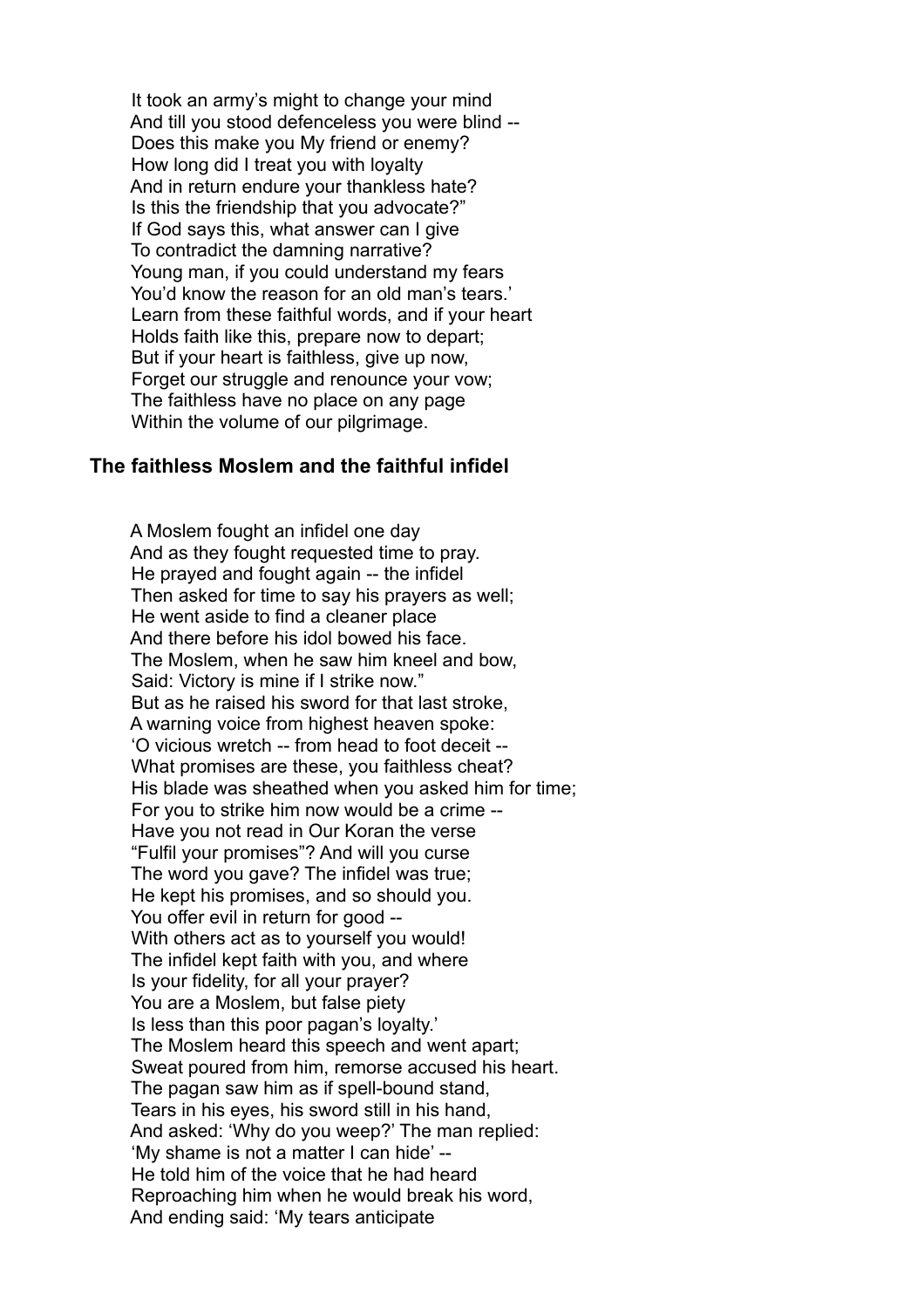The fury of your vengeance and your hate.' But when the infidel had heard this tale, His eyes were filled with tears, his face turned pale -- 'God censures you for your disloyalty And guards the life of His sworn enemy -- Can I continue to be faithless now? I'll burn my gods, to Allah I will bow, Expound His law! Too long my heart has lain In darkness bound by superstition's chain.' What infidelity you give for love! But I shall wait until the heavens above Confront you with the actions you have done And number them before you, one by one.

#### **Joseph and his brothers**

Ten starving brothers left their home to stand In Joseph's presence, in a foreign land, And begged for some benevolent relief To ease the torments of their wretched grief. Now Joseph's face was veiled; he took a bowl And struck it hard -- a sound as if a soul Cried out in misery was heard. He said: 'Do you know what this means?' Each shook his head. 'Lord, no one in the world, search far and wide, Could give this noise a meaning,' they replied. Then Joseph said: 'It speaks to you; it says You had a brother once, in former days, More precious than this bowl -- he bore the name Of Joseph; and it says that, to your shame, His goodness overshadowed all of you.' Once more he struck the bowl. 'It says you threw This Joseph in a well, then stained his cloak With wolf's blood; and it says the smeared rags broke Poor Jacob's heart.' He touched the bowl again: 'It says you brought your father needless pain And sold the lovely Joseph. Is this true? May God bestow remorse to chasten you!' These brothers who had come to beg for bread Stood speechless, faint with apprehensive dread: When they gave Joseph for the merchant's gold, It was themselves, and all the world, they sold -- And when they threw their brother in that well, They threw themselves in the abyss of hell. Whoever hears these words and cannot find How they apply to him is truly blind. There is no need to scrutinize my tale, It is your own; when thoughtlessly you fail To render loyalty its proper due, How can the light of friendship shine for you? But, till you're woken, sleep -- too soon you'll see Your shameful crimes, your infidelity,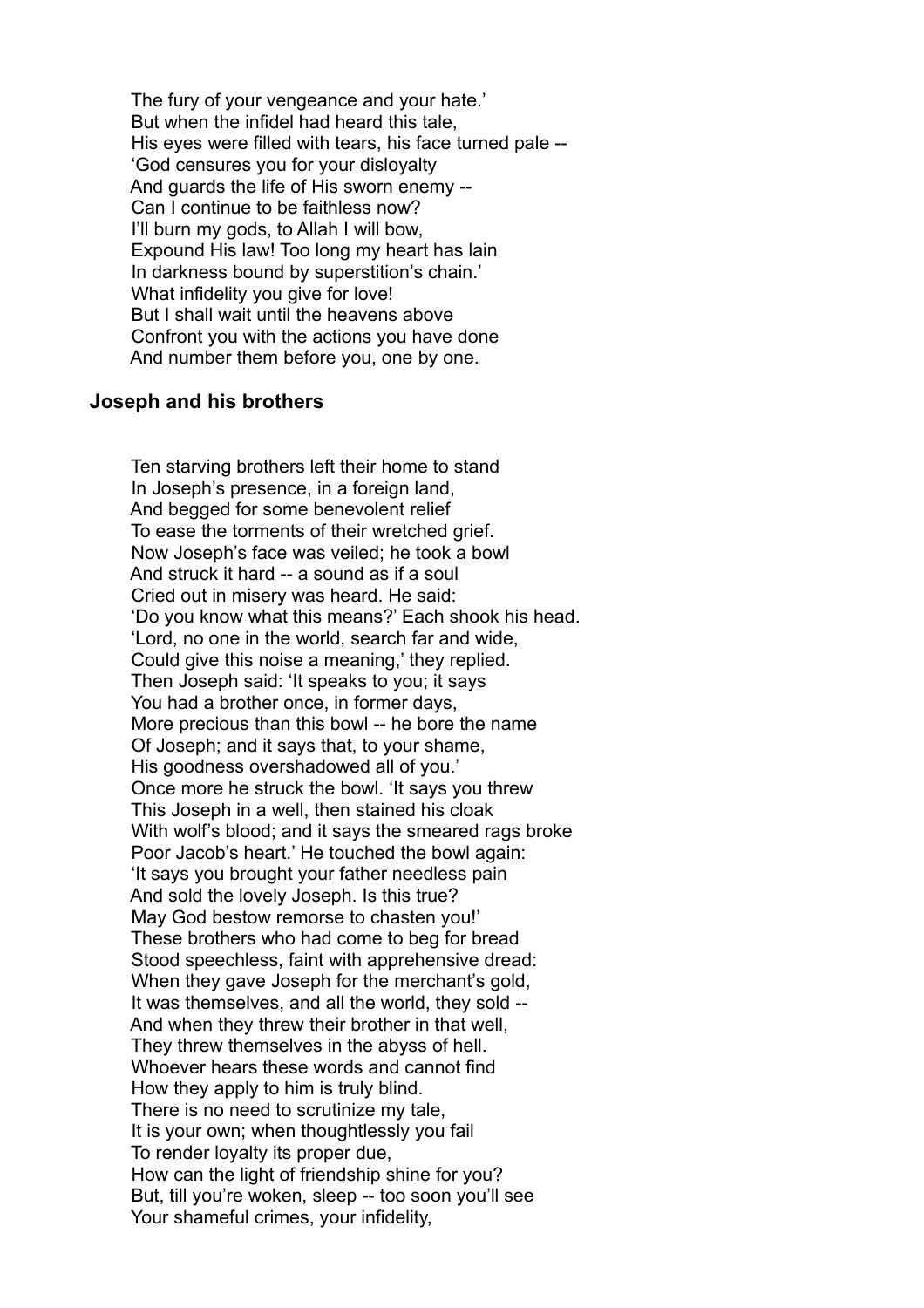And when you stand a prisoner in that place They'll count them one by one before your face; There, when the bowl is struck, you too will find That fear dissolves your reason and your mind. You're like a lame ant struggling for its soul. Aimlessly sliding, caught inside this bowl -- Blood fills it, but a voice beyond its rim Still calls to you -- rise now, and fly to Him."

### **A bird questions the hoopoe about audacity**

Another bird said: "Is audacity Allowable before such majesty? One needs audacity to conquer fear -- But is it right in His exalted sphere?"

### **The hoopoe answers him**

The hoopoe said: "Those who are worthy reach A subtle understanding none can teach; They guard the secrets of our glorious king And therefore are not kept from anything -- But how could one who knows such secrets be Convicted of the least audacity? Since he is filled with reverence to the brim, A breath of boldness is permitted him. (The ignorant, it's true, can never share The secrets of our king. If one should dare To ape the ways of the initiate, What does he do but blindly imitate? He's like some soldier who kicks up a din And spoils the ranks with his indiscipline.) But think of some new pilgrim, some young boy Whose boldness comes from mere excess of joy; He has no certain knowledge of the Way And what seems rudeness is but loving play -- He's like a madman -- love's audacity Will have him walking on the restless sea. Such ways are laudable; we should admire This love that turns him to a blazing fire; One can't expect discretion from a flame, And madmen are beyond reproach or blame -- When madness chooses you to be its prey We'll hear what crazy things you have to say.

#### **The dervish who envied a king's slaves**

 Once Khorasan enjoyed great affluence Beneath a prince of proved benevolence --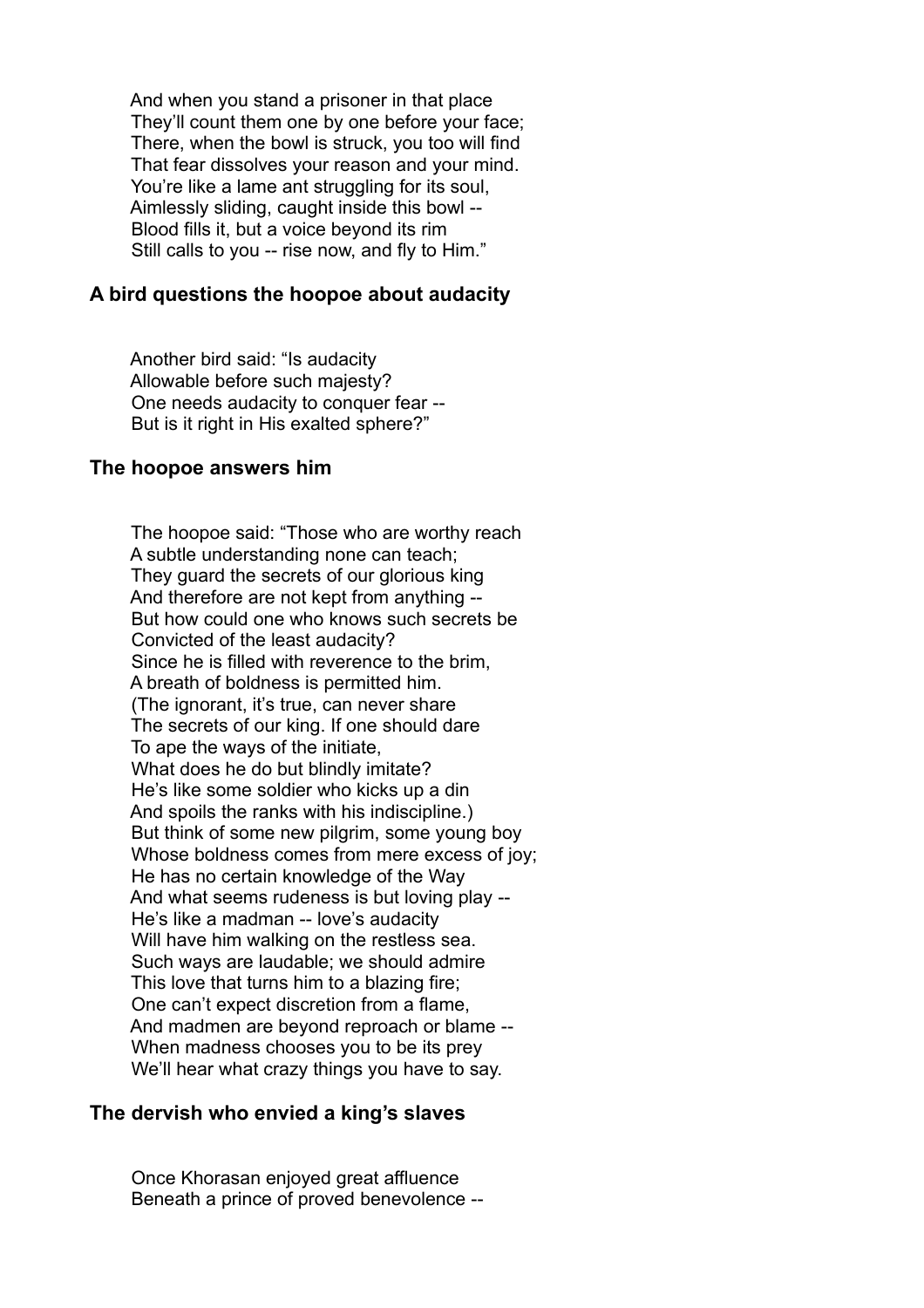His slaves were lovely as the moon at dusk, Straight-limbed and silver, scented with soft musk, And in their ears shone pearls whose milky light Reflected daytime in the darkest night. Gold ornaments half hid and half revealed Their silver limbs; each held a golden shield. Bright gems adorned their belts; a white horse bore Each slave as if he were a conqueror. Whoever saw this shining army gave His heart to them, the slaves' contented slave. A barefoot, hungry dervish once, by chance, Caught sight of this unique magnificence, And wondering asked: 'What houris might these be?' The crowd exclaimed: 'The splendid troop you see Are slaves belonging to our noble lord.' The dervish writhed as if in pain, then roared: 'Great God, look down from your exalted sphere -- Learn how to treat your slaves from this man here!' If you are mad like him, if you possess Such leaves of Truth, forget all bashfulness, Be bold! But if these leaves are not your style, Control yourself, and wipe away your smile. Boldness like this does not deserve our blame; Such men are moths, ambitious for the flame -- They only see their goal and cannot say What's good or bad along the pilgrims' Way.

# **A madman seeks shelter**

A naked madman, gnawed by hunger, went Along the road -- his shivering frame was bent Beneath the icy sleet; no house stood there To offer shelter from the wintry air. He saw a ruined hut and with a dash Stood underneath its roof; a sudden crash Rang out -- a tile had fallen on his head, And how the gaping gash it cut there bled! He looked up at the sky and yelled: 'Enough! Why can't you clobber me with better stuff?'

### **The poor man, the rich man and the ass**

A poor man living in a drainage-ditch Once borrowed from his neighbour (who was rich) A valued ass, and rode it to the mill. He slept there, and the ass made off at will -- A wolf devoured the beast; with indignation The owner made a claim for compensation. The poor man and his neighbour went to court, Submitting an exhaustive, full report -- 'Now who should pay?' they asked. The judge replied: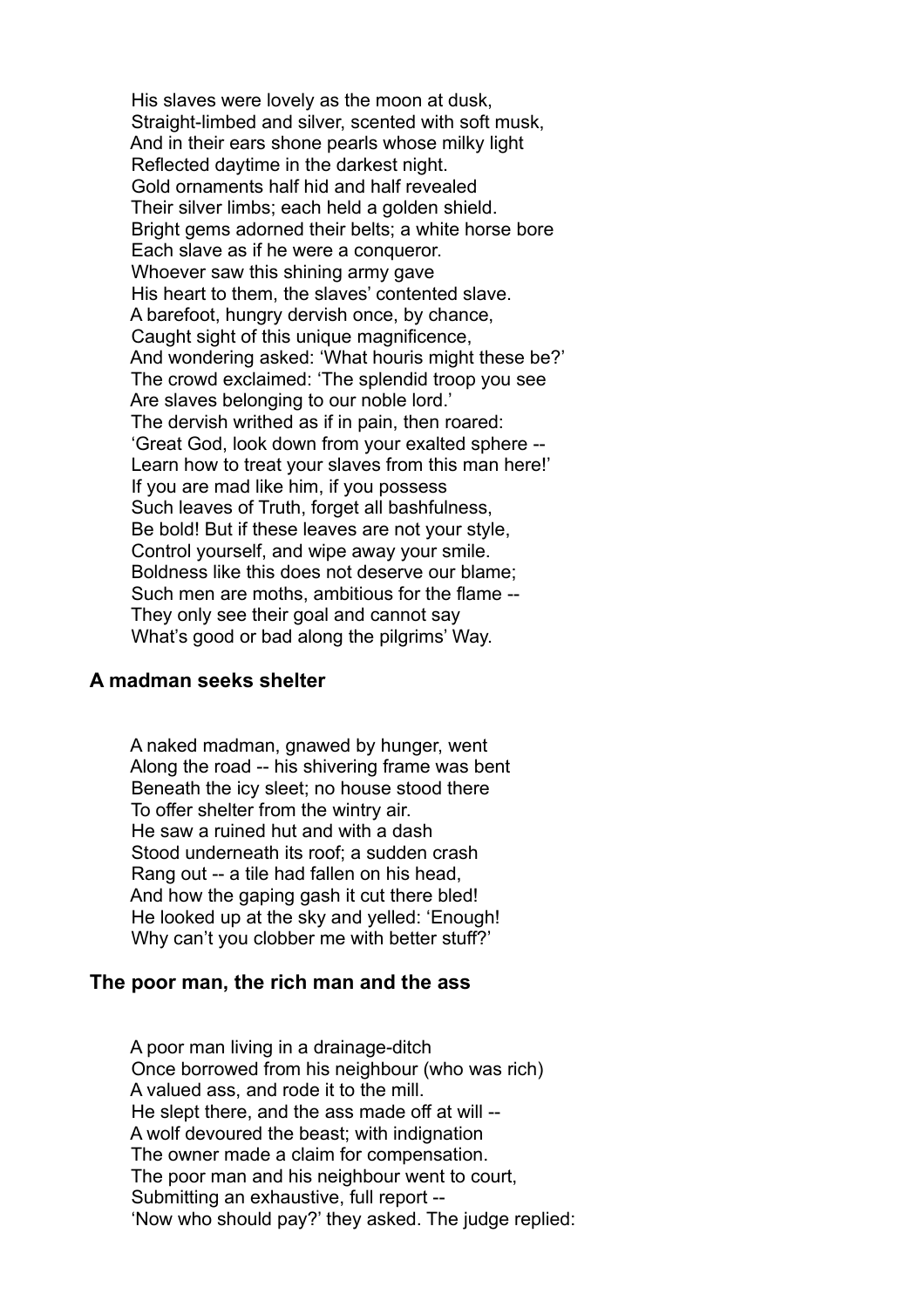'Whoever \* lets this wolf hunt far and wide, Whoever put him here to roam about, Should compensate you both without a doubt -- O God, who is the debtor, who can say? It's certain that no mortal ought to pay.' As Egypt's noble maidens swooned to see Dear Joseph's radiant face, so ecstasy Is mirrored in the sufi's maddened heart -- Then he has lost himself and moves apart From all that we perceive -- the world grows dim As all the world resolves to follow him.

*i.e. God.*

# **A famine in Egypt**

 In Egypt once a baleful famine spread -- The people perished as they begged for bread. Death filled the roads; the living gnawed the dead. A crazy dervish saw their wretched plight And cried: 'O God, look down from Your great height -- If there's no food for them, make fewer men!' A man who speaks like this asks pardon when He comes back to himself -- if he's to blame He knows the ways to cancel all his shame.

#### **A dervish deceived by a hailstorm**

A dervish suffered bruises and sore bones From children who continually threw stones. He found a ruined hut and in he stole, Not noticing its roof contained a hole. A hailstorm started -- through the leaky shed The hail came bouncing on the old man's head. The hail was stones for all that he could tell -- He lost his temper and began to yell. Convinced that they were throwing stones once more, He screamed out filthy names, fumed, stamped and swore -- Then thought: 'This dark's so thick it's possible It's not the children this time after all.' A door blew open and revealed the hail; He saw his error and began to wail: 'The darkness tricked me, God -- and on my head Be all the foolish, filthy names I said.' If crazy dervishes behave like this It's not for you to take their words amiss; If they seem drunk to you, control your scorn -- Their lives are painful, savage and forlorn; They must endure a lifetime's hopelessness And every moment brings some new distress -- Don't meddle with their conduct; don't reprove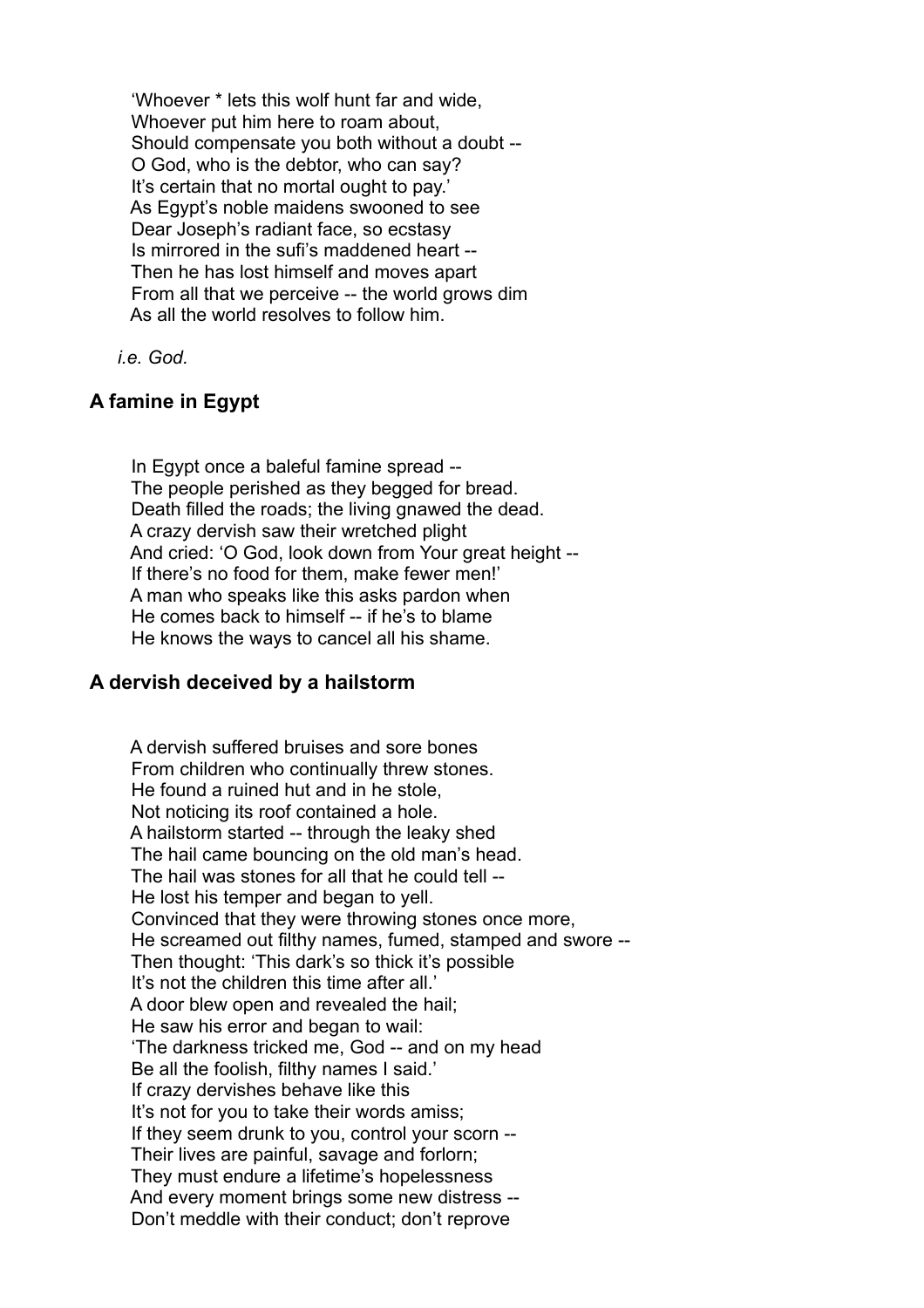Those given up to madness and to love. You would excuse them -- nothing is more sure -- If you could share the darkness they endure.

### **AlVasati passes the Jewish cemetery**

AlVasati, cast down by grief one day, Proceeded on his troubled, weary way Until he saw the Jewish cemetery And said: 'These souls are pardoned and go free; But this is not a truth that can be taught,' His words were heard and he was haled to court, Where angry judges asked him what he meant -- AlVasati replied: 'Your government Accuses them; their pardon's heaven-sent'."

# **A bird claims that he lives only for the Simorgh**

Another bird spoke up: 'I live for love, For Him and for the glorious world above -- For Him I've cut myself from everything; My life's one song of love to our great king. I've seen the world's inhabitants, and know I could not worship any here below; My ardent love's for Him alone; how few Can manage to adore Him as I do! But though I've struggled on with all my soul, It seems I haven't quite achieved our goal. The time has come -- my Self will disappear; I'll drink the wine of meekness and draw near; His beauty will illuminate my heart; His neck will know my touch; we shall not part."

# **The hoopoe answers him**

The hoopoe said: "The Simorgh isn't won By boasts of who you are and what you've done -- Don't brag of love; He's not deceived by lies, And no one pulls the wool across his eyes. His call is like some lightly wafted breeze Lifting the veil from hidden mysteries -- Then He will draw you to Himself, alone; Your place will be with Him, beside His throne (Though if mere pride of place prompts your desire, Your love prepares you for eternal fire).

# **Bayazid after death**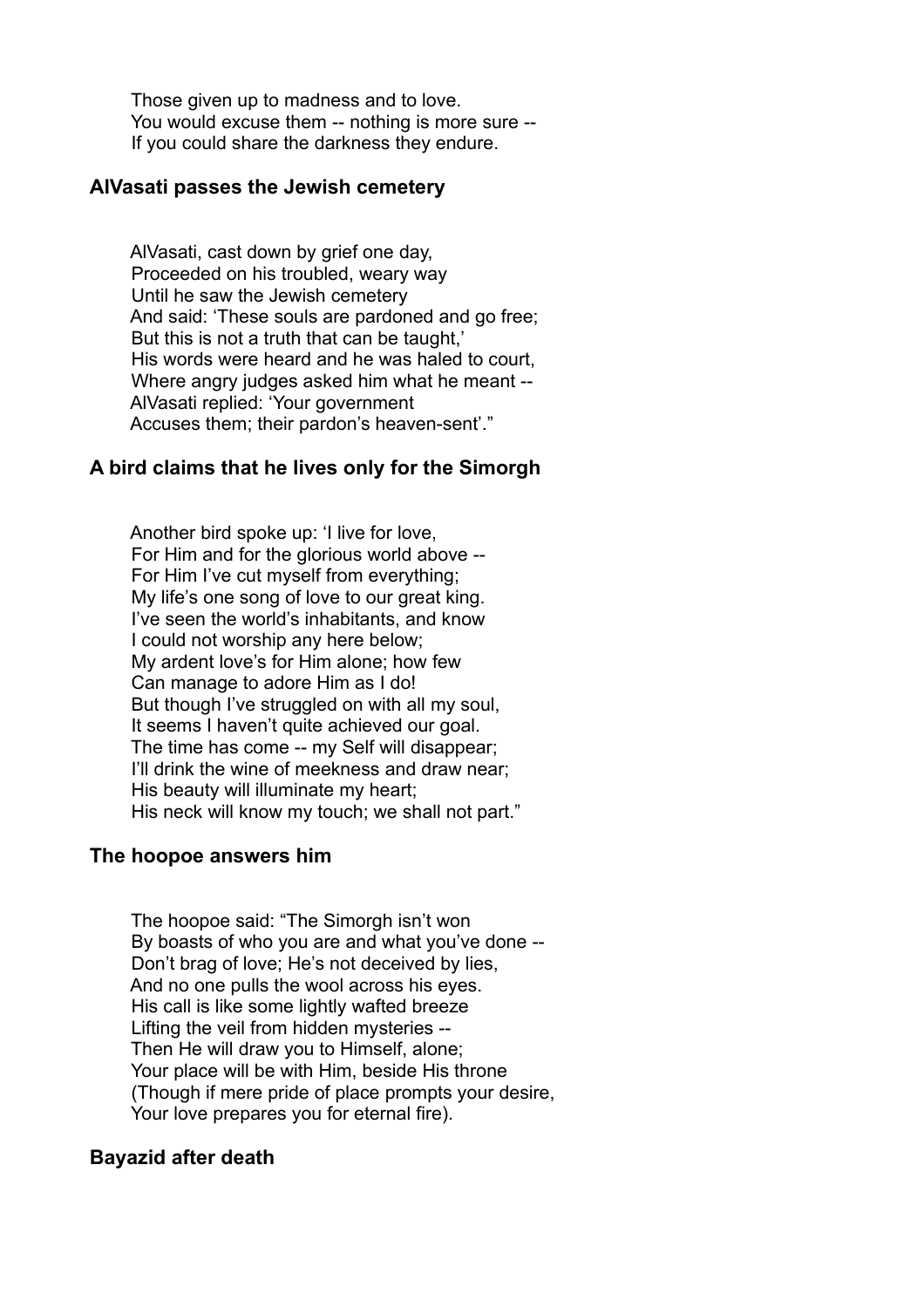When Bayazid had left the world behind, He came that night before the dreaming mind Of one of his disciples, who in fear Asked how he'd fared with Monkar and Nakir.\* He said: "When those two angels questioned me About the Lord, I told them I could see No profit in our talk -- if I should say 'He is my God', my answer would betray A proud, ambitious heart; they should return To god and ask him what they wished to learn -- God says who is His slave; the slave is dumb, Waiting for Him to say: 'Good servant, come!' If grace is give you from God above, Then you are wholly worthy of His love; And if He kindles joy in you, the fire Will burst out and its flames beat ever higher -- It is His works that act, not yours, you fool; When will these dunces understand His rule!

*\* Two angels who question the dead on their faith.*

# **A dervish in love with God**

A dervish wept to feel the violence of The inextinguishable fires of love. His spirit melted, and his soul became A seething mass of incandescent flame; He wept as he proceeded on his way, And through his scalding tears was heard to say: 'For how much longer must I weep? Desire Has burnt my life in its consuming fire.' 'What's all this boasting for?' a voice replied, 'Can you approach Him with such senseless pride?' 'And when did I approach Him?' asked the saint; 'No, He approaches me; that's my complaint -- How could a wretched thing like me pretend To have the worth to claim Him as my friend? Look -- I do nothing; He performs all deeds And He endures the pain when my heart bleeds.' When He draws near and grants you audience Should you hang back in tongue-tied diffidence? When will your cautious heart consent to go Beyond the homely boundaries you know? O slave, if He should show His love to you, Love which His deeds perpetually renew, You will be nothing, you will disappear -- Leave all to Him who acts, and have no fear. If there is any 'you', if any wraith Of Self persists, you've strayed outside our faith.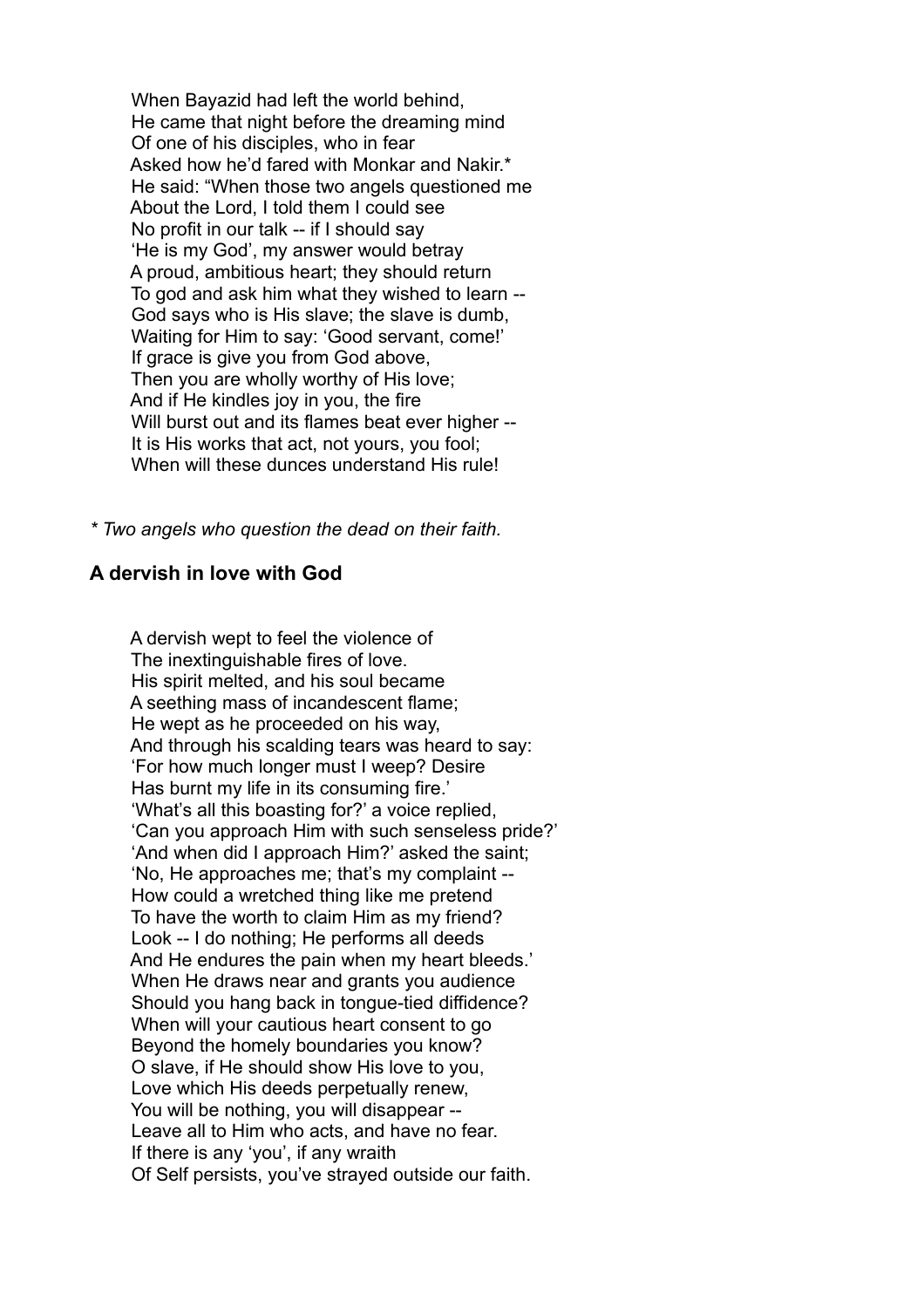# **Shah Mahmoud and the stoker at the public baths**

 Shah Mahmoud, full of sorrow, went one night To one who keeps the baths' huge fires alight; The man made room among the ash and grime (Feeding the furnace-mouth from time to time), Then brought the king some stale, unwholesome bread. 'When he knows who I am,' Shah Mahmoud said, 'He'll beg to be allowed to keep his head!' When, finally, the king prepared to go. The poor man said: 'I haven't much to show -- You've seen my home and food (I brought the best; You were a rather unexpected guest), But if in future you feel sorrow's pain I hope you'll come and be my guest again. If you weren't king you could be happy, sire; I'm happy shovelling wood on this great fire -- So I'm not less than you or more, you see … I'm nothing next to you, your majesty.' The king was so impressed that he returned, What more could I desire from you than you? May my perverse heart die if it should crave Another fate than to remain your slave! What's sovereignty to me? All I request Is that from time to time you'll be my guest.' The bath attendant's love should teach you yours; Learn from him all the loving heart endures -- And if this love has stirred in you, then cling With passion to the garments of your king; He too is moved; hold fast and do not stop -- He is a sea; He asks of you one drop.

### **Two water-sellers**

A man who lived by selling water found He'd very little left; he looked around And saw another water-seller there -- 'Have you got any water you could spare?' He asked. 'No, fool, I certainly have not,' The other snapped: 'make do with what you've got!' 'O, give me some,' the man began to plead; 'I'm sick of what I have; it's yours I need.' When Adam's heart grew tired of all he knew, He yearned for wheat; a substance strange and new -- He gave up all he owned for one small grain, And naked suffered love's relentless pain; He disappeared in love's intensity -- The old and new were gone and so was he; He was annihilated, lost, made naught -- Nothingness swallowed all his hands had sought.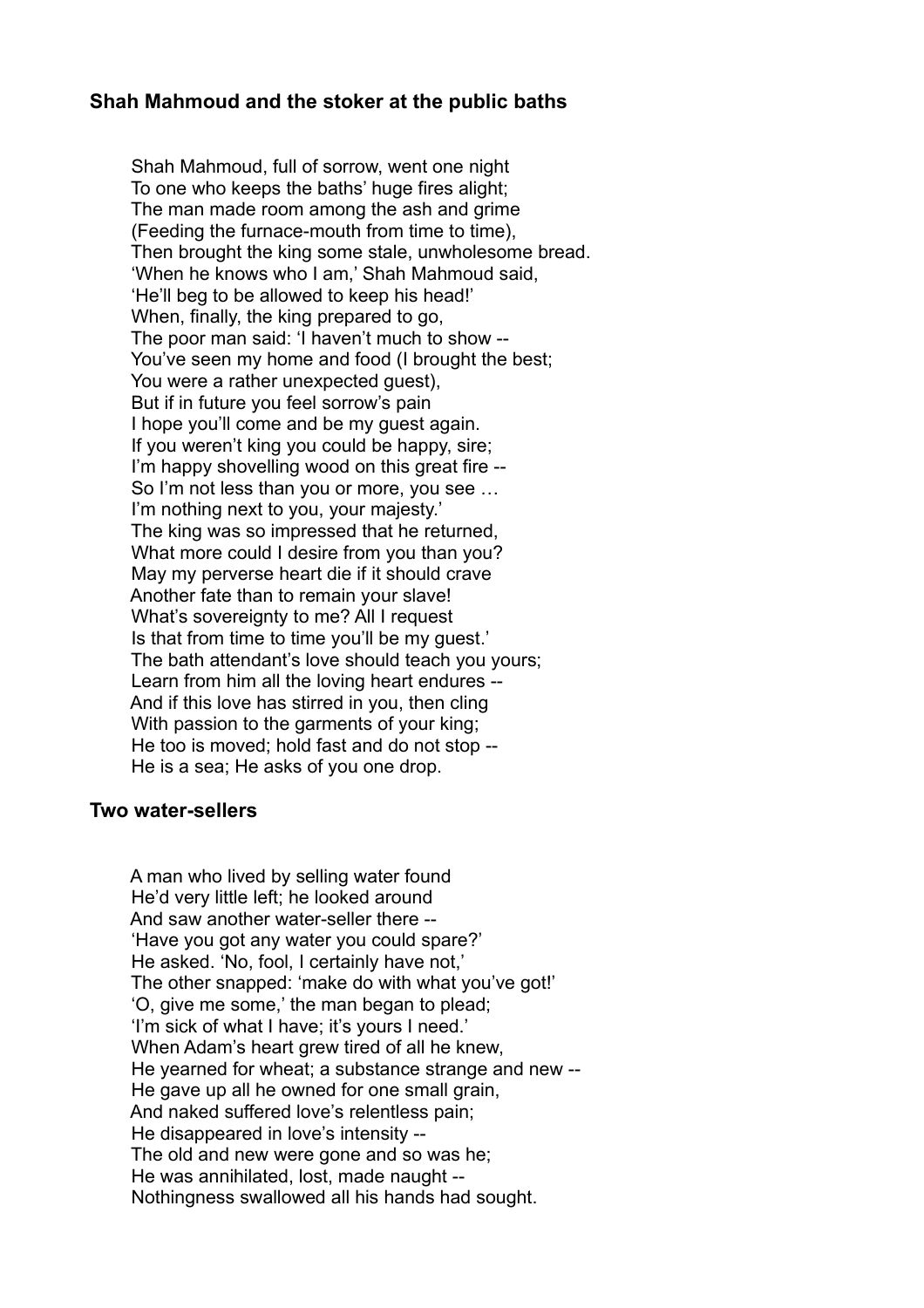To turn from what we are, to yearn and die Is not for us to choose or to deny."

#### **A bird you claims to be satisfied with his spiritual state**

Another bird squawked: "There can be no doubt I've made myself unworldly and devout. To reach this wise perfection which you see I've lived a life of cruel austerity, And as I've gained the sum of wisdom here. I really couldn't move, I hope that's clear. What fool would leave his treasury to roam In deserts and dry mountains far from home?"

#### **The hoopoe answers him**

The hoopoe said: "Hell's pride has filled your soul; Lost in self-love, you dread our distant goal. Your arrogance deceives you, and you stray Further and further from the spirit's Way. Your Self has trapped your soul and made it blind; The devil's throne is your complacent mind. The light that guides you is a fantasy, Your love a self-induced absurdity --All your austerities are just a cheat, And all you say is nothing but deceit. Don't trust the light which shows you where you go; Your own Self sheds this dim, misleading glow -- It has no sword, but such an enemy Will threaten any man's security. If it's your Self's light which the road reveals, It's like the scorpion's sting which parsley heals; Don't be deceived by this false glow, but run And be an atom since you're not the sun (Don't grieve because the Way is dark as night, Or strive to emulate the sun's pure light); Whilst you are locked within yourself your cares Are worthless as your worthless cries and prayers. If you would soar beyond the circling sky, First free yourself from thoughts of "me" and "I"; If any thought of selfhood stains your mind An empty void is all the Self will find, If any taste of selfhood stays with you Then you are damned whatever you may do. If selfhood beckons you for but one breath A rain of arrows will decide your death. While you exist endure the spirit's pain: A hundred times bow down, then bow again -- But if you cling to selfhood and its crimes, Your neck will feel Fate's yoke a hundred times.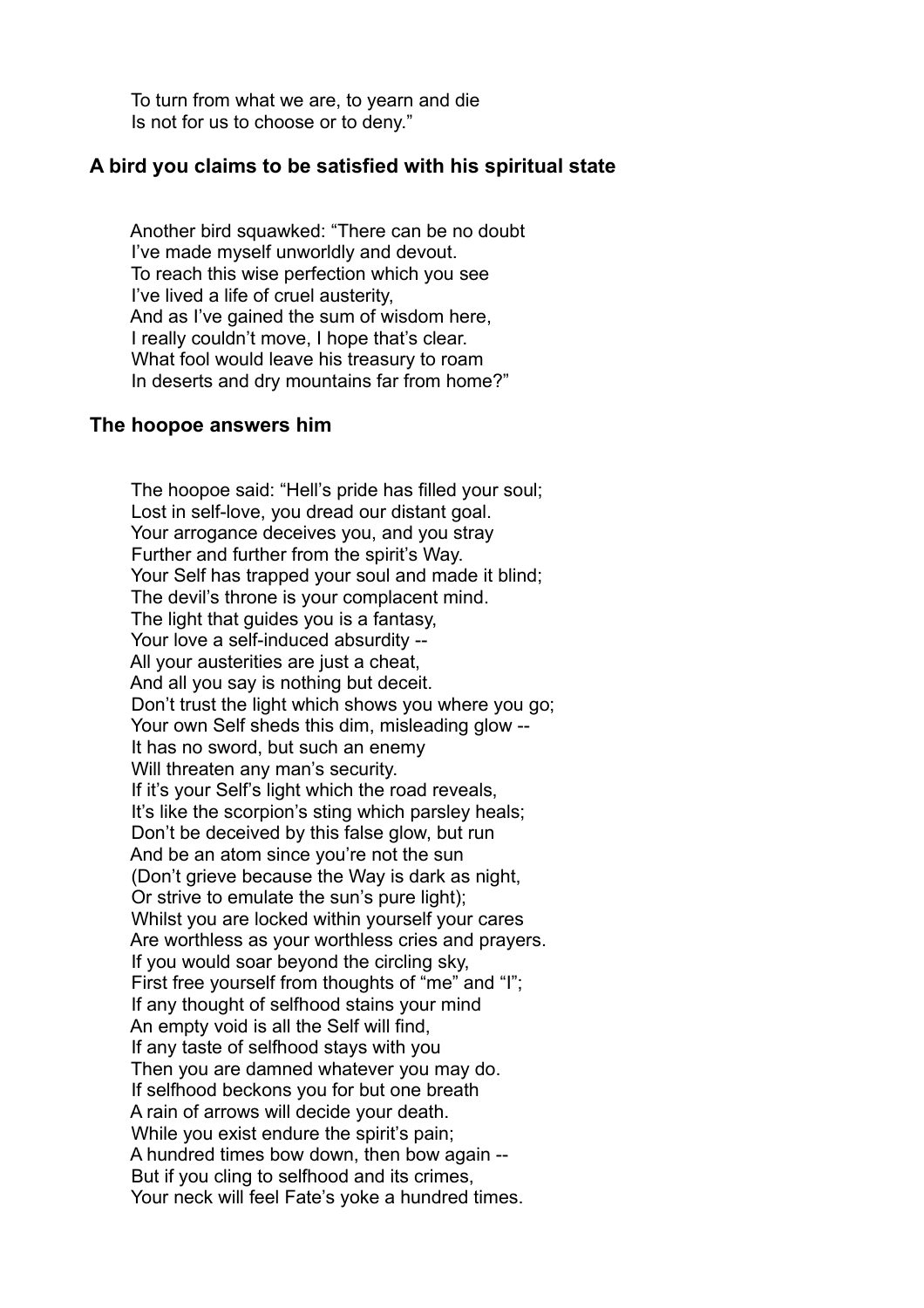# **How Sheikh Abou Bakr's self-satisfaction was reproved**

 Sheikh Abou Bakr of Neishapour one day Led his disciples through a weary way. His donkey carried him, aloof, apart -- And then the beast let out a monstrous fart! The sheikh began to tear his clothes and cry Till one of his disciples asked him why. The sheikh said: 'When I looked I saw a sea Of my disciples sworn to follow me; They filled the roads and in my mind there slid The thought: 'By God, I equal Bayazid! So many praise me, can I doubt this sign That heaven's boundless glories will be mine?' Then as I triumphed in my inmost heart, My donkey answered me -- and with a fart; My pompous, self-deceiving soul awoke, And this is why I weep and tear my cloak.' How far away the truth remains while you Are lost in praise for all you say and do -- Destroy your arrogance, and feed the fire With that vain Self you foolishly admire. You change your face each moment, but deep down You are a Pharaoh and you wear his crown, Whilst one small atom of this 'you' survives Hypocrisy enjoys a hundred lives. If you put all your trust in 'I' and 'me' You've chosen both worlds as your enemy -- But if you kill the Self, the darkest night Will be illuminated with your light. If you would flee from evil and its pain Swear never to repeat this 'I' again!

# **The devil's secret**

 God said to Moses once: 'Go out and find The secret truth that haunts the devil's mind.' When Moses met the devil that same day He asked for his advice and heard him say: 'Remember this, repeat it constantly, Don't speak of 'me', or you will be like me.' If life still holds you by a single hair, The end of all your toil will be despair; No matter how you prosper, there will rise Before your face a hundred smirking 'I's.

A saint once said: 'The novice ought to see A door that opens on obscurity -- Then seas of love will inundate his mind, And he will leave our earthly life behind;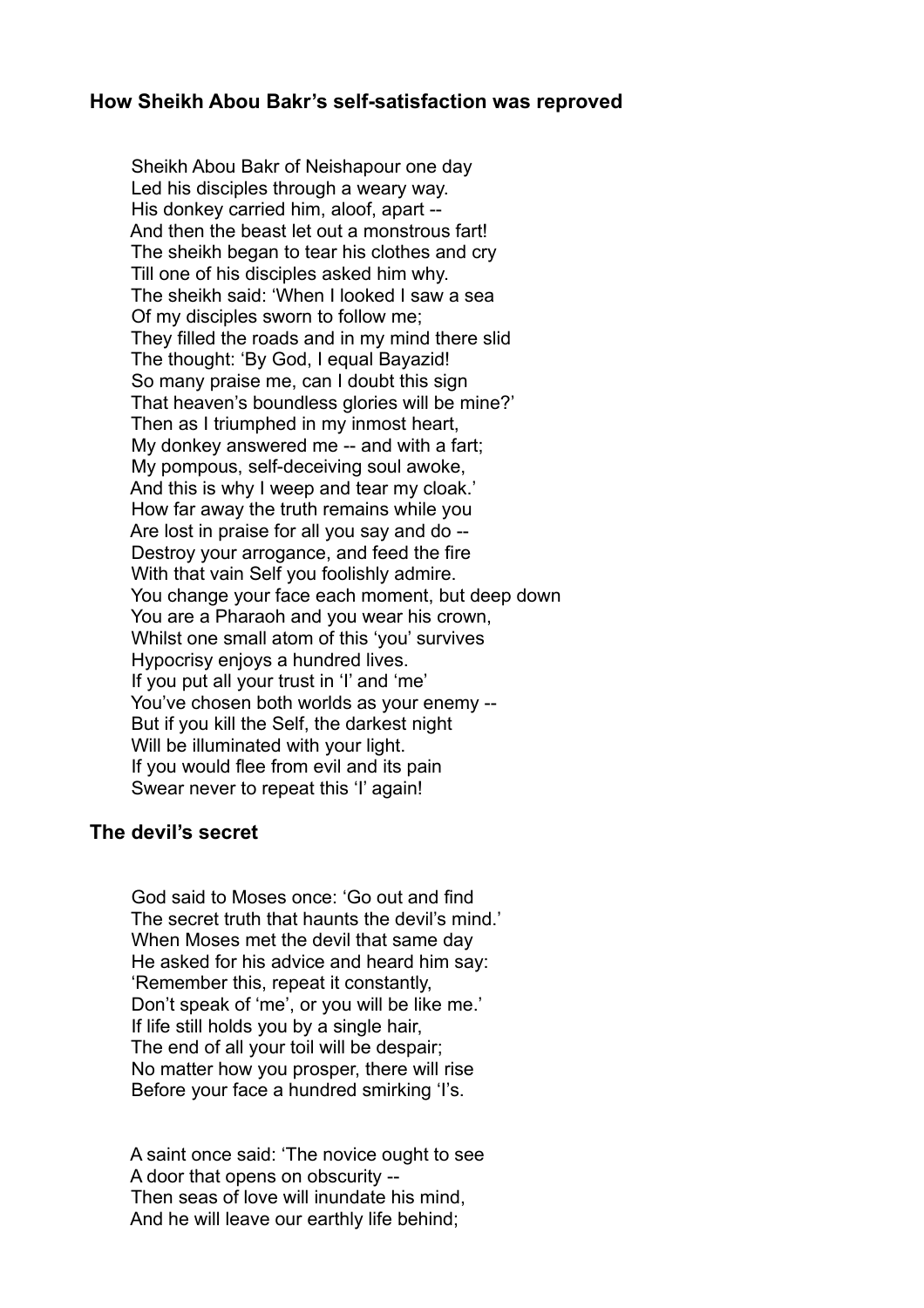If he sees anything but darkness there, He is deceived and worships empty air.' Though others see them, you have not the art To recognize the passions in your heart. There is a den in you where dragons thrive; Your folly keeps the prowling beasts alive -- By day and night you watch them sleep and eat And cosset them, and toss them blood-soaked meat. From dust and blood your earthly being grew -- Is it not strange that both should be taboo? That blood, which flows within your every vein, Is an impurity, an unclean stain? What you most love defiles, and deep within The chambers of your heart hide guilt and sin; If you have seen this filth, why do you sit Smiling as if you'd never heard of it?

### **The sheikh and the dog**

A dog brushed up against a sheikh, who made No move to draw his skirts in or evade The filthy stray -- a puzzled passer-by Who'd noticed his behaviour asked him why. He said: 'The dog is filthy, as you see, But what is outside him is inside me -- What's clear on him is hidden in my heart; Why should such close companions stay apart?' If inward filth is slight or if it's great, The outcome is the same disgusting state -- If straws impede you, or a mountain-top, Where is the difference if you have to stop?

# **The anchorite who loved his beard**

 In Moses' time there lived an anchorite Who prayed incessantly by day and night, And yet derived no pleasure from his quest; No sun had risen in his troubled breast. He had a beard, of which he took great care. Loving to comb it hair by silky hair. It happened that this pious man one day Caught sight of Moses walking far away -- He ran to him and cried: 'Mount Sinai's lord, Ask God why he denies me my reward.' When next on Sinai's slopes good Moses trod, He put this poor man's question to his God, Who answered: 'Tell this would-be saint that he Pays more attention to his beard than Me.' When Moses told the man of God's reply, He tore his beard out with a piteous cry -- Then Gabriel appeared to them and said: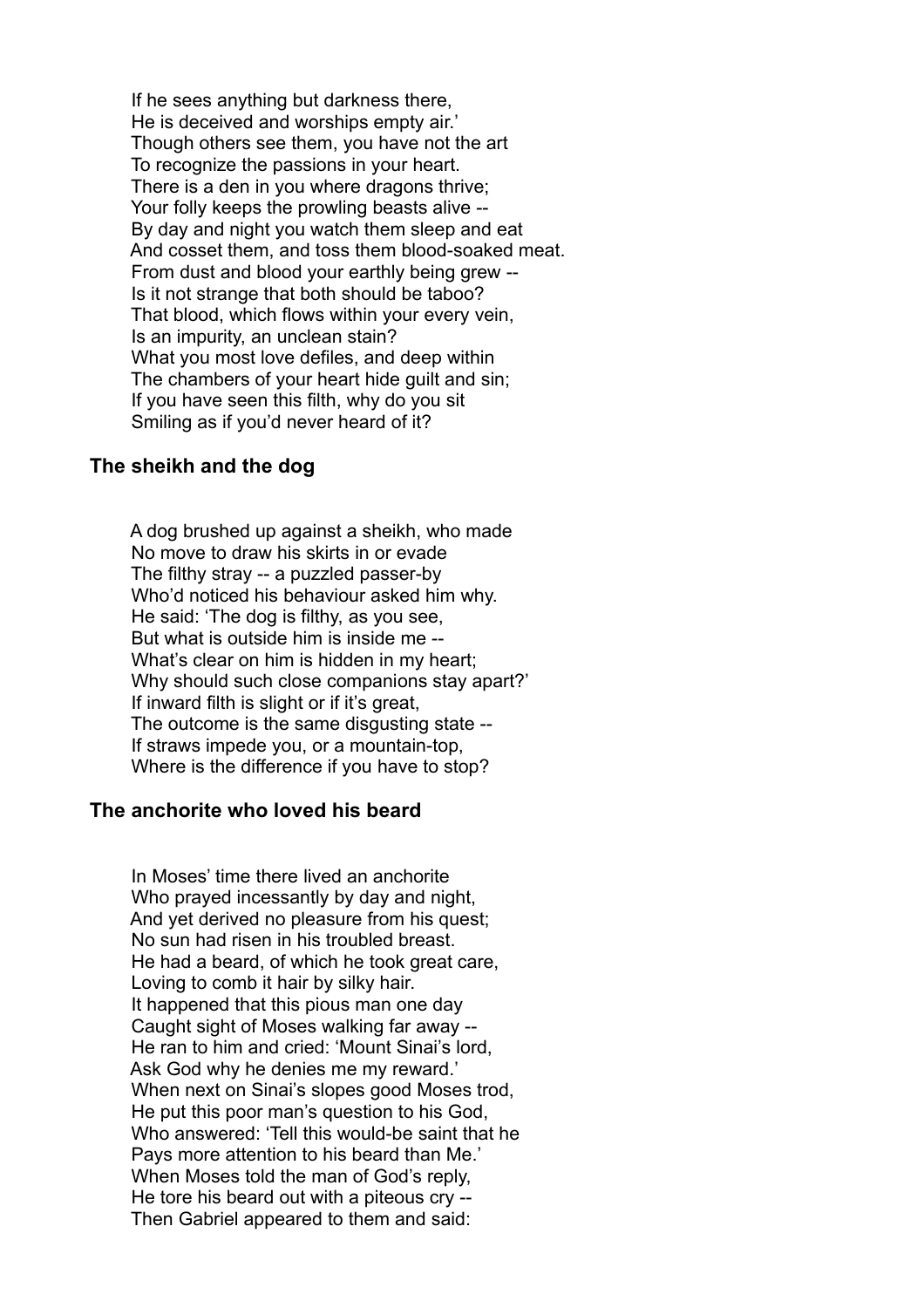'Concern for that grey beard still fills his head; He loved it then, and now he pulls it out, His wretched love is even more devout.' Whatever stage you've reached, to spend one breath Unmindful of your God is worse than death -- And what of you, still wrapped up in your beard, For whom grief's ocean has not yet appeared? Forget this beard and you will understand How you can swim across and gain dry land -- But keep it as you enter that profound Ungoverned sea, and with it you'll be drowned.

# **A drowning fool**

A fool with an enormous beard once fell Into a violent sea's tumultuous swell. As he was struggling he heard someone shout: 'That bag tied on your collar -- throw it out!' 'It's not a bag, it's my huge beard!' he cried. 'Well, that's just marvellous,' the man replied, 'A splendid growth; but now the harvest's come.' Your goatish beards have made you quarrelsome, Self-willed and vain, the devil's followers, Strutting like Pharaoh and his ministers. But beard this Pharaoh, as did Moses once, And set out on the Way with confidence -- The pilgrim has no time to preen and comb; Long suffering will attend his journey home. If bleaching's his profession he'll complain There is sun -- if crops, there is no rain.

# **A sufi washing his clothes**

 Once, as a sufi washed his clothes, a cloud Filled all the heavens like a darkening shroud -- But though the world seemed plunged in deepest night, The sufi's clothes shone clean and strangely bright. He'd been about to find a grocer's stall To buy some soap -- 'I don't need soap at all,' He told himself, and then he said aloud: 'I'll buy some raisins, thanks to you, O cloud -- You do far more than grocer's powders could, I've washed my hands of earthly soap for good!' "

# **A bird asks for help and advice**

Another bird spoke next: "Dear hoopoe, say What will sustain my heart along the Way --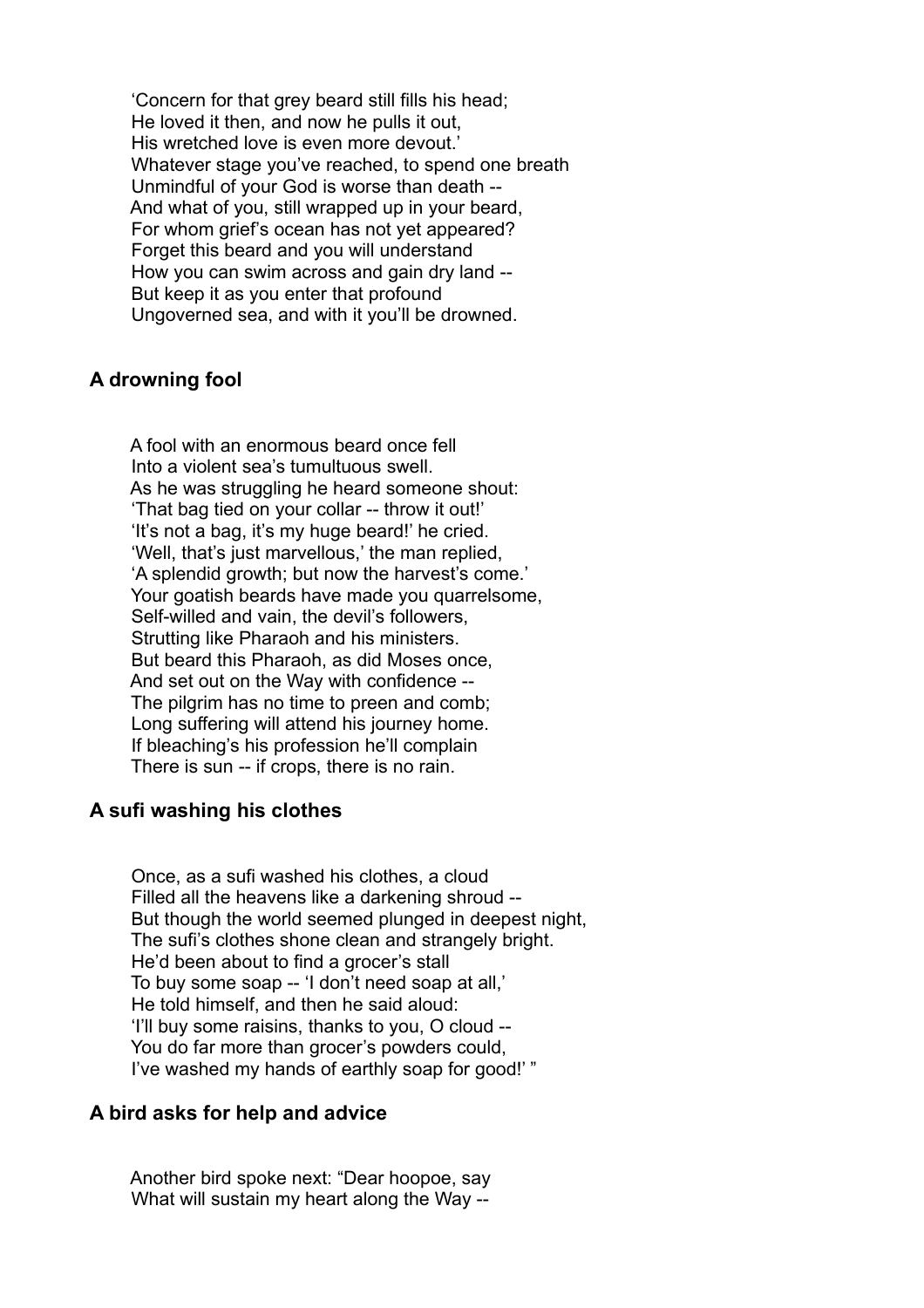To travel as I should I need your aid; If you can help me I'll be less afraid -- To make me start this quest, then persevere, I must be told how I can conquer fear. I spurn the crowd's advice; I'm quite alone And haven't any wisdom of my own."

#### **The hoopoe answers him**

The hoopoe said: "Trust Him, and while you live, Avoid whoever seems too talkative. With Him you will rejoice -- when He is there The saddest soul is freed from every care; There is no sorrow He cannot console -- On Him depends the sky's revolving bowl. Let His joy teach you yours, as planets move Within the orbit of sustaining love; What is His equal? Say that nothing is, Then happiness is yours, and you are His.

### **A dervish in ecstasy**

A frenzied dervish, mad with love for God, Sought out bare hills where none had ever trod. Wild leopards kept this madman company -- His heart was plunged in restless ecstasy; He lived within this state for twenty days, Dancing and singing in exultant praise: 'There's no division; we two are alone -- The world is happiness and grief has flown.' Die to yourself -- no longer stay apart, But give to Him who asks for it your heart; The man whose happiness derives from Him Escapes existence, and the world grows dim; Rejoice for ever in the Friend, rejoice Till you are nothing, but a prating voice.

 'For seventy years my happy heart has led A life of constant bliss,' a sufi said. 'My God has been so good to me that I Am bound to Him until the day I die.' You seek for faults to censure and suppress And have no time for inward happiness -- How can you know God's secret majesty If you look out for sin incessantly? To share His hidden glory you must learn That others' errors are not your concern -- When someone else's failings are defined What hairs you split -- but to your own you're blind!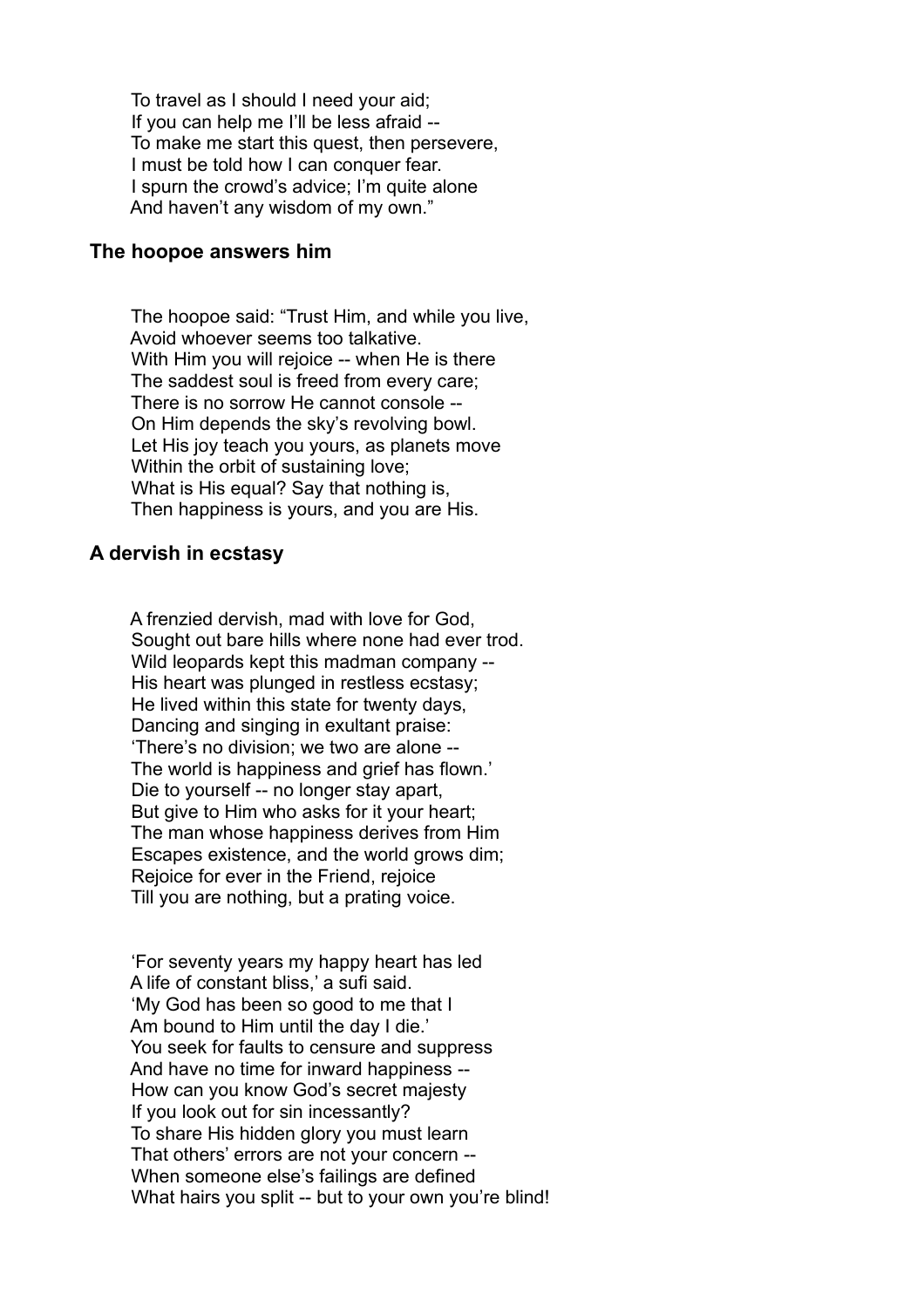Grace comes to those, no matter how they've strayed, Who know their own sin's strength, and are afraid.

# **A drunkard accuses a drunkard**

A sot became extremely drunk -- his legs And head sank listless, weighed by wine's thick dregs. A sober neighbour put him in a sack And took him homewards hoisted on his back. Another drunk went stumbling by the first, Who woke and stuck his head outside and cursed. 'Hey, you, you lousy dipsomaniac,' He yelled as he was borne off in the sack, 'If you'd had fewer drinks, just two or three, You would be walking now as well as me,' He saw the other's state but not his own, And in this blindness he is not alone; You cannot love, and this is why you seek To find men vicious, or depraved, or weak -- If you could search for love and persevere The sins of other men would disappear.

# **The lover who saw a blemish in his beloved's eye**

A lion-hearted hero met defeat -- Five years he loved, and slavery was sweet. The girl for whom he was content to sigh Had one small blemish lurking in her eye, And though, as often as she would permit, He gazed at her he never noticed it. (How could a man possessed by frenzy see This unimportant, faint deformity?) Then imperceptibly love ceased to reign; A balm was found to ease his aching pain -- The girl and all her blandishments Became a matter of indifference; And now the blemish in her eye was clear -- He asked her: 'When did that white speck appear?' She answered: 'As your love began to die, This speck was brought to being in my eye.' How long will others' faults distract your mind? Your own accuse you, but your heart is blind. Your sins are heavy, and while they are there, Another's guilt is none of your affair.

# **The drunk and the constable**

A man whose job it was to keep the peace Beat up a drunk, who fought for his release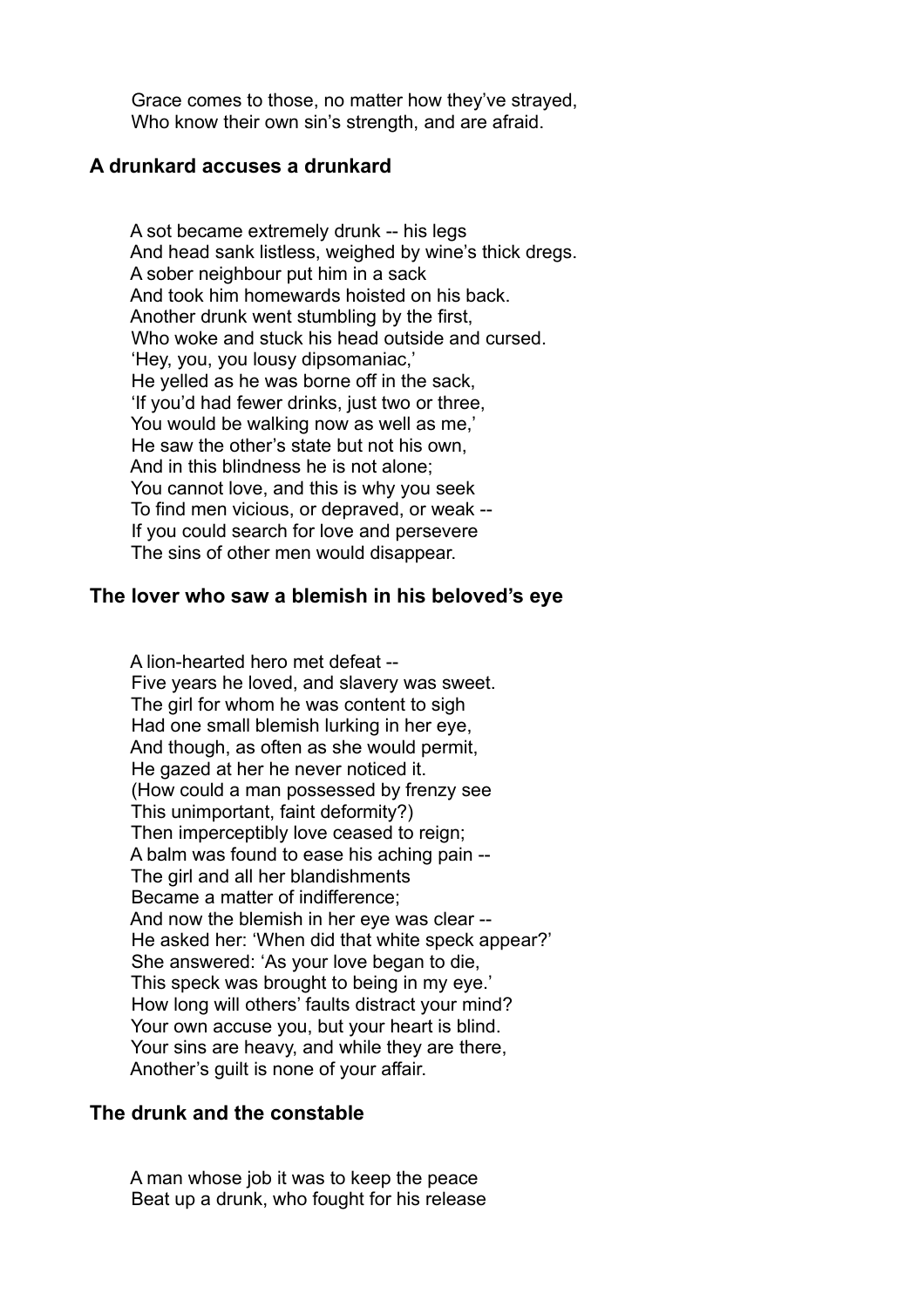And cried: "It's you who's tippled too much wine; Your rowdiness is ten times worse than mine -- Who's causing this disturbance, you or me? But yours is drunkenness that men can't see; Leave me alone! Let justice do its worst -- Enforce the law and beat yourself up first!' "

# **A bird wonders what gift he should ask for from the Simorgh**

Another bird said: "Leader of my soul, What shall I ask for if I reach our goal? His light will fill the world, but I'm not sure What special gift I should be looking for -- I'll ask Him for whatever you suggest."

### **The hoopoe answers him**

The hoopoe said: "Poor fool, make one request; Seek only Him -- of all things He is best; If you're aware of Him, in all the earth What could you wish for of a greater worth? Whoever joins Him in that secret place Is step by step admitted to His grace -- No bribe can turn aside the penitent Who knows the fragrance of His threshold's scent.

# **The death of Bou Ali Roudbar**

 When Bou Ali Roudbar drew near to death, He said: 'Impatience hastens my last breath. I see the gates of heaven part and rise; A throne of glory shines before my eyes -- Angelic voices fill the glistening dome; Like nightingales they call my ardour home. "Rejoice!" they sing, "no man has ever known This radiant splendour which is yours alone." Though I believe in this refulgent state, It's not for this my soul and spirit wait; They murmur to me: "What is this to you? Was it for this you bid the world adieu?" I cannot share the cravings of that tribe Who sneak and bow and snatch each petty bribe -- Infuse my soul with Your sustaining love, And I know neither hell nor heaven above; I know but You; no faith or blasphemy Could make me swerve from my fidelity; I love but You; to You I must resign My thirsting soul and take Your soul for mine -- Both worlds for me are You; You are my creed;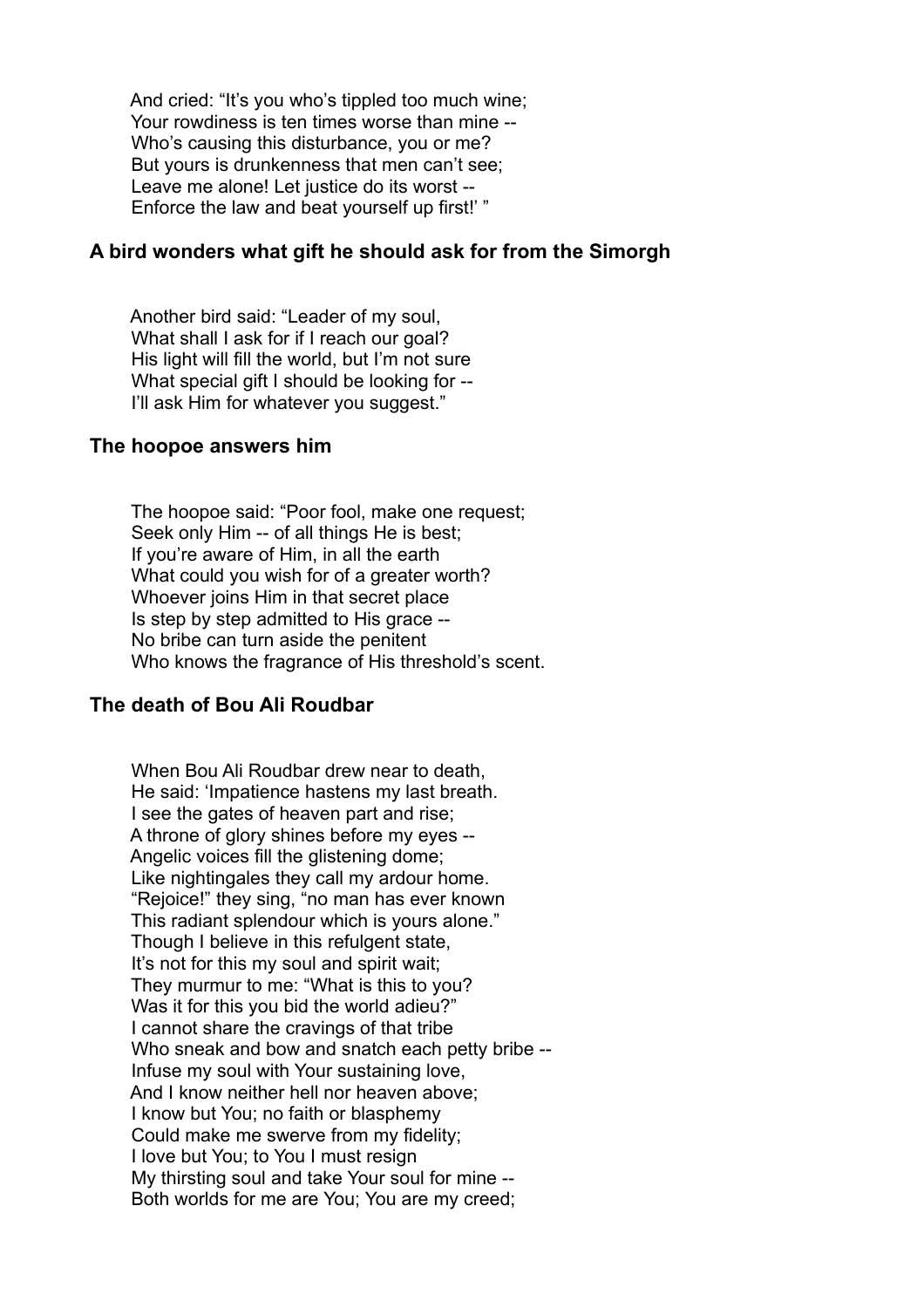I recognise no other hope or need -- A hair's breadth lies between us now -- remove This last impediment to perfect love, And if my wayward soul attempts to stir Our mingled whispers will admonish her.'

 God said to David: 'Tell my servants prayer Should be creation's all-consuming care; Though hell were not his fear nor heaven his goal, The Lord should wholly occupy man's soul. But if the sun did not light up the day, They would not think of Me, nor ever pray -- Their prayers know nothing of love's selfless pain; Not love inspires them but mere lust for gain. True prayer seeks God alone; its motives start Deep in the centre of a contrite heart. Tell them to turn from all that is not Me; To worship none but God continuously; To heap together all the world can show; To break it piece by piece and blow by blow; To burn these fragments in one vivid flash, And scatter on the winds the swirling ash -- When they have done this they will understand The ash they grasped for with each greedy hand.' If it is paradise for which you pray You can be sure that you have lost your way.

# **A story of Mahmoud and Ayaz**

 Shah Mahmoud called Ayaz to him and gave His crown and throne to this bewitching slave, Then said: 'You are the sovereign of these lands; I place my mighty army in your hands -- I wish for you unrivalled majesty, That you enslave the very sky and sea.' But when the soldiers heard of this, their eyes Grew black with envy they could not disguise. 'What emperor in all the world,' they say, 'Has heaped such honours on a servile head?' Though even as they murmured Ayaz wept That what the king decreed he must accept; The courtiers said to him: 'You are insane To change from slave to king and then complain!' But Ayaz answered them: 'O, rather say My king desires me to be far away, To lead the army and be occupied In almost any place but by his side. What he commands I'll do, but in my heart We shall not -- for one instant -- live apart; And what have I to do with majesty?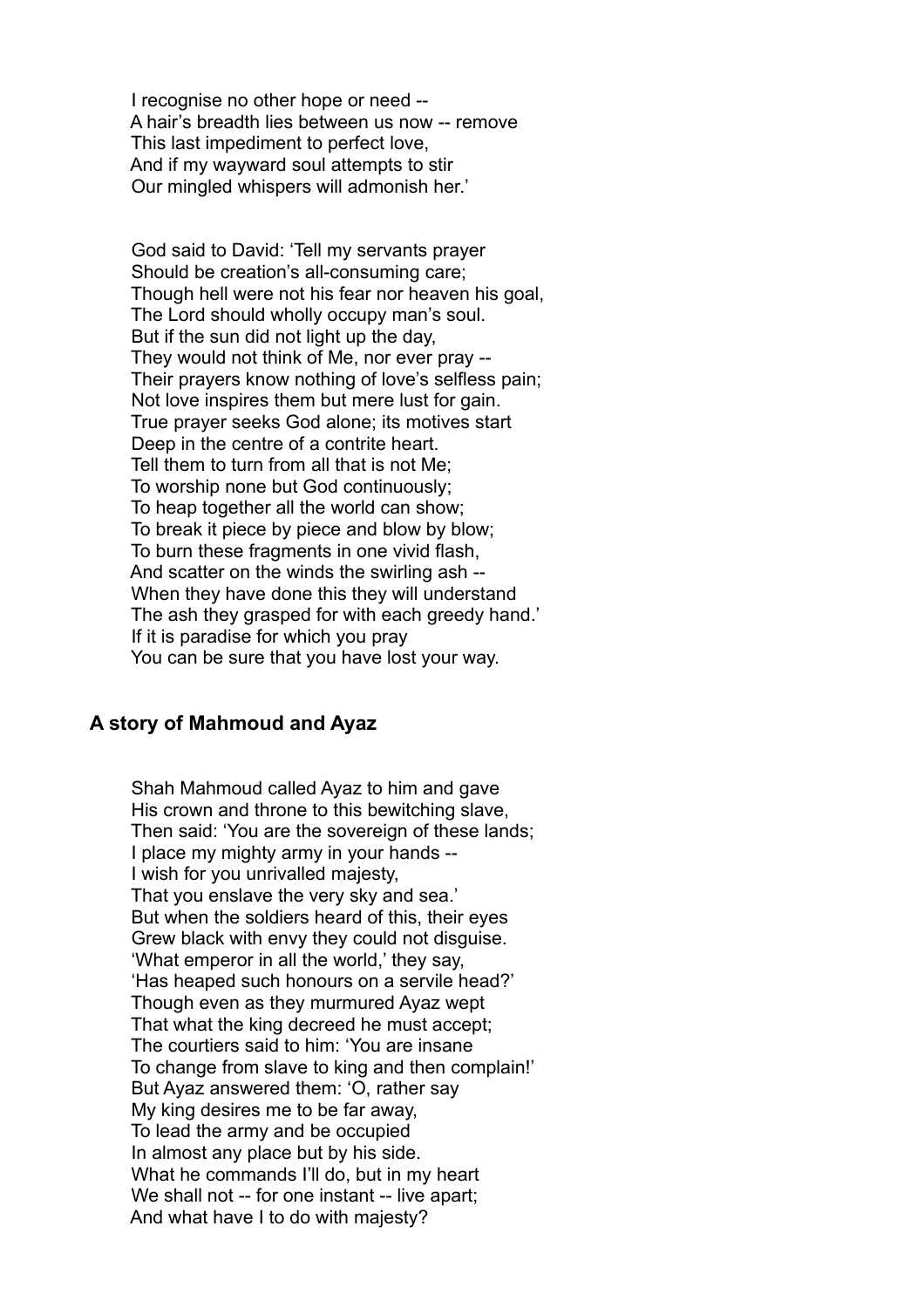To see my king is realm enough for me.' If you would be a pilgrim of the Truth, Learn how to worship from this lovely youth. Day follows night -- you argue and protest And cannot pass the first stage of our quest; Each night you chatter as the hours pass by And send Orion down the dawning sky, And still you linger -- though another day Has broken, you're no further on your way. From highest heaven they came to welcome you, And you made lame excuses and withdrew! Alas! You're not the man for this; your thoughts See hell's despair and heaven's wondrous courts -- Forget these two, and glory's radiant light Will stage by stage emerge from darkest night: The pilgrim does not long for paradise -- Keep back your heart; He only will suffice.

### **Rabe'eh's prayer**

This was the common hymn of Rabe'eh: 'O God, who knows all secrets,' she would pray, 'May fortune favour all my enemies, And may my friends taste heaven's ecstasies; It is not this world or the next I crave But, for one moment, to be called Your slave -- With passion I embrace this poverty; Such endless blessings flow from you to me If I desire this world or shrink from hell, I am no better than an infidel.' A man has everything who knows his Lord -- The world and all its seven seas afford. All that the universe has ever shown Can find its match but God, who is alone; And only He, wherever you may seek, Is absolute, abiding, and unique.

 God counselled David: 'There is nothing here Of good or bad, unseen or far or near, Which does not have some cunning complement; For only I have no equivalent. I am alone; make me your single goal -- My presence is sufficient for your soul; I am your God, your one necessity -- With every breath you breathe remember Me; Make God your one desire, for only I Shall live eternally and never die.' And you -- obsessed with what the world contains, Subjected day and night to envy's pains -- Turn now and put our journey to the test; In this world and the next make Him your quest;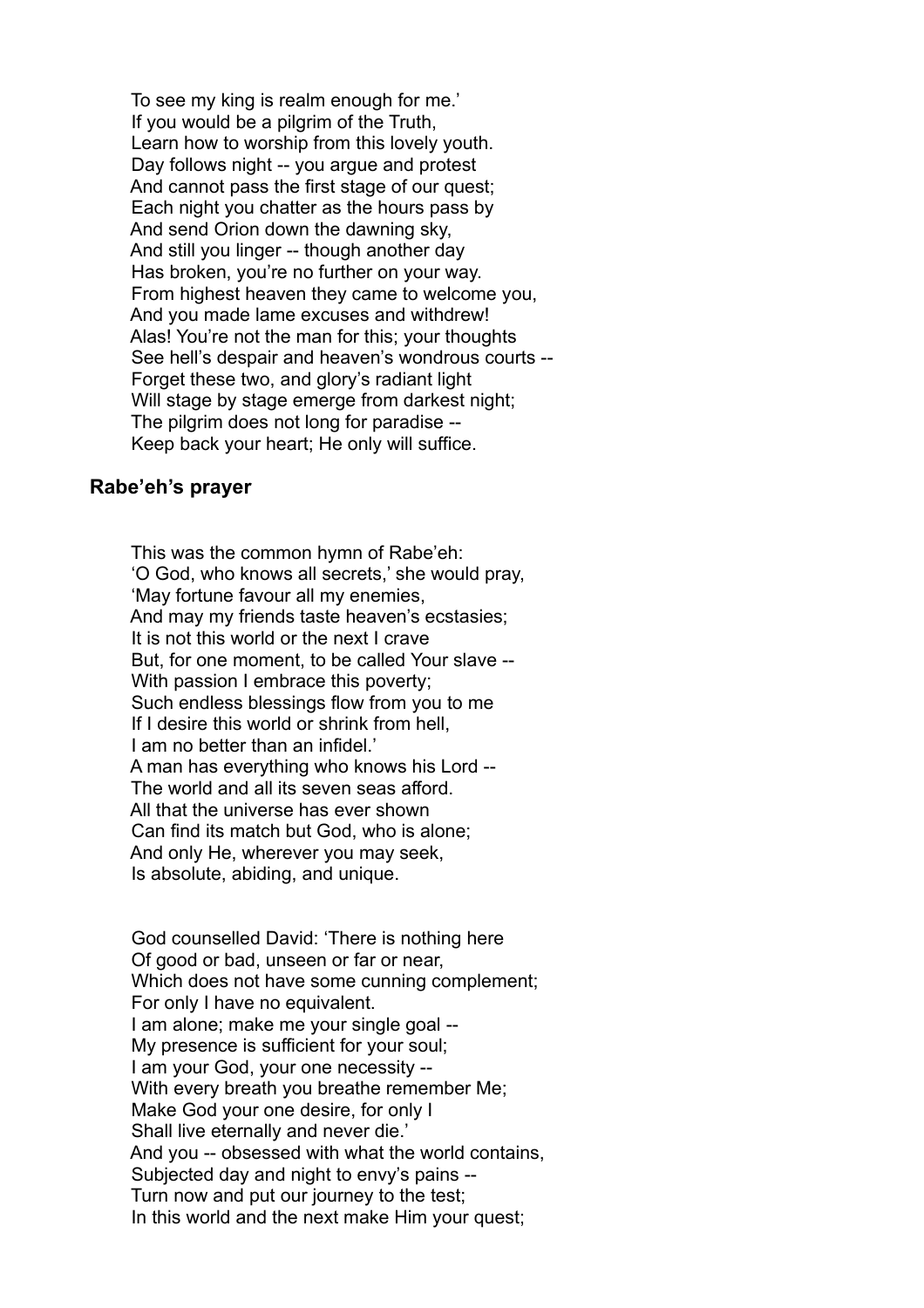To choose what is not God is to prefer To be some worthless idol's worshipper, And if this idol is your soul, your creed Is nothing more than irreligious greed.

# **Shah Mahmoud at Somnat**

 When Mahmoud's army had attacked Somnat They found an idol there that men called "Lat".\* Its worshippers flung treasure on the ground And as a ransom gave the glittering mound; But Mahmoud would not cede to their desire And burnt the idol in a raging fire. A courtier said: 'Now if it had been sold We'd have what's better than an idol -- gold!' Shah Mahmoud said: 'I feared God's Judgement Day; I was afraid that I should hear Him say "Here two -- Azar and Mahmoud -- stand, behold! One carved his idols, one had idols sold!" ' And as the idol burned, bright jewels fell out -- So Mahmoud was enriched but stayed devout; He said: 'This idol Lat has her reward, And here is mine, provided by the Lord.' Destroy the idols in your heart, or you Will one day be a broken idol too -- First burn the Self, and as its fate is sealed The gems this idol hides will be revealed. Your soul has heard the Lord's commanding call; Accept, and at His threshold humbly fall. Your soul and God have formed a covenant; Do not turn back from that first firm assent -- Will you object to what you once averred. Swear true allegiance and then break your word? Your soul needs only Him -- through good and ill Keep faith, and what you promised Him fulfil.

*\* Lat was the name of an Arabian pre-Islamic goddess. Mahmoud attacked and conquered Somnat in north-west India in 1026 and destroyed the Hindu temple there; Attar has either confused the Arabian and Indian deities, or used the name 'Lat' generically, or has been seduced by the fortuitous rhyme.*

# **Another story of Shah Mahmoud in India**

 Mahmoud began his Indian campaign And saw before him, drawn up on the plain, The massive army of his enemy -- In fear he prayed to God for victory And said: 'If I should win this doubtful day, The dervishes will bear the spoils away.'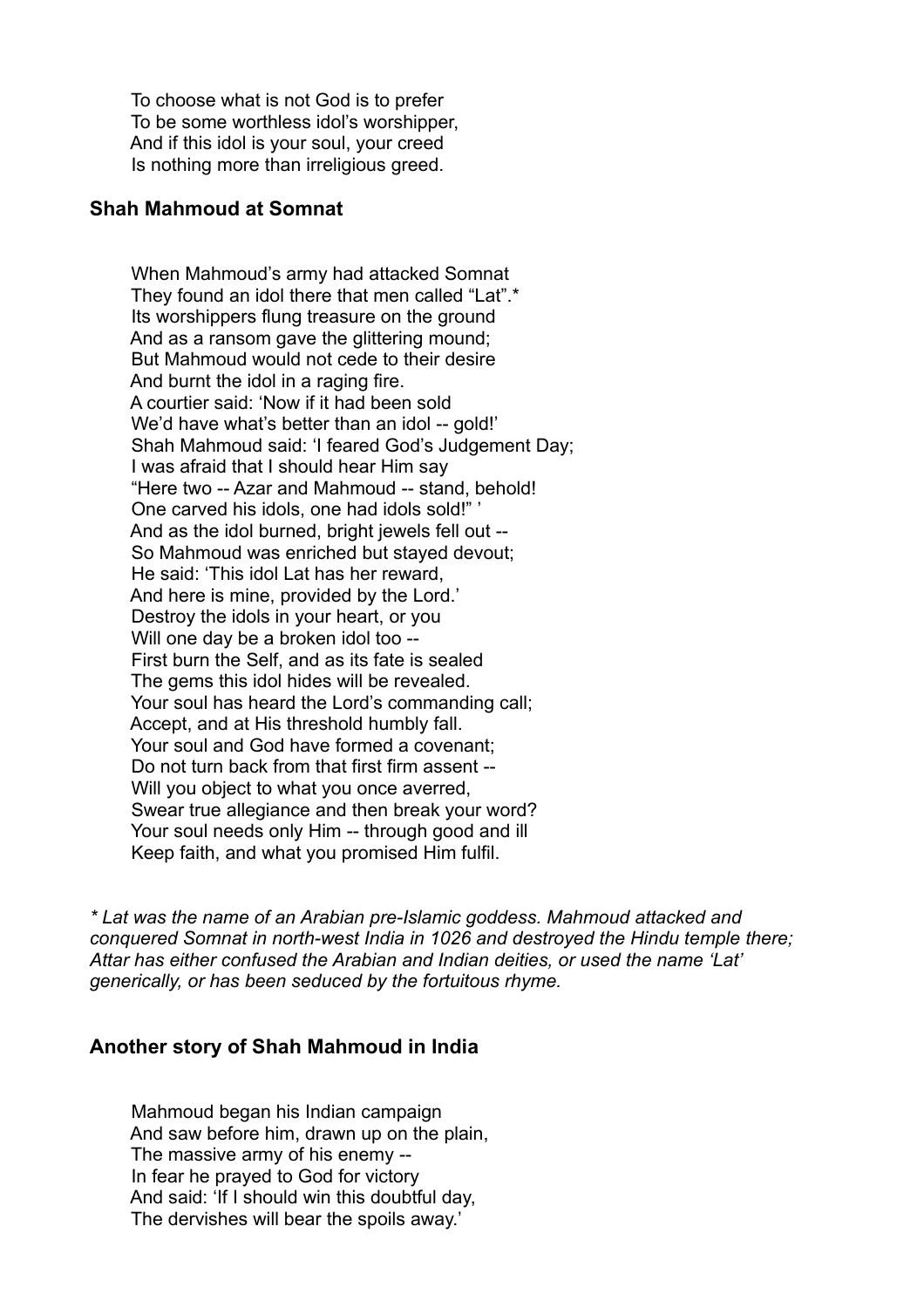They fought, and Mahmoud's conquest was complete -- His captives piled their treasures at his feet. The king declared 'I will fulfil my vow; The dervishes shall have this booty now.' But all his courtiers cried: 'Can gold and jewels Be given to that crowd of cringing fools? Reward the soldiers who have won this war, Or have it piled up in the royal store.' What should he do? Shah Mahmoud was unsure. Just then his eye caught sight of Boul Hoosein, A pious fool whom many thought insane; He said: 'Whatever that man says, I'll do -- No kings or armies influence his view.' They called the madman over to the king, Who welcomed him and told him everything. The madman said: 'O king, these anxious plans Are not worth more than two small barley grains -- If all your dealings with the Lord cease here, Forget the vow you made and never fear; But if you think you might need Him again Then keep your promise to the final grain. God gave the victory to you; now where In this agreement is your lordship's share?' So Mahmoud gave the gold where it was owed, And took his way along the royal road."

#### **A bird asks what gifts he should take the Simorgh**

Another bird said: "You have seen our king -- What gifts would it be right for me to bring? I'll gladly get whatever you advise; What would be welcome to our sovereign's eves? A king deserves a quite distinctive gift; Only a miser would be ruled by thrift!"

#### **The hoopoe answers him**

 "Be ruled by me," the hoopoe said. "Take care To offer something which is lacking there -- Where is the point in dragging all that way A costly present common there as day? There mystery resides and confidence, Pure knowledge and the soul's obedience -- But take the torment of a heart alone, The soul's distress, for these are there unknown, And let the anguish you endure arise Borne upward to the king in bitter sighs; If one sigh rises from the inmost soul, That man is saved, and has attained our goal.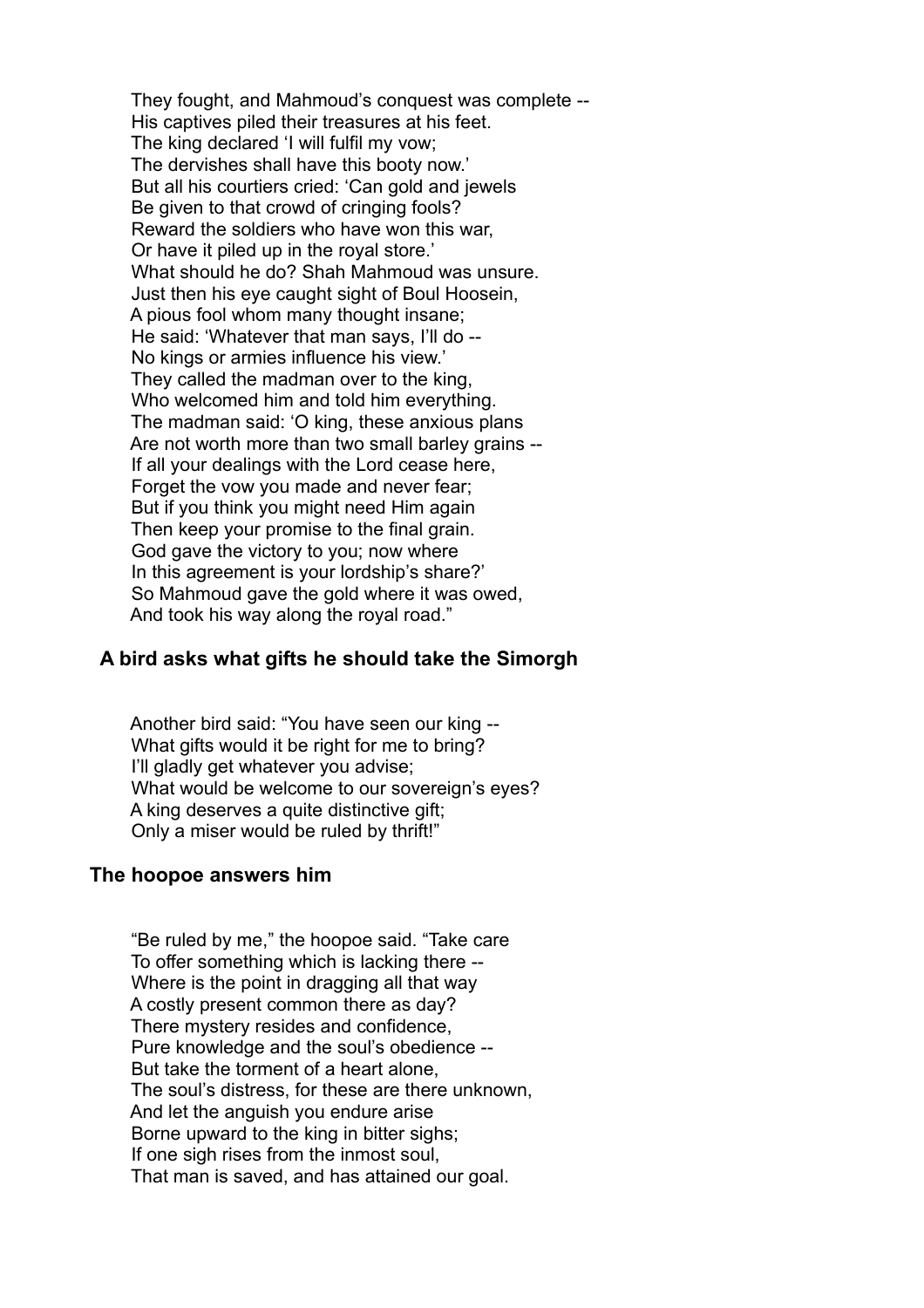# **Zuleikha has Joseph whipped**

 Zuleikha used her great authority To have poor Joseph kept in custody -- She gave her callous orders to the guard: 'Give that man fifty lashes, good and hard! Deal with this Joseph's body so that I From far away can hear him groan and sigh.' But when the guard saw Joseph's face he felt The cold indifference of his calling melt. There was a leather coat left on the ground, And with his whip he made this skin resound -- As every blow descended on the coat, A scream of pain went up from Joseph's throat. But when Zuleikha heard his voice she cried: 'You are too soft; whip harder, break his pride!' The guard said: 'What, dear Joseph, can I do? Zuleikha only has to look at you And see no weals or bruises on your back, And I'll be torn to pieces on the rack -- So bare your shoulders to the lash; some sign Must mar your skin if I'm to rescue mine.' When Joseph stripped in readiness, a sound Of mourning spread from heaven to the ground; The guard's right arm was raised, and its descent Produced a cry that split the firmament -- Zuleikha said: 'Now Joseph cannot bluff; This sigh is from his inmost soul -- enough! This sigh was real and from his essence came -- His former groans were nothing but a game.'

## **The mourners at a funeral**

A hundred mourners at a funeral grieved; One truly sighed -- the man who was bereaved. They were a ring, but only one of them Was set within that circle as a gem --Till you have truly mourned beside the grave, You cannot take your place among the brave. Love drives the wandering pilgrim on his quest; And where by day or night will he find rest?

## **The devout slave**

A negro had a slave devout and wise Who at an early hour would wake and rise, Then pray until the sun came peeping through. His master said: 'Wake me up early too, And we can pray together till the dawn.'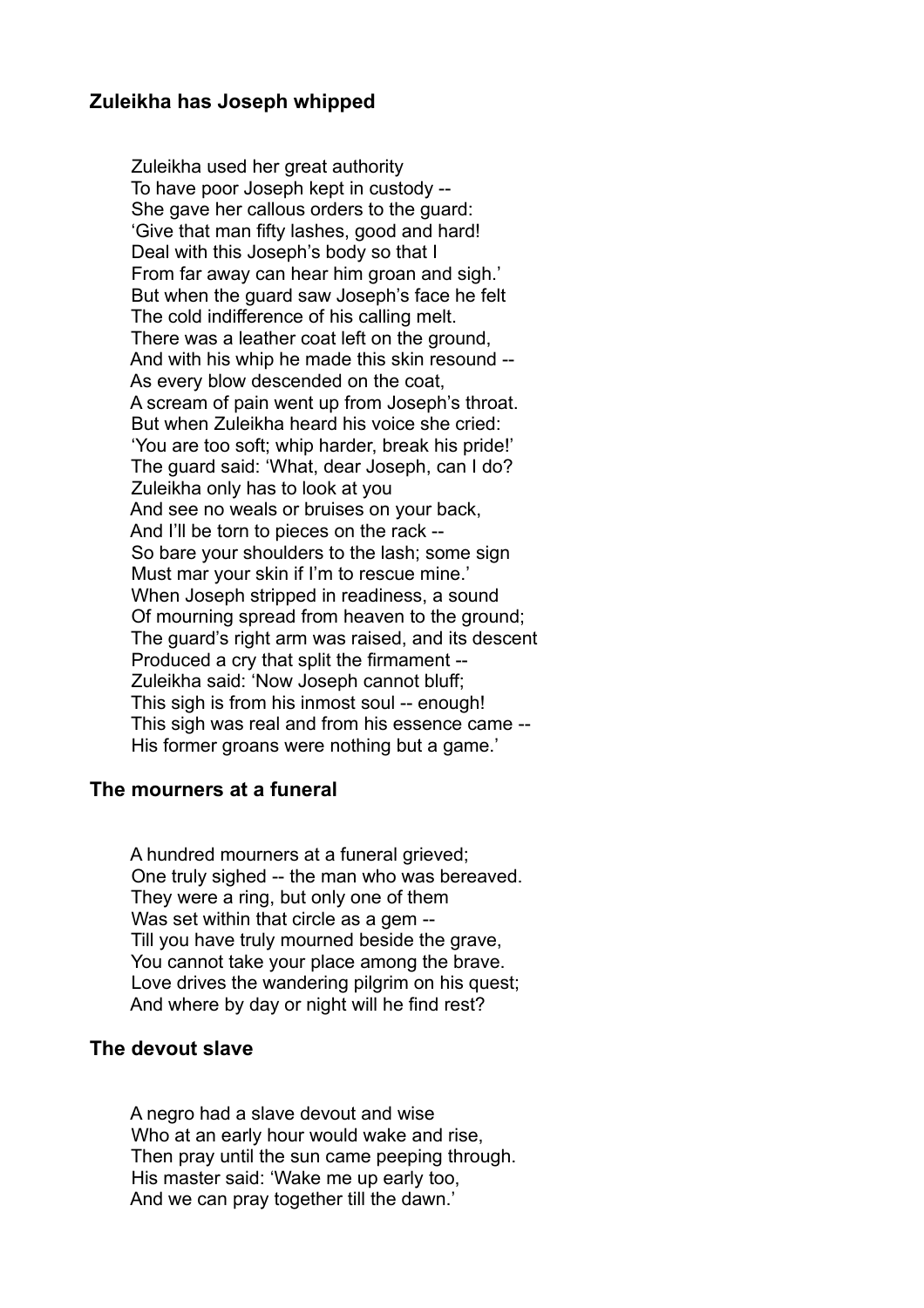The slave said: 'Just before a baby's born, Who tells the mother "Now your time draws near"? She knows it does -- her pain has made it clear; If you have felt this pain you are awake -- No other man can feel it for your sake. If someone has to rouse you every day, Then someone else instead of you should pray.' The man without this pain is not a man; May grief destroy the bragging charlatan! But one who is entangled in its spell Forgets all thoughts of heaven or of hell.

# **A vision of heaven and hell**

 Sheikh Bou Ali Tousi's long pilgrimage (He was the wisest *savant* of his age) Conducted him so far that I know none Who could draw near to what this man has done. He said: 'The wretches damned in hell will cry To those in paradise: "O, testify To us the nature of your happiness; Describe the sacred joys which you possess!" And they will say: "Ineffable delight Shines in the radiance of His face; its light Draws near us, and this vast celestial frame -- The eightfold heaven -- darkens, bowed by shame." And then the tortured souls in hell will say: "From joys of paradise you turn away; Such lowly happiness is not for you -- All that you say is true, we know how true! In hell's accursèd provinces we reign Clothed head to foot in fire's devouring pain; But when we glimpse that radiant face and know That we must live for ever here below, Cut off through all eternity from grace -- Such longing seizes us for that far face, Such unappeasable and wild regret, That in our anguished torment we forget The pit of hell and all its raging fire; For what are flames but comfortless desire?" ' The man who feels such longing takes no part In public prayers; he prays within his heart. Regret and sighs should be your portion here; In sighs rejoice, in longing persevere -- And if beneath the sky's oppressive dome Wounds scar you, you draw nearer to your home; Don't flinch from pain or search here for its cure. Uncauterised your wounds must bleed; endure!

#### **The man who wanted a prayer-mat**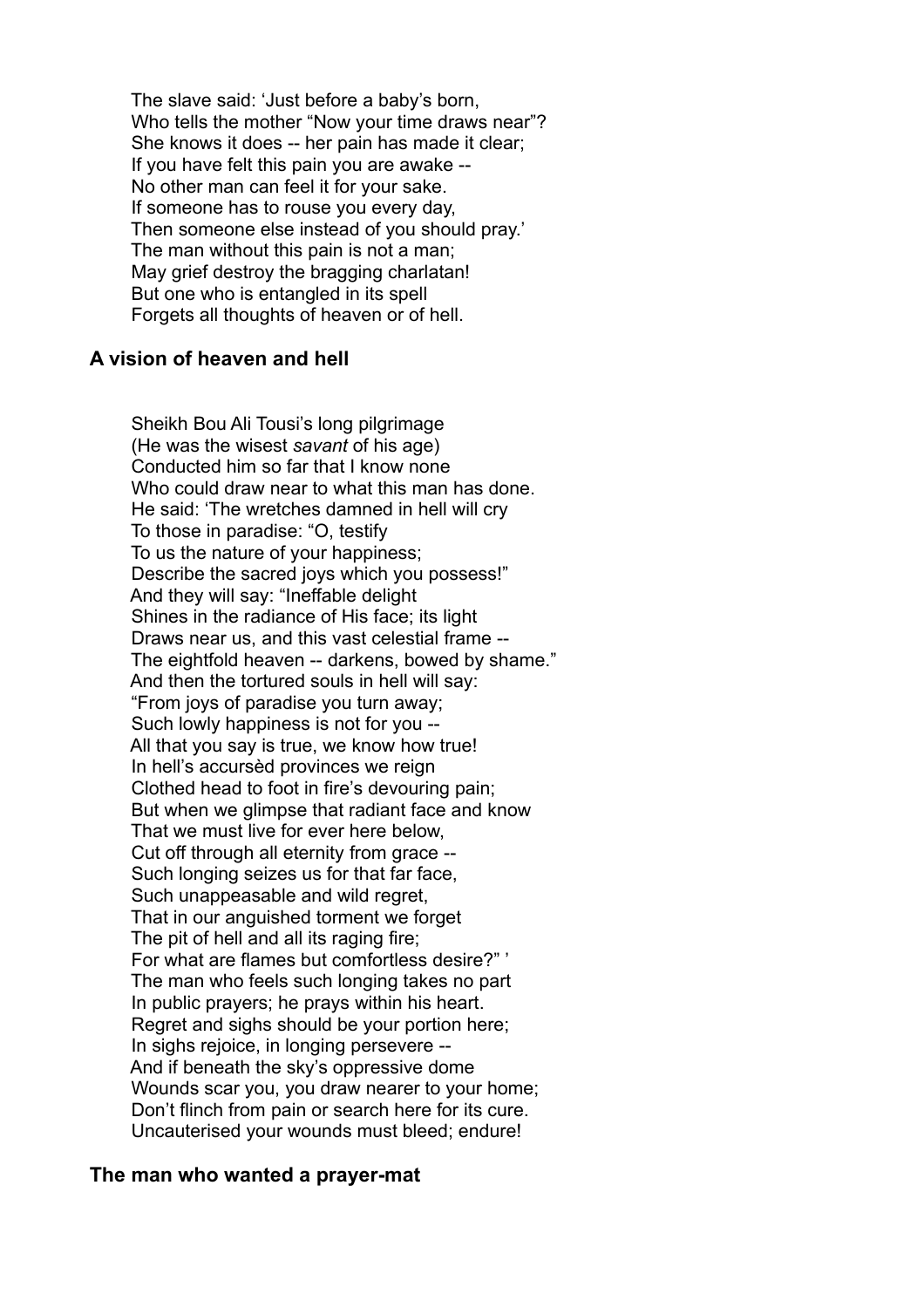Once someone asked the Prophet to provide A prayer-mat, and the best of men replied: 'The desert's arid sands are burning now. Pray there; against the hot dust press your brow And feel it sear your flesh; the wounded skin Will be an emblem of the wound within.' If no scar marks your heart, the countenance Of love will pass you by without a glance; But heart's wounds show that on the battlefield Your friends have found a man who will not yield."

# **A bird asks how long the journey is, and the hoopoe describes the seven valleys of the Way**

Another bird said: "Hoopoe, you can find The way from here, but we are almost blind -- The way seems full of terrors and despair. Dear hoopoe, how much further till we're there?"

 "Before we reach our goal," the hoopoe said, "The journey's seven valleys lie ahead; How far this is the world has never learned, For no one who has gone there has returned -- Impatient bird, who would retrace this trail? There is no messenger to tell the tale, And they are lost to our concerns below -- How can men tell you what they do not know? The first stage is the Valley of the Quest; Then Love's wide valley is our second test; The third is Insight into Mystery, The fourth Detachment and Serenity -- The fifth is Unity; the sixth is Awe, A deep Bewilderment unknown before, The seventh Poverty and Nothingness -- And there you are suspended, motionless, Till you are drawn -- the impulse is not yours -- A drop absorbed in seas that have no shores.

# **The Valley of the Quest**

 When you begin the Valley of the Quest Misfortunes will deprive you of all rest, Each moment some new trouble terrifies, And parrots there are panic-stricken flies. There years must vanish while you strive and grieve; There is the heart of all you will achieve -- Renounce the world, your power and all you own, And in your heart's blood journey on alone. When once your hands are empty, then your heart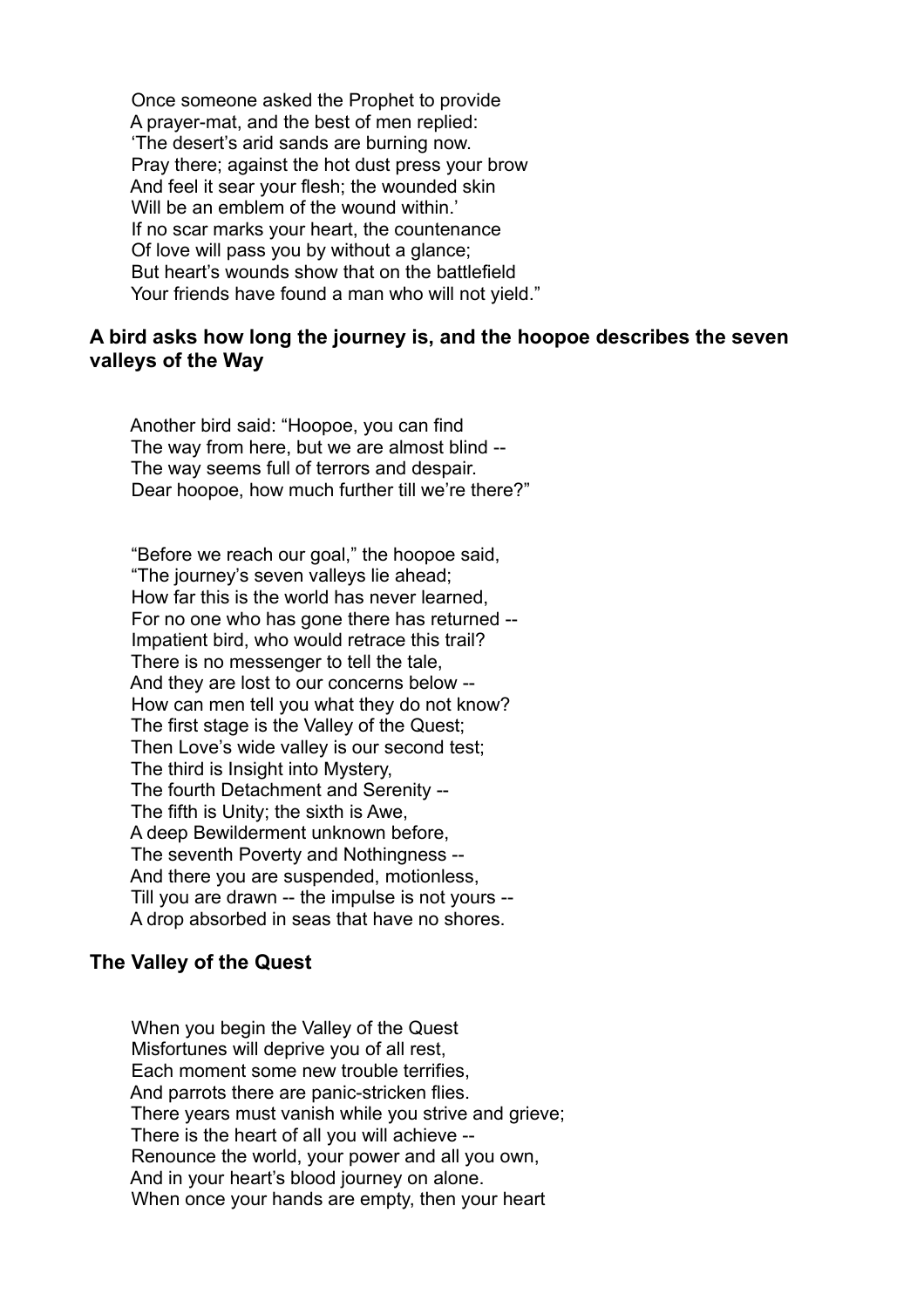Must purify itself and move apart From everything that is -- when this is done, The Lord's light blazes brighter than the sun, Your heart is bathed in splendour and the quest Expands a thousandfold within your breast. Though fire flares up across his path, and though A hundred monsters peer out from its glow, The pilgrim driven on by his desire Will like a moth rush gladly on the fire. When love inspires his heart he begs for wine, One drop to be vouchsafed him as a sign -- And when he drinks this drop both worlds are gone; Dry-lipped he founders in oblivion. His zeal to know faith's mysteries will make Him fight with dragons for salvation's sake -- Though blasphemy and curses crowd the gate, Until it opens he will calmly wait, And then where is this faith? this blasphemy? Both vanish into strengthless vacancy.

# **Eblis\* and God's curse**

 God breathed the pure soul into Adam's dust, And as He did so said the angels must, In sight of Adam, bow down to the ground (God did not wish this secret to be found). All bowed, and not one saw what God had done, Except Eblis, who bowed himself to none. He said: 'Who notices if I don't bow? I don't care if they cut my head off now; I know this Adam's more than dust -- I'll see Why God has ordered all this secrecy.' He hid himself and kept watch like a spy. God said: 'Come out -- I see you peer and pry; You know my treasure's home and you must die. The kings who hide a treasure execute Their secret's witnesses to keep them mute -- You saw the place, and shall the fact be spread Through all the world? Prepare to lose your head!" Eblis replied: "Lord, pity me; I crave For mercy, Lord; have mercy on your slave." God answered him: "Well, I will mitigate The rigour and the justice of your fate; But round your neck will shine a ring to show Your treachery to all the world below -- For fraudulence and guile you will be known Until the world ends and the last trump's blown.' Eblis replied: 'And what is that to me? I saw the treasure and I now go free! To curse belongs to You and to forgive, All creatures of the world and how they live; Curse on! This poison's part of Your great scheme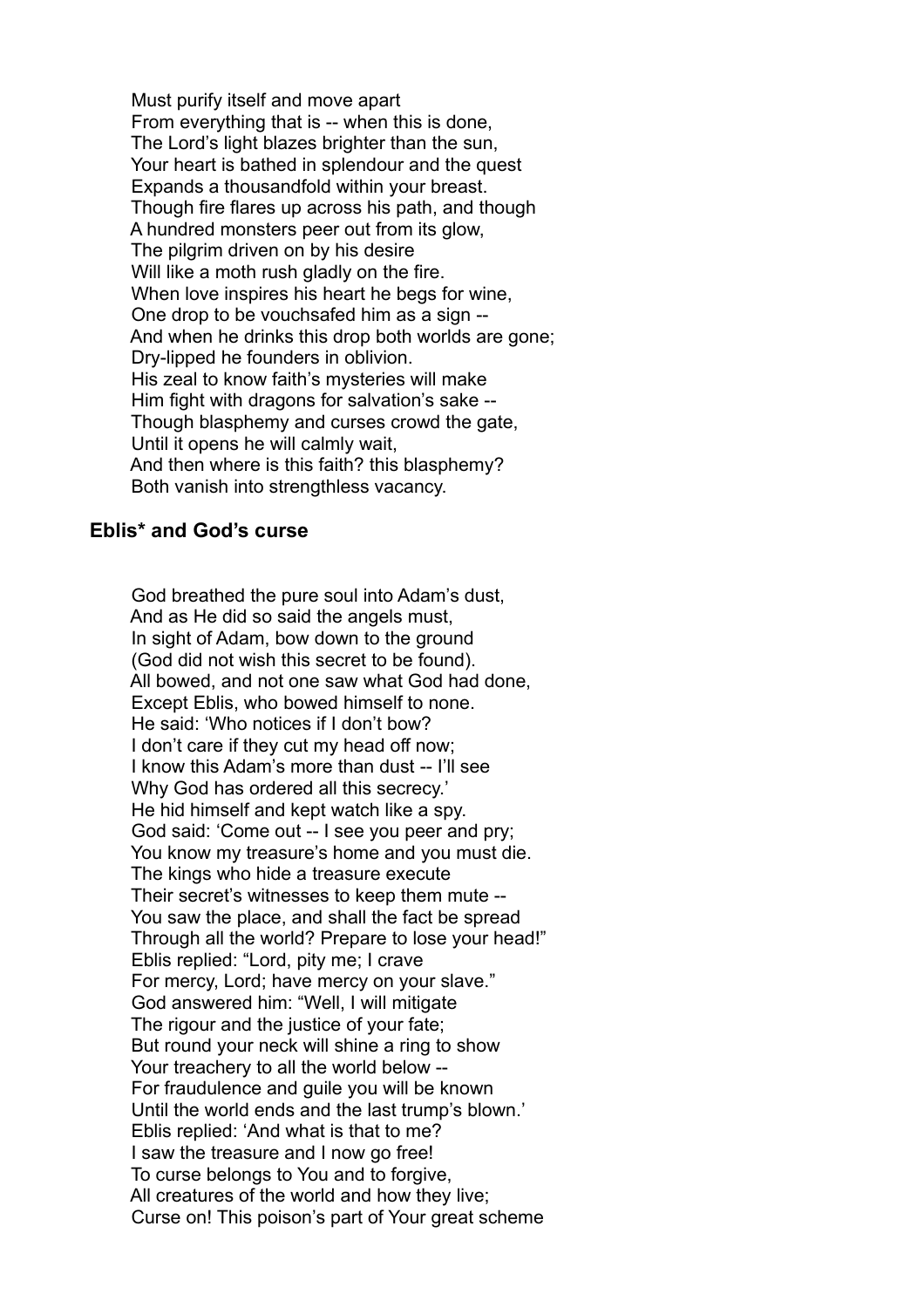And life is more than just an opium-dream. All creatures seek throughout the universe What will be mine for ever now -- Your curse!' Search for Him endlessly by day and night, Till victory rewards your stubborn fight; And if He seems elusive He is there -- Your search is incomplete; do not despair.

*\* The devil.*

# **The death of Shebli**

As Shebli's death approached his eyes grew dim; Wild torments of impatience troubled him -- But strangest was that round his waist he tied A heathen's belt,\* and weeping sat beside Heaped ash, with which he smeared his hair and head. 'Why wait for death like this?' a stranger said, And Shebli cried: 'What will become of me? I melt, I burn with fevered jealousy, And though I have renounced the universe I covet what Ebli procured -- God's curse.' So Shebli mourned, uncaring if his Lord Gave other mortals this or that reward; Bright jewels and stones are equal from His hand, And if His gems are all that you demand, Ours is a Way you cannot understand -- Think of the stones and jewels he gives as one; They are not yours to hope for or to shun. The stone your angry lover flings may hurt, But others' jewels compared with it are dirt. Each moment of this quest a man must feel His soul is spilt, and unremitting zeal Should force him onward at whatever cost -- The man who pauses on our path is lost.

*\* The* zonnar*.*

## **Majnoun searches for Leili**

 Once someone saw Majnoun, oppressed with pain, Sifting the dusty highway grain by grain, And asked, 'What are you searching for, my friend?' He cried: 'My search for Leili has no end.' The man protested: 'Leili is a girl, And dust will not conceal this precious pearl!' Majnoun replied: 'I search in every place; Who knows where I may glimpse her lovely face?' Yusef of Hamadan, a learnèd seer,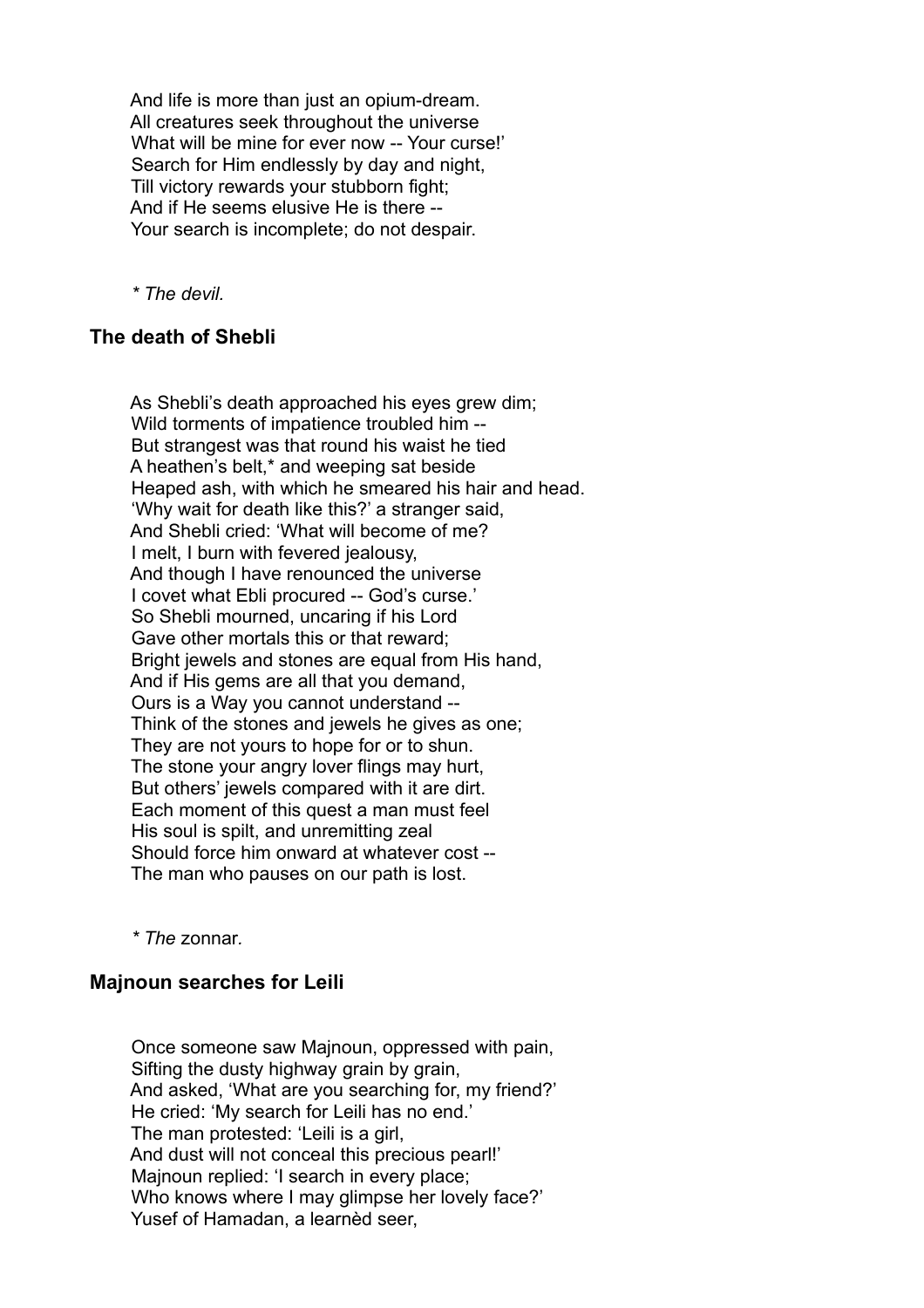Once said: 'Above, below, in every sphere, Each atom is a Jacob fervently Searching for Joseph through eternity.' By pain and grief the pilgrim is perplexed But struggles on through this world and the next -- And if the goal seems endlessly concealed, Do not give up your quest; refuse to yield. What patience must be theirs who undertake The pilgrim's journey for salvation's sake! Now, like a baby curled inside the womb, Wait patiently within your narrow room; Ignore the world -- blood is your element; Blood is the unborn child's sole nourishment.\* What is the world but wretchedness and fear? Endure, be steadfast till your time draws near.

*\* The comparison depends on a pun; to 'feed on blood' is to 'suffer'.*

#### **Sheikh Mahna and the peasant**

 In deep despair Sheikh Mahna made his way Across the empty desert wastes one day. A peasant with a cow came into sight, And from his body played a lambent light -- He hailed the man and started to narrate The hopeless turmoil of his wretched state. The old man heard, then said: 'O Bou Sa'id, Imagine someone piled up millet seed From here to highest heaven's unknown climes, And then repeated this a hundred times; And now imagine that a bird appears And pecks one grain up every thousand years. Then flies around the earth's circumference A hundred times -- from heaven's eminence In all those years no sign would come to show Sheikh Bou Sa'id the Truth he longs to know.' Such is the patient that our pilgrims need, And many start our quest, but few succeed; Through pain and blood their journey lies -- blood hides The precious musk the hunted deer provides; And he who does not seek is like a wall, Dead, blank and bland, no living man at all; He is, God pardon me, a walking skin, A picture with no life or soul within. If you discover in your quest a jewel, Do not, like some delighted doting fool, Gloat over it -- search on, you're not its slave; It is not treasures by the way you crave. To make an idol of the gems you find Is to be drunk, to cloud the searching mind --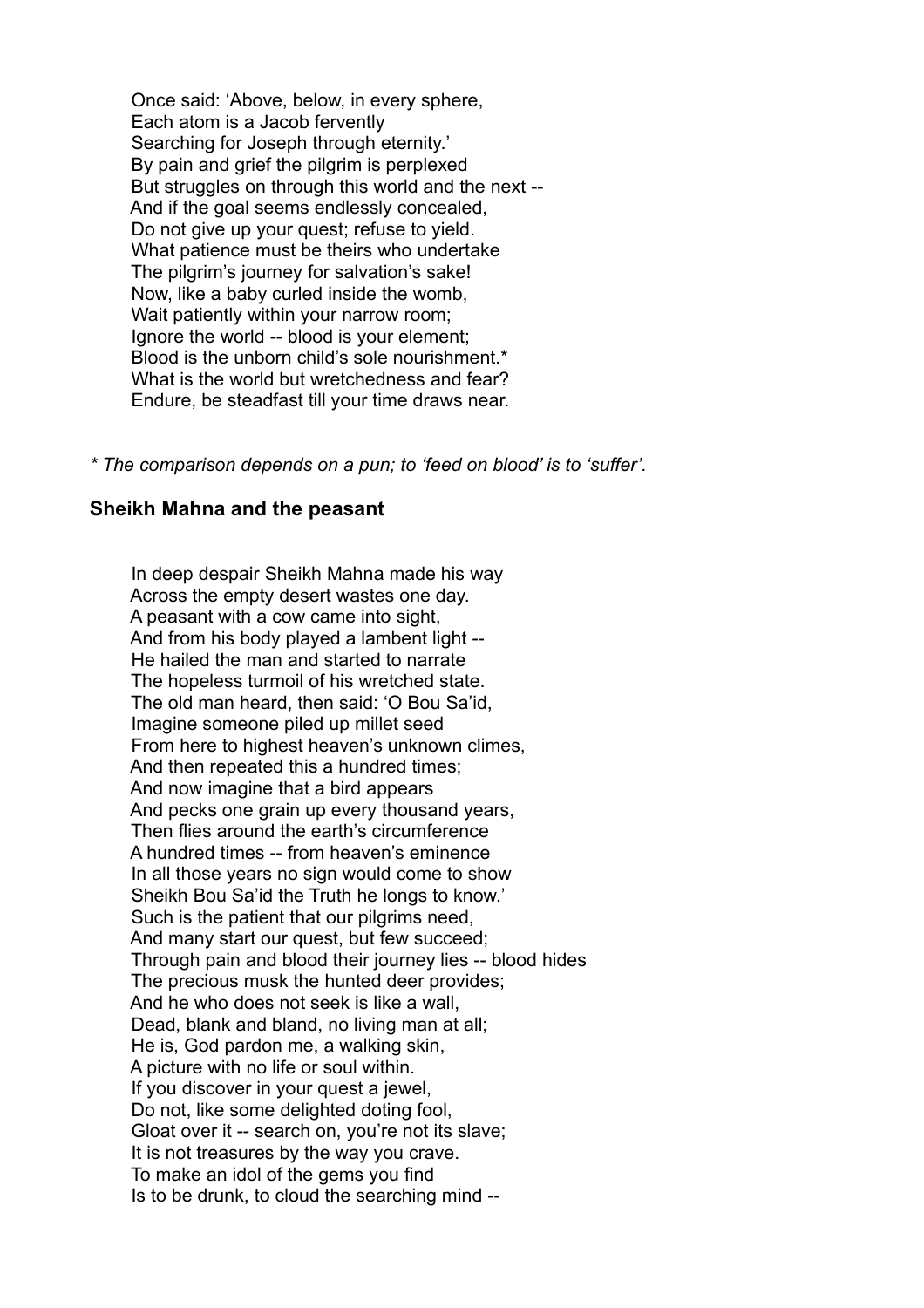At this first glass your soul should not submit; Seek out the wine-press of the infinite.

#### **Shah Mahmoud and the sweeper**

 Shah Mahmoud rode without a guard one night. A man who swept the streets came into sight, Sifting through dust-heaps pile by filthy pile. The king drew rein and with a gracious smile Flung down his bracelet on the nearest heap; Then like the wind he left the searching sweep. Some later night the king returned and saw The man engaged exactly as before. He said: 'I threw a bracelet on the ground; You could redeem the world with what you found! You could be like a king, a lord of men, And yet I find you sifting dust again!' The sweep replied: 'The treasure that you gave Made me a hidden, greater treasure's slave -- I have perceived the door to wealth and I Shall sift through dust-heaps till the day I die.' Search for the Way! The door stands open, but Your eyes that should perceive the door are shut! Once someone cried to God: 'Lord, let me see The door between us opened unto me!' And Rabe'eh said: 'Fool to chatter so -- When has the door been closed, I'd like to know?'

#### **The Valley of Love**

 Love's valley is the next, and here desire Will plunge the pilgrim into seas of fire. Until his very being is enflamed And those whom fire rejects turn back ashamed. The lover is a man who flares and burns, Whose face is fevered, who in frenzy yearns, Who knows no prudence, who will gladly send A hundred worlds toward their blazing end, Who knows of neither faith nor blasphemy, Who has no time for doubt or certainty, To whom both good and evil are the same, And who is neither, but a living flame. But you! Lukewarm in all you say or do, Backsliding, weak -- O, no, this is not you! True lovers give up everything they own To steal one moment with the Friend alone -- They make no vague, procrastinating vow, But risk their livelihood and risk it now. Until their hearts are burnt, how can they flee From their desire's incessant misery? They are the falcon when it flies distressed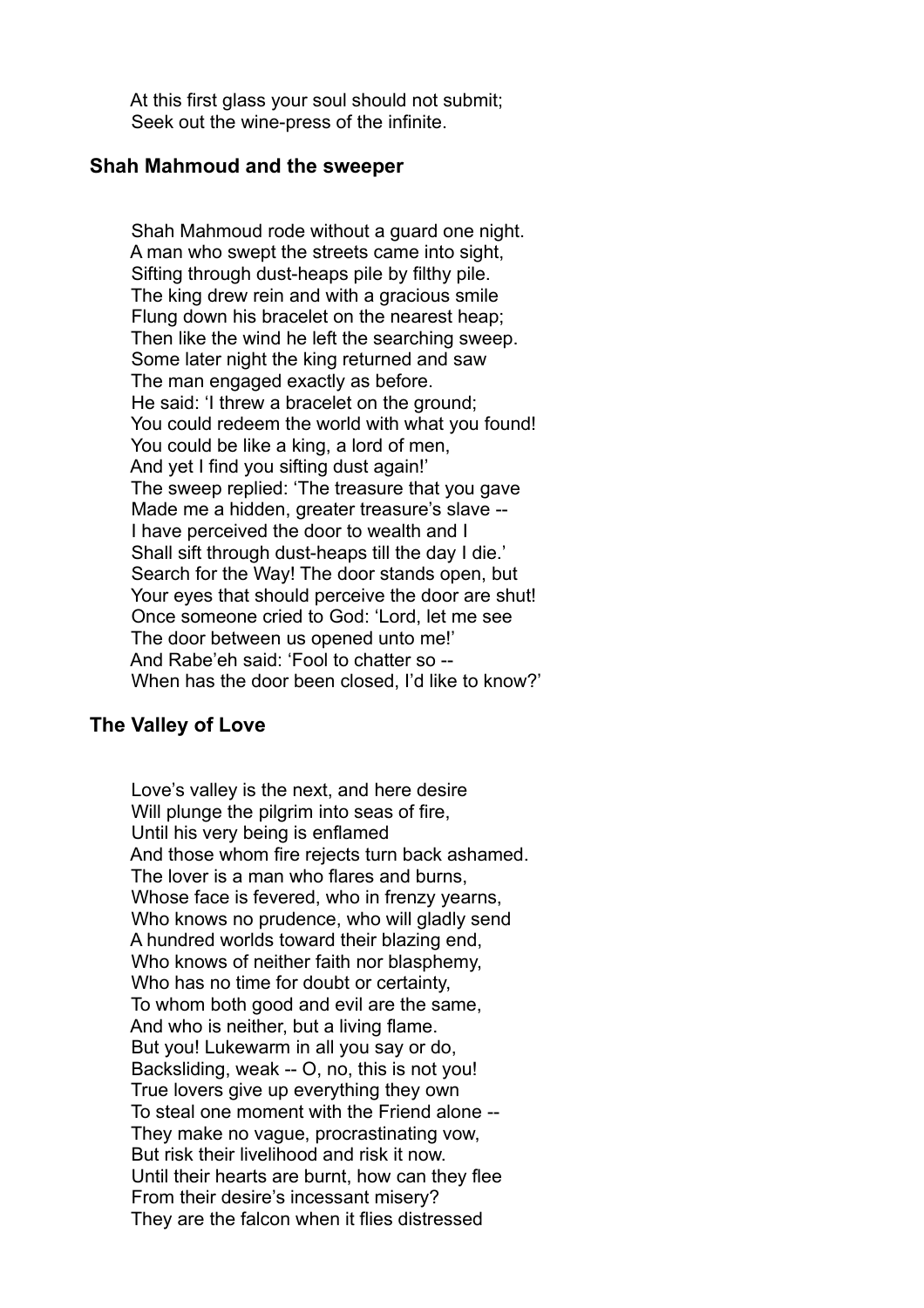In circles, searching for its absent nest -- They are the fish cast up upon the land That seeks the sea and shudders on the sand. Love here is fire; its thick smoke clouds the head -- When love has come the intellect has fled: It cannot tutor love, and all its care Supplies no remedy for love's despair. If you could seek the unseen you would find Love's home, which is not reason or the mind, And love's intoxication tumbles down The world's designs for glory and renown -- If you could penetrate their passing show And see the world's wild atoms, you would know That reason's eyes will never glimpse one spark Of shining love to mitigate the dark. Love leads whoever starts along our Way; The noblest bow to love and must obey -- But you, unwilling both to love and tread The pilgrim's path, you might as well be dead! The lover chafes, impatient to depart, And longs to sacrifice his life and heart.

## **A lord who loved a beer-seller**

 Love led a lord through paths of misery. He left his splendid house and family And acted like a drunkard to be near The boy he loved, who lived by selling beer -- He sold his house and slaves and all he had To get the means to buy beer from this lad. When everything was gone and he grew poor His love grew stronger, more and then yet more -- Though food was given him by passers-by, His endless hunger made him long to die (Each morsel that he had would disappear, Not to be eaten but exchanged for beer, And he was happy to endure the pain, Knowing that soon he could buy beer again). When someone asked: 'What is this love?' he cried: 'It is to sell the world and all its pride -- A hundred times -- to buy one drop of beer.' Such acts denote true love, and it is clear That those who cannot match this devotee Have no acquaintance with love's misery.

## **Majnoun's love for Leili**

 When Leili's tribe refused Majnoun, he found They would not let him near their camping-ground. Distraught with love, he met a shepherd there And asked him for a sheepskin he could wear,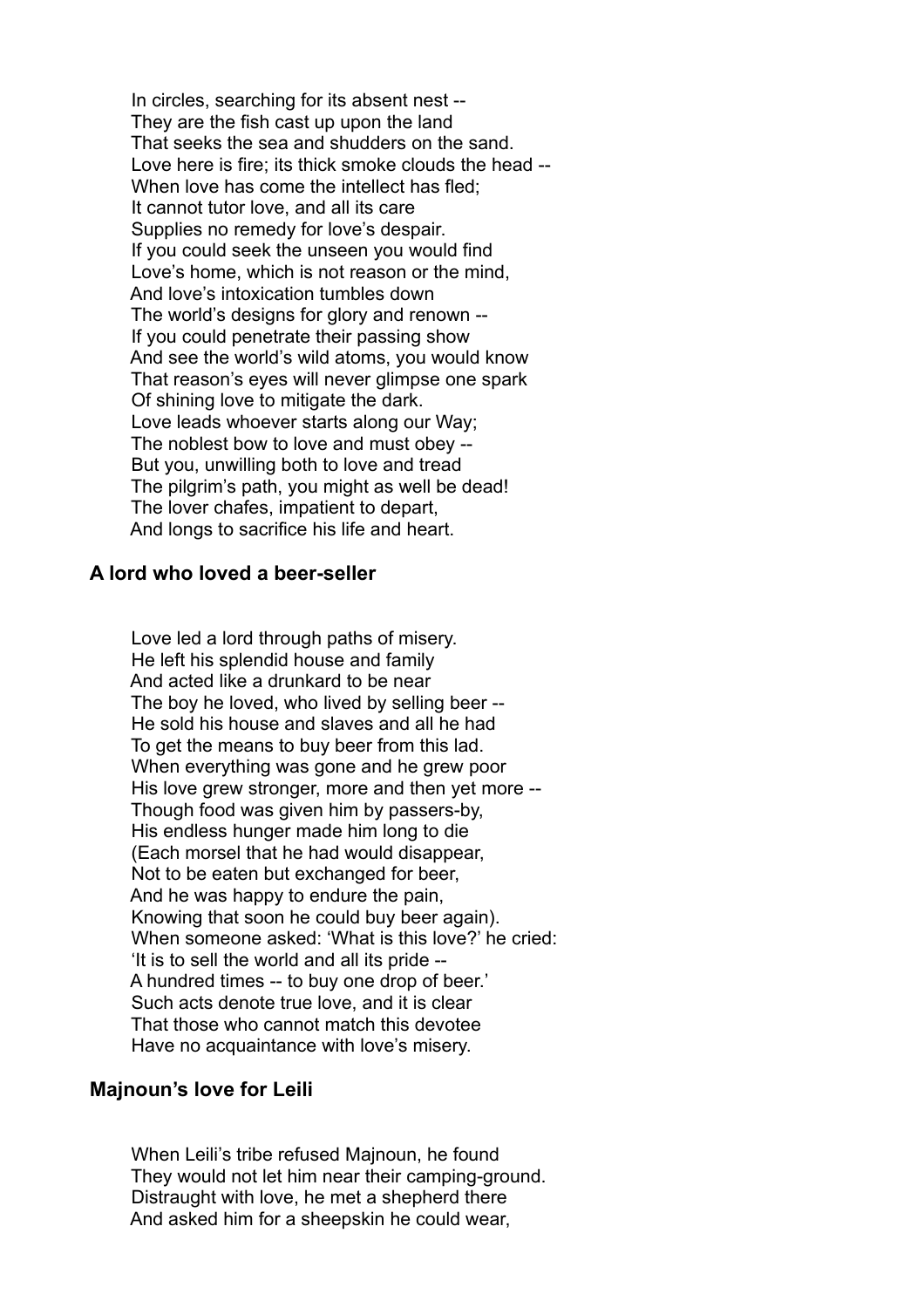And then, beneath the skin, began to creep On hands and knees as if he were a sheep. 'Now lead your flock,' he cried, 'past Leili's tent; It may be I shall catch her lovely scent And hidden by this matted fleece receive From untold misery one hour's reprieve.' And so Majnoun, disguised beneath the skin, Drew near his love unnoticed by her kin -- Joy welled in him and in its wild excess The frenzied lover lost all consciousness; Love's fire had dried the fluids of his brain -- He fainted and lay stretched out on the plain; The shepherd bore him to a shaded place And splashed cold water on his burning face. Later, Majnoun was talking with some friends When one said: 'What a tattered fleece defends Your body from the cold; but trust in me I'll bring you all you need immediately.' Majnoun replied: 'No garment's worth of Dear Leili, but I wear this skin for love -- I know how fortune favours me, and I Burn rue to turn away the Evil eye.' The fleece for him was silk and rare brocade; With what else should a lover be arrayed? I too have known love scent the passing air -- What other finer garment could I wear? If you would scour yourself of each defect, Let passion wean you from the intellect -- To leave such toys and sacrifice the soul Is still the first small step towards our goal. Begin, if you can set aside all shame -- To risk your life is not some childish game.

#### **The beggar who fell in love with Ayaz**

A better fell in love once with Ayaz -- The news soon spread through markets and bazaars, And when he rode about the gaping town There was the beggar running up and down; Or if Ayaz once halted in the square, His eyes would meet the beggar's hungry stare. But someone gossiped to Mahmoud, who went To try and apprehend the miscreant -- Ayaz rode out; Mahmoud was horrified To see the beggar running at his side, And from his hiding-place the monarch saw The beggar's face, wasted like yellow straw, His back bent like a polo-mallet's curve -- From side to side he watched him duck and swerve, As if he had no self-control at all But moved when hit just like a polo-ball. He summoned him, then said: 'And so you thought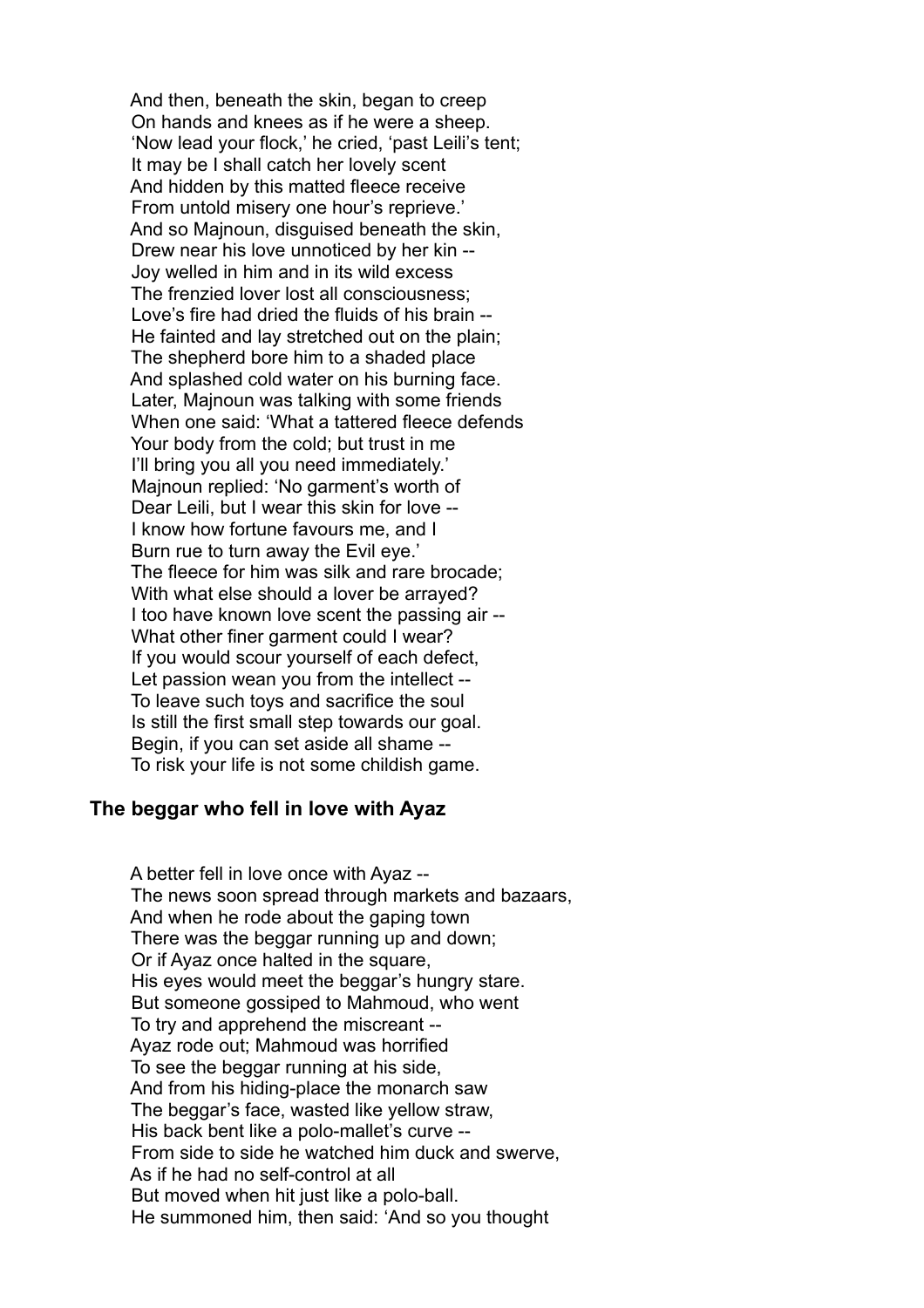A beggar could be equal to the court?' The man replied: 'In matters of desire, A beggar is his monarch's equal, sire -- You cannot sunder love from pauper's rags; They're like a rich man and his money bags -- And poverty in love resembles salt: It gives love taste; you can't call that a fault! You have the world and love your sovereignty -- You should leave passion to the likes of me! Your love is with you; you need never know The pains of absence love should undergo. O, you are proud to have him, but love's trial Would come if you should lose him for a while.' The king said: 'You are ignorant, that's all -- Staring as if he were a polo-ball!' 'It's me who is the ball,' the man replied; 'Look -- both of us are struck from side to side; Each shares the other's pain, each feels the force Of Ayaz when he rides by on his horse -- We're both bewildered by his mallet's blows, And where we're going neither of us knows. But if we share the same predicament And seem in grief to be equivalent, Yet still the ball does more than I can do And sometimes gets to kiss his horse's shoe. Though both are hurt, mine is the grimmer part -- Its skin is scarred, my scars are in my heart. Ayaz pursues the ball he hits -- but I In unregarded agony must sigh; The ball will sometimes land at Ayaz' feet, But when shall Ayaz and a beggar meet? The ball will know the scent of victory But all such joys have been denied to me!' The king cried: 'You may boast that you are poor, But where's your witness? How can I be sure?' 'I don't belong here, sire,' the beggar said, 'But I'm not poor and you have been misled; You want a witness -- if I sacrifice My living soul for love, will that suffice? O Mahmoud, love like yours is meaningless; Die if you want to boast of your distress!' Then, in the silence after he replied, He sank at his belovèd's feet and died -- And when he saw the lifeless body there The world was darkened by Mahmoud's despair. Prepare to risk your being while you live, And know the glory sacrifice will give -- If you are summoned by that distant call, Pursue the fading sound until you fall; And as you fall the news you longed to find Will break at last on your bewildered mind.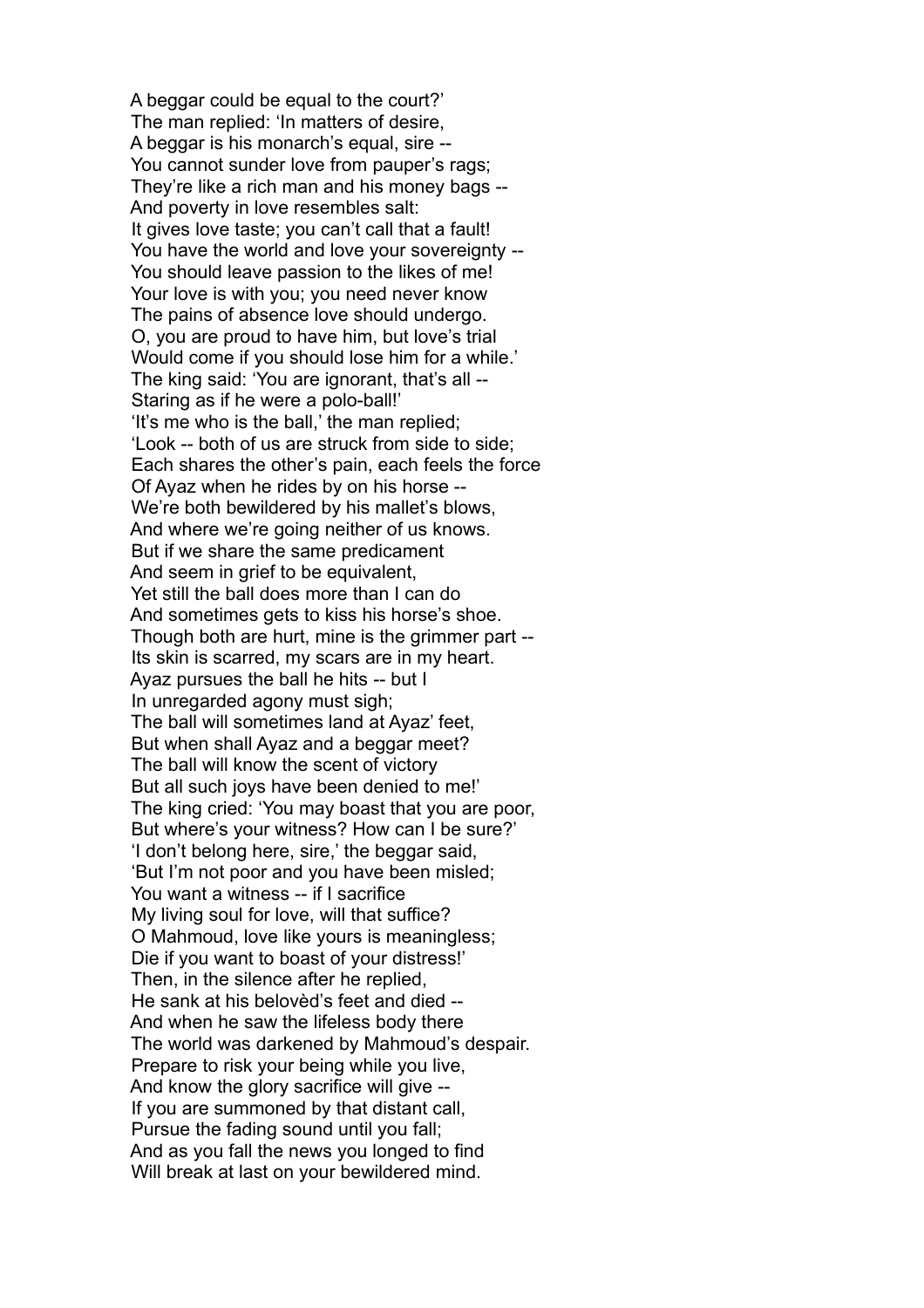Through Persia once an Arab took his way, Where foreign customs filled him with dismay -- He met a group of dervishes, who had Renounced the world and seemed to him quite mad (But don't be fooled -- if they seem filthy thieves They are far purer than the world believes, And though in drunkenness they seem to sink The ecstasy they know is not from drink). The Arab saw these men; without a sound He fainted and lay stretched out on the ground -- They quickly splashed his face to bring him round And then cried: 'Enter, no-one, enter here!' And in he went, though torn by doubt and fear. They made him drunk, he lost himself, and soon His mind had foundered in a vacant swoon; His gold, his jewels, his very livelihood Were stolen there and disappeared for good -- A dervish gave him more to drink, and then They pushed him naked out of doors again. Dry-lipped and poor the man was forced to roam, A naked beggar, till he reached his home, And there the Arabs said: 'But what's gone wrong? Where is your wealth, where have you been so long? Your gold and silver's gone, what can you do? This Persian expedition's ruined you! Did thieves attack you? You don't say a word -- You seem so different; tell us what occurred.' He said: 'I went as usual -- full of pride -- Then saw a dervish by the highway's side. But then what happened next I can't be sure; My gold and silver went and now I'm poor!' They said: 'Describe this man who blocked your way.' He said: 'I have, there's nothing more to say.' His mind was still elsewhere and all he heard Seemed idle chatter, empty and absurd. Enter the Way or seek some other goal, But do so to the utmost of your soul; Risk all, and as a naked Beggar roam If you would hear that 'Enter' call you home.

The journey of the birds takes them through the seven valleys of the quest, love, understanding, independence and detachment, unity, astonishment, and finally poverty and nothingness. In the valley of the quest one undergoes a hundred difficulties and trials. After one has been tested and become free, one learns in the valley of love that love has nothing to do with reason. The valley of understanding teaches that knowledge is temporary, but understanding endures. Overcoming faults and weaknesses brings the seeker closer to the goal. In the valley of independence and detachment one has no desire to possess nor any wish to discover. To cross this difficult valley one must be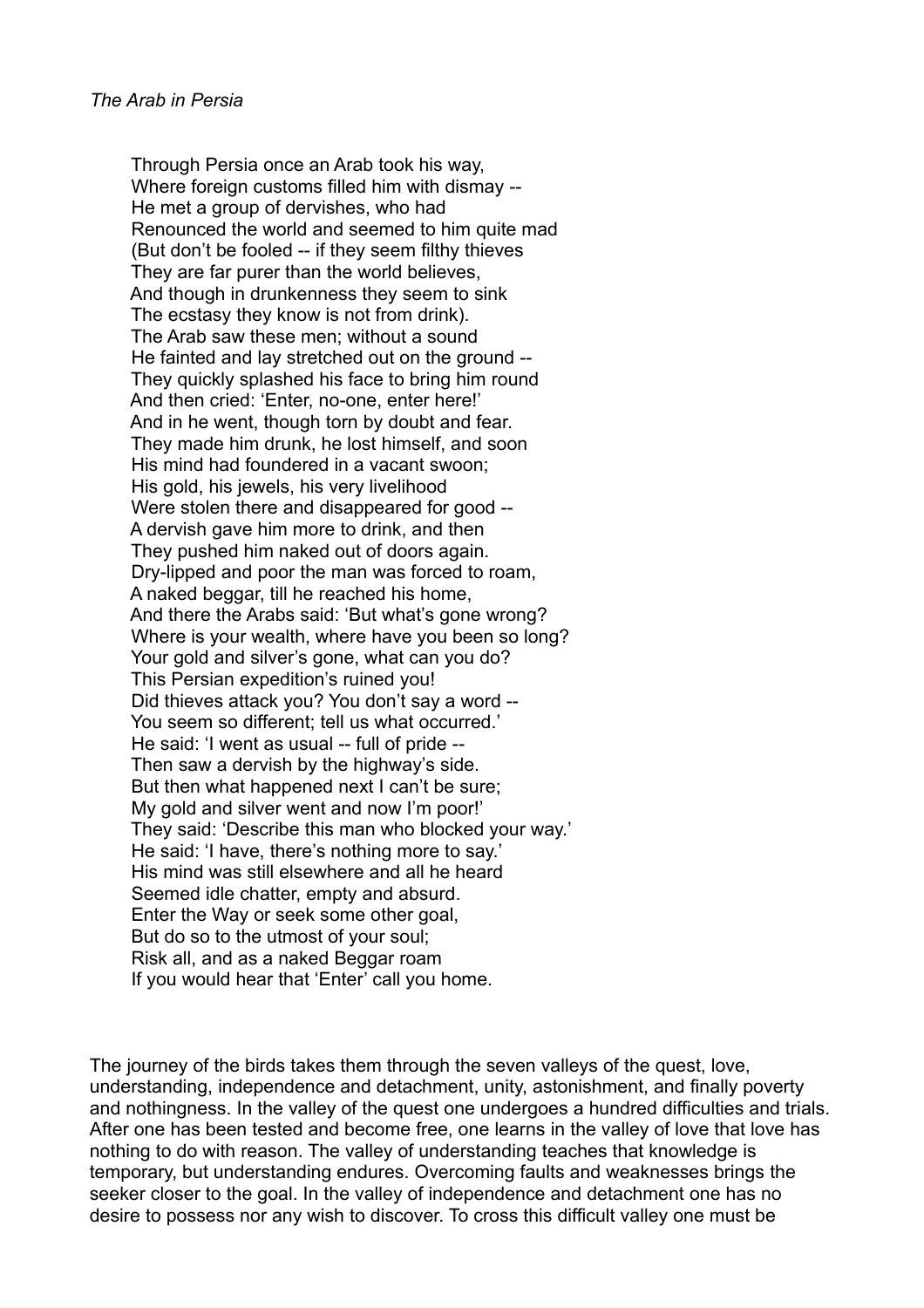roused from apathy to renounce inner and outer attachments so that one can become self-sufficient. In the valley of unity the Hoopoe announces that although you may see many beings, in reality there is only one, which is complete in its unity. As long as you are separate, good and evil will arise; but when you lose yourself in the divine essence, they will be transcended by love. When unity is achieved, one forgets all and forgets oneself in the valley of astonishment and bewilderment.

The Hoopoe declares that the last valley of deprivation and death is almost impossible to describe. In the immensity of the divine ocean the pattern of the present world and the future world dissolves. As you realize that the individual self does not really exist, the drop becomes part of the great ocean forever in peace. The analogy of moths seeking the flame is used. Out of thousands of birds only thirty reach the end of the journey. When the light of lights is manifested and they are in peace, they become aware that the Simurgh is them. They begin a new life in the Simurgh and contemplate the inner world. Simurgh, it turns out, means thirty birds; but if forty or fifty had arrived, it would be the same. By annihilating themselves gloriously in the Simurgh they find themselves in joy, learn the secrets, and receive immortality. So long as you do not realize your nothingness and do not renounce your self-pride, vanity, and self-love, you will not reach the heights of immortality. 'Attar concluded the epilog with the admonition that if you wish to find the ocean of your soul, then die to all your old life and then keep silent.

# *Who is Simourg?*

The Simurgh is an immortal bird that nests in the branches of the Tree of Knowledge; Burton compares it with the eagle which, according to the Younger Edda, has knowledge of many things and makes its nest in the branches of the World Tree, Yggdrasill. Both Southey's Thalaba (1801) and Flaubert's Temptation of Saint Anthony (1877) speak of the Simorg Anka; Flaubert reduces the bird's status to that of an attendant to the Queen of Sheba, and describes it as having orange-colored feathers like metallic scales, a small silver-colored head with a human face, four wings, a vulture's talons, and a long, long peacock's tail. In the original sources the Simurgh is a far more important being. Firdausi in the Book of Kings, which compiles and sets to verse ancient Iranian legends, makes the bird the foster father of Zal, father of the poem's hero;

Farid al-Din Attar, in the thirteenth century, makes it a symbol of the godhead. This takes place in the Mantiq al-Tayr (Parliament of Birds). The plot of this allegory made up of some 4, Soo couplets, is striking. The distant king of birds, the Simurgh, drops one of his splendid feathers somewhere in the middle of China; on learning of this, the other birds, tired of their present anarchy, decide to seek him. They know that the king's name means "thirty birds" they know that his castle lies in the Kaf, the mountain or range of mountains that ring the earth. At the outset, some of the birds lose heart: the nightingale pleads his, love for the rose; the parrot pleads his beauty, for which he lives caged; the partridge cannot do without his home in the hills, nor the heron without his marsh, nor the owl without his ruins. But finally, certain of them set out on the perilous venture; they cross seven valleys or seas, the next to last bearing the name Bewilderment, the last the name Annihilation. Many of the pilgrims desert; the journey takes its toll among the rest. Thirty, made pure by their sufferings, reach the great peak of the Simurgh. At last they behold him; they realize that they are the 5imurgh, and that the Simurgh is each of them and all of them.

Edward FitzGerald translated portions of the poem under the playful title The Birdparliament; A bird's-eye view of Farid-Uddin Attar's Bird parliament. The cosmographer al-Qaswini, in his Wonders of Creation, states that the Simorg Anka lives for seventeen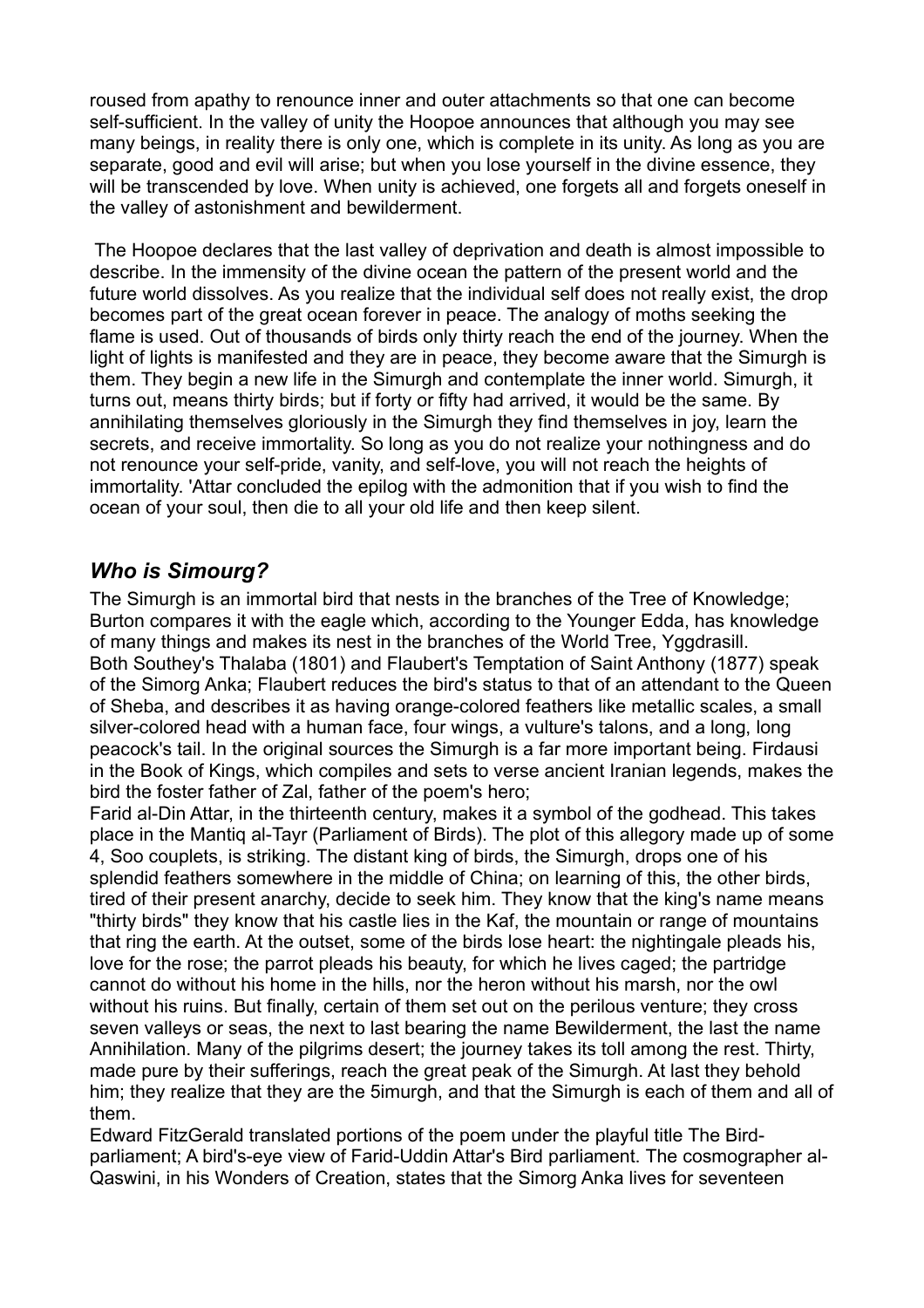hundred years and that, upon the coming of age of its son, the father burns himself on a funeral pyre. "This," observes Lane, "reminds us of the phoenix."

Notes and history: The introduction of a Phoenix into modern astronomy was, in a measure, by adoption rather than by invention. But, whether Bayer knew it or not, his title is an appropriate one, for with various early nations - at all events, in China, Egypt, India, and Persia, - this bird has been "an astronomical symbol of cyclic period" some versions of the well-known fable making its life coincident with the Great Year of the ancients beginning at noon of the day when the sun entered among the stars of Aries; and, in Egypt, with the Sothic Period when the sun and Sirius rose together on the 20th of July. Thompson further writes of this: "A new Phoenix-period is said to have commenced AD 139, in the reign of Antoninus Pius; and a recrudescence of astronomical symbolism associated therewith is manifested on the coins of that Emperor". Coincidentally, Ptolemy adopted as the epoch of his catalogue the year AD 138, the first of Antoninus. [SLM p.335].

With the Egyptians, who knew this bird as Bennu and showed it on their coins, it was an emblem of immortality; indeed it generally has been such in pagan as well as in Christian times. In China the constellation was Ho Neaou, the Firebird. [SLM p.335].

From the accounts given by Herodotus and Plutarch, the phoenix would seem to have been a mythical bird of matchless splendor and extraordinary longevity which came from Ethiopia and, having been cremated upon a funeral pyre, had the power to be reborn from its own ashes. When the time of its death drew near, it built a nest of aromatic twigs in which it burned from the heat of its own body. This clearly displays the aspects of its symbolism - the cycle of regeneration, resurrection and immortality. This is why, throughout the Middle Ages, the phoenix was made the symbol of Christ's resurrection and sometimes that of his divine nature, as the pelican was of his human nature.

In Ancient Egypt the phoenix was a symbol of the solar cycle and was associated with the town of Heliopolis. There is always the possibility that this 'City of the Sun' was not originally Egyptian, but belonged to that primeval Land of the Sun', Homer's 'Syria'. Arabs believed that the only place upon which the phoenix could settle was Mount Kaf, the pole and centre of the world. Be that as it may, the Ancient Egyptian phoenix, or bennu, was associated with the daily cycle of the Sun and with the annual flooding of the Nile, hence its relationship with regeneration and life.

Since, in Ancient Egypt, the bird concerned was the purple heron, this suggests the alchemists' 'red art'. Taoists called the phoenix the 'cinnabar bird' (tan-niao), cinnabar being red sulfur of mercury. Furthermore, the phoenix corresponds, emblematically, to south, Summer. Fire and the color red. Similarly, its symbolism is akin to the Sun, life and immortality. It was the emblem of Nu-Kua, who invented the cheng, a musical instrument which copied the shape and imitated the supernatural song of the phoenix.

In China, the male bird was a symbol of happiness and the female an emblem of the empress, in contrast with the Imperial Dragon. Male and female phoenixes were together emblems of happy marriage. Yet again, not only did Suo Che's and Lon Yu's phoenixes display married bliss, but guided married couples to the Paradise of the Immortals. It was a phoenix which guided Pien-ho to the Ch'u dynasty jade, jade being a symbol of immortality, and it was the Fong-hoang, a manifestation of pure yang, which made its appearance during prosperous reigns.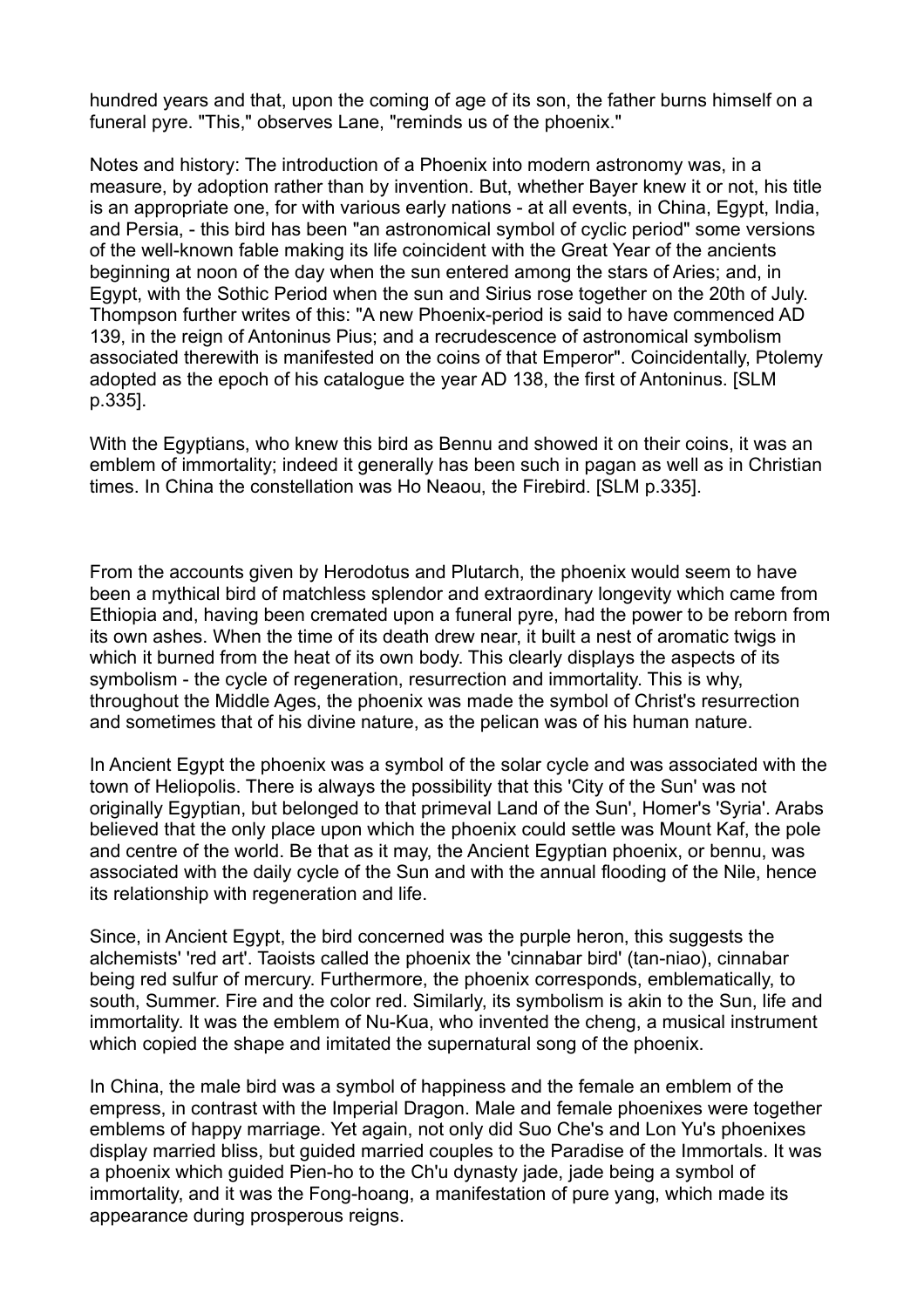AI-Jili made the phoenix the symbol of what exists only in name, meaning 'what exists beyond the grasp of the intellect or of thought'. Thus, since the idea of the phoenix can only be apprehended through the name which it bears, so God cannot be apprehended except through his Names and Virtues (CORA, DEVA, DURV, GUES, JILH, KALL, SOU N).

This splendid and fabulous bird rose at dawn from the waters of the Nile like the Sun, and legend states that it burnt itself to ashes and went out like the Sun in the darkness of the night, only to be reborn from those ashes. The phoenix conjures up an image of creative and destructive fire, from which the world began and in which it will end.

It was a symbol of the resurrection which awaited dead people after their souls had been weighed, provided that they correctly followed the ritual of sacrifice and the judges of the dead had accepted as truthful their denial of sin. The dead person became a phoenix. The phoenix often bore a star to display its celestial nature and the nature of life in the Otherworld. Phoenix' is Greek for the bird called the 'bennu'. It is depicted at the prow of many of the sacred boats which launched 'into the vast gulf of light . .. a symbol of the universal soul of Osiris, endlessly self-creating so long as time and eternity shall last' (CRAM p.78). [p.752 "The Penguin Dictionary of Symbols", 1969, Jean Chevalier and Alain Gheerbrant" translated by John Buchanan-Brown, Penguin books].

The Phoenix: According to tradition only one Phoenix at a time could live in our world. Its true home was Paradise, a land of unimaginable beauty lying beyond the distant horizon towards the rising sun. Nothing dies in Paradise, and here was the crux of the bird's dilemma. After a thousand years had passed, the Phoenix had become oppressed by the burden of its age; the time had come for it to die. To do so, the Phoenix had to wing its way into the mortal world, flying westwards across the jungles of Burma, and the torrid plains of India until it reached the scented spice groves of Arabia. Here it collected a bunch of aromatic herbs before setting course for the coast of Phoenicia in Syria. In the topmost branches of a palm tree, the Phoenix constructed a nest out of the herbs and awaited the coming of the new dawn which would herald its death.

As the sun soared above the horizon, the Phoenix faced east, opened its bill and sang such a bewitching song that even the sun god himself paused for a moment in his chariot. After listening to the sweet tones, he whipped his horses into motion and a spark from their hooves descended onto the Phoenix's nest and caused it to blaze. Thus the Phoenix's thousand-year life ended in conflagration.

But in the ashes of the funeral pyre a tiny worm stirred. Within three days the creature grew into a brand-new Phoenix, which then spread its wings and flew east to the gates of Paradise in the company of a retinue of birds. The symbolism is not too difficult to understand. The Phoenix represents the sun itself, which dies at the end of each day, but is reborn the following dawn. Christianity took the bird over, and the authors of bestiaries equated it with Christ, who was put to death but rose again. (John Sparks, The Discovery of Animal Behavior 1982).

The Phoenix symbolism: Clement, one the ante-Nicaean Fathers, describes in the first century after Christ the peculiar nature and habits of the phoenix, in this way: "There is a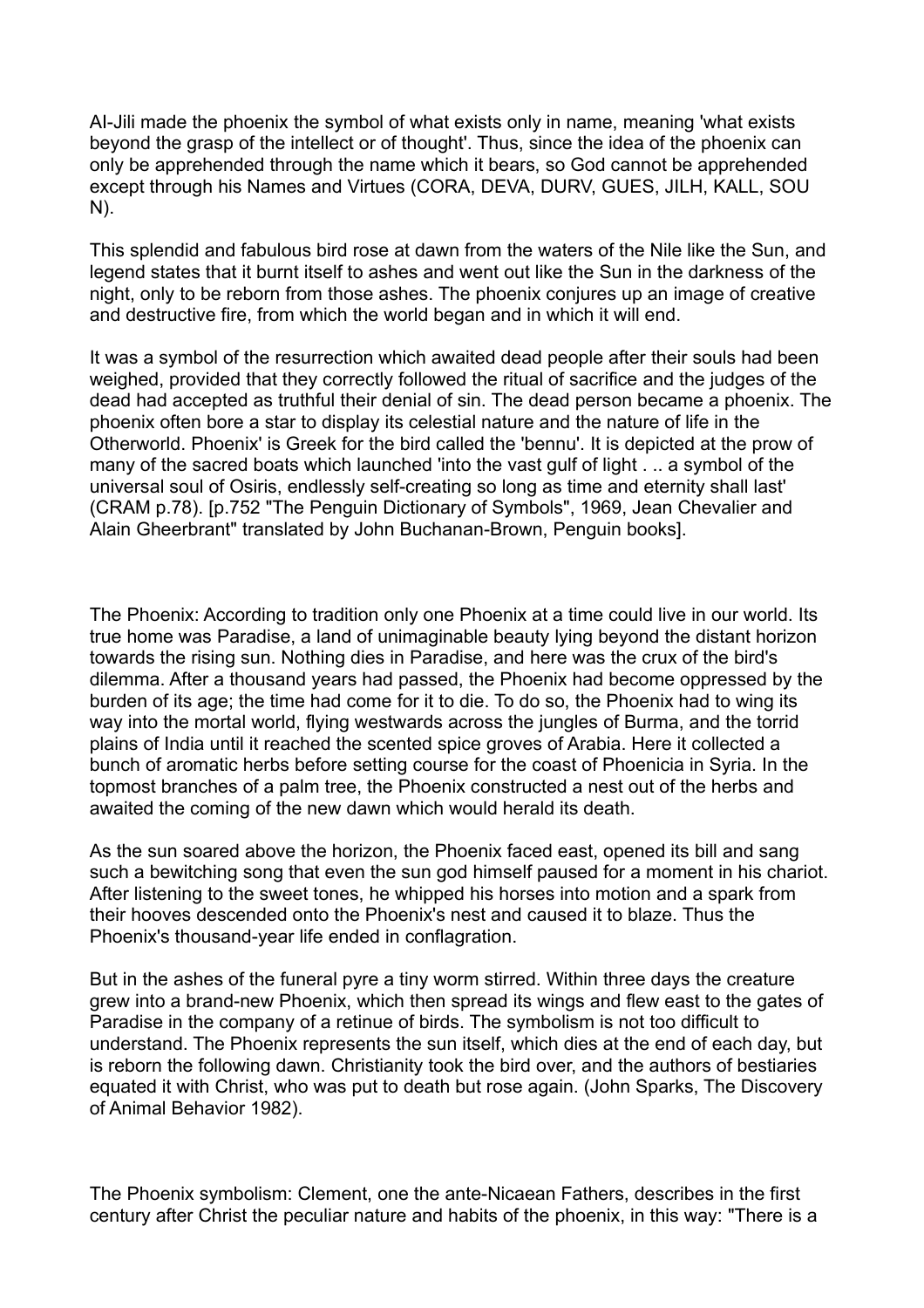certain bird which is called a Phoenix. This is the only one of its kind and lives five hundred years. And when the time of its dissolution draws near that it must die, it builds itself a nest of frankincense, myrrh, and other spices, into which, when the time is fulfilled, it enters and dies. But as the flesh decays a certain kind of worm is produced, which, being nourished by the juices of the dead bird, brings forth feathers. Then, when it has acquired strength, it takes up that nest in which are the bones of its parent, and bearing these it passes from the land of Arabia into Egypt, to the city called Heliopolis. And, in open day, flying in the sight of all men, it places them on the altar of the sun, and having done this, hastens back to its former abode. The priests then inspect the registers of the dates, and find that it has returned exactly as the five hundredth year was completed." Although admitting that he had not seen the phoenix bird (there being only one alive at a time), Herodotus amplifies a bit the description given by Clement: "They tell a story of what this bird does, which does not seem to me to be credible: that he comes all the way from Arabia, and brings the parent bird, all plastered with myrrh, to the temple of the sun, and there buries the body. In order to bring him, they say, he first forms a ball of myrrh as big as he finds that he can carry; then he hollows out the ball, and puts his parent inside; after which he covers over the opening with fresh myrrh, and the ball is then of exactly the same weight as at first; so he brings it to Egypt, plastered over as I have said, and deposits it in the temple of the sun. Such is the story they tell of the doings of this bird." Both Herodotus and Pliny noted the general resemblance in shape between the phoenix and the eagle, it is reasonably certain that the modern Masonic eagle was originally a Phoenix. The body of the Phoenix is described as having been covered with glossy purple feathers, while its long tail feathers were alternately blue and red. Its head was light in color and about its neck was a circlet of golden plumage. At the back of the head the phoenix had a peculiar tuft of feathers, a fact quite evident, although it has been overlooked by most writers and symbolists.

The phoenix was regarded as sacred to the sun, and the length of its life (500 to 1000 years) was taken as a standard for measuring the motion of the heavenly bodies and also the cycles of time used in the Mysteries to designate the periods of existence. The diet of the bird was unknown. Some writers declare that it subsisted upon the atmosphere; others that it ate at rare intervals but never in the presence of man. Modern Masons should realize the special Masonic significance of the phoenix, for the bird is described as using sprigs of acacia in the manufacture of its nest.

The phoenix (which is the mythological Persian roc) is also the name of a Southern constellation, and therefore it has both an astronomical and an astrological significance. To the ancient mystics the phoenix was a most appropriate symbol of the immortality of the human soul, for just as the phoenix was reborn out of its own dead self seven times seven, so again and again the spiritual nature of man rises triumphant from his dead physical body.

Mediaeval Hermetists regarded the phoenix as a symbol of the accomplishment of alchemical transmutation, a process equivalent to human regeneration. The name phoenix was also given to one of the secret alchemical formulae. The familiar pelican of the Rose Croix degree, feeding its young from its own breast, is in reality a phoenix, a fact that can be confirmed by an examination of the head of the bird. The ungainly lower part of the pelican's beak is entirely missing, the head of the phoenix being far more like that of an eagle than of a pelican. In the Mysteries it was customary to refer to initiates as phaoenixes or men who had been born again, for just as physical birth gives man consciousness in the physical world, so the neophyte, after nine degrees in the womb of the Mysteries, was born into a consciousness of the spiritual world. This is the mystery of initiation to which Christ referred when he said, "Except a man be born again, he cannot see the kingdom of God". The phoenix is a fitting symbol of this spiritual birth. Philosophers say that the phoenix is the symbol of the transmutation and regeneration of the creative energy commonly called the accomplishment of the Great Work. The double